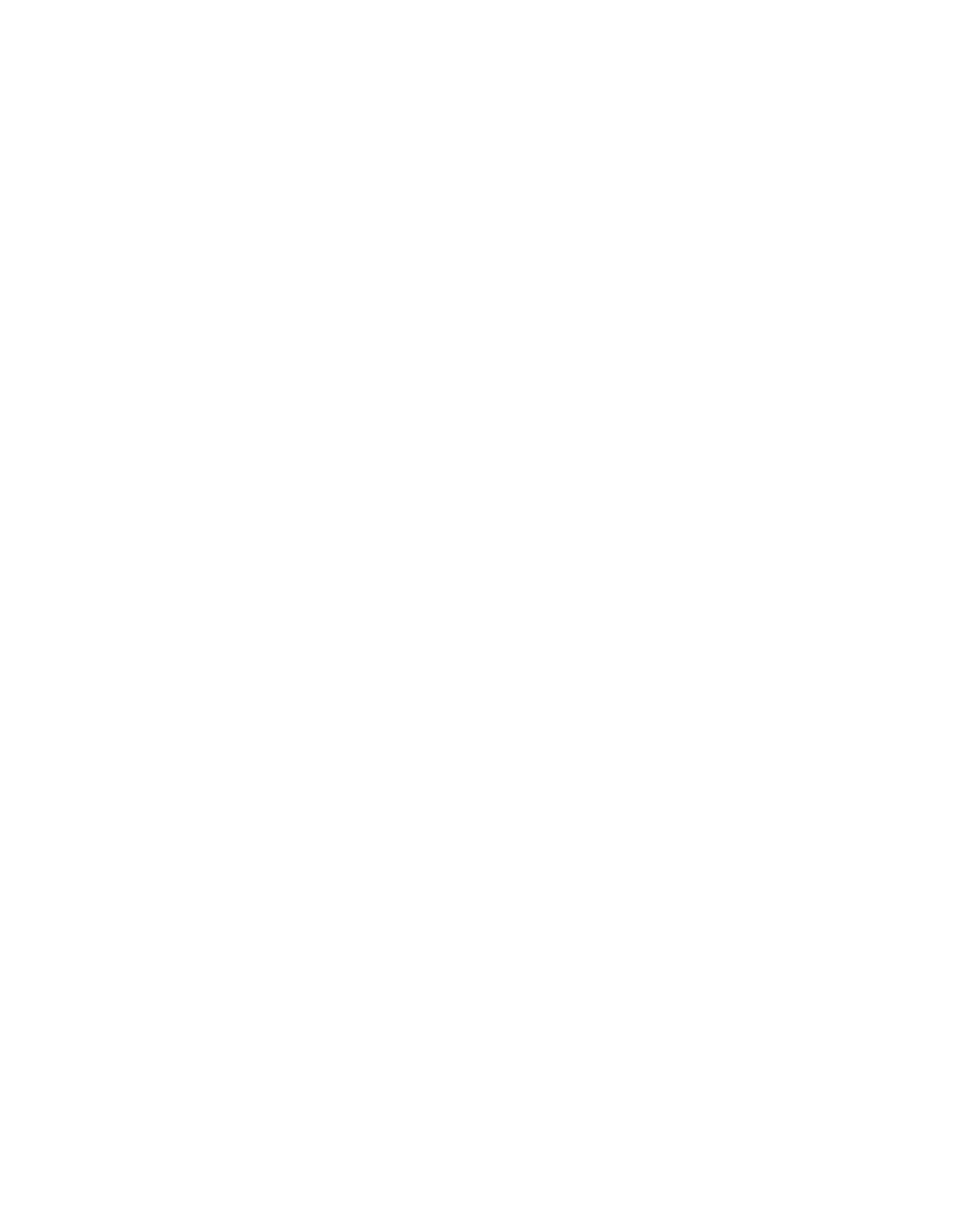

# **HEALING IN CONGREGATIONS AFTER CLERGY SEXUAL ABUSE**

## **A RESOURCE TO ASSIST SYNODICAL LEADERS AND LOCAL CONGREGATIONS OF THE EVANGELICAL LUTHERAN CHURCH IN AMERICA**

prepared by the Reverend Jan Erickson-Pearson

Produced by the Evangelical Lutheran Church in America Division for Ministry, Program for the Prevention of Clergy Sexual Misconduct Copyright 1997 - 2nd Printing December 1999 - Revised for Web display 2005

Permission to photocopy multiple pages granted to ELCA synods, congregations, and institutions for educational purposes. Include credits to Aid Association for Lutherans and disclaimer (see below).

Additional copies are available from Augsburg Fortress Press

800-328-4648 Order Number: Code #69-4580

Cost: \$3.50 per copy

We gratefully acknowledge the generous funding provided to this project, including the research, consultation, and production phases, by Aid Association for Lutherans. Appleton, WI.

The ELCA Office of the Secretary, Department for Synodical Relations and Commission for Women have graciously contributed time and talent to the review and preparation of this material.

The views expressed in this resource are finally those of the author alone and do not necessarily reflect the views or official policy of the ELCA, any synod or synodical leader of the ELCA, or any congregation of the Evangelical Lutheran Church in America.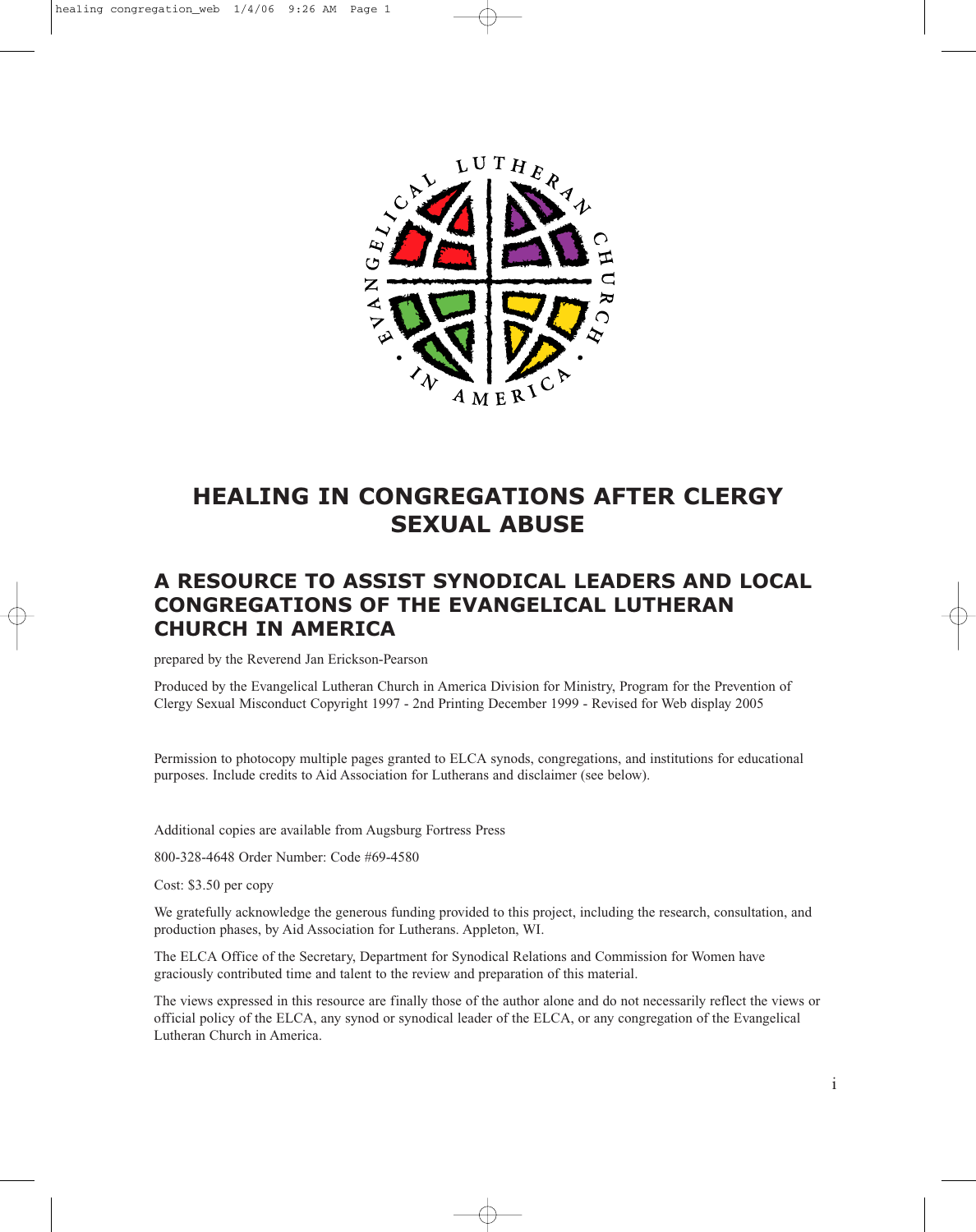PLEASE NOTE: This is a historical document of the Evangelical Lutheran Church in America and while it is still a useful, valid resource, references made to unit and staff names, publications, financial figures, etc., may be out of date.

Please refer to *www.elca.org/safeplace* for the most current information.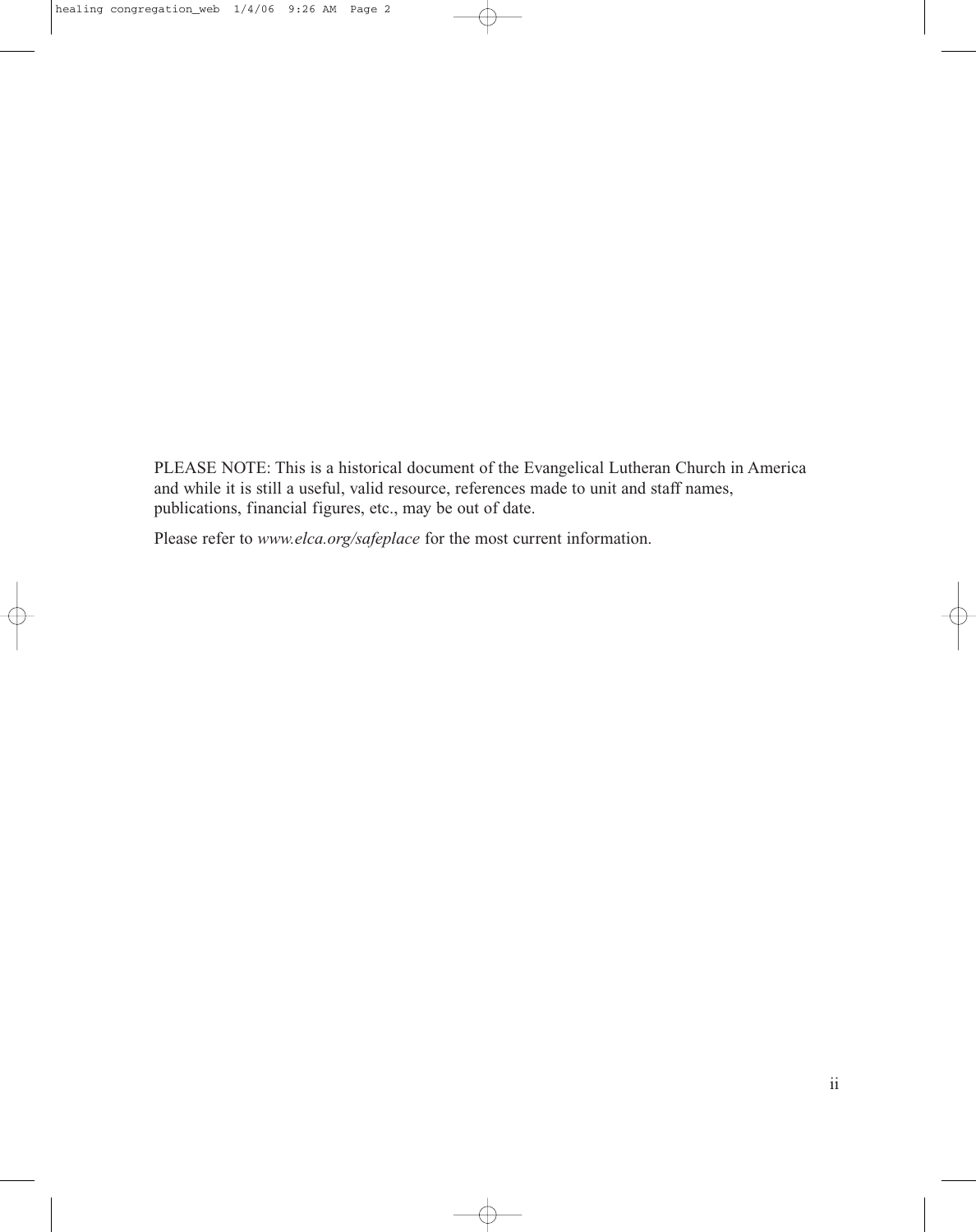# **HEALING IN CONGREGATIONS AFTER CLERGY SEXUAL ABUSE**

A Resource to Assist Synodical Leaders and Local Congregations of the Evangelical Lutheran Church in America

Evangelical Lutheran Church in America

Division for Ministry

Chicago, Illinois

1997

prepared by

The Rev. Jan Er1ckson-Pearson

In consultation with The Office of The Secretary, Department for Synodical Relations, and the Commission for Women; funding by Aid Association for Lutherans, Appleton, WI

ELCA Division for Ministry 8765 W. Higgins Road Chicago, IL 60631 800-638-3522, Ext. 2859

The views expressed in this resource are finally those of the author alone and do not necessarily reflect the views or official policy of the ELCA, any synod of the ELCA, or any congregation affiliated with the Evangelical Lutheran Church in America.

PLEASE NOTE: This is a historical document of the Evangelical Lutheran Church in America and while it is still a useful, valid resource, references made to unit and staff names, publications, financial figures, etc., may be out of date.

Please refer to *www.elca.org/safeplace* for the most current information.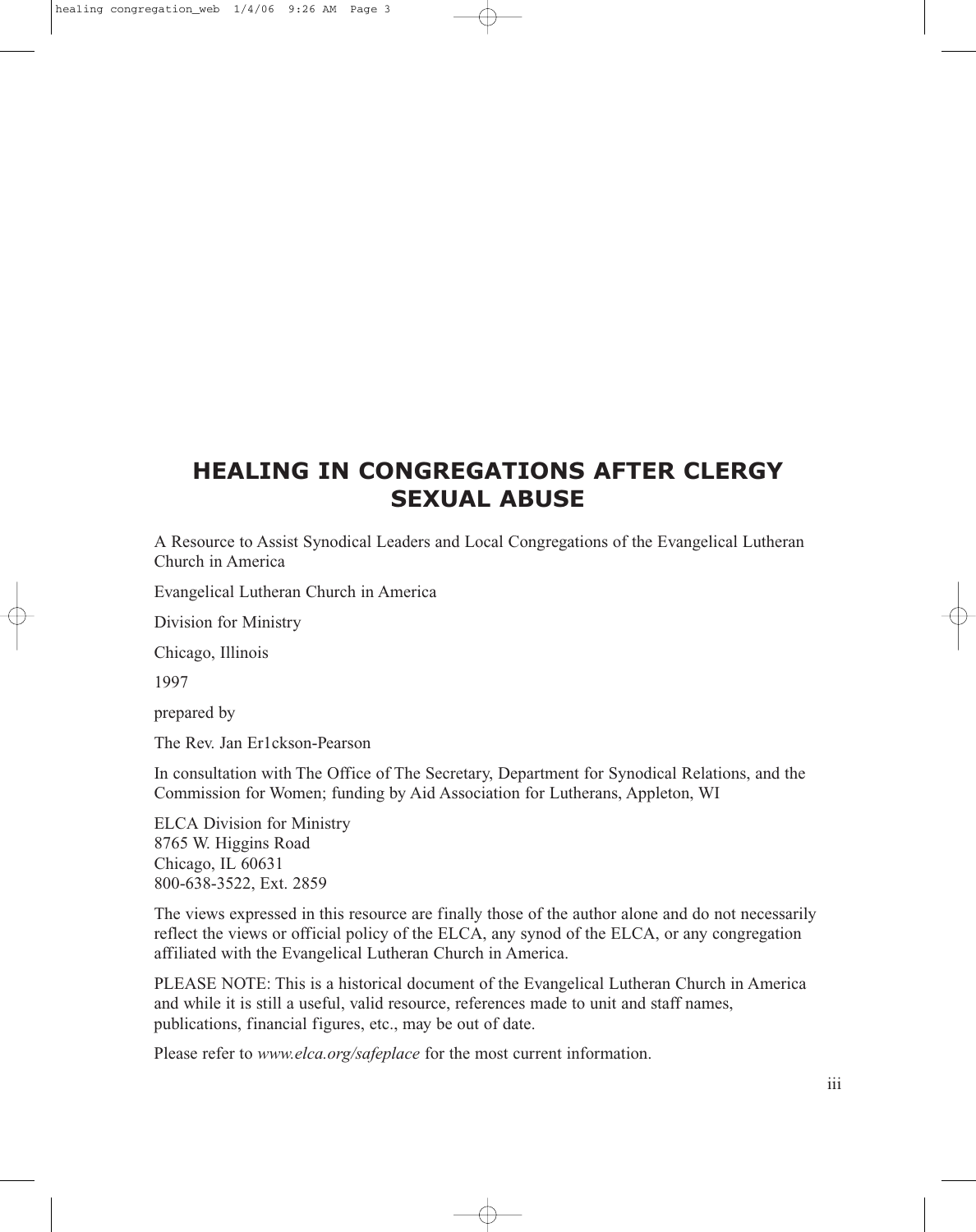#### Introduction

- Chapter 1 After the earthquake—Getting started
- Chapter 2 Using Crisis Intervention Teams
- Chapter 3 Synodical staff meet congregational leaders
- Chapter 4 Synodical leaders caring for staff
- Chapter 5 When disclosure is made to congregations
- Chapter 6 Making disclosure to the wider public
- Chapter 7 Holding a congregational meeting
- Chapter 8 Addressing pastoral care issues some introductory comments
- Chapter 9 Addressing pastoral care issues for primary victims
- Chapter 10 Addressing pastoral care issues for family members of victims and offenders
- Chapter 11 Addressing pastoral issues of congregational staff members
- Chapter 12 Addressing pastoral issues of congregational lay leaders, members, and the community
- Chapter 13 Understanding congregational dynamics
- Chapter 14 Offering pastoral leadership after clergy sexual abuse
- Chapter 15 Acknowledging signs that healing is happening
- Afterword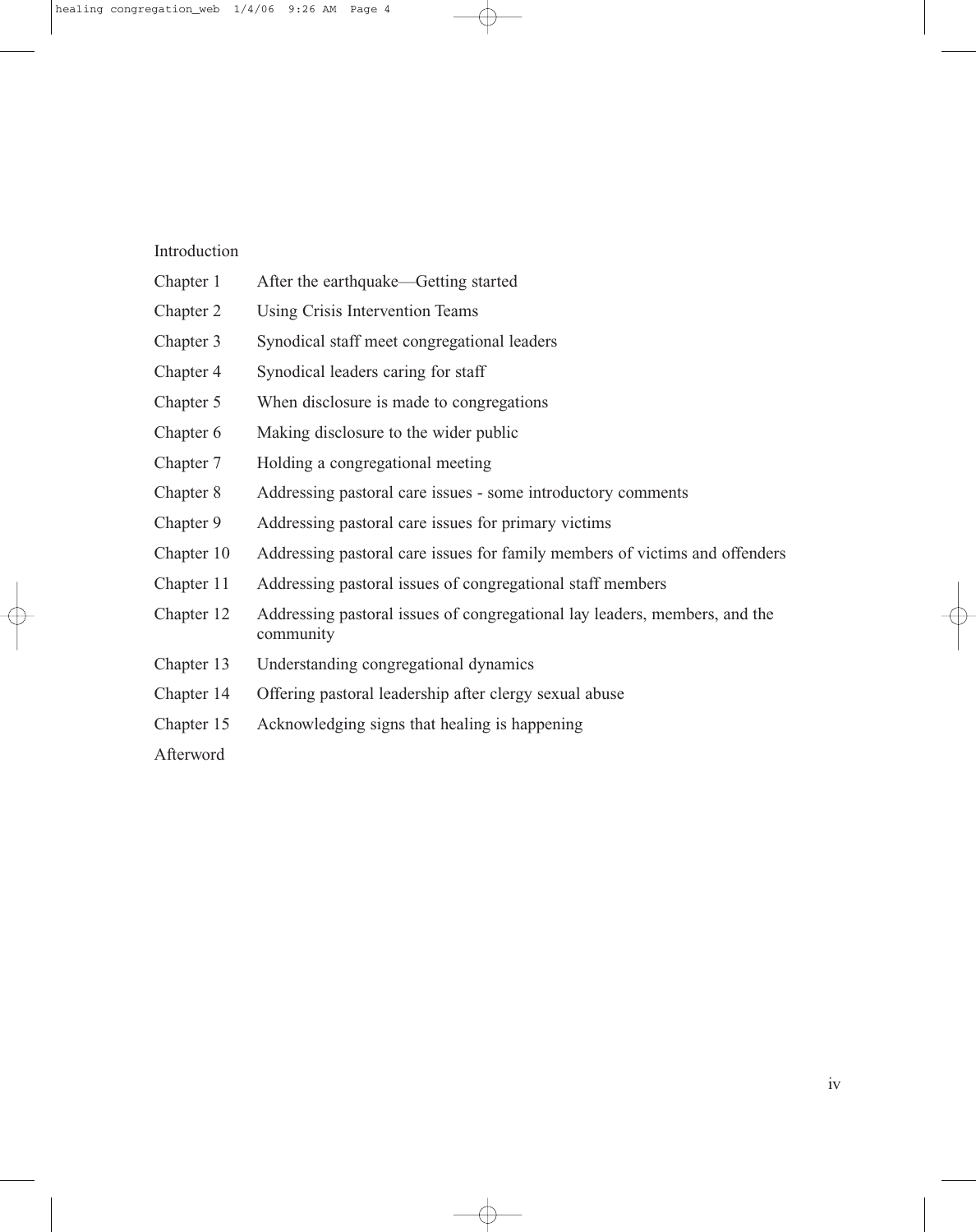# **CONTENTS**

| The Meeting                                                             |
|-------------------------------------------------------------------------|
| Chapter 8 Addressing pastoral care issues: Some introductory comments56 |
|                                                                         |
|                                                                         |
|                                                                         |
|                                                                         |
|                                                                         |
|                                                                         |
|                                                                         |
|                                                                         |
|                                                                         |

*Safe Connections: What Parishioners Can Do to Understand and Prevent Clergy Sexual Abuse* Available from Augsburg Fortress,

800-328-4648, ISBN 6-0000-5815-2

\$2.00

A resource recommended for use with this material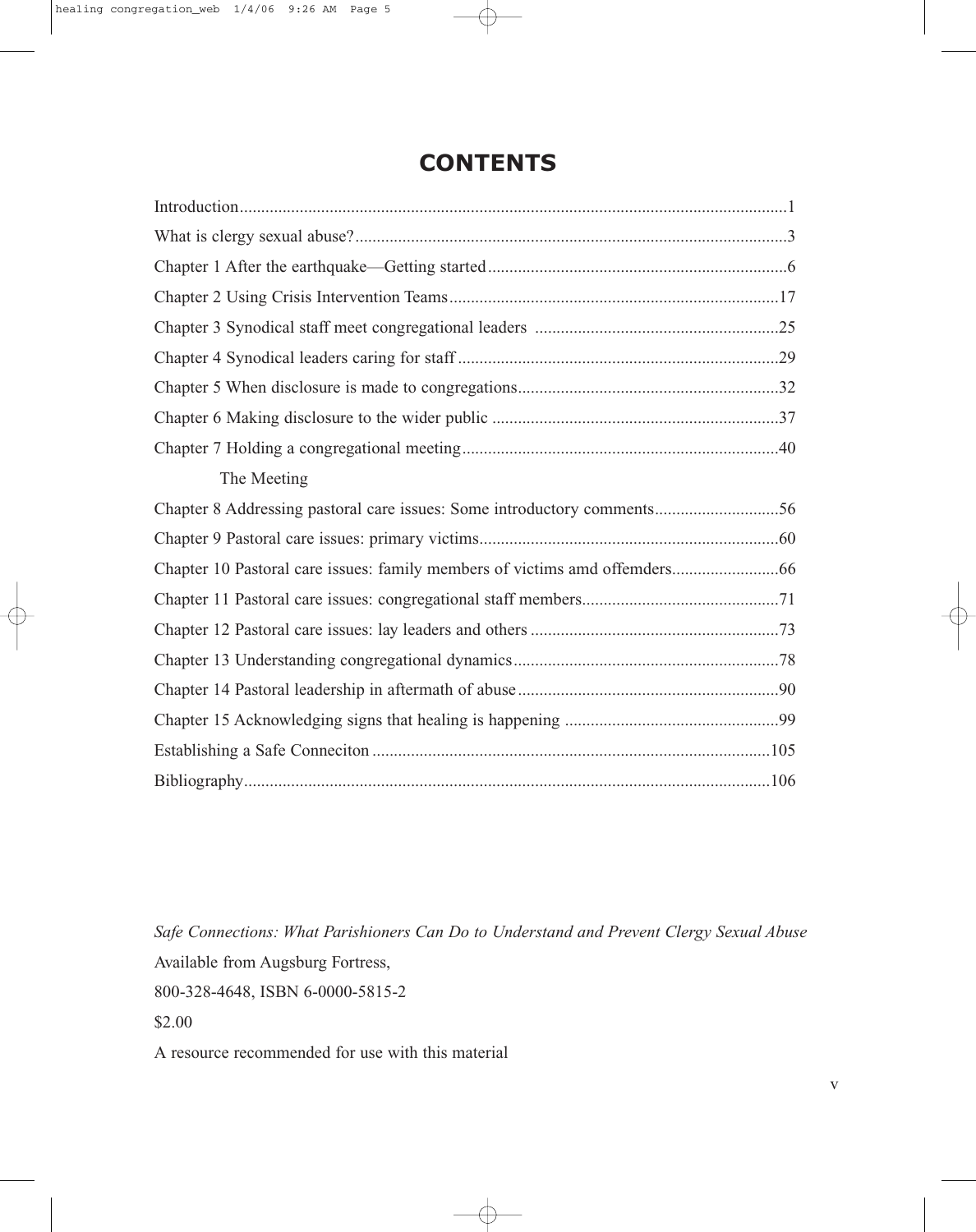# **INTRODUCTION**

Clergy sexual abuse is a devastating event in the life of any congregation. The aftermath of a disclosure of clergy sexual abuse can cause extreme disruption in the congregation's ability to focus on and carry out its mission tasks.

This disruption may continue for years and years, through the course of several succeeding pastorates. Some congregations are so undermined by this crisis they never recover their strength and vitality for mission, and some congregations die.

The ELCA is learning what synodical leaders, congregational leaders and others can do to help to effect a healing process for the congregation. We see how some congregations can recover from this trauma and even thrive when certain tasks and activities that promote healing are carried out.

These congregations take steps to:

- tell the truth about what happened
- deal with anxieties, expectations, and other feelings
- care for those most deeply wounded
- gather their resources
- affirm their progress
- make plans to move forward

Thanks to generous funding from Aid Association for Lutherans, through several years of research, we have been able to listen to and learn important lessons from scores of lay leaders and staff in congregations where a pastor was removed or resigned following credible allegations of clergy sexual abuse. We also learned from victims of abuse, bishops, and from pastors who carried responsibility to help congregations in the aftermath of clergy sexual abuse.

We will continue to grow in our understanding of what promotes healing and growth in congregations. This is a complex problem, requiring commitment to a certain flexibility and willingness to try new options. We learn something new in everyday's mail or telephone calls. We know that every situation has its own unique variables and possibilities.

Healing and recovery happen more quickly, more completely, and more enduringly in congregations where intentional care is provided from the very beginning of the crisis and certain tasks are carried out.

This resource is offered to synodical bishops and their staffs, to other clergy and lay leaders, interims and "after pastors," including those who will provide on-site leadership for a period of time in congregations after the incidence of clergy sexual abuse.

Our hope is to provide assistance that makes these tasks easier and less stressful, in part simply by taking some of the uncertainty and loneliness from their response. Not knowing where to begin, or what would be most helpful often creates great anxiety for those who seek to promote healing. This is a place to start.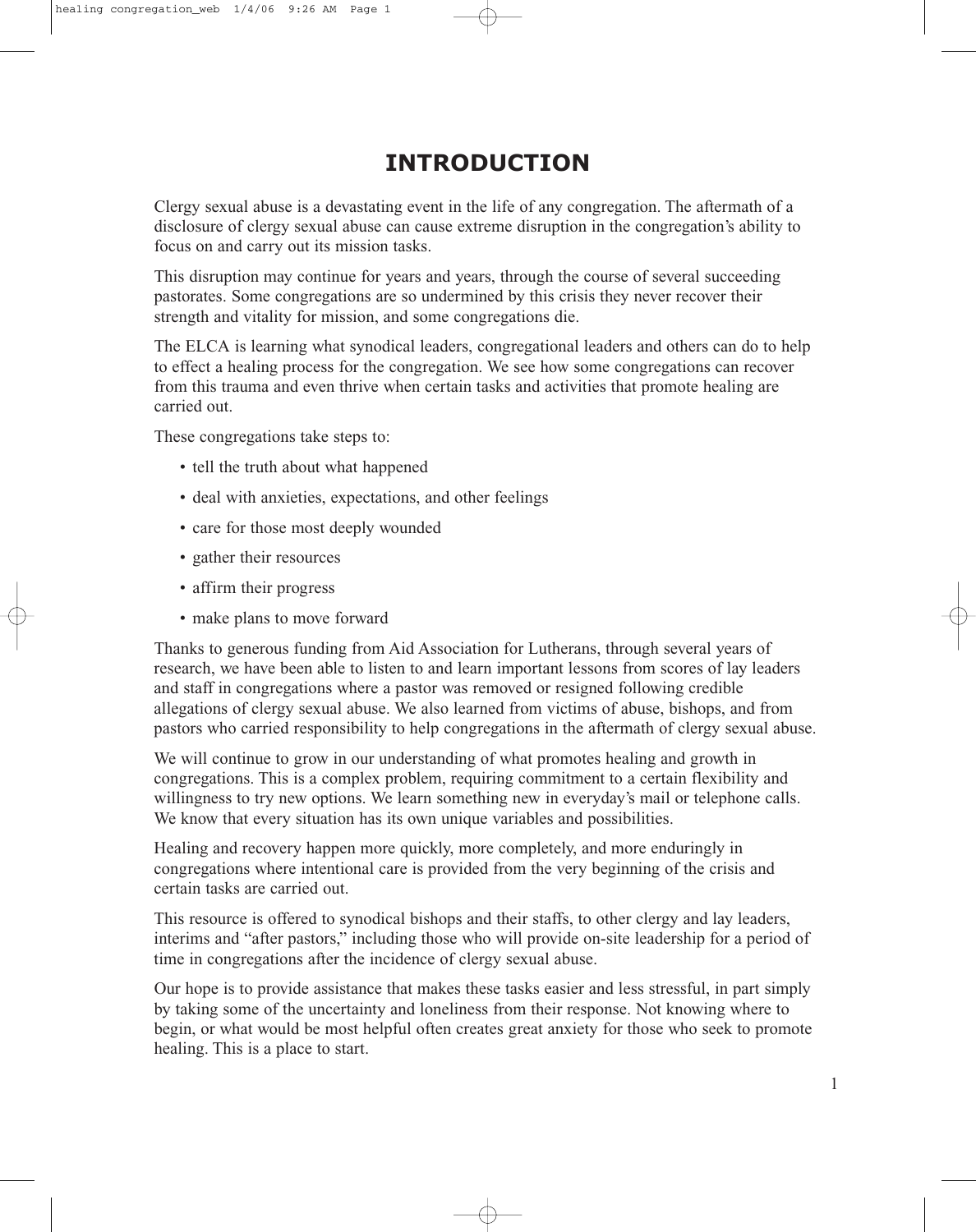These ideas are not a quick fix or a sure cure. This is not a recipe for success, or policy guidelines, but it does provide the wise counsel gathered from folks who have been there, who have learned from their mistakes and from their hard work and effectiveness. This resource seeks to offer the collected wisdom of scores of bishops, synodical staff, pastors, congregational leaders and members, victims of abuse, consultants, counselors, and even some bystanders.

We have learned that some things normally do work better than other things, and that some things certainly work better than nothing at all! Some of the ideas here may seem idealistic, farfetched, even over-reactive. However, all of them are based in the very practical needs and realities experienced by devastated congregations. Where used, they have been generally effective, even cost-effective.

Promoting healing and strength, growth and vitality for individuals and congregations—even as they recover from the devastation of betrayal and the abuse of power that is an intrinsic part of clergy sexual abuse,—pays off, for each one of them, for the sake of their common ministry, and in the life of the whole church.

Congregations facing the crisis precipitated by clergy sexual abuse will find they have many resources within to help them find healing and move forward. The gifts, skills, and strengths of many members and friends will assist them in the tasks of assessment, mutual encouragement, crisis intervention, and planning for long-term healing. In some cases, these gifts may be heretofore hidden or under-utilized in the congregational context. Often, the bishop's office can help to identify and engage resources within and beyond the congregation.

We are at the point of experimenting and building these ministries and welcome any information or good materials that come from your experience. We encourage you to share them! This office can be a clearing-house. What works? What doesn't?

Most congregations in chaos and crisis will need some assistance from outsiders to:

- bolster their confidence and hope,
- remind them of their reliance on Jesus Christ—on God's grace and power,
- care for the most wounded among them,
- summon sufficient courage to face and experience the depth of their desolation and fear, and move through it,
- assure them that not all church leaders are unworthy of trust.

### **Using this resource**

You will note that the resource is presented in loose-leaf fashion. We urge you to add your own material, and then to share your resources with others across the church. This office can provide a clearing-house to facilitate this process.

Many of the pages are in bold and larger font typeface, and all pages are printed on just one side to facilitate their use as hand-outs or transparencies in training sessions that you may offer for leaders in your synod, or in a local congregation. Permission is granted to make local copies. Please indicate always the source of the material, including the disclaimer on the title page, and please acknowledge Aid Association for Lutherans as the funding source. We urge you to use this as a workbook, or a working-book—mark it up with notes about your situation, or about what helps and what doesn't. Then let us know!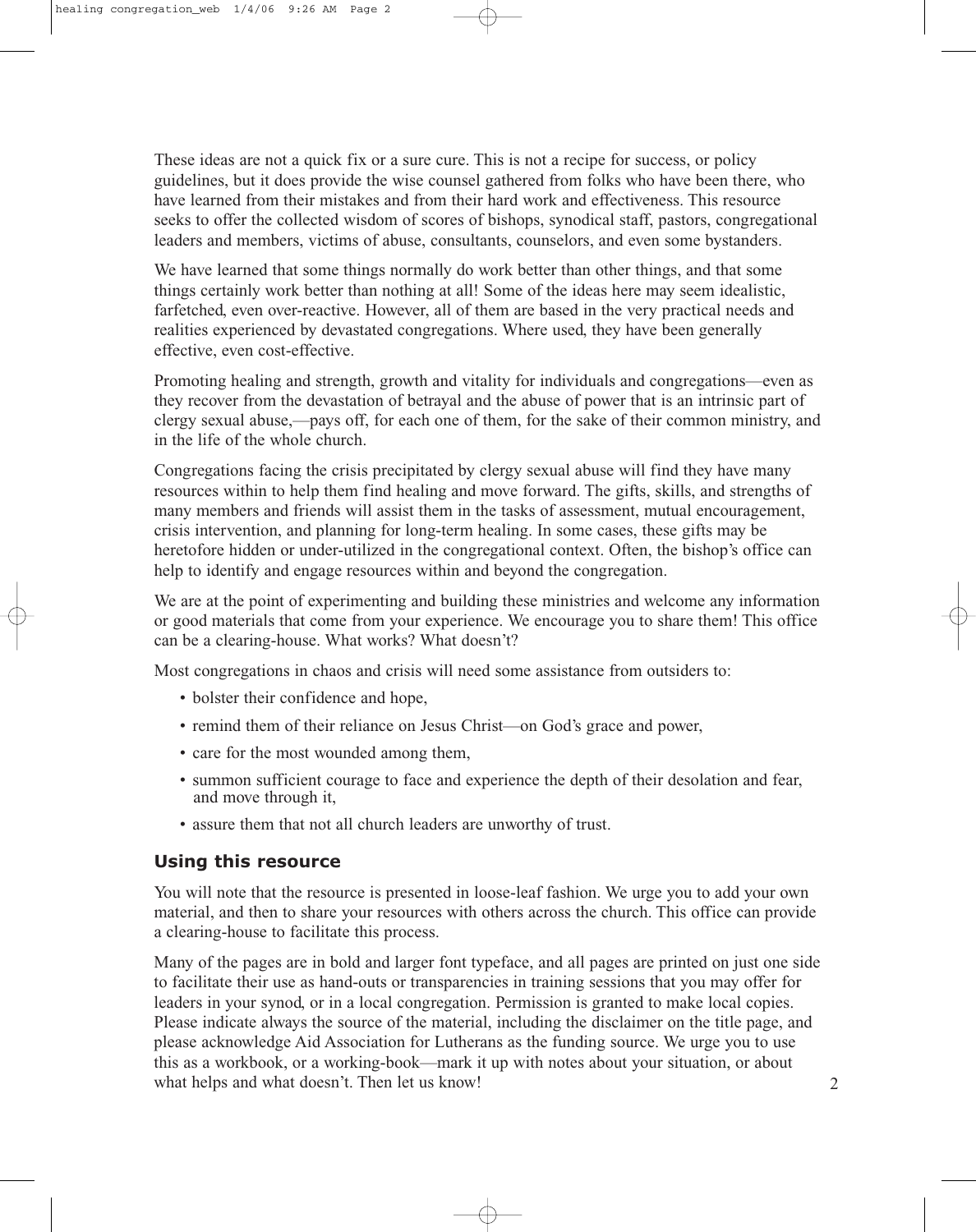# **WHAT IS CLERGY SEXUAL ABUSE?**

Sexual contact between pastors and parishioners or any individuals for whom an ordained pastor has a pastoral responsibility, unless those two people are married to each other, is out of bounds.

Sexual contact between pastors and those whom they are called to serve is a clear violation of the purpose of that relationship. It is a violation of the boundary established to protect the purpose of the pastoral relationship: to make Jesus known. It is a misuse or abuse of the power, opportunities, and other resources of the pastoral office.

We come to pastors in trust—trusting them to use all of the resources of that office for our benefit and the gospel's. We trust them to honor and respect us and the gospel treasure entrusted to them, to care for and wisely guide us, to limit their own behavior, and to act in ways that serve the gospel's purpose in our lives and the life of the church community.

Pastors are called to serve communities of faith, the church, for one purpose: to make Jesus known. It is not a slogan, it is the mission of the church. And it is the purpose of pastoral ministry. Pastors are called to make Jesus known in ways that are direct and specific, challenging and nurturing, vital and creative.

Sexual contact with parishioners or others whom they are called to serve is never within the scope of this purpose. Sexual contact within the pastoral relationship is a betrayal of the very purpose of that relationship. It distorts, misdirects, and rips apart the pastoral relationship and, usually, the life of the lay person involved.

Most sexual relationships within the pastoral relationship are initiated by the pastor. This may happen in a variety of ways. Sometimes it begins with the seemingly innocent exchange of intimate information, sharing important and intense ministry assignments, or enjoying leisure time together.

Most damaging of all are the relationships that begin in the context of pastoral care and counseling, when the parishioner shares information about their vulnerability, fragility, and neediness. The pastor may then use this information, perhaps quite intentionally or maybe unconsciously, to initiate an intimate relationship that leads to sexual activity.

These relationships may seem innocent enough at the start. Often the parishioner is flattered or feels special because of the relationship. But the time comes, sometimes quickly, sometimes much later, when the parishioner realizes that he or she has been used by the pastor, and that the relationship was not truly a benefit to them, but it was directed toward meeting the needs of the pastor.

The feelings of betrayal, desolation, and anger that follow are enormously painful, often quite devastating. The parishioner often feels betrayed not only by the individual but by God, in whose name the pastor has come into their life. Many such individuals find it impossible to pray, to worship, to continue to be involved in the community of faith.

Even when the sexual behavior is initiated or suggested by the parishioner, it is still always the responsibility of the pastor, it is the pastor's job to say "no," and to maintain the safety and integrity of the pastoral relationship.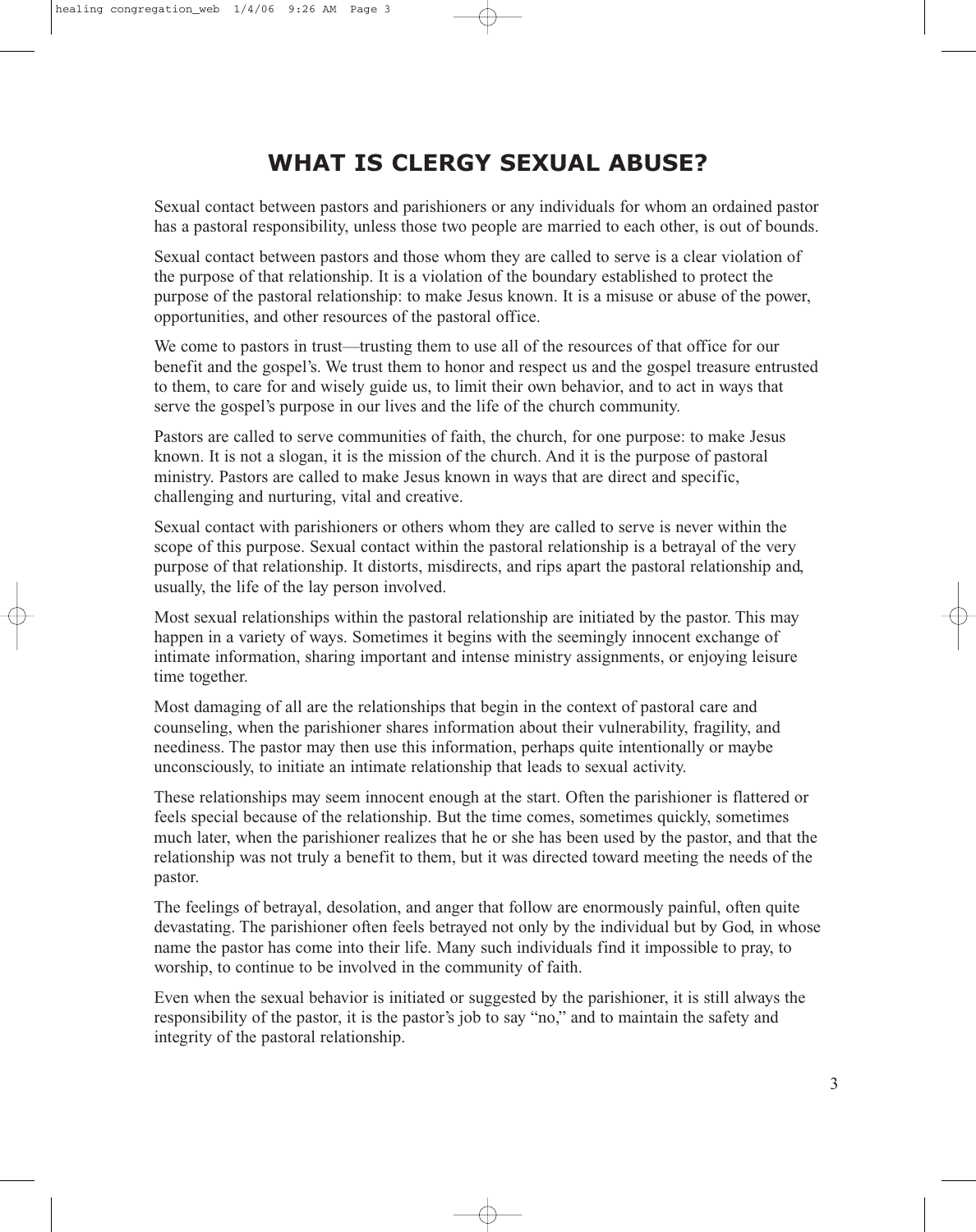Clergy sexual abuse is more than personal sexual misconduct because it has occurred within the professional context of the pastor's call to serve. It violates the church's expectations not only for a standard of exemplary morality but also its clear expectation that pastors will not exploit their power to satisfy personal needs.

We use the term "sexual misconduct" to describe the wide variety of behaviors that are included in the range of clergy sexual abuse. The church has "Vision and Expectations" for all rostered ministers, including ordained pastors, that are clear about the pastor's responsibility to refrain from such activity. The church also has "Definitions and Guidelines for Discipline" that describe the behaviors that are out of bounds, and the consequences of violation.

The purpose of discipline is to preserve the safety and integrity of the pastoral office. Pastors who are disciplined are not removed from membership in the church, nor are they precluded from participation in its sacramental life. Indeed, pastors who are disciplined are urged to avail themselves of the means of grace, the preached Word, the communion of saints. We surely believe that God's grace and forgiveness extends to all who fall short.

This church has a responsibility to hold all of its rostered leaders accountable for their actions, especially those undertaken in the context of their interaction with those whom they are called to serve. We do not want anyone who comes seeking the gospel of Jesus Christ and the ministry of this church to be harmed in their relationship with its leaders.

Processes of discipline are in place to help this church provide a safe connection for the people of God to the gospel. When pastors fail in their responsibility for maintaining this safe connection, the church is empowered to take action to remove them from those opportunities that enable them to use others and to derail the mission of the church.

Serving as a pastor is a privilege granted by the church; it is not a right. It is necessary for the community of faith to make decisions about who is trustworthy to serve in that position of responsibility and power. When serious offenses are committed, the church has the hard responsibility to remove the offending person from that position or place that provides opportunity for that offense to be carried out.

Discipline of pastors is a matter of removing individuals from environments where they can harm others. It is about safety: providing or restoring a safe connection between the people and the gospel.

Discipline is not a comment on the pastor's eternal value and worth. It is not a commentary on their, often, very fine preaching and other skills. It is a careful determination, by those individuals responsible for the integrity of the ministry of Word and Sacrament, that this person cannot be trusted to refrain from hurting others by violating this critical boundary.

Discipline is distinct from the matter of forgiveness. The offender may be truly sorry, but still not free from the impulses or whatever it may be that has prompted the harmful behavior. We can forgive the offender and still not sanction their free and unfettered access to the considerable power and resources of the pastoral office.

Disclosure of clergy sexual abuse is an important part of the healing process. Knowing the truth about a painful event is essential before one can learn from it, process it and move on to healing. This church is committed to providing appropriate disclosure about instances of clergy sexual abuse.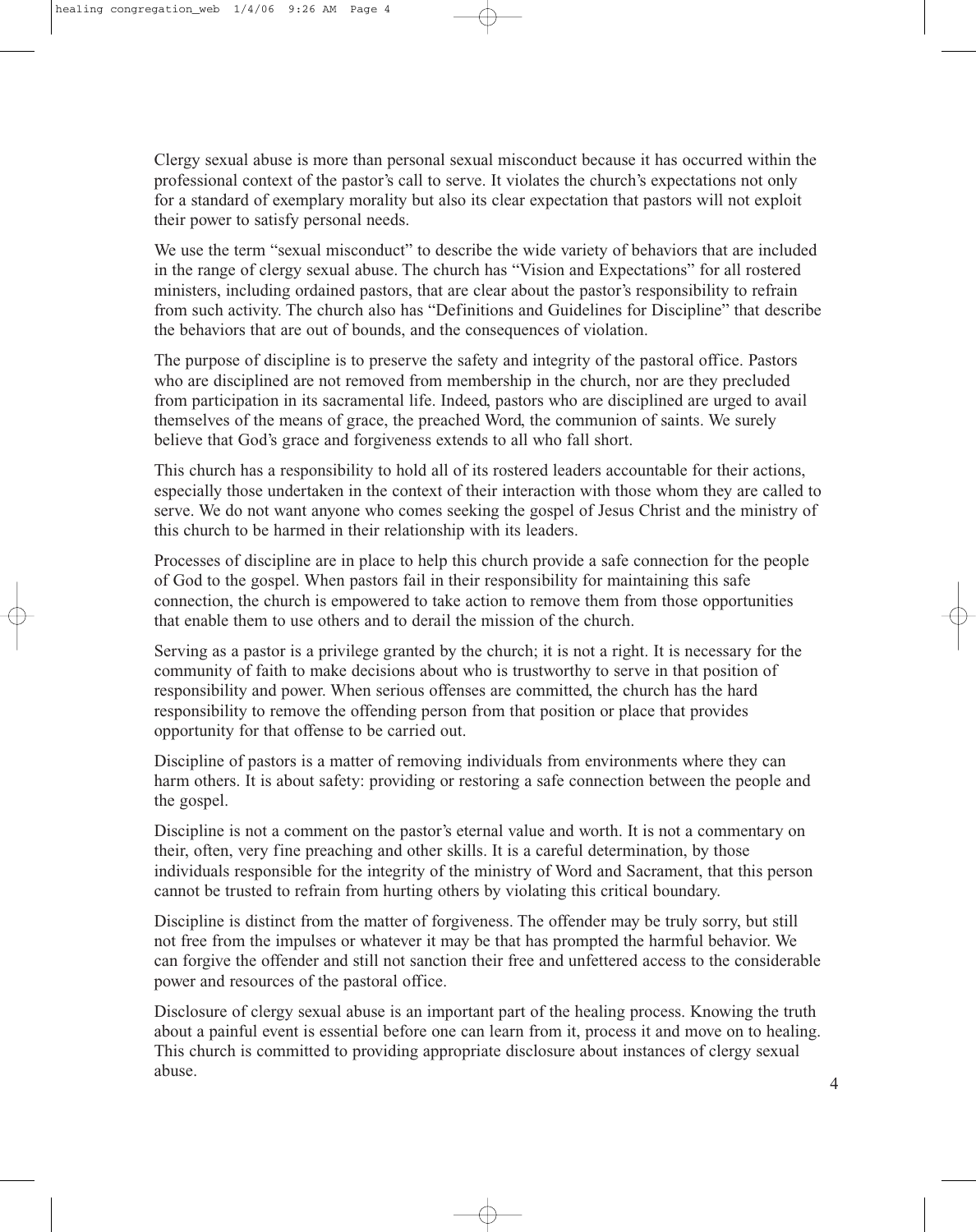While the behavior itself may have occurred in a very private setting, because it is part of the professional life of the pastor, it is a matter for the church to know about. By violating the boundary between personal and work life, the pastor has placed this activity within the realm of public consideration.

Disclosures, indeed charges of clergy sexual abuse, are never made until an investigation of the initial report yields information to corroborate it and warrant further action.

Disclosure of certain, basic facts are essential if the community is ever going to get beyond the rumors, misunderstandings, and trauma of the events. Another benefit is for additional, unknown victims who may need to come forward as part of their healing. However awkward and painful in the short run, disclosure is essential in helping the church respond with love, healing, and reconciliation. The church can begin then to move ahead with new focus and integrity.

For more information, order *Safe Connections: What Parishioners Can Do to Understand and Prevent Clergy Sexual Abuse*. #6-0000-5815-2, \$2.00 Augsburg Fortress, 800-328-4648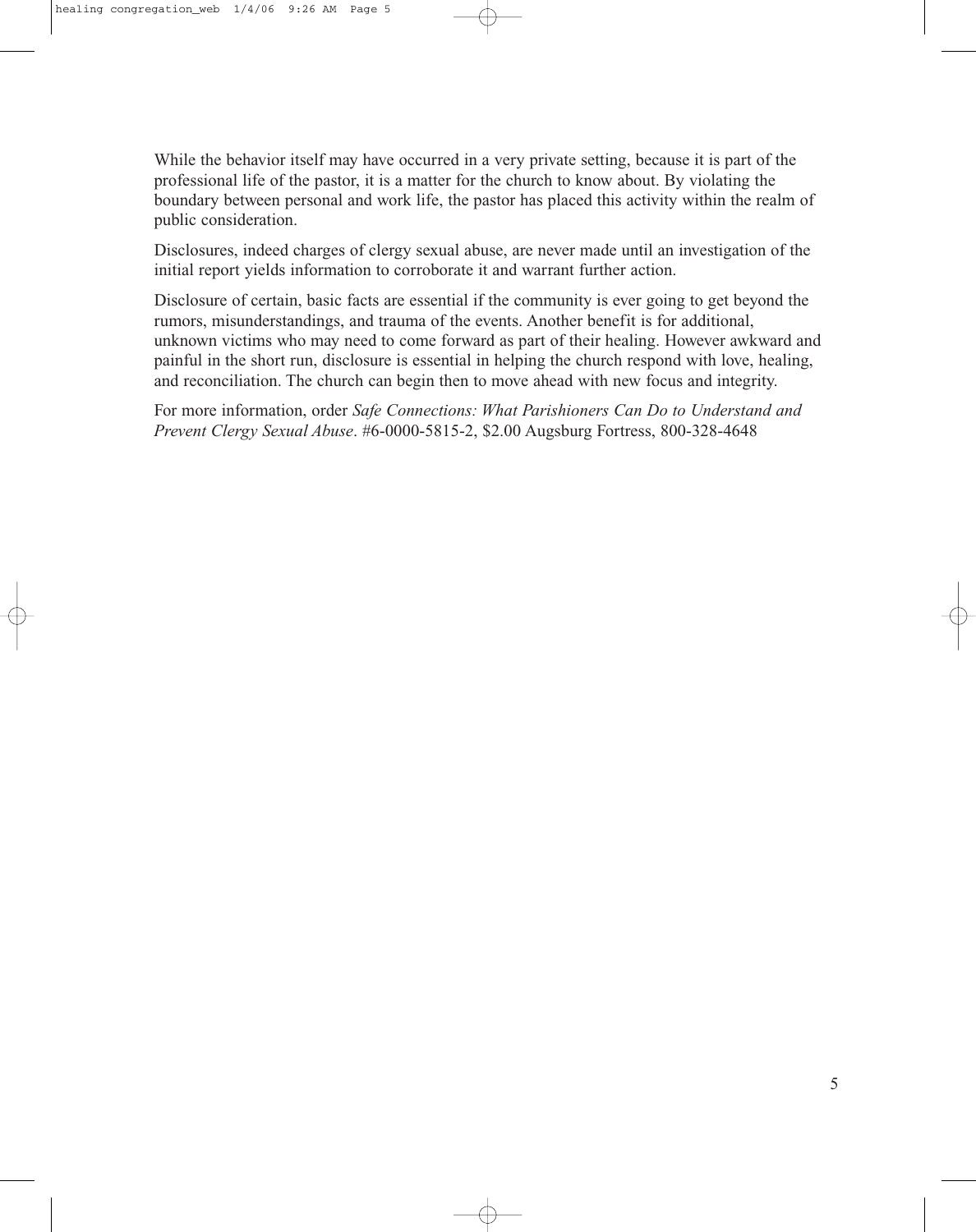# **CHAPTER 1 AFTER THE EARTHQUAKE - GETTING STARTED**

"It felt like an earthquake rocked this church!" exclaimed one church member. "Solid ground gave way beneath our feet. Everything was caving in. I felt dizzy and disoriented, and very unsure of what to do."

"Our pastor's sexual abuse was an abuse of the power of his office and a terrible betrayal of all of our trust. It caused huge gaping wounds to open up throughout this congregation and ugly rifts to develop," said a council member. "A betrayal of this magnitude creates after-shocks that cause us even now to doubt and mistrust our own judgment, each other, the larger church, and our new pastor. We feel duped!"

"We have been shaken to the very core," explained another lay leader. "It is not just about the pastor's private affairs, as we may have thought at first. He let us all down. We all feel misused I began to realize that it was a betrayal of our trust on the day I woke up and recognized that I didn't trust anything he had done or said anymore. If he could use women as he did, something that to me seems a huge step to take, and then lie to us about it at first, how much easier to have used all of us at some time, in other ways. Was it all a sham?"

"Thank heavens we have a firm foundation, Jesus Christ. I keep thinking of that old hymn, 'Built on a rock the church will stand, even when steeples are falling.' That is how it feels here now, things are falling apart!" explained a choir member.

"We lost a lot of people right away. Some of them were related to the victims. Some were afraid the whole place would just collapse. Some were buried in anger and resentment. Some got lost in the mess of miscommunication. Others felt that the church itself was not trustworthy,—any church itself was not trustworthy,—any church, not just ours, that even God had let them down. How long will they stay away?" wondered another member.

"The victims were so hidden and hurt we had a hard time even getting a message of healing to them," said a deacon. "We all kept looking over our shoulders, wondering what—or who would crumble next."

"All I could think about was how this same thing had wrecked the little church I grew up in. It never recovered—from more than forty years ago," lamented a choir member.

"We misplaced our anger and ended up blaming each other, not trusting each other. This is not a safe place to be right now," reported one council member.

Church members around the country have used this same image of an earthquake to describe what happened to their congregation as the result of their pastor's clergy sexual abuse. Badly shaken, undermined, and often (infra-) structurally damaged, these congregations are struggling to understand what happened and why the effects are so devastating.

Clergy sexual abuse is like an earthquake. It begins in hidden, secret places, far from the calm surface of parish life. Gathering intensity, the relationship generates its own volatile forces of fear, deceit and abuse that finally collide with other, opposite, powerful energies that strain toward healing and truth. As the secret comes out, the sense of stability and safety of the congregation is torn apart. It feels like very shaky ground!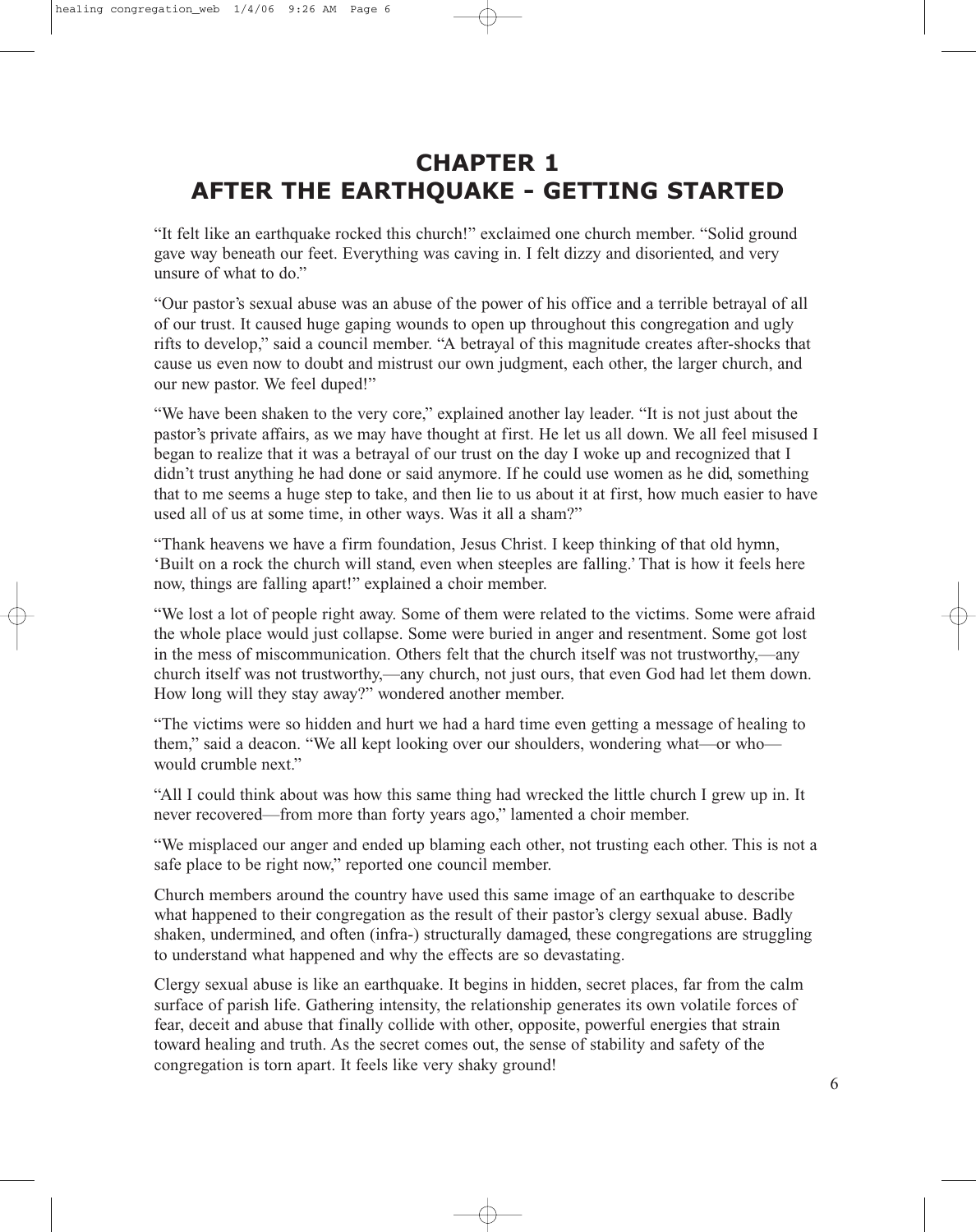The abuse is like a jagged fissure that rips through the church, a community of trust, expectation and promise. Rifts and fractures splinter and break the spirit and undermine ministry. Chasms of suspicion and blame cleave the common ground of unity in mission. Bonds of kindness, goodwill, cooperation and commitment crumble. Trust, hopefulness and generosity are swallowed up by an ugly crevice in formerly solid ground.

Fear and cynicism flourish. Gaping wounds, rubble and chaos are left. Lines of communication —like pipelines essential to any structure—are broken. Streams of authority and decisionmaking—like wires that carry power around to the various parts—are torn and tangled. Power is diffused, its flow interrupted, diverted to aimless, even reckless purposes. It is dangerous ground.

New cracks appear with each aftershock. Hairline fractures grow, threatening further instability. Load-bearing walls are destabilized. Pillars crumble. Even as the building settles new damage becomes apparent. What will fall next?

Members are injured by falling debris. Some are buried in mounds of brokenness and some are lost. Some are shell-shocked, paralyzed and stunned. Some run in fear and never return. Some give their all to emergency efforts and then, exhausted, fall apart in quiet, alone and spent.

A deafening rumble drowns out the sounds of children playing, a bell choir rehearsing, senior citizens chatting as they fold bulletins. A telephone rings on and on, the secretary too rattled to answer.

The purposeful humdrum of daily life is overcome by sounds of anger, fear, frustration, and sorrow.

Without warning, like an earthquake, clergy sexual abuse tears open the surface of congregational life and rips apart the fabric of trust that such communities depend on. It opens up huge chasms of uncertainty and bitterness. It undermines the stability and strength of the whole structure. The ground shudders and buckles, again and again, as if leaving jagged waves of accordion-pleated black and white linoleum under splintered pews.

At the epicenter of this earthquake, in the lives of the primary victims, their families, close friends, the family of the abusing pastor, and others, there is complete havoc. Mounds of debris threaten to bury everything and everyone at hand. But even far from the epicenter itself, in circles far removed from the center of activity, decision-making and influence, in the surrounding community, and in other congregations around the church, the ground trembles and damage is done. Confidence and trust are shaken and safety is uncertain.

Some congregations will be torn apart by clergy sexual abuse while other congregations experience less serious trauma. Many factors may influence this variability but none of them are perfect predictors all of the time. Some congregations appear to be strong at first, only to reveal deeper divisions and damage later. Often congregational leaders are quick to declare that "things are fine!" and to resist interventions and assistance. Many simply want to forget it and move on, hoping to "put this behind us and get on with our ministry." They may or may not recognize the impact of this event as troubles related to it emerge down the road.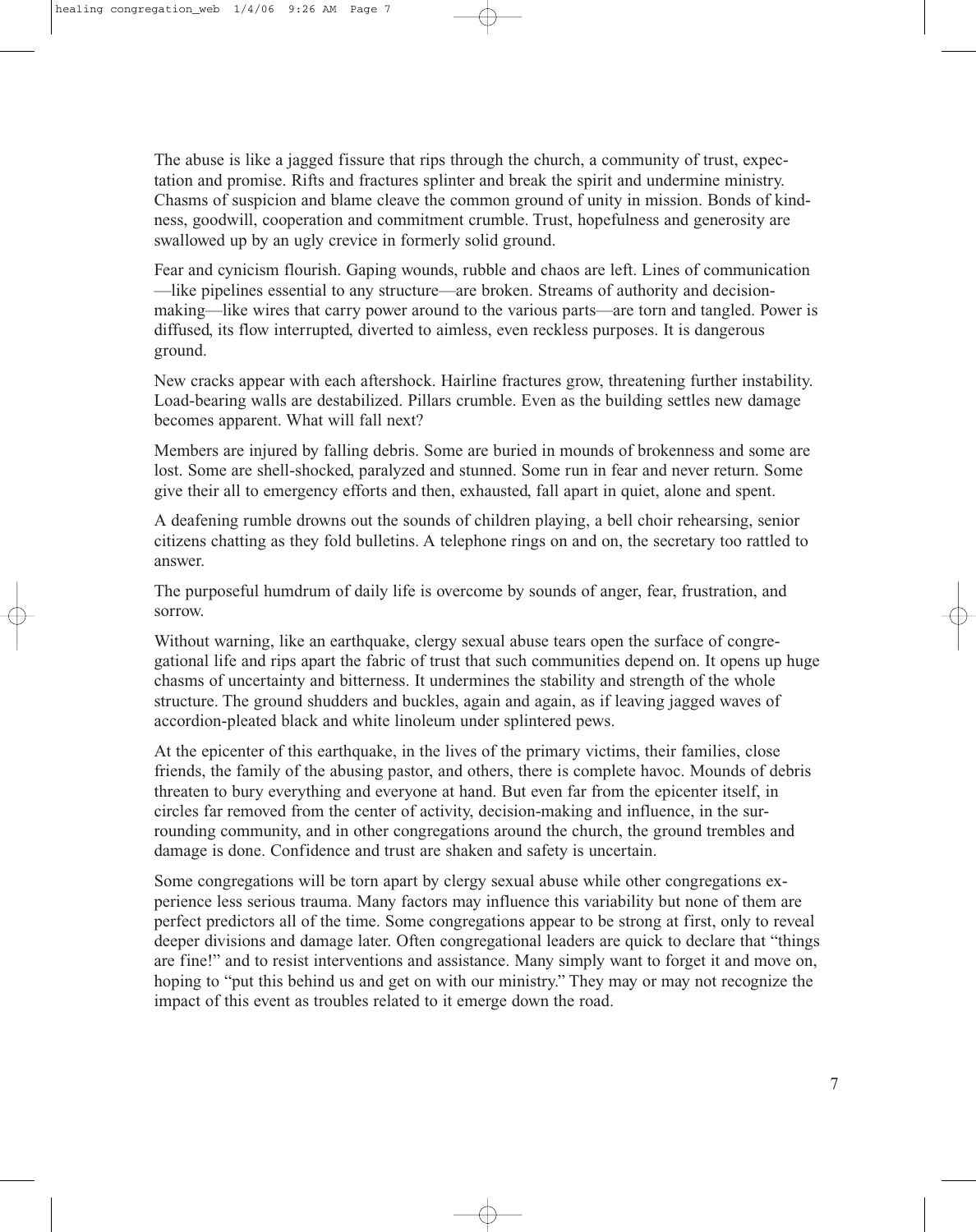The impact also varies from person to person. Within each congregation affected by clergy sexual abuse, some members are devastated, while others are relatively unscathed. It is not so easy as one might expect to determine who is who. Hasty assessments based on even the most logical assumptions (e.g. close relation to the pastor, active or inactive membership, age, gender, relation to a primary victim) may need to be revised over time. It is best to assume that each member has been deeply affected and to express respect and tenderness.

As with other kinds of trauma, so-called internal injuries are difficult to see. Those most deeply wounded may feel a need to mask their wounds or become absorbed in tending to the needs of others. Their distress may not become apparent even to them for quite some time and, when it emerges, it may come as a great surprise.

The first hours and days are critical. They will set the tone for a process of healing that continues, or they will create a vacuum into which all manner of unhealthy activity can be dumped and stirred up.

While it is impossible to control other's reactions to crisis and disaster, it is possible for a skilled person or persons to take charge, to offer leadership in managing the response and to take charge, in company with others, in creating a positive and appropriate climate for response.

Conflict resolution skills and processes area great benefit to churches in crisis. It is helpful to understand the congregation as an emotional system, a family system of sorts, and to do a "system analysis" as part of our work toward resolution and healing. The various methods of conflict resolution and systems analysis are not inimical, necessarily, to the particular suggestions lifted up in this resource. At the same time, however, it is absolutely critical to the healing of a congregational system that has experienced the trauma of clergy sexual abuse that specific attention be given to the unique dynamics that develop when power is abused and trust is betrayed. In our research, we found that when traditional methods of conflict resolution and system-based analysis were applied without particular reference to this problem of the abuse of power and betrayal of trust by the leader, healing was thwarted. In some situations, attempts to resolve conflicts actually obscured the most serious problem: the abuse of trust and power on the part of a pastor. Systems analysis is extremely valuable in helping congregations develop new, healthy patterns of relationship with future pastors and within the membership.

The good news, of course, is that the earthquake in this case does not break the foundation of the church itself. Jesus Christ, our sure foundation, the rock and cornerstone, is as strong and powerfully present to heal and to save as ever. It is the privilege of those who are invited to enter a congregation affected by clergy sexual abuse to bring this word of hope and promise.

Listening, supporting, affirming in a non-anxious manner are the most important ways to enter a congregation just traumatized by clergy sexual abuse.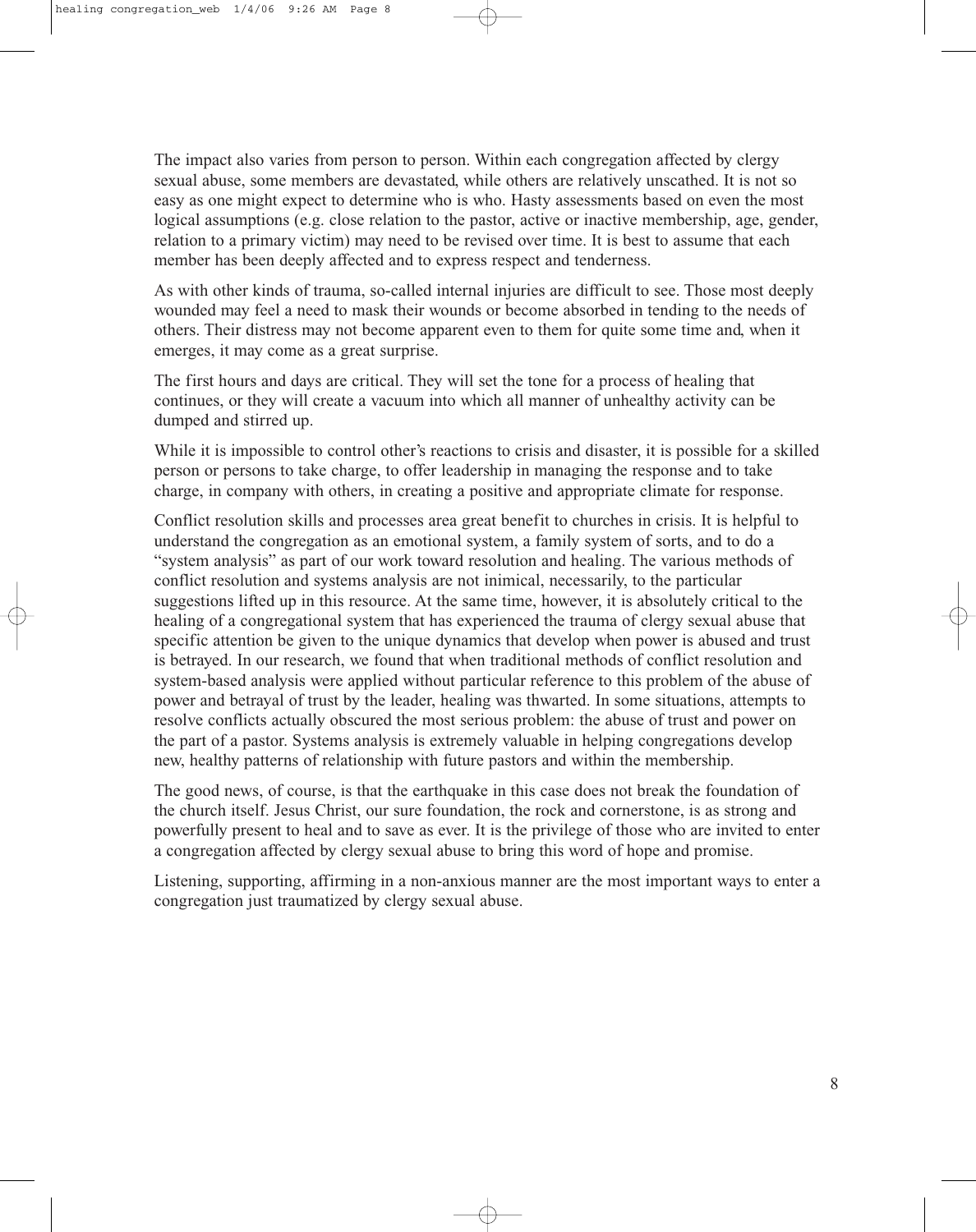The role of those who offer assistance is not to take over the ministry, or to make decisions about how to respond to the crisis, or to make judgments about the future. Rather, the role of those who seek to help is to:

- offer (practical) assistance,
- build up and affirm the gifts, skills and leadership already present,
- respond to requests to help with problem-solving (reflective listening),
- provide a safe "container" (emotional zone or relationship) in which leaders can vent their feelings and questions,
- provide spiritual leadership, perhaps including preaching, leading worship, intercessions, and Bible study.

It is also helpful to provide information, and education to assist the congregation to interpret the significance of these events. "What happened?" is the first question. "Why did our pastor leave? Why did our pastor have to leave?" is a matter of their urgent concern. What is clergy sexual abuse? Why is this not "just an affair"? These are key questions.

The ELCA offers two resources about clergy sexual abuse to assist in the interpretive and educational task. The first is a one page summary (cf. What is clergy sexual abuse? page 3) designed for use as a handout to members, or for enclosure with letters of notification of the charge against the pastor and/or the pastor's departure from the call.

*Safe Connections: What Parishioners Can Do to Understand and Prevent Clergy Sexual Abuse* is another helpful resource. This 62-page book gives a comprehensive yet easily readable explanation of the dynamics that are set up when sexual boundaries are violated in the context of a pastoral relationship. It is written to provide information accessible specifically to those who are experiencing the disruption of a crisis and who need clear, concise explanations. It has an extensive bibliography for additional resources. Produced by the ELCA Division for Ministry, it is available for \$2.00/copy from Augsburg Fortress, (800-328-4648). Order code #69-8110

Many synods provide copies of *Safe Connections* to leaders of congregations where a pastor has just resigned because of a complaint and/or has been charged with clergy sexual abuse. Many also provide it to those who come forward with complaints of abuse, and to members of their families. It is often helpful to have a common frame of reference in describing the problem, the dynamics of the pastor/parishioner relationship, and the effects of clergy sexual abuse on its primary victims.

Initial efforts toward interpretation and education will need to be repeated many times and in a variety of contexts. It is helpful to provide copies of interpretative materials in church libraries or tract racks, making it safe and easy for people to get access to important information in their own ways. We each process information in many different ways. A graceful offering of these resources—print, video, conversational—available over time, in a variety of formats, honors this diversity and helps the whole congregation move toward healing. A bibliography is included at the back of this resource. It includes materials about other kinds of abuse, as well. Often, the experience of clergy sexual abuse raises questions and stirs up anxiety about other forms of abuse. Many congregations will become assertive about policies and procedures to prevent future abuse.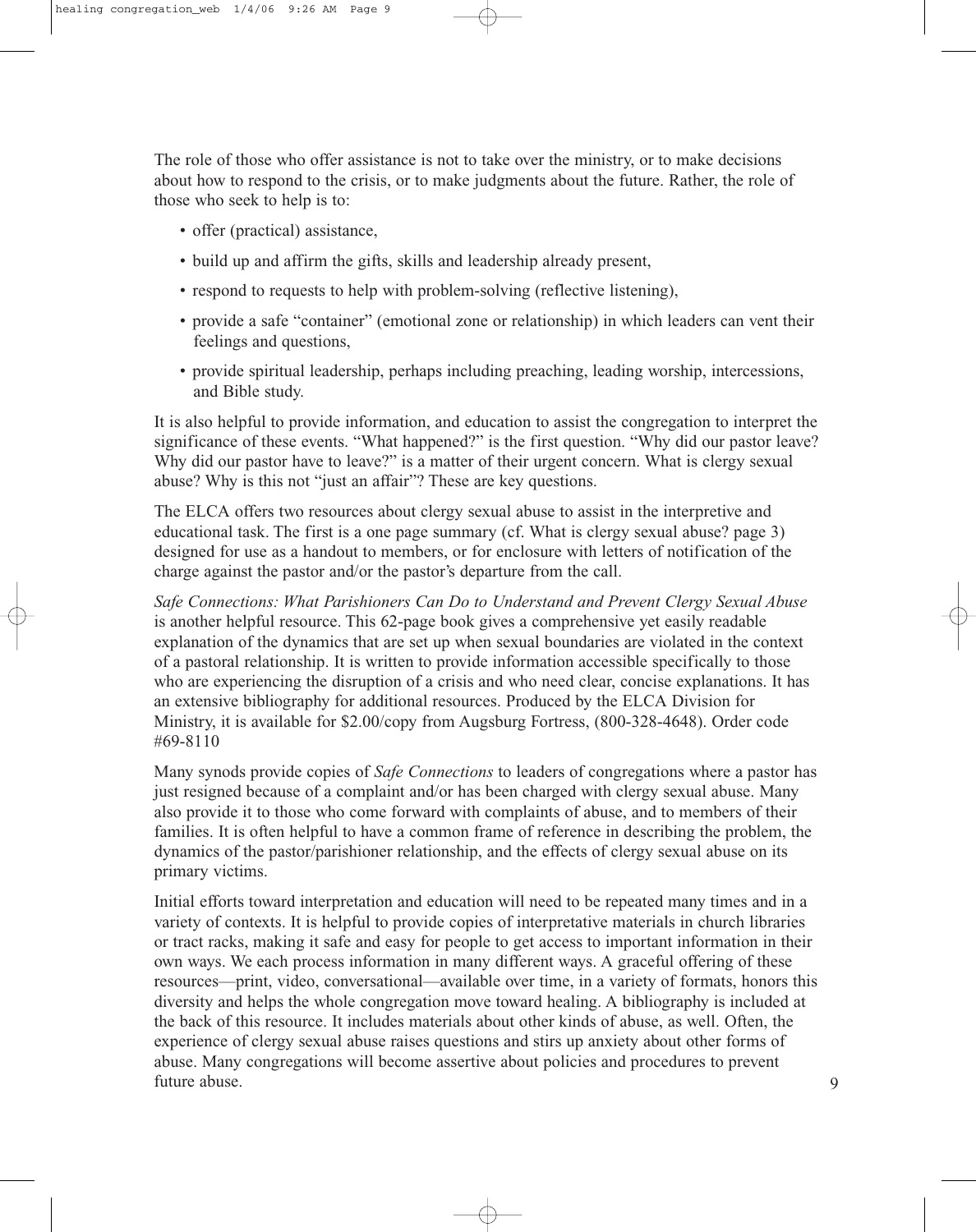Earthquakes have different consequences in different places, depending perhaps upon the distance of the site from the epicenter, the lay of the land or the kind of topography, the soundness of the structure, the quality of building materials, the establishment of the structure on its foundation, any history of damage from previous quakes or other circumstances, the design of the structure and other, often invisible variables. We cannot predict with certainty just what effect the same temblor will have at various points. One house may slide down the hill while its next-door-neighbor is left standing. Maybe one had a better footing on the foundation to begin with, or maybe that is just the way the ground shook.

It is not necessarily true that all strong congregations will be able to withstand the trauma of clergy sexual abuse with relatively little structural damage. Sometimes, depending upon how the ground is shaken, even the sturdiest and best-designed, well-equipped and maintained institution is rocked to its core.

Even the strongest and "best" of our congregations experience clergy sexual abuse as a catastrophic event that disrupts and disorients, undermines and up-ends the lives of individuals and communities once dependent upon a trustworthy, predictable integrity of witness to the Gospel of Jesus Christ, expected of those called to public ministry in the church. Foundations are shaken, walls are broken, cracked or destroyed. Cracks and fissures open up under and around and even within those affected, distorting and confounding structures that once seemed inviolable.

A congregation may experience the trauma differently this year than it did when it happened there before, many years earlier. Or differently than it experienced and reacted to another trauma the year before.

Depending on the strengths of current leadership, patterns of communication and relationship within the congregation, whether its "emotional system" is healthy, boundaries are clear, individuals are strong and able to handle anxiety with maturity, the shame present within the congregation, its past history of abuse and betrayal (of many kinds), its sense of itself as a survivor or a victim (e.g. self-perception or history of triumph over adversity), the carefulness of a healing process, and many other variables,—the congregation will rise to this occasion and emerge stronger than before, or not.

At whatever moment the crisis erupts, most of these variables are operative simply to the extent that they are, for better or worse. The one variable that we can effect is the intentionality and carefulness of our work to bring healing.

Some congregations are mortally wounded by clergy sexual abuse. Some flounder for years, even generations, unaware of what it is that has unsettled and undermined their sense of mutual trust and their ministry. In many places, the abuse is never spoken of, never confirmed.

In some congregations the abuse is dismissed as "the pastor's affair," and their mistrust of subsequent leaders and of one another is never seen as a consequence of this abuse of power and betrayal of trust. Strange and unfocused conflicts between members and their next several pastors, and between members themselves are common.

Some congregations have an uncanny way of setting up future experiences of betrayal of trust by moving too quickly through the interim process and jumping into a relationship with a new pastor who also abuses power, perhaps in sexual or other ways. Some congregations have a long history of this yet may have no idea at all why it is happening, or what the first event was.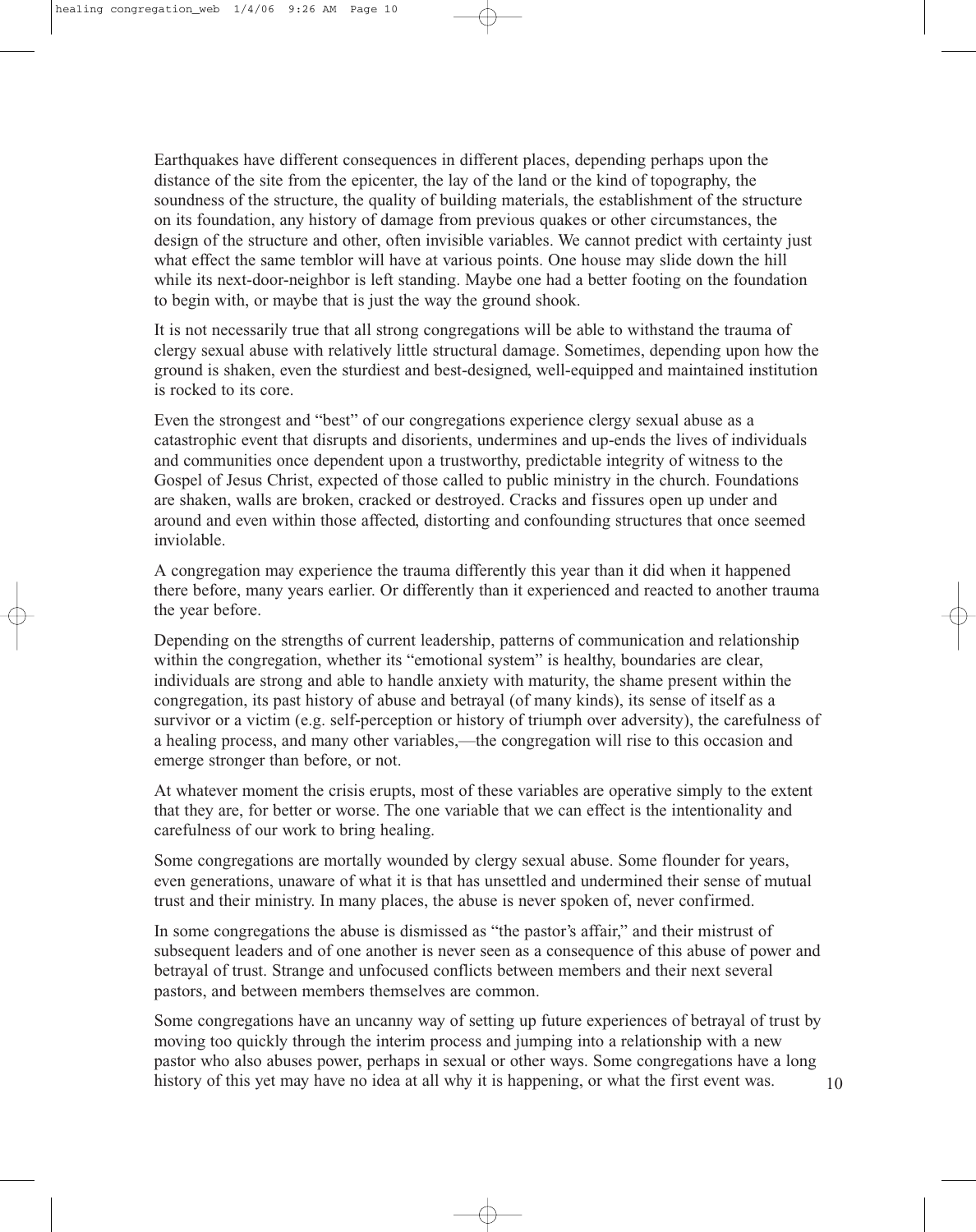One parishioner told us of the incidence 20 years earlier of clergy sexual abuse in his home congregation. It was never named, never dealt with openly. Conflicts and lack of focus, a lack of enthusiasm and vitality continue to thwart that congregation to this day. They are dying.

Another congregation experienced clergy sexual abuse early in its life as a mission congregation. The matter was never identified or cared for in an intentional way. Issues of trust, betrayal, misuse of the pastoral office were not part of any conversations about what happened. Many of the members were young Christians and had little idea what to expect from pastoral ministry or the Christian community. Many were overcome by suspicions and rumors. A great number of them left that congregation and left the church altogether. The congregation itself had no institutional memory of health, openness or honesty. It stumbled on for a few years before disbanding. Similar situations in other mission starts had the same tragic outcome.

One congregation we studied had a history of "eating pastors." They went through a stormy succession of quick, frustrating pastorates with previously effective clergy. Factions dominated decision-making. Trivial matters became the precipitating issues in major conflicts. They cancelled the coffee hour. No new members joined in over two years. As it turns out, several decades ago, their pastor had been sexually involved with several women. The matter was never openly discussed, the pastor was not forced to resign by any formal charge or process, but left in the heat of an "undisclosed conflict" with several members. Current conflicts tended still to fall along old battle lines, with family members of former victims siding against family members of former council leaders and defenders of the pastor in every single new fight.

In many of the congregations that experienced clergy sexual abuse but never dealt with it, related issues continued to plague their life together. Boundaries of privacy were either disregarded or rigid beyond belief. One congregation refused to socialize in any ways—no Harvest dinner, no stewardship supper, no Easter breakfast, no bowling league, no retreats, no adult outings, a slim crowd at youth events.

Another congregation never said a word to its new pastor about a past problem but simply withheld all authority and respect. No one ever called for counseling, no one would set foot in the pastor's office, no one invited the pastor to their home. In fact, that pastor found out, no one in the congregation ever invited anyone else from the congregation into their personal world.

Issues related to confidentiality, respect, hospitality, generosity, confidence, commitment, and authority surface in surprisingly creative and disturbingly relentless ways. Control issues are problematic. Permission to exercise authority is withheld from elected leaders. Decisions are undermined and second-guessed. Financial giving and the giving of time and talent falls off.

Some pastors who follow after clergy sexual abuse simply want to get on with the ministry and "let bygones be bygones." If the healing process has not been undertaken before their arrival, it is not going to happen now. It is a new day, and all that, and they want to move on! Some congregations are eager to find such pastors, leaders who will help them varnish over their injuries and skip on to other issues.

Other pastors who follow after clergy sexual abuse find they have no choice but to deal with its aftermath. They sometimes call themselves "after pastors" and have become quite intentional about the tasks of ministry that are helpful to promote healing. Their work in congregations may be as unwelcome as it is necessary. They need lots of support from synodical and other leaders who understand the dynamics they are dealing with and the difficult challenges they face.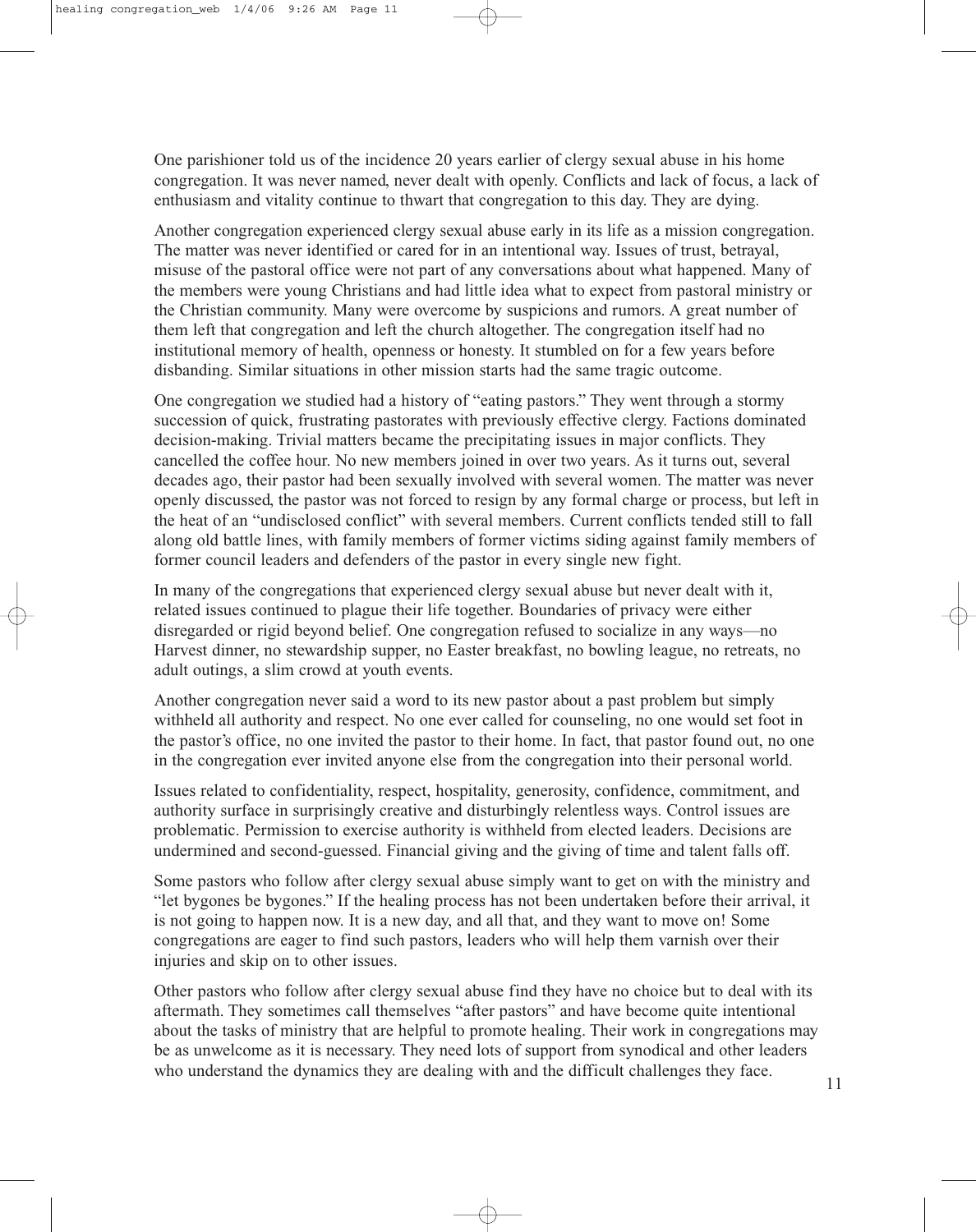## **Responding to abuse from long ago**

We found many situations where abuse from years and years ago had yet to be officially surfaced, disclosed, and dealt with. These situations are all the more problematic because new conflicts may have arisen that eclipse the initial one in severity. Alliances have hardened along conflict lines. Attitudes have become firm and unforgiving.

Some victims may feel safely forgotten, having found healing elsewhere or not, free from the risks of exposure that further disclosure might bring. They are likely to feel great ambivalence about the congregation's attention to this subject. They would wish it had been taken care of long ago and now, let well enough alone. On the other hand, they still long for healing through their church and for a sense of justice. Indeed, sometimes it is a victim's own process of healing, through outside therapy or a healthy pastoral relationship, that prompts the congregation to face this part of its past. He or she may bring the matter to the bishop's attention and then feel the hornet's nest of reaction within the congregation.

Any attempt to resurface old issues of clergy sexual abuse should consider first and foremost the needs and concerns of the primary victim(s). While the problem does not belong to them alone—it does become the problem of the whole church—it is, without doubt, a disaster of far greater magnitude for them personally and the stakes for any disclosure must be counted carefully not only for them but by them. Else, they become victims once again.

Another complication in old cases is the fact that it is almost a guarantee that some members know about the abuse and have, for any variety of reasons, been party to keeping it a secret for all these years. This secret has given them a sense of power, oddly enough, and revealing it will damage their sense of status in the community. It may also have the effect of harming their reputations as it becomes known that they participated in a cover-up of misdeeds. They usually have deep ambivalence about making wider disclosure. They seek relief from their burden of terrible knowledge even as they cling to their special privilege. They fear the disruption of acute treatment of this old wound, yet in some deep place, they long for healing.

Most of the same guidelines will apply to these situations, as to those where the abuse is recent. In all situations, the guideline about having someone other than the incumbent pastor make the disclosure is absolutely essential. If that condition cannot be accommodated, it is unlikely a wise idea to proceed. Likewise, it is essential for the victim(s) to be party to any decisions to make disclosure. Care should be given for their well-being during the period of the disclosure. If their family members are not yet aware of this history, they should be given opportunity to learn what is necessary and to receive care in advance of the disclosure. As always, it is important to respect the confidentiality and the person of the victim(s) in making a disclosure. In all such cases, we especially recommend careful consultation with the synodical bishop and, perhaps, other conflict resolution specialists who have expertise in dealing with clergy sexual abuse.

## **Consequences of clergy sexual abuse to those directly involved**

(Subsequent chapters will discuss these matters in some depth. These paragraphs are simply an introduction.)

Those directly involved in sexual contact with the pastor are gravely wounded by this deceit and betrayal. They often feel desolate. Right at ground zero, they may be completely devastated. The ground has given way and all is shattered. Some are swallowed up, as others are literally buried in debris. Some run away, some even die.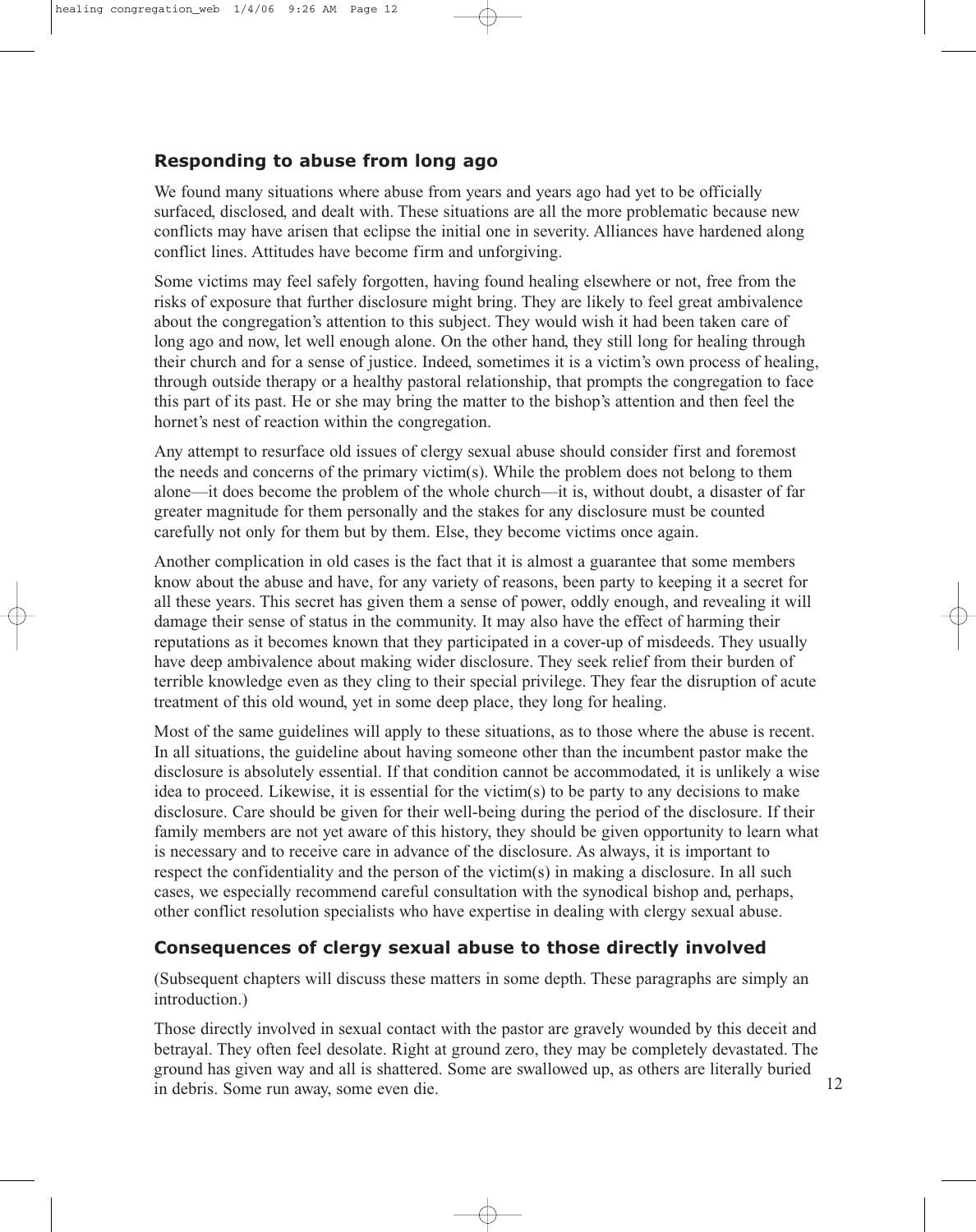Their injuries from this abuse may be compounded by earlier wounds, often the very hurts and concerns that prompted them to seek out the pastor or to be vulnerable to the pastor's inappropriate attentions. They may feel intense shame for having been the one "chosen."

Complicating their problem is the likelihood of their being blamed for what has happened and being driven out of the community. Their trust in the church, and even in the God who was so terribly mis-represented to them, is seriously compromised. Their recovery will depend not only on the care they receive personally, but on the way the congregation as a whole responds to this disaster.

The offending pastor is also badly hurt. The offender usually believes that the cause of the pain and injury in his or her life is the disclosure of the relationship, or the disciplinary or other practical consequences that follow, rather than the abusive relationship itself. The pastor may be unaware of earlier factors in his or her own life that have contributed to this egregious behavior, factors that are themselves sources of distress and injury in the pastor's life. Because most pastors who offend do not make confession, accept full responsibility for their actions and acknowledge the depth of this sin, whatever its sources in their life, they do not experience healing. Whatever is wrong remains broken, split off, or hidden for a long time.

The pastor often becomes the object of great concern and sympathy from members of the congregation, colleagues, friends, and others. They may insist that the allegations are false. This promotes denial within the pastor, and creates a climate of disbelief, unwillingness and a lack of necessity to treat the problem seriously.

Close to the epicenter of this crisis are family members of the primary victim(s) and the offending pastor, their close friends and colleagues, congregational staff and key lay leaders. They may experience very serious consequences. They are often ignored in the efforts to minimize and clear away evidence of the destruction. They also often are the very ones who are providing emergency assistance to the primary victims and the offending pastor. They may wave away initial offers of help for themselves, preoccupied with the troubles of others all around them. They may collapse later, even as others are rallying.

Nevertheless, their trust has been shaken to the core. Close relationships of intimacy have been betrayed and boundaries broken. They feel personally ashamed, guilty and responsible, for a variety of reasons, and may, therefore, feel the need to suffer. They are most likely to say, "If only I had.…" It is also common for them to feel angry at the external authorities and "the church" whom they believe could have and should have prevented this. The spouse of the abusing pastor commonly expresses deep anger at the bishop and those who intervene, disclose, impose discipline or other consequences, and toward the victim. It feels "safer" to them, at this moment of crisis and uncertainty about the future, to be angry at others, rather than acknowledge their feelings of betrayal about the intimacy of their marriage relationship.

If the abusive relationship has gone on for some time, and if they have had knowledge of it for any period of time, the disclosure may feel like an indictment of them, too. Whether any such blame is ever articulated, they often internalize it and, therefore, express great resistance to making their secret information public. Sometimes, however, they feel relief and gratitude instead.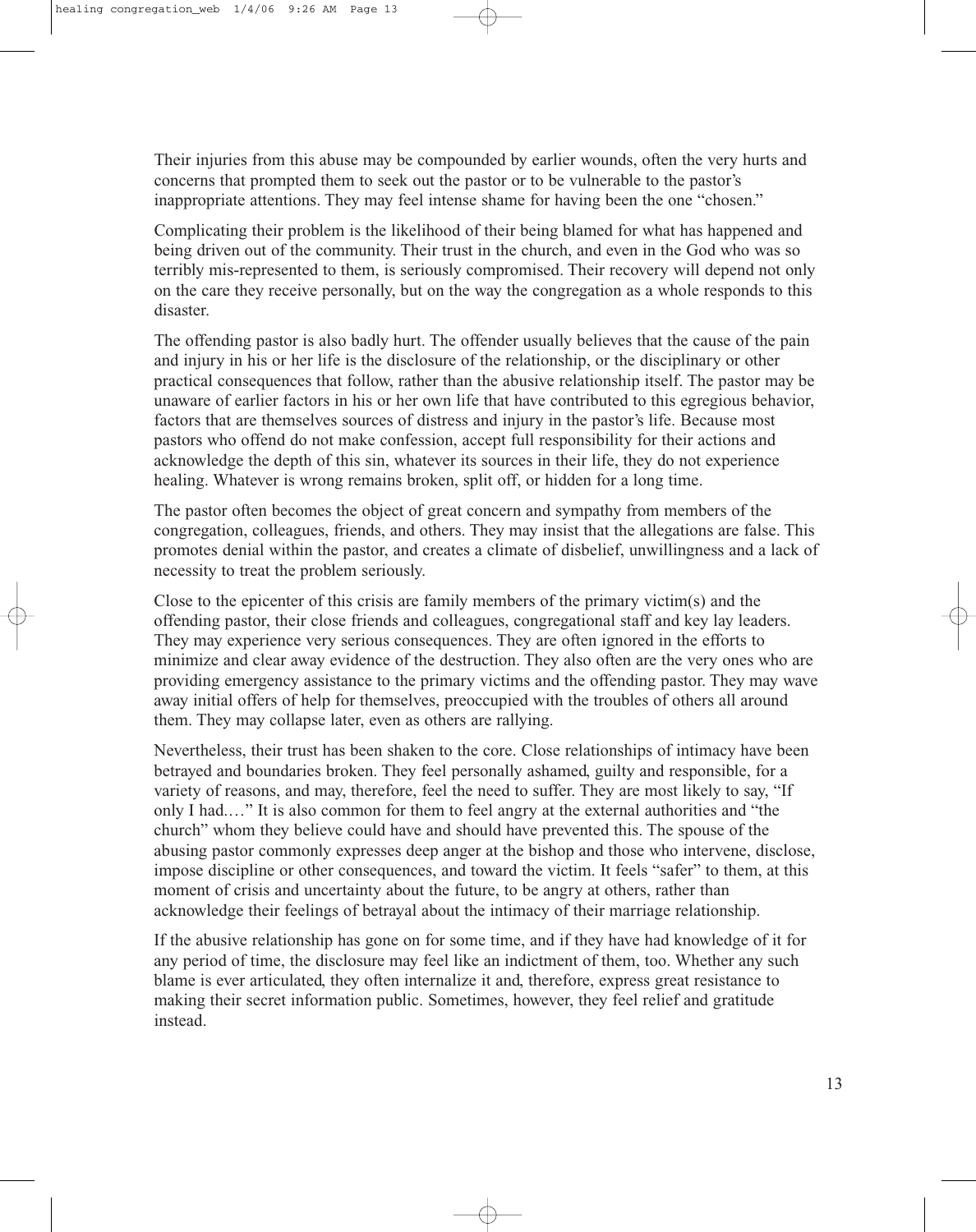Individuals in the congregation will be affected variously and for reasons that are at least hidden and often remain a mystery even to them. Factors such as their own past history of abuse and betrayal, experiences of and feelings about the church, current circumstances, their sense of involvement or marginality, expectations and their sense of what they needed from the church and its pastor(s) will play a role. As with an earthquake, it is impossible to predict accurately where the damage will be worst; one individual will collapse while another is virtually unscathed.

It is important to not overlook or belittle the consequences felt by those even quite far from the center of congregational life. It is also difficult to know for sure just who was involved in a sexual relationship with the pastor, or another relationship of betrayal and compromise. Those who are recovering from other abusive relationships often find themselves reliving and revisiting old trauma during this time. New victims of this abuse may come forward over a long period of time, as they see how the church cares for those who came forward at the start.

New members, former members, members of the community who received counseling or other attention from the pastor, individuals whose children were friends of the pastor's children, and many other people who seem farther from the epicenter may, in fact, feel deeply the effects of this experience.

## **We've been shaken, too!**

As church leaders we, too, feel anguish and disruption, disorientation and fear whenever we receive information about clergy sexual abuse.

We may be among those most deeply wounded, in fact, as we discover this dread news about a pastor we had trusted and valued as colleague and friend. We may feel personally betrayed because of assurances given in response to earlier expressions of concern. A confusing, upsetting tumble of feelings is likely to create anxiety and anger within us.

As we begin to respond to the needs of the congregation, and to deal with all manner of things that must be cared for, it goes without saying that it is essential for us to turn to a trusted source of spiritual and emotional support through this crisis period. If we don't already have a spiritual director or pastor, or trusted colleague or friend, it is not too late. Asking for the prayers, wise counsel, and support of such ministers is our first step.

As crisis intervention teams move into disaster zones, they come equipped. They also come protected. While we need not shift into a defensive mode, it is simply wise to take time to gird up one's own spirit and resources in advance. We can expect that we will upset and anger people, no matter what we do! It is inevitable that those affected by the disaster will lash out, refuse to cooperate, even subvert the good efforts of those who seek to bring aid and comfort.

Our task is a daunting one. We feel conflicting loyalties and feel torn by competing concerns. We have already engaged in a caring relationship with the primary victim(s) and, perhaps, their families. It is not our responsibility to be their main source of pastoral support and comfort but we likely have spent time with them, and feel a sense of concern and compassion for them.

We likely have met also with the offending pastor and perhaps his or her family. We feel a special sense of responsibility to provide pastoral care to them but realize that it is impossible under the circumstances, so have encouraged and perhaps assisted them to secure such care from another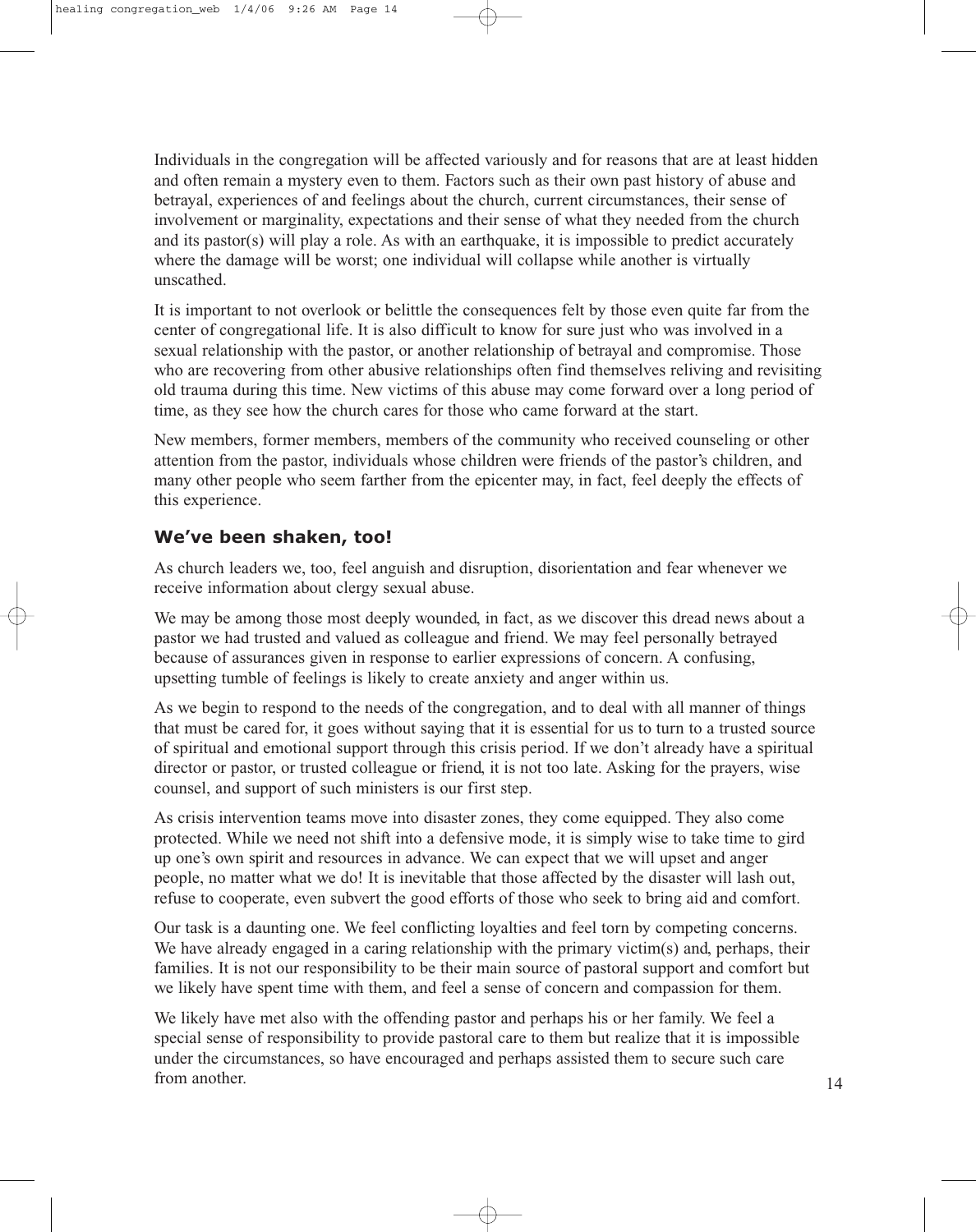## **All things to all people?**

We do not personally have to provide all things to all people. We know this. However, in times of crisis, we are tempted often to try.

In the "ambient anxiety" that attends all incidence of clergy sexual abuse, the urge to suppress that anxiety or to tend to it all personally, or to take it all personally is great. As leaders, it is our responsibility not to control this anxiety or to control this situation, but to take charge of the opportunity present in this awful moment to bring the power of God's grace and healing mercy to frightened, angry, fearful people.

We begin in prayerful reflection, study of Scripture, with mindfulness of God's presence and power.

We extend the care of the church to an entire congregation in crisis. We may or may not know what to expect in this case. We may or may not expect to find additional primary victims hidden in the shadows. This may be one of our favorite congregations or one we always fret about. We may feel good about their chances for recovery and about the resources they have to deal with this, or not.

We move toward those we are called to serve, having some idea of how this catastrophe is likely to have affected them, yet open to learning the particularities of this specific event.

### **"Non-anxious presence"**

We bring a non-anxious, well-prepared and well-trained presence, ready to listen, to support, to affirm, to offer, to problem-solve, and sometimes, to simply sit and be attentive.

We pray with and for those in crisis, we read and meditate on Scripture with them, we bring God's Word, and we worship with them in hope and trust the God who will not fail them.

We have a plan, we act, we have resources, we have teammates, we have a commitment. At the same time, we have flexibility.

We laugh, we are playful, we rest.

We bring options, ideas, possibilities.

We bring others who will serve with us, with them, in the course of healing.

We are honest, promising only what we feel confident we can deliver. We are truthful, refusing to sanction deceptive rumors and half-truths. We are careful and mindful: avoiding triangles, reactivity, and other unhealthy patterns of communication.

We find appropriate ways to care for our own legitimate, important needs.

We are determined, following through on our commitments.

We stay centered in the Gospel—in word and deed. We bring to life the promises of grace: God's freely given love and mercy, through Jesus Christ. We witness to the power of God's intent to bring justice, peace, freedom, forgiveness, and release, deliverance and healing to all concerned. We believe it will happen!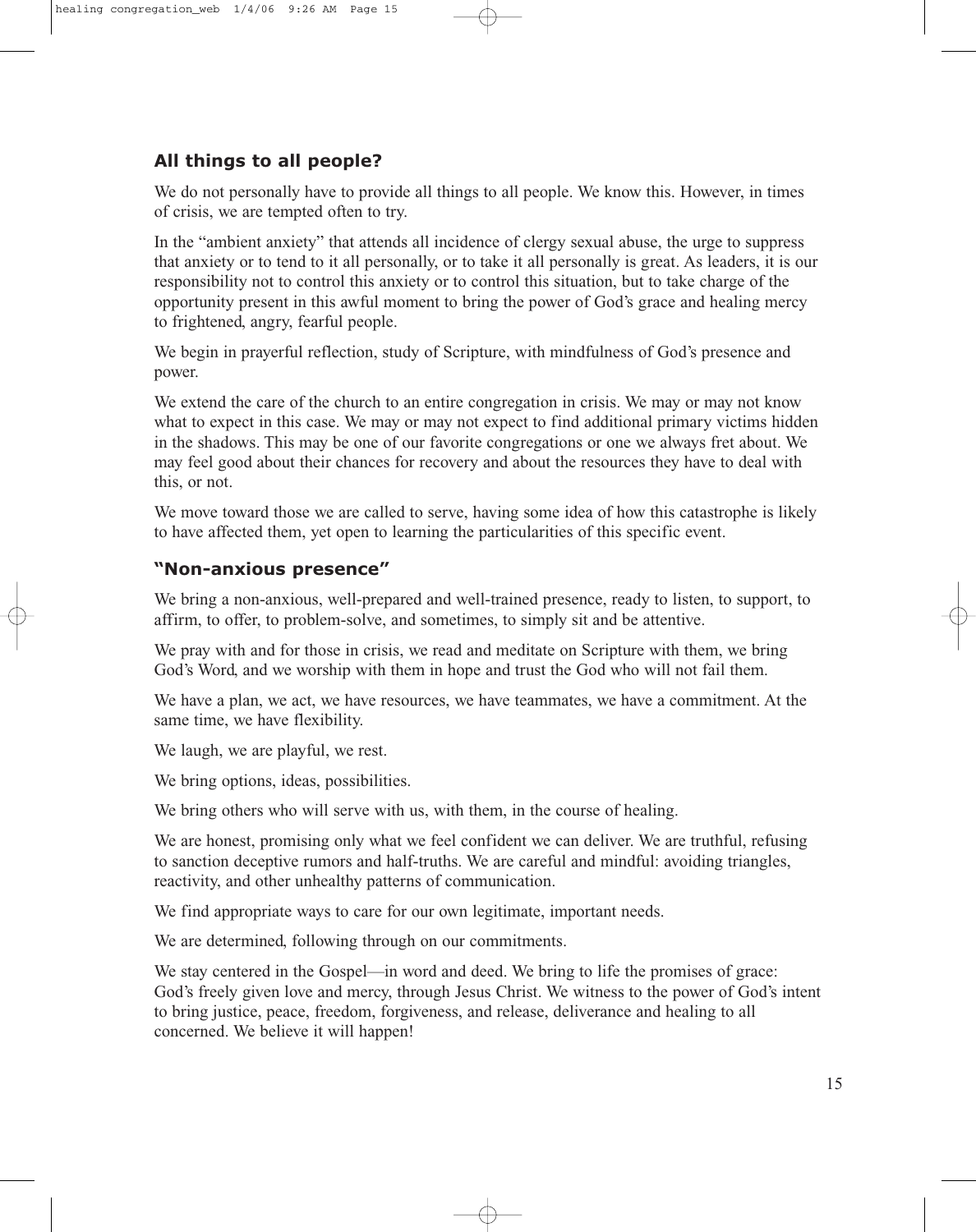Driving through California, one cannot help but notice signs on bridges alerting citizens to "earthquake retrofitting" activity. Construction goes on all over the state to equip bridges and buildings to withstand the "next big one." Cranes and earth-movers are evidence of the state's determination to make good this intention. It is expensive, time-consuming and risky. But the citizens of this state surely know the stakes and the benefits. They want to be prepared.

In the church we are doing what we can to keep the "earthquake" of clergy sexual abuse from occurring. However, it is impossible to guarantee prevention and it is likewise impossible to predict where it will happen next.

Therefore, our efforts to promote healing in congregations where abuse has occurred are the best way we know of assuring that, even when it happens, clergy sexual abuse does not have to foreclose the future. Individuals do find healing and new life. Congregations can survive, even thrive, after healing from this terrible disruption.

It was not possible to conduct a study to provide hard data about the numbers of total ELCA congregations to have experienced clergy sexual abuse. However, based on several factors, it is safe to say that as many as one in ten congregations have had this experience at one time or another. Many of these congregations are still languishing. Their strong, vital ministry is as urgently needed today as that of any congregation in our church!

The time we spend now to prepare to help them in healing is time devoted to mission and vitality in the future. As you read these pages, you may begin to identify resources on the territory of your synod, or elsewhere in the church, who can assist you in planning your response and providing it. If you wish to consult with us, please contact any of the ELCA churchwide offices noted on the title page of this resource.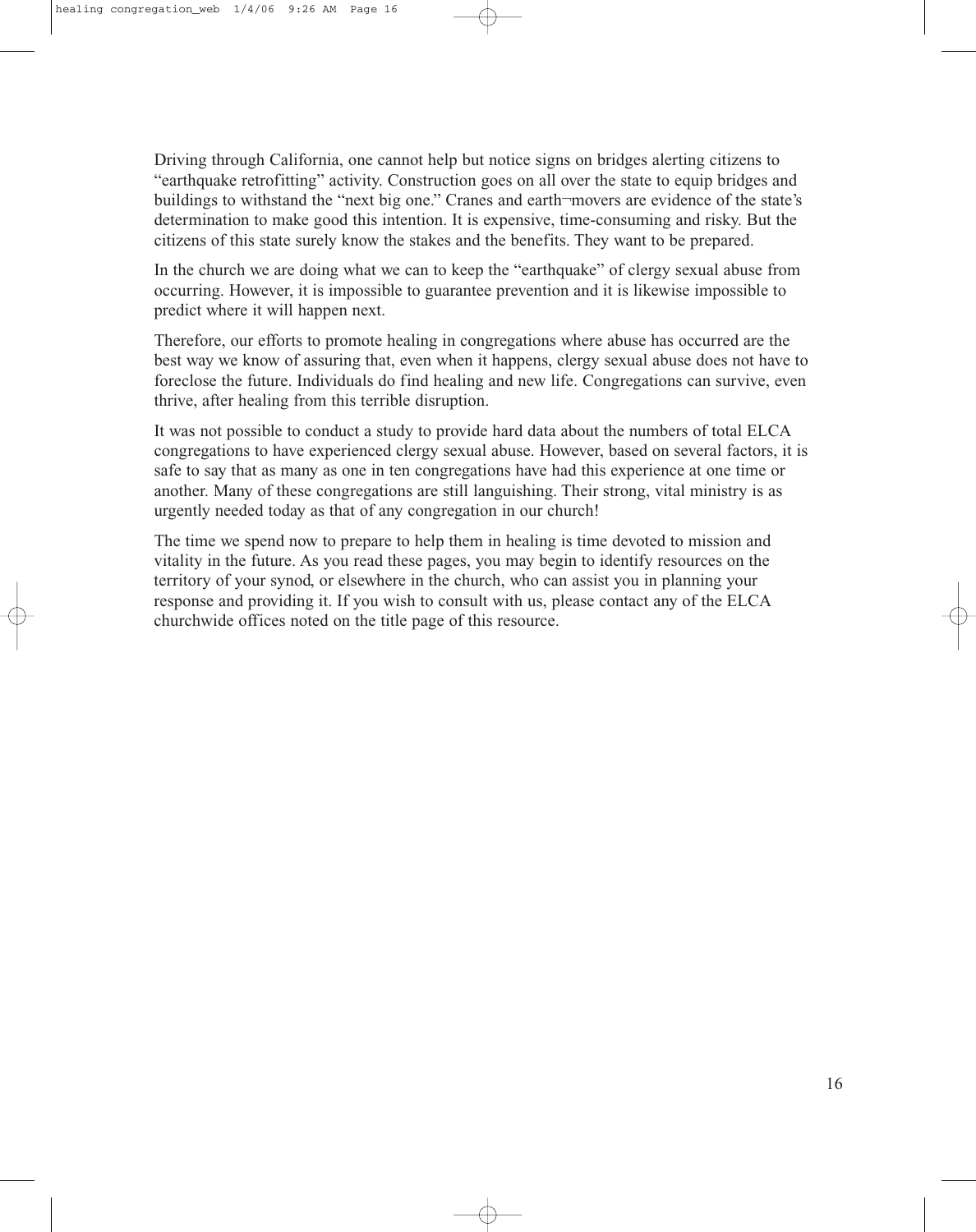# **CHAPTER 2 USING CRISIS INTERVENTION TEAMS**

An accused pastor has resigned, or agreed to take a leave of absence from the congregation. It is a traumatic moment for the pastor, the bishop, and probably others. It is about to become a traumatic situation for the congregation now, too, that will take months, even years to resolve.

When an accused pastor has resigned or otherwise leaves the Call, the congregation is thrown into crisis. A jumble of needs, some mundane and immediate, others quite profound and farreaching, will compete for attention.

It is impossible for the bishop or the bishop's staff to respond to and meet all of the needs of the congregation. Anxiety about this can create stress within the bishop's office and within the congregation. An atmosphere of resentment, frustration and shame overwhelms good intentions and thwarts their common purpose.

In recent years some synods have developed crisis intervention teams to assist the bishop and the synodical staff in responding to congregations in crisis. These teams may include area pastors and lay leaders, and may utilize the skills of some professionally trained counselors and organizational consultants.

Such teams are utilized at the invitation of the local congregation, at the suggestion of the bishop. Some congregations will find this a useful and welcome opportunity, others will choose to utilize local leadership, in partnership with the bishop's office, as appropriate.

The purpose of the team is certainly not to replace local leadership, or even temporarily to take over the ministry of the congregation.

It is the sole purpose of the crisis intervention team to assist and support the local leaders in their work, and to do so only at their invitation and direction, with the congregation establishing limits on the scope of this work.

Under the models we've seen, team members would not expect an honorarium for this work. They would not be contract staff or paid consultants for the synod or for the congregation. They would serve, as church members do in a variety of tasks throughout the larger church, as volunteers with special skills to offer a specific situation. (This does not preclude the use of contract staff or consultants for other purposes.)

As we have seen with natural disasters, it is often helpful for those responding "on the ground," within the crisis area, to have support from outside personnel, especially at the onset of the crisis and recovery period. Often, these community leaders are themselves deeply shaken or wounded by the disaster. Their proximity to the scene may keep them from being able to respond freely or safely. They need help! Many bishops would wish to provide this ministry directly, or to provide it from their staff, but it is usually not possible for this to happen, certainly not over an extended period of many days.

The description of possible tasks to be undertaken by crisis intervention team members will help to clarify the rationale and value of such a team. This work does not replace the other ministries of the bishop's office to the victim(s) and to the offender, or other related tasks.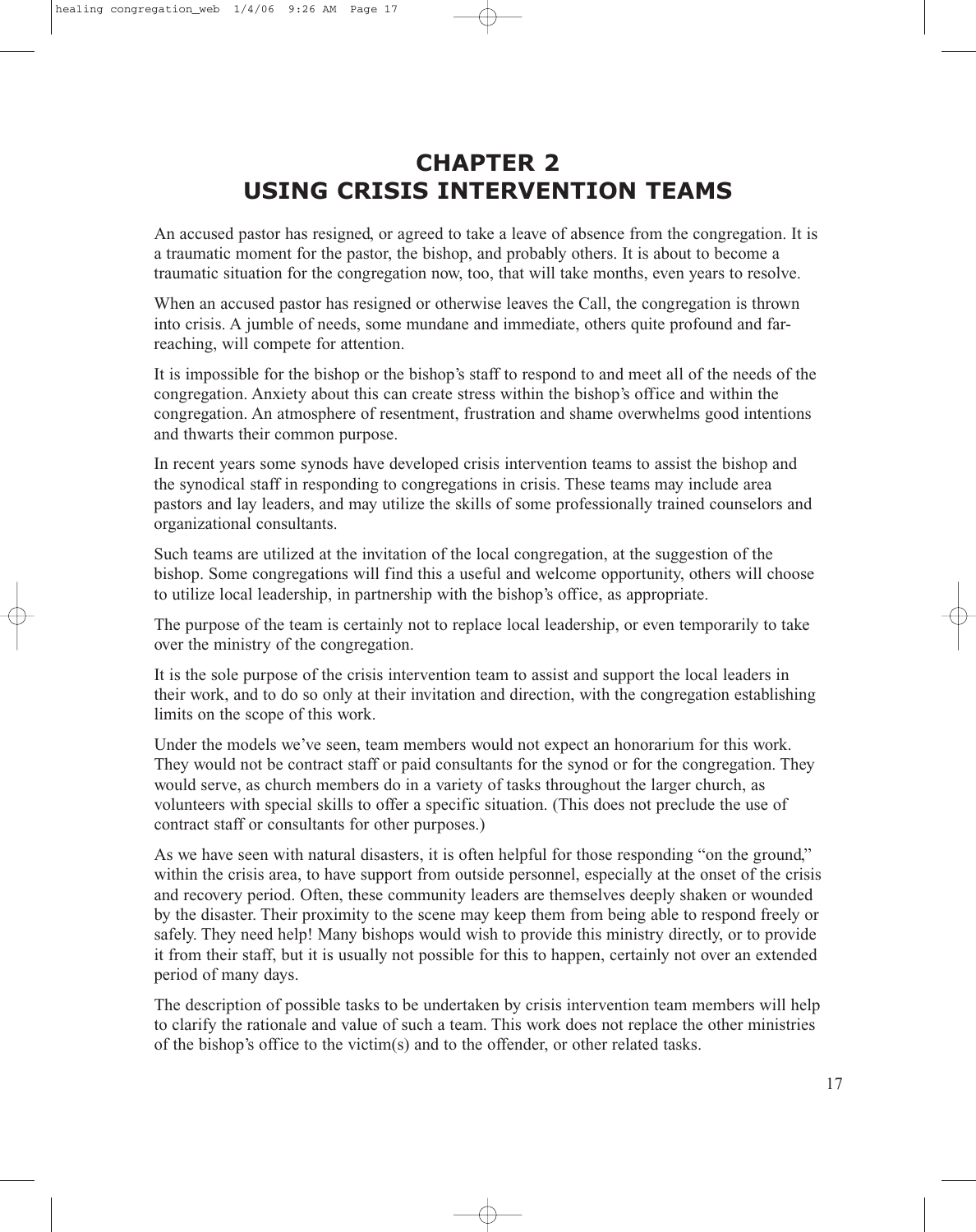This team is primarily dedicated to assisting the local congregation in its response to the crisis as it affects the life and witness of the congregation and its members.

The process of identifying and preparing individuals for such a ministry takes time and may involve expense. The results are worthwhile! Attentive and extensive early intervention and response to the crisis caused by clergy sexual abuse promotes trust and healing within the congregation and its readier return to full ministry.

The long-term recovery of the congregation will be affected by the ministry given at the start of the crisis. A careful, early intervention and response provides an interpretive context for the congregation to understand its situation, gives members reason to have hope and trust in the church and its leaders, and upholds and encourages the local leadership as they plan for the next steps. Even so, the congregation will experience disruption, betrayal, confusion, and deep anxiety. But they occur within a larger context, already, of compassion, understanding, and hope. This context has a helpful impact!

Several synods are developing crisis intervention teams (calling them by different names, and sometimes with other functions in addition to these). These emerging models demonstrate the variety that is possible and the creativity within our church for fine-tuning a response to local conditions.

These teams usually include individuals with relevant professional and personal skills, clergy and laity, women and men, racial and ethnic diversity.

[The following pages are designed for possible use in training sessions for these teams. The pages may be photocopied or made into transparencies for such a purpose.]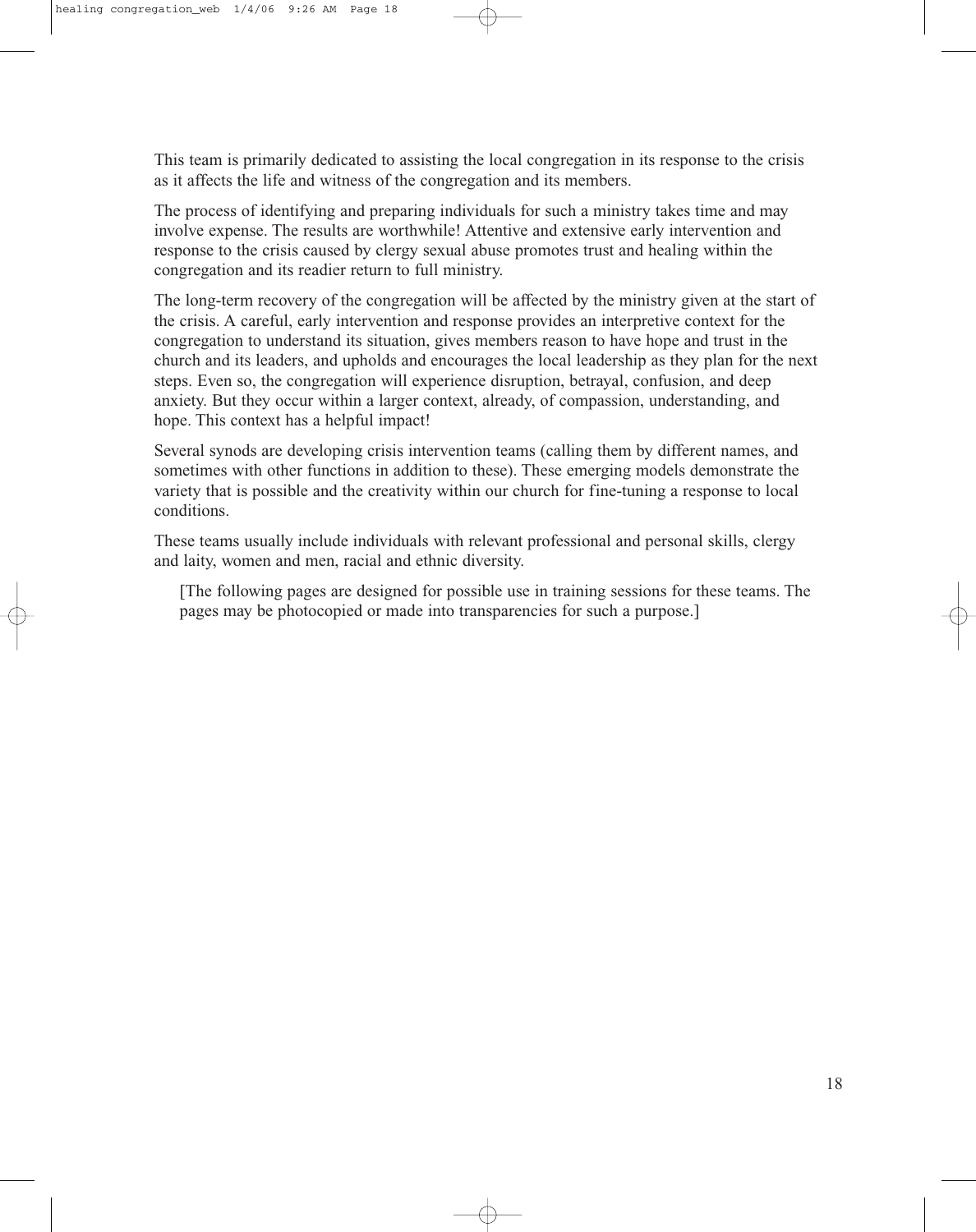## **Crisis Teams Care for the Congregation**

Several synods are developing crisis intervention teams of clergy and laity who are prepared to accompany the bishop into the congregation, or follow shortly after to provide several kinds of care. Crisis intervention teams are trained for this special ministry which extends the care of the bishop's office in the congregation in the days immediately following the departure and disclosure.

Their tasks may include:

- assist the bishop with a disclosure meeting that includes time for parishioners to begin to process the information
- meet with staff and lay leaders, separately and together, subsequent to their meeting with the bishop, as they begin to respond and make plans for ongoing ministry
- meet with small groups, e.g. confirmation classes, youth groups, Bible studies, choirs, teachers, Stephen Ministers for interpretation and support
- preach and preside at worship the first Sunday or two after the departure of the pastor
- provide immediate pastoral care for those who have urgent or chronic needs, and provide ministry for weddings, baptisms, funerals, and special events that must go on

The long-term recovery of the congregation will be affected by the ministry provided at the start of the crisis. The congregation will experience great disruption, to be sure, and the feelings of betrayal, confusion and loss will continue for some time. However, where a strong and helpful early intervention and response occurs, parishioners have cause to continue to trust and find meaning in the congregation.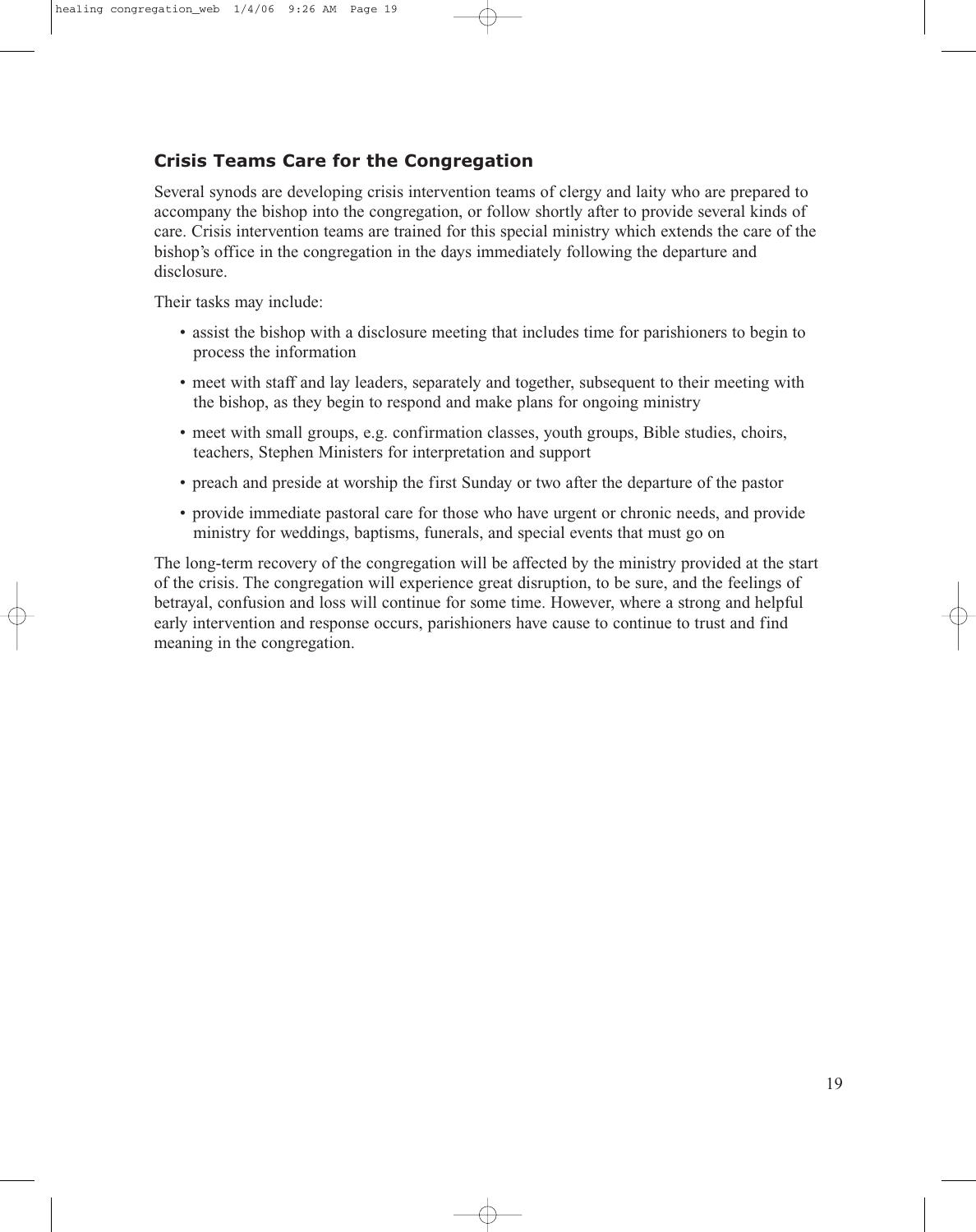## **Crisis intervention teams undergird, not replace local leadership**

The purpose of the crisis response team is not to take over the ministry or the decision-making activities of local leaders. They enter only by invitation and work with local leaders, often going together to meet small groups, or providing suggestions, where requested, for making decisions.

They provide breathing room, giving local leaders a chance to rest and receive ministry at a time when much is required of them and when their own faith is being tested and their emotions are conflicted. The team can bring a sense of security and connectedness to the larger church, a glimpse of hope for the future, a steady and reliable presence at a volatile time.

The crisis intervention team gives the bishop a strong option for extending the ministry of the bishop's office, without having to commit synod staff or the bishop's continued presence on the scene. Most plans involve having this team in place, on site, for roughly 72-hours, perhaps over a long weekend.

A clergy member of the team may return the next weekend if weddings, baptisms or other special events are scheduled. And such a person might return again for funerals, emergencies and so forth, until a regular interim is available.

At all times, it is clear that the team is in place at the invitation of the congregation and with the sanction of the bishop. Members of the team, lay and clergy, would be appointed by the bishop and receive training through the synod for precisely this work.

It also must be clear that this team is a crisis response team, not the providers of long-term healing care. Their work should be interpreted to the congregation as only the first step. This is not a quick fix. The next steps are just as critical as this one.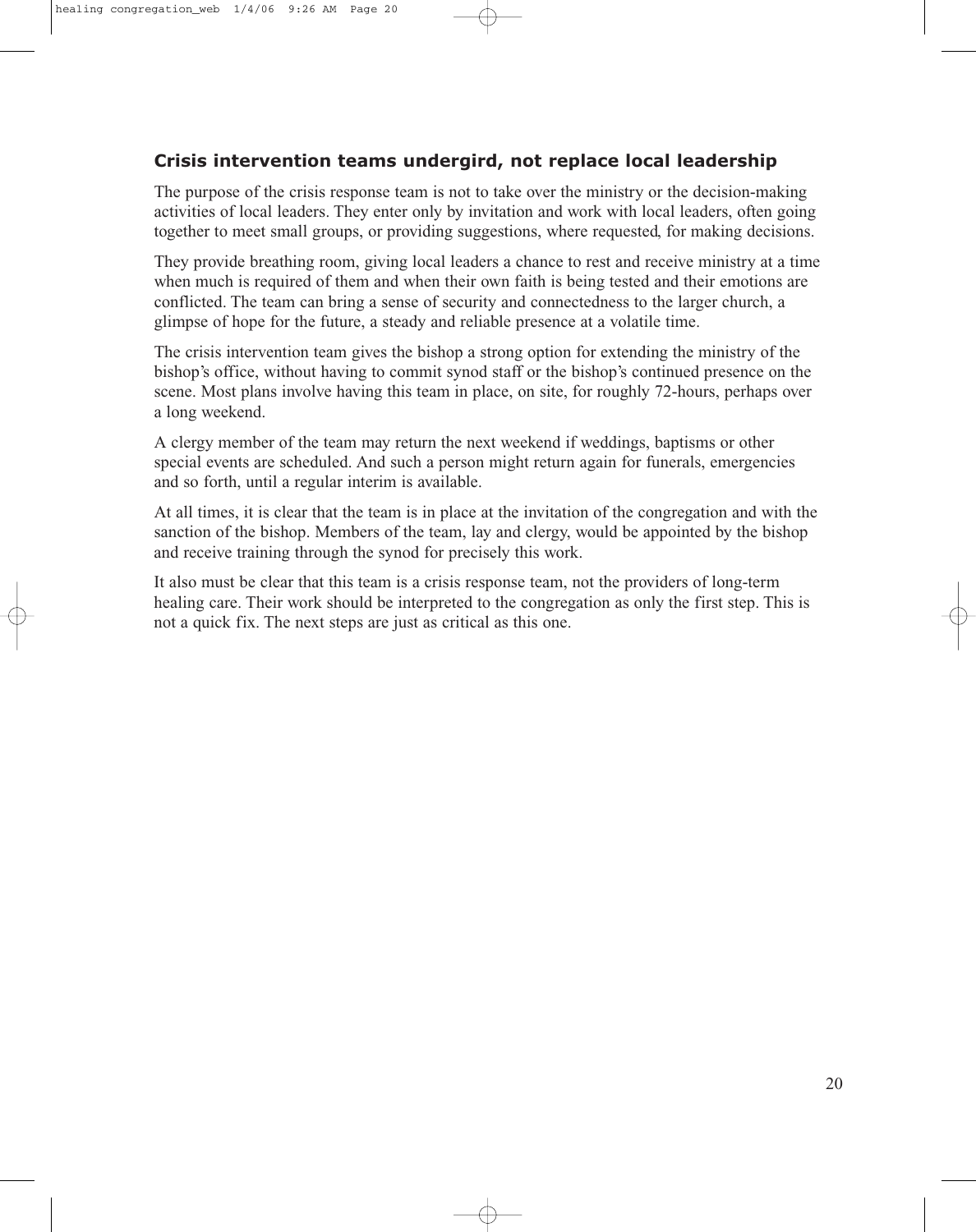## **What would the crisis intervention team do?**

A possible list of responsibilities includes:

With the staff

- meet with the congregational staff for support and to help establish covenants among them for such matters as:
- honesty, confidentiality, avoiding gossip and speculative talk, work assignments and time off
- help congregational staff identify needs for ongoing support and possible providers, e.g. neighboring pastor, counselor or consultant, and help initiate contact with such people both for the staff as a unit and for individuals as appropriate
- provide spiritual leadership to staff, including time for private prayer and conversation and corporate time for prayer
- help staff to identify current ministry needs, e.g. planning for Lent, upcoming council retreat, where the pastor's leadership and/or presence was essential, and to begin thinking about ways to get those things done
- encourage staff to set priorities and create realistic work plans and assignments for the next several weeks
- help staff think through the questions of "what to say," especially in response to telephone inquiries
- relieve staff of responsibility for responding to the media
- work with staff to identify individuals who received counseling from the pastor, so far as possible, and contact them, if no boundaries of confidentiality are thus broken, to provide basic disclosure and, possibly, a referral (Some synods have a letter drafted from the bishop and sent out and/or available in the church office for this purpose)
- identify the community involvements, on behalf of the congregation, of the pastor and make contact with leaders to provide basic disclosure. If they continue to require a liaison from the congregation, make interim arrangements (e.g. a rep on the local school council or worship leader at the nursing home).
- perhaps most important of all, provide a "non-anxious presence"—concerned but not overwhelmed, confident and steady, efficient, competent, and trustworthy. It bears stating that, given the recent betrayal, it is really important to only promise to do what you will do.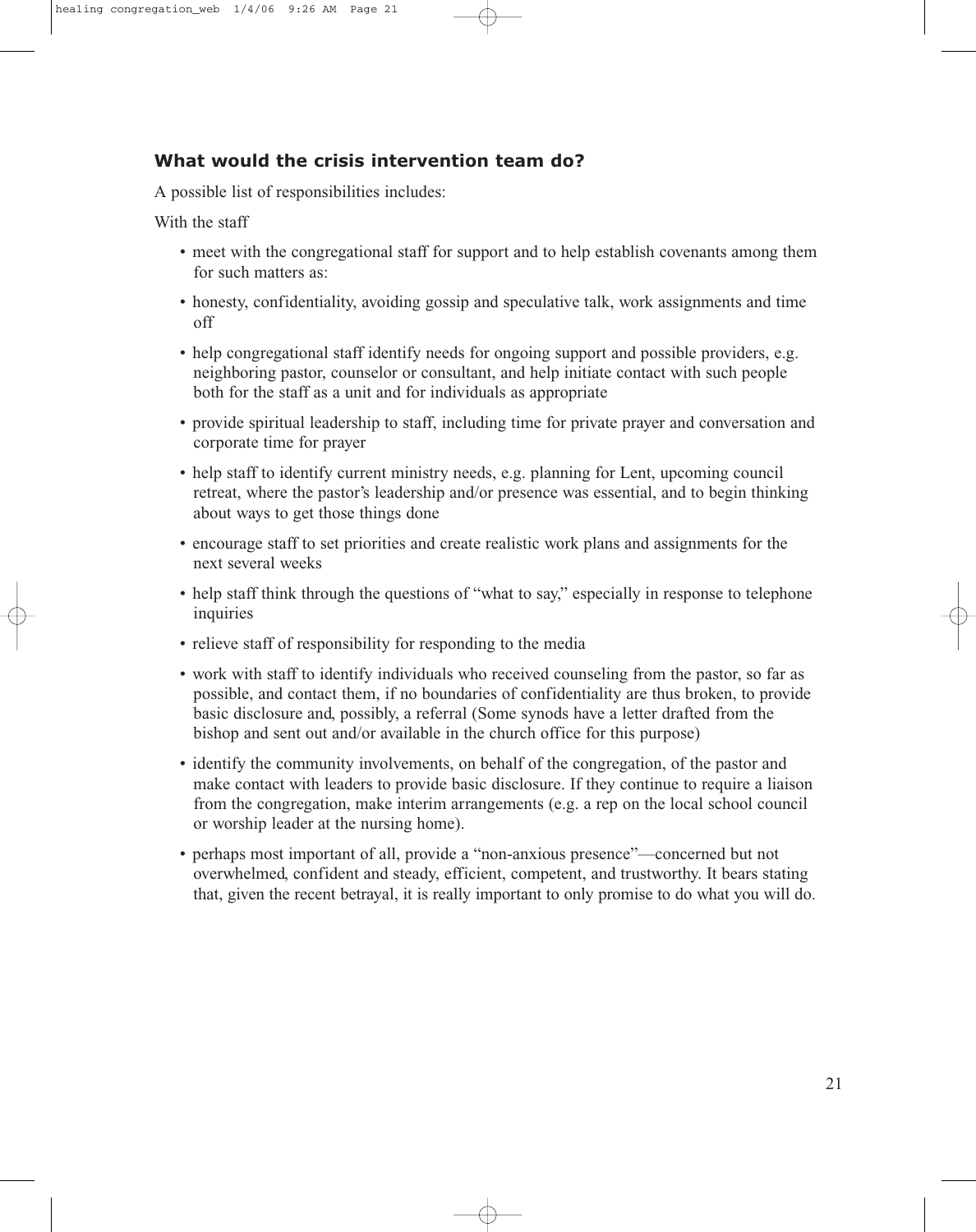### **With lay leaders**

- meet with lay leaders, as identified locally, for support and to help establish covenants among them for such matters as:
- honesty, confidentiality, avoiding gossip and speculative talk, continued leadership and presence
- help identify congregational needs for support, processing reactions and concerns, and understanding what clergy sexual abuse is and why their pastor had to leave
- help in the process of identifying area resources for the congregation, e.g. consultants, counselors, trained lay or clergy leaders, who could lead forums, cottage meetings, council retreats, meet with small groups or individuals, and staff
- provide spiritual leadership, leading devotions in meetings and being available for prayer and conversation with individuals
- help them identify immediate ministry needs, (may be done in conjunction with staff, at least in part), including worship plans and upcoming festivals, observances or special events, and working especially to identify those responsibilities that the pastor carried alone (e.g. visitation, counseling, supervision of staff, confirmation, Bible studies) and identify ways to meet those needs until the interim pastor is available
- help identify individuals who expected ministry from the pastor in the near-term for weddings, baptisms, hospital or crisis care, shut-ins, counseling, baptismal instruction, and assist making plans to provide that care. Some of that ministry may be provided by a crisis team member.
- help identify groups or constituencies within the congregation that especially need attention, e.g. confirmation class, teachers in Sunday school or pre-school, regular volunteers, choirs, new members, Stephen Ministers, Bible studies, women's circles and the women's organization, senior citizens, youth groups (including elementary age), shutins, and help with plans to care for these groups. A team member may meet with some of these groups or individuals in the 72-hour period.
- respond to pastoral care emergencies within the congregation, as requested, while on site
- help identify the pastor's community involvements, on behalf of the congregation and assist with short-term plans to cover those responsibilities
- help identify those things the pastor always did that nobody else did, or even knew about, e.g. turned on the heat, arranged for a piano tuner, gave \$10 a week to the homeless guy who always stopped in, sent a welcome letter to all visitors, and begin making plans to cover those responsibilities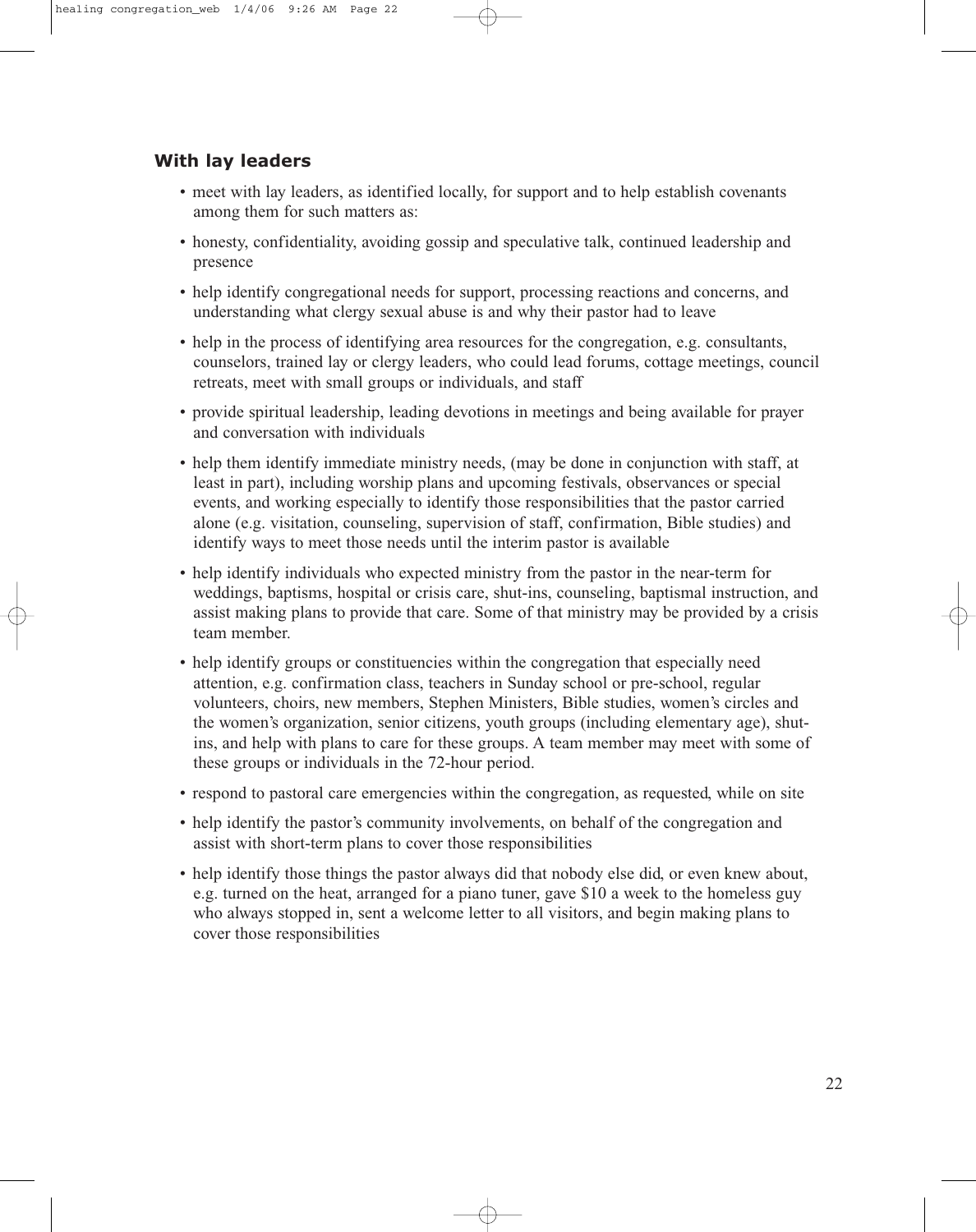### **With the congregation**

- preach and preside at worship (if the bishop does not, or perhaps on the subsequent weekend); deal specifically and pastorally with the realities of the current situation
- take home communion to shut-ins, as requested
- visit the sick, officiate at funerals, as requested
- teach confirmation, lead the Pastor's Class, and other such duties, as requested
- confirm to upcoming wedding parties that ministry will be provided and explain how to continue planning
- respond to any pastoral emergencies, as requested, including the possibility that additional victims could come forward, or inquiries are made on their behalf
- provide spiritual leadership and a "non anxious presence"
- provide information about the synod's policies and procedures regarding clergy sexual abuse, discipline, the interim period, and a future call process, where requested. May include providing information about how to contact the bishop in the event other victims come forward.
- model a spirit of respect and concern for the victim(s) and their families, including a stated commitment to maintain confidentiality, avoid gossip and speculation, and to uphold them in prayer; the same is certainly true with respect to the pastor and family
- "direct traffic"—help folks know where they can get help and information as needed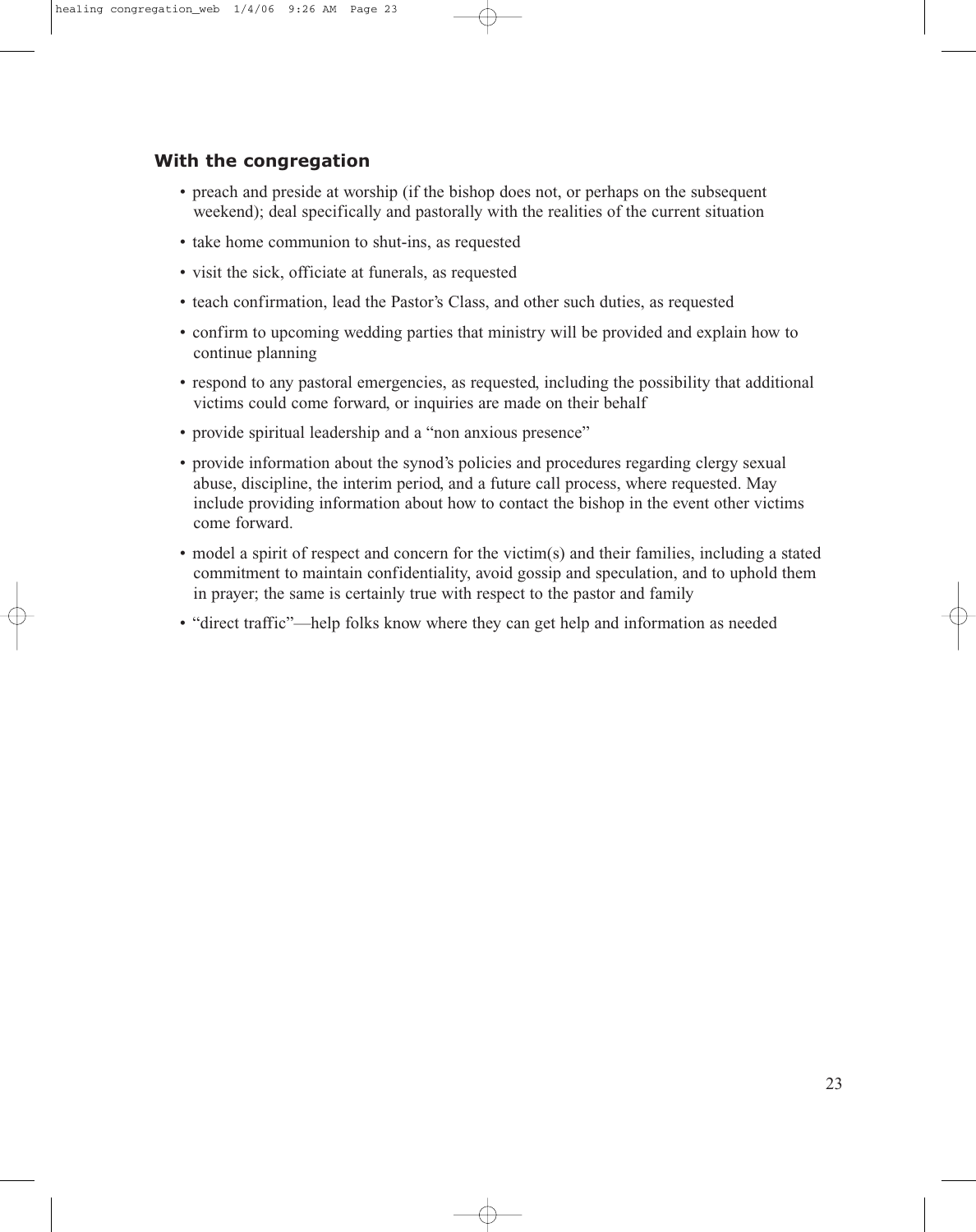### **With the wider community**

• direct media inquiries to the appropriate, designated spokesperson.

(While most press requests should be directed to the bishop's spokesperson, it is not a bad idea for one person in the congregation, e.g. an elected lay leader like the council president, to have a prepared response for media inquiries. The congregation may wish to have its own press statement, in addition to the synod's, and it should be drawn up in consultation with the bishop's office. In any event, the local press spokesperson—not a crisis team member, and not a staff member—should be thoroughly familiar with both press statements and simply reiterate what they say whenever queried. The spokesperson might have two or three sentences prepared to use in response, "We are deeply concerned about the victim(s) and their family…we are saddened by this news about our pastor…our prayers are with these families, for their healing...." "We are committed to working through this traumatic time and are confident that God's grace will sustain us and the important ministry we have in this community...." [See pages about Press Strategy for details]

- respond to inquiries from neighboring congregations and clergy with basic disclosure information. Likewise, to local service institutions or community groups with which the congregation has a relationship
- provide basic interpretation of clergy sexual abuse and the church's commitment to integrity of ministry and safety for all who seek to participate in the church and receive ministry
- provide basic interpretation of and information about the church's expectations of ministers, the discipline process and the synod's commitment to support the congregation through a crisis and interim period, and to the calling of a new pastor
- model a spirit of honesty, respect, dignity, and concern for the congregation, the victim(s), the pastor, and their families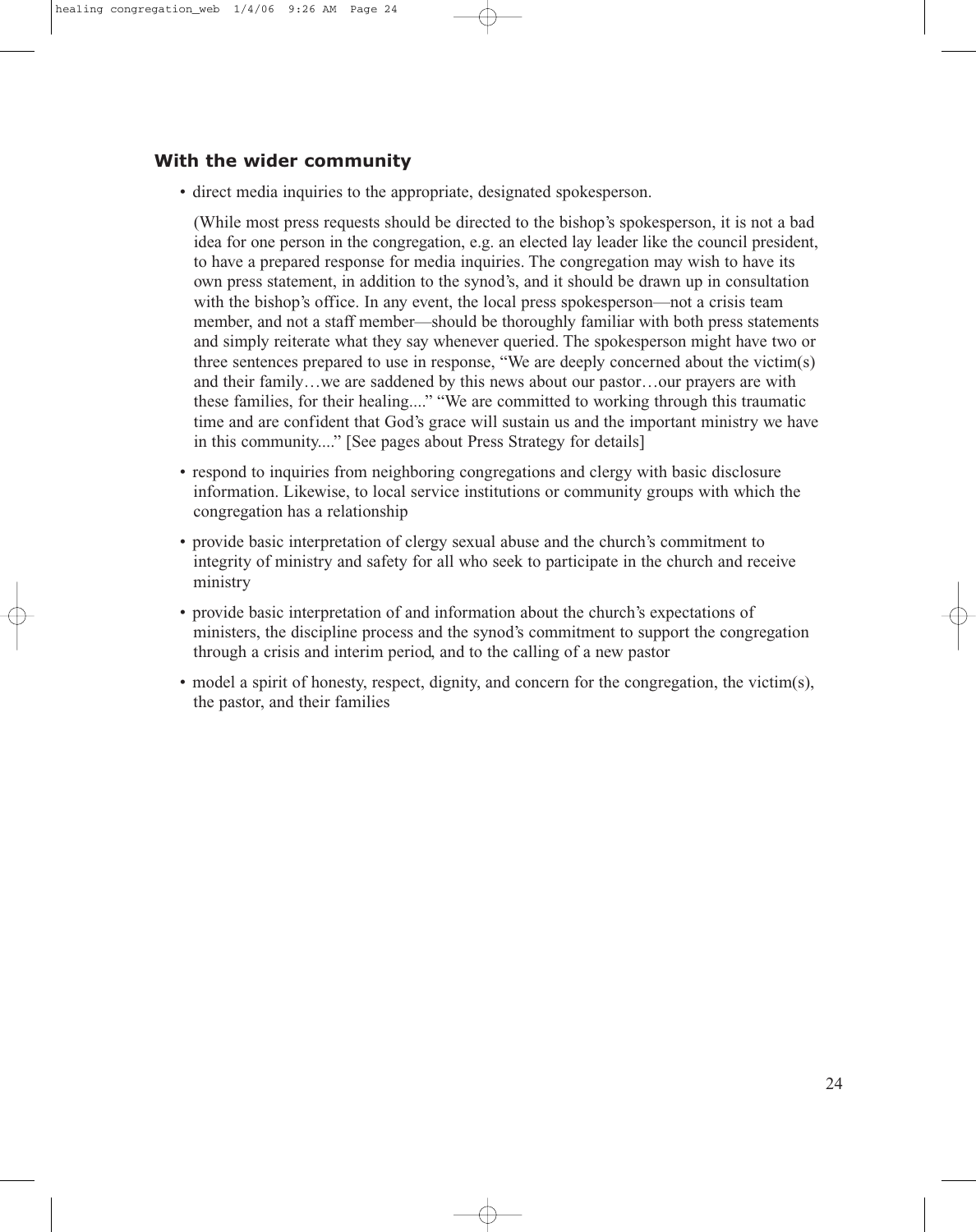# **CHAPTER 3 SYNODICAL STAFF MEET CONGREGATIONAL LEADERS**

"Hello, this is Bishop…I am calling to talk with you about a very serious matter...."

Contact between the bishop and the congregation's lay leadership about allegations against the pastor of clergy sexual abuse usually begins with a telephone call.

The first thing the congregation needs is information. Reliable, timely, truthful information from the bishop is essential. It need not be an extensive disclosure but it needs to be clear and compelling about why the pastor is gone (or going, or the bishop is taking some action). It is about:

- integrity of the pastoral office and activity
- safety
- abuse of power
- betrayal of trust
- commitment to healing

All of these are key words and concepts to articulate from the beginning.

When the synod has a plan for responding to such crises, the ministry of the bishop's office and others who are available to extend care may be offered during this first contact.

A meeting time is established and a plan for communicating the news to other key leaders is set up.

It is very helpful for the bishop to arrange to meet with these key leaders, and also with other rostered leaders on staff in the congregation, as soon as possible.

The conference dean, another synodical staff person, or another person utilized by the bishop for this work can accompany the bishop.

Material on the following pages is provided for possible use in conversation and/or planning sessions with congregational leaders and staff, working together to outline responsibilities for the days ahead.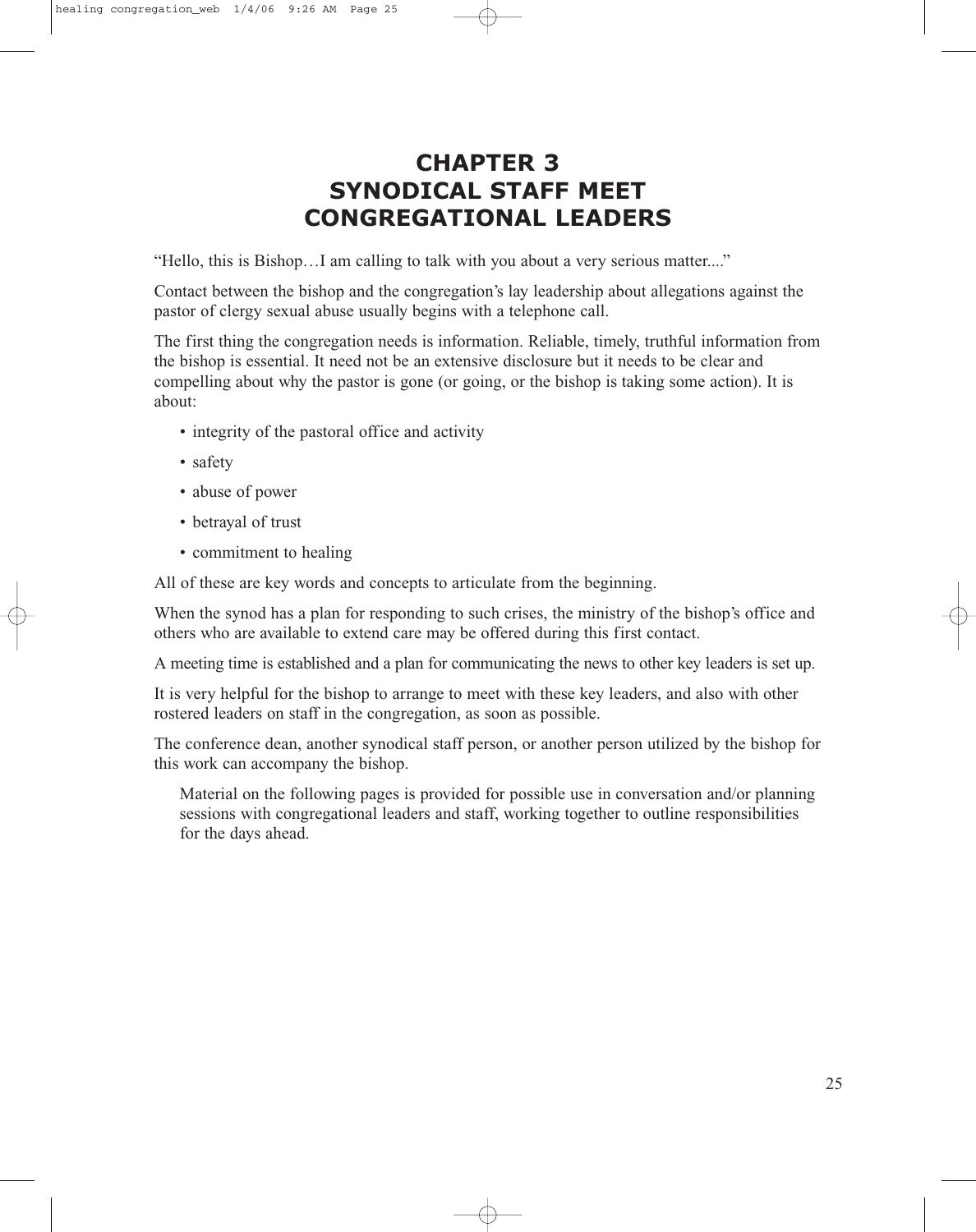## **Meet with Congregational Leaders**

In advance of disclosure to the full congregation, it is best to meet with lay leaders.

Do not disclose more information to them than you are prepared for the wider community to hear at this time; it is impossible to hold people even to their own best intentions of confidentiality in such matters.

Provide opportunity for them to hear the basic information, ask questions and process their responses.

You may want to have additional staff from the bishop's office or other support for them at this time, depending on the circumstances.

It is important at this time for them to have a sense that

- the synod will not abandon them
- neither will the synod overrun them and take charge
- synod staff and/or other appropriate individuals will be available to support their decisionmaking and actions in the days and weeks ahead, and to make suggestions
- the pastor is responsible for the misconduct, not the council, the call committee, or any other leaders
- their ministry will continue despite this crisis
- their ministry is still valuable, they are valuable; they are not forever bound by their pastor's misbehavior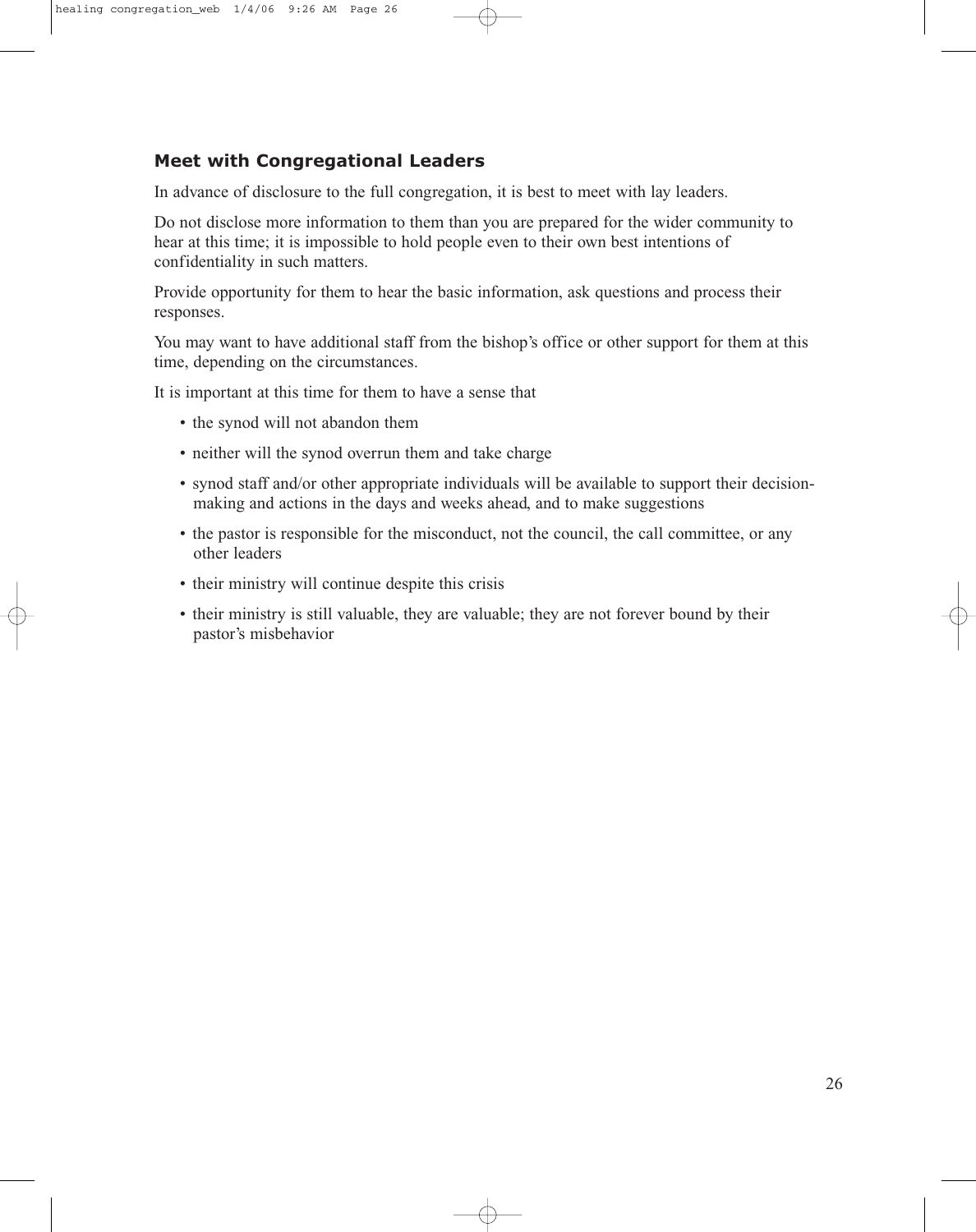### **What do local leaders need to provide their own congregation?**

- a commitment to refrain from gossip and speculation, mean-spirited conversations, and divisiveness
- a commitment to take the crisis seriously and provide resources to deal with it, including for the continuing church staff
- a commitment to move forward in trust and confidence that God will continue to go before them
- a commitment to provide appropriate disclosure, to not cover-up the facts that can be known
- information in a timely manner about plans for interim pastoral ministry, and the ongoing work of the church
- information about ministry activities needing coverage
- presence in worship and at other congregational activities
- information about where to take additional concerns, and how other victims might bring their information forward (when requested)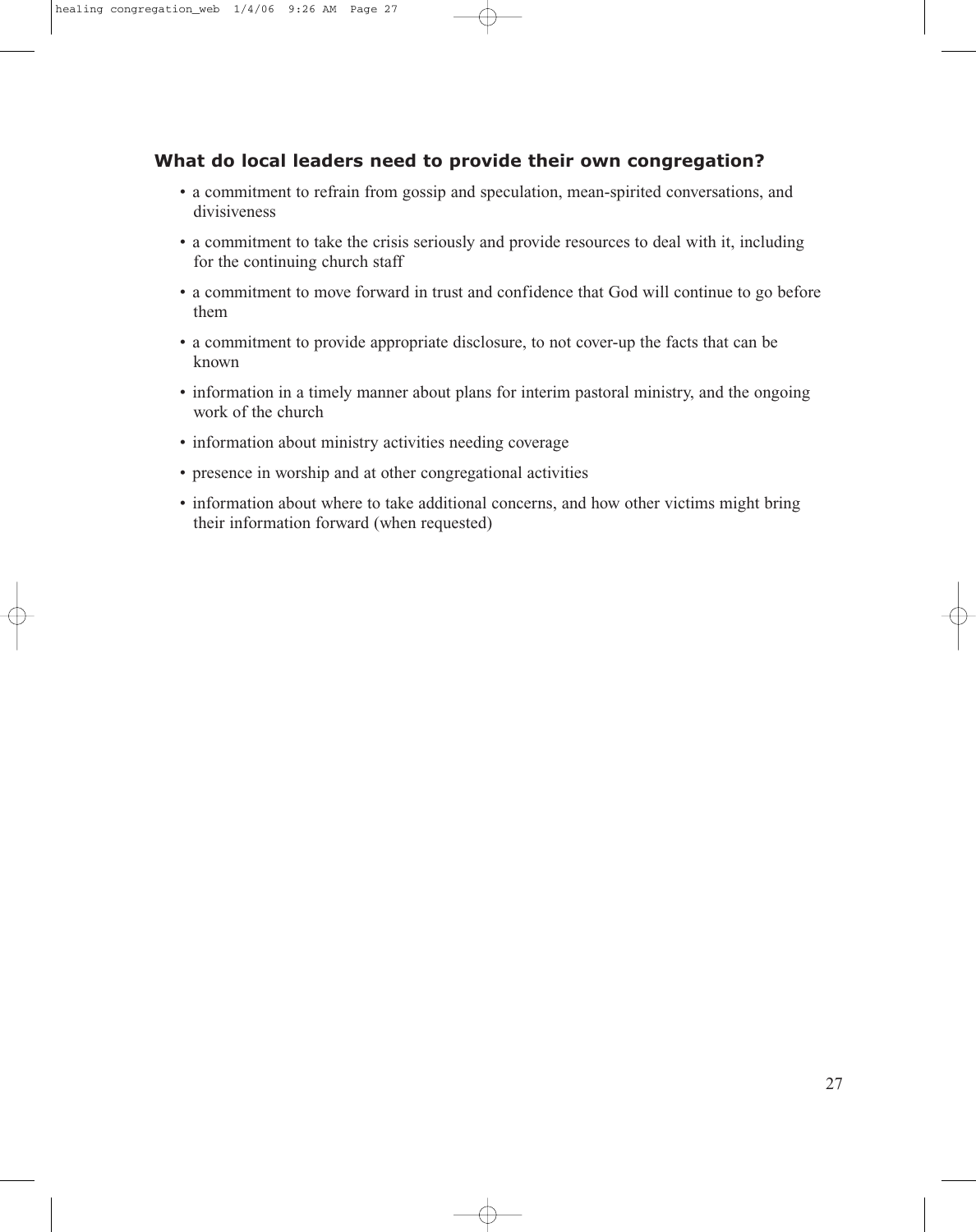## **What does the leadership need to do first?**

- 1. work with the bishop and the bishop's office on plans and implementation of plans for the congregational disclosure
- 2. work with the bishop to arrange for pastoral care coverage, worship leadership, administrative leadership as needed
- 3. plan a process for the congregation to deal with the clergy sexual abuse, including forums, educational resources, cottage meetings, availability of counselors or trained response team members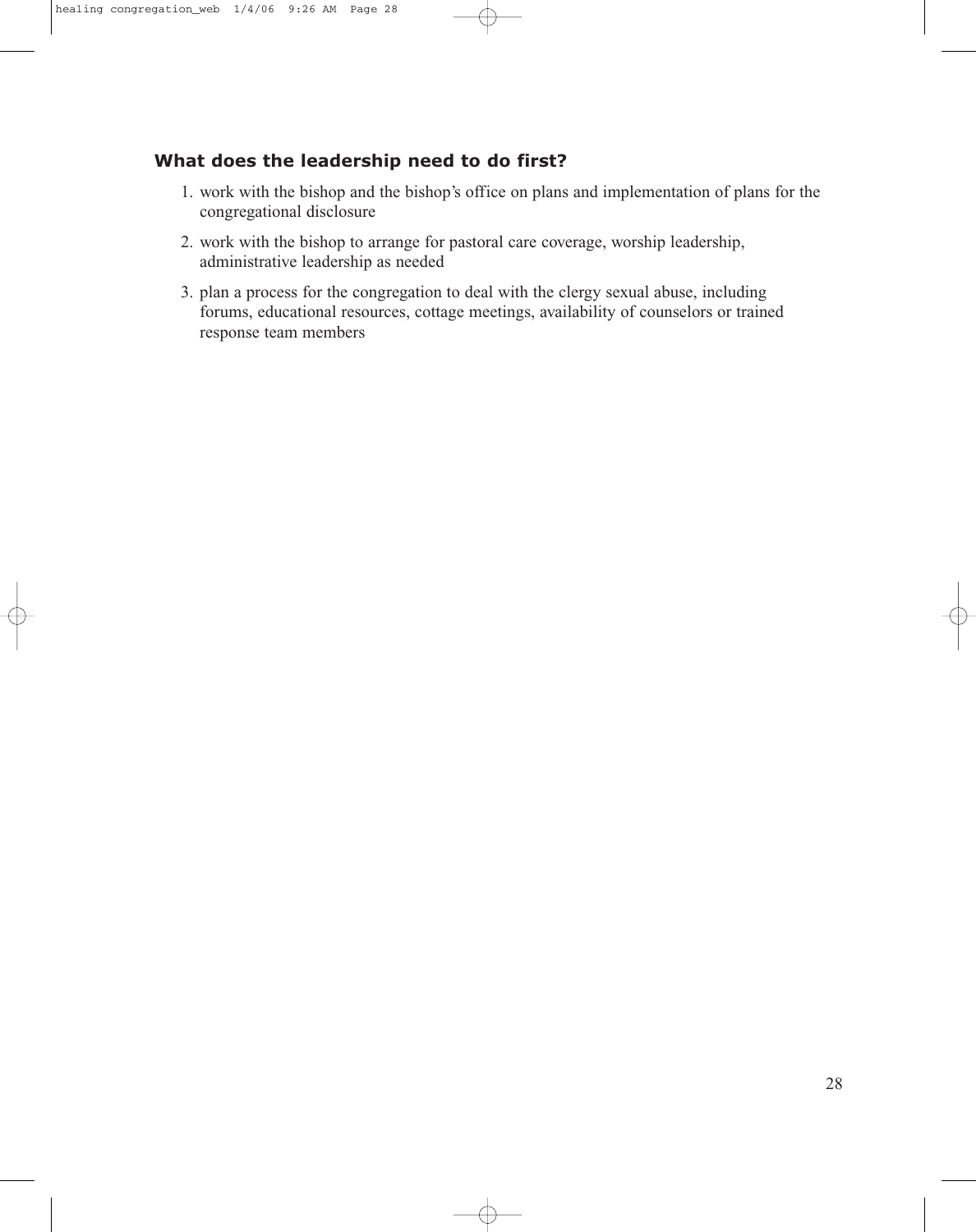# **CHAPTER 4 SYNODICAL LEADERS CARING FOR STAFF**

It is important that other staff in the congregation, including pastoral staff, rostered or nonrostered lay ministers, support staff and custodial staff meet separately with the bishop and/or bishop's staff as soon as possible. Depending on the situation, this meeting may occur just prior to, or just after the meeting with congregational leaders.

The staff probably needs to be part of at least some of the meeting with congregational lay leaders. However, both groups are likely to need time just for themselves to respond honestly to the information.

### **What do the staff members need?**

- Information about the situation in a timely manner, including basic points to be provided in the disclosure to lay leaders
- Information about what happens next, the extent of their responsibilities for responding to the crisis. Clarity about their role and the roles of others, e.g. bishop's office, crisis team, lay leaders, in the short-term and longer-range
- Opportunity to react and respond to the news in a safe environment, where they are not simultaneously expected to be providing support and care for congregation members

[There is also a page listing staff needs in the Crisis Intervention Teams section of this resource and additional comments in the Pastoral Care Issues section, specifically related to staff issues]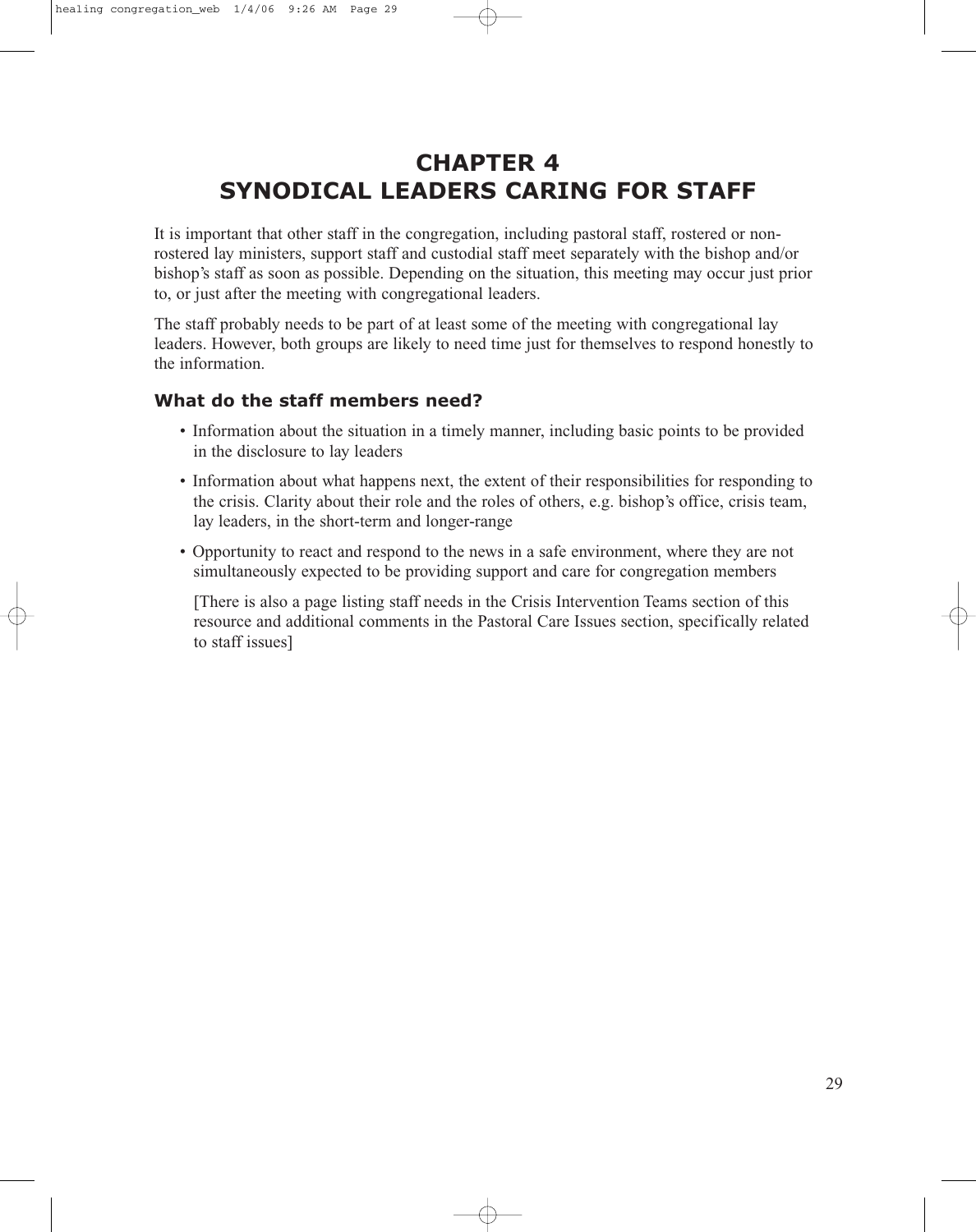## **Staff members need support**

All members of the congregational staff, and perhaps especially other pastors on staff, feel like the bottom has dropped out of their professional lives. At the start, it seems as if this will go on forever. They feel conflicted, torn between wanting to reach out and care for the needs of the congregation and caring for each other and their own deeply wounded spirits. They need:

• Support and encouragement from the bishop's office and others, including crisis team members, area pastors and lay leaders, and perhaps counselors or consultants

Staff often become scapegoats for the anger and are recipients of the "ambient anxiety" that is free-floating throughout the congregation. They may be worried about their own safety or tenure, losing support for specific projects, losing friends or trusted colleagues.

It is almost impossible to overstate the difficult position church staff find themselves in during this crisis. Secretaries and others who meet the public, answer the phones and interact with disaffected members are put in a terrible spot and feel isolated and vulnerable.

Besides which, their own conflicted feelings of loyalty to a former colleague or boss mix with feelings of anger and betrayal, anger at the synod or system, and their own free-floating ambient anxiety. These are often ignored or repressed as they respond to the urgent cries of others.

Support from the bishop's office may take the form of a recommendation of a counselor or consultant who can meet with staff members on a regular, on-going basis. Their healing is likely to take longer than others in the congregation.

What else do congregational staff need?

- Release from the responsibility of bearing the bad news to the congregation. This especially sets them up as scapegoats and targets for anger and anxiety, resentment and mistrust.
- Probably, some extra time away from the congregation at a point down the road when it can be spared, for reflection, recreation, and restoration.
- "Space" or permission to not get over this too quickly; while they don't need to wallow in it, the trauma requires time and work for recovery. Frequently, congregational staffs report being expected to be over it more hastily than is realistic.
- Respect and acknowledgement for their work; honor, trust, and affirmations are likely to be slower in coming from lay members
- Safe places to acknowledge their hurt over Christmas gifts that may not come this year, salary increases not given and other benefits not conferred by wary and anxious laity; some intervention and support may be appropriate
- Regular meetings off-site for support and communication, apart from the conduct of business; times to play together
- Regular, weekly days off, all regular vacation and continuing education time. This is absolutely NOT the time to stop this.
- Opportunities to share what they are learning, to give back
- Opportunities to acknowledge sad and glad anniversaries, e.g. when the pastor resigned, when they first met with the bishop, and opportunities to observe with simple rituals the passage of time, e.g. cleaning out the pastor's desk; moments of growth and healing; opportunities to be honest about their feelings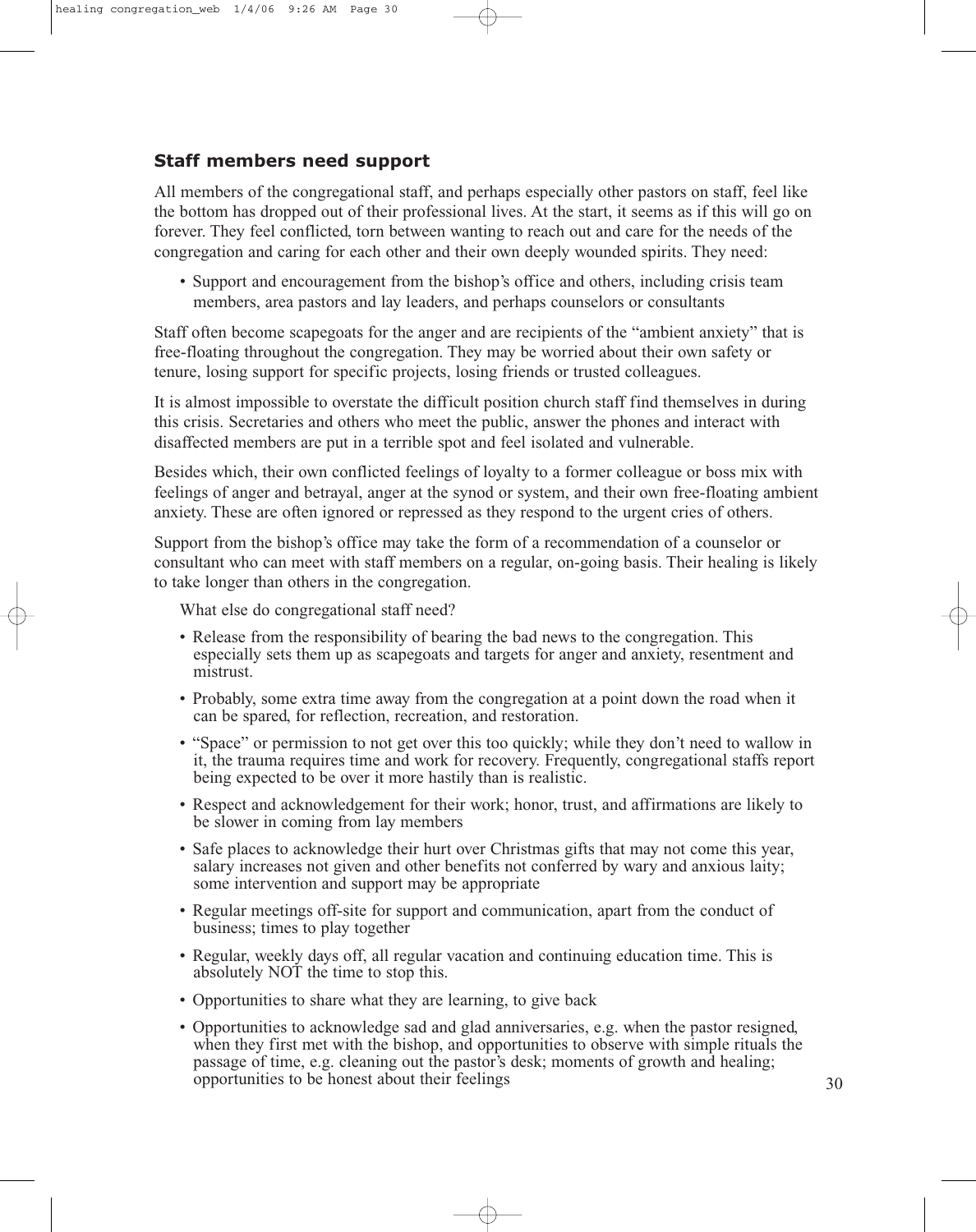## **Congregational staff need special support**

Not only will it be difficult for some parishioners to trust the pastor who follows the pastor who committed the sexual abuse, it may be hard for them to trust and cooperate with the present staff. This is especially true about other pastors on the staff. Women pastors may be viewed with suspicion by some who identify them with the victims, or with the victims' cause and more easily trusted by others now more wary of men in authority.

It is also possible that one or more staff members was involved in assisting the victim(s) to come forward, and they will be extremely vulnerable to scape-goating and a wide variety of undermining behaviors.

It is also possible that one or more staff members was a victim of the pastor's clergy sexual abuse, or of other forms of abuse of power that often accompany clergy sexual abuse. They may have come forward to the bishop or not. Their experiences may be known to some in the congregation or not. They will feel all the more vulnerable if their employment was threatened by the offending pastor, or their personal safety was threatened by the offending pastor.

It is also possible that one or more staff members was aware, vaguely or definitely, that the clergy sexual abuse was occurring. Their issues of guilt and responsibility need attention.

During the interim period, ministry activities and programs, funding and participation are thwarted and threatened. Morale and confidence wane. Much of the ambient rage is taken out on the remaining staff, on worship attendance and participation in education, and fulfillment of ministry commitments. Staff often have more work to do, with less reward and joy, at the same time as they deal with all of their own issues.

Church secretaries and custodians are often overlooked in the care plans provided for congregational healing. They are the very ones to have developed daily, often quite intimate relationships of sharing and camaraderie with the offending pastor and are most deeply affected by the disclosure and departure. They need specific time and attention, the offer of a listening ear periodically, counseling or a support group.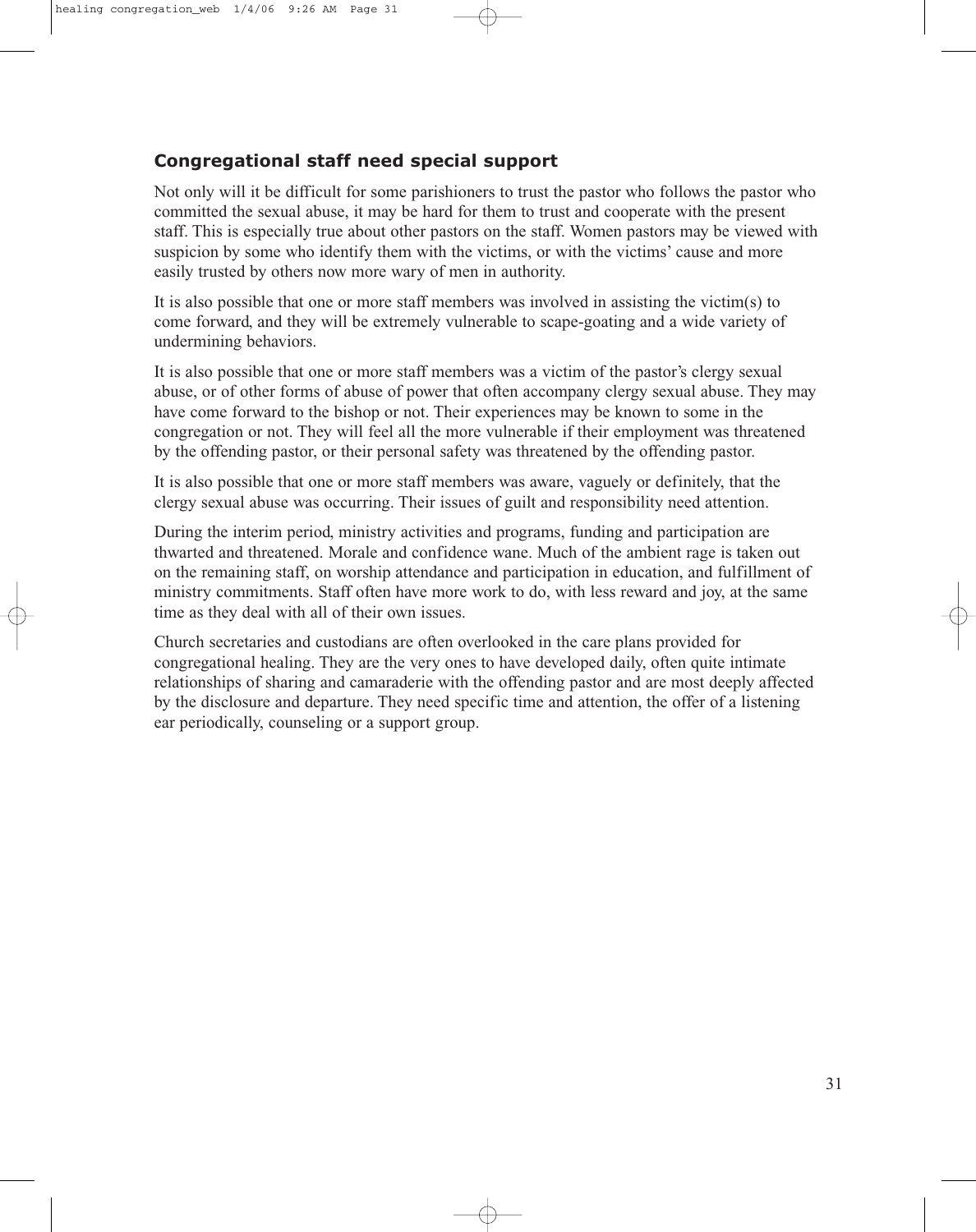# **CHAPTER 5 WHEN DISCLOSURE IS MADE TO CONGREGATIONS**

## **When is disclosure made?**

As soon as possible after one or more of the following have occurred: the pastor

- admits to clergy sexual abuse and/or
- resigns the call and/or from the clergy roster of the ELCA following allegations of clergy sexual abuse, or
- goes On Leave From Call or is temporarily suspended from the call following the filing of formal discipline charges following allegations of clergy sexual abuse, or
- is removed from the clergy roster or suspended as the result of a formal ELCA discipline proceeding, or
- faces criminal or civil action related to allegations of clergy sexual abuse.

This disclosure may be regarding behavior that has occurred in the current congregation or regarding behavior of the past, or both. In such cases, it is usually helpful for disclosure to be made in all of the congregations, agencies or institutions served by this pastor, especially if it is known that incidence of clergy sexual abuse occurred in that setting. Consideration of this option will involve consultation with bishops of other synods the pastor served and officials of any agencies or institutions the pastor served.

## **Who makes the disclosure?**

- The bishop when at all possible
- An assistant or associate on the bishop's staff, if it is impossible for the bishop to be present

### **Who does not make the disclosure?**

- An interim, supply, or intern pastor
- Another member of the congregation's staff, clergy or lay
- A neighboring pastor, unless the Dean of the Conference is the only synodical leader available to do it
- The successor (called) pastor to the accused
- A lay leader of the congregation
- An outside consultant or counselor

This disclosure is made by the bishop for several ecclesiastical and strategic reasons. While it has been the local congregation's sole responsibility to decide to retain and then to support the ministry of a particular pastor in that setting, an allegation or charge of clergy sexual abuse violates not only that congregation's implicit and explicit expectations for pastoral ministry, but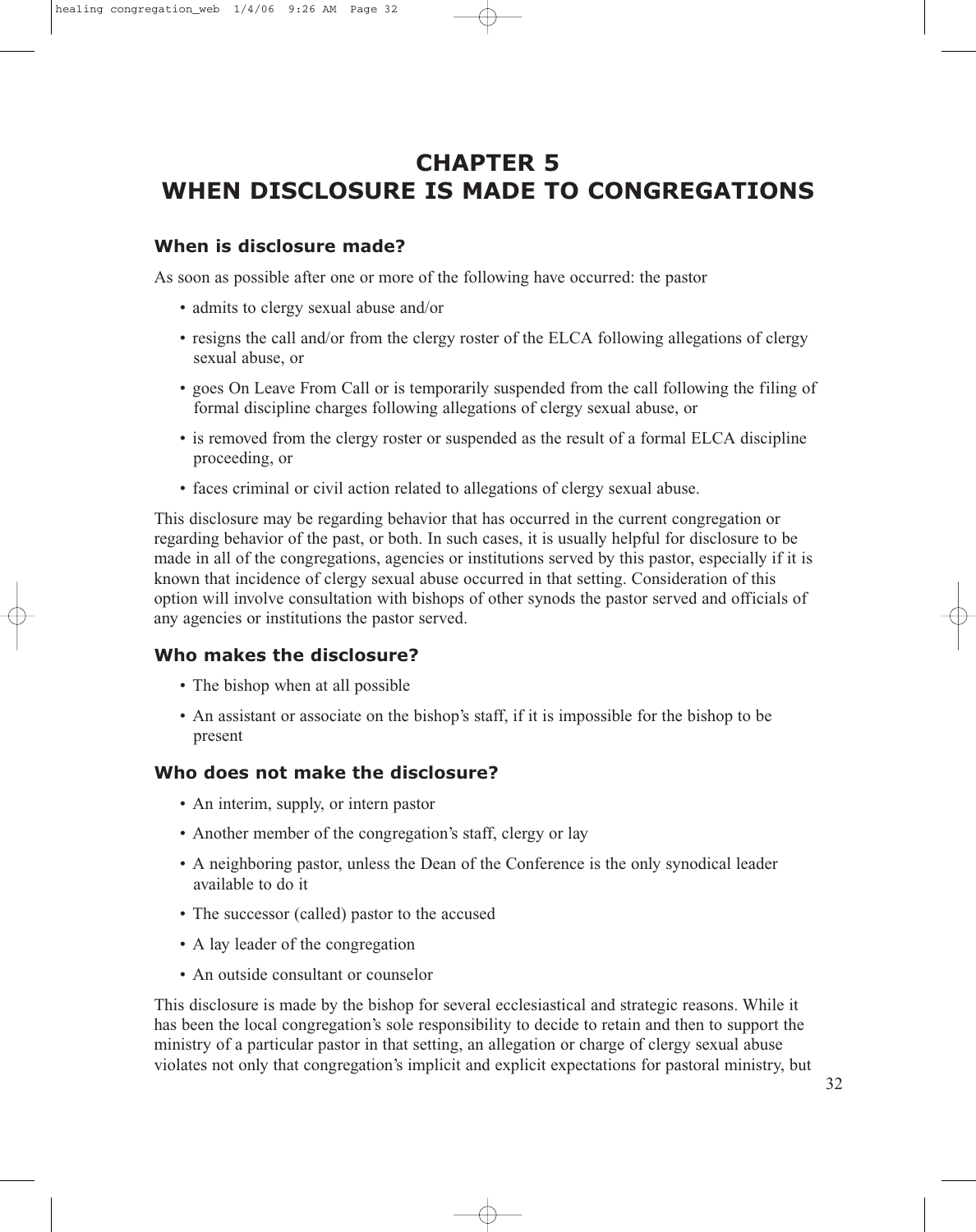the behavior violates the constitution of the ELCA. Synodical bishops are constitutionally responsible for discipline of rostered leaders, and thus to report on related matters to the church. Further, this is an occasion for the bishop to extend the pastoral concern of the whole church to this congregation. Strategically, it is a conflict of interest for any individuals within the congregation to be associated with providing this information to the congregation. This is true in cases where the behavior happened in a previous pastorate as much as in cases where it has just occurred. This guideline is so important to the long-term healing process, and to the effective ministry of any current pastors or lay leaders it should be waived only in the most pressing circumstances.

### **Who else may be present?**

- A trained consultant or assistant prepared to work with the congregation
- Counselors, therapists, advisors
- Members of a synodically trained team of pastors and laity who will work with the congregation during the first days of the crisis

#### **Who is not present?**

- Members of the press
- Members of the community at large (normally)
- Primary victims of the abuse and immediate family (normally)
- The accused pastor and family (normally)

#### **What is disclosed?**

- The fact that the pastor has:
	- **-** been accused of, and/or
	- **-** admitted to, and/or
	- **-** been found guilty of clergy sexual abuse

OR

- The fact that allegations have been investigated and deemed credible and worthy of further disciplinary action,
- The fact that one or more complaining witnesses have prepared a sworn affidavit detailing allegations of sexual contact with the pastor.

It need not be disclosed that the relationship involved specific kinds of sexual contact but it is appropriate,—and usually very important, as the congregation comes to terms with the gravity of the alleged offense and the reason for grave consequences,—to clarify that the sworn statement alleges that intimate sexual contact has occurred. If the sworn affidavit states that sexual intercourse or other genital sexual contact occurred, it is appropriate to disclose this information. In such a disclosure, the bishop is not indicating that a finding of fact has been determined with respect to these particular allegations but that the complaining witness has made a sworn statement to this effect and this statement has become a matter of record.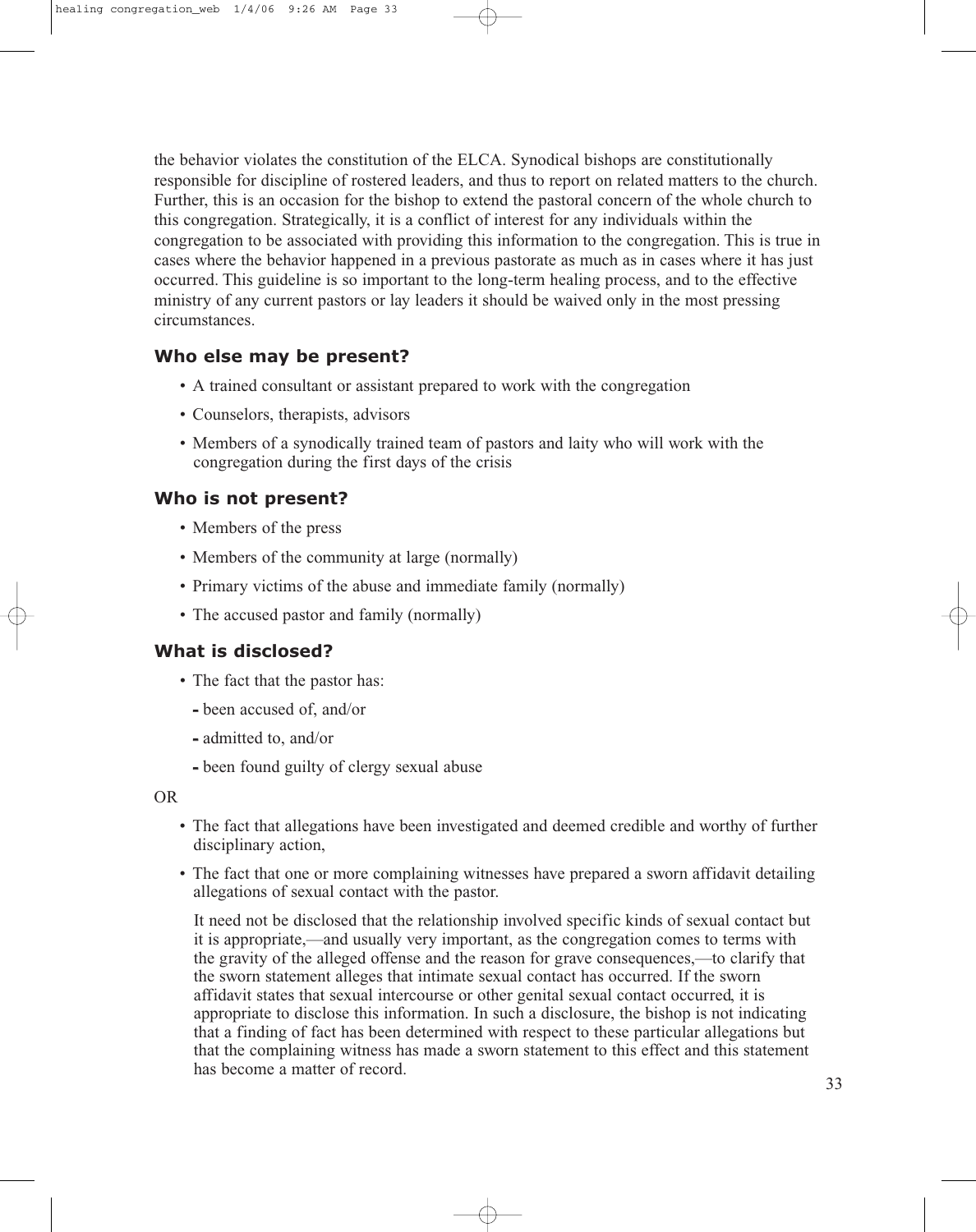- If the pastor denied the allegations, that will be disclosed
- The status or the disposition of the allegations, any discipline action pending or completed, or that the pastor resigned after being informed of the allegations and learning of the bishop's decision to file formal charges based on information from the investigation and/or the recommendation of a consultation panel.

### **What other facts are disclosed?**

- The gender of the complainant
- Whether the relationship was heterosexual or homosexual
- Whether the complainant(s) was/were a minor or an adult at the time of the offense
- Whether the behavior occurred recently, several years ago, or many years ago
- Whether or not the sexual relationship continued over a period of time (give general timeframe or length of relationship)
- Whether there is one or more complainant
- If criminal charges are pending or have been filed
- Whether the complainant(s) was a member of a congregation served by the pastor or a person for whom the pastor was providing pastoral care; whether the behavior occurred in this congregation or a previous call.

## **What other information is provided?**

A statement that the victim(s) is receiving appropriate care

A statement about intending to protect the safety of the victims, including refraining from gossip or speculation about their identity

A statement that the pastor is receiving appropriate care [at...or is doing…or is planning… whatever is appropriate]

What will happen next within the congregation:

- including immediate routine pastoral care needs,
- worship leadership and administrative oversight
- care related to the crisis at hand

"This church takes charges of clergy sexual abuse very seriously and seeks to make the church a safe place", using language that sets the charge in the context of abuse of power, betrayal of trust, integrity of the pastoral office, and the church's concern for justice and healing.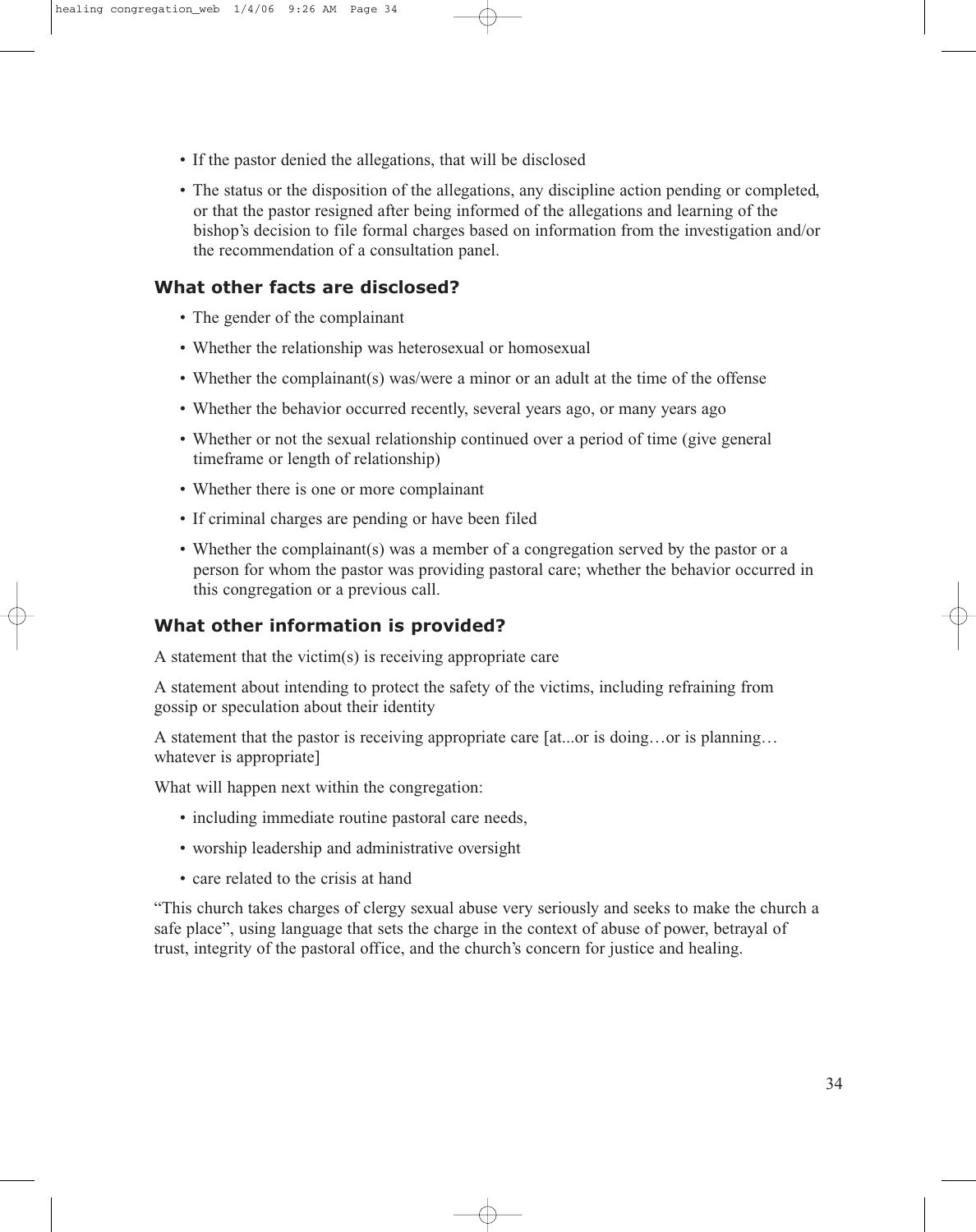## **What materials may be distributed or made available?**

- A brief description/definition of clergy sexual abuse (cf. One page resource included in this material, page 3)
- Copies of *Safe Connections: What Parishioners Can Do to Understand and Prevent Clergy Sexual Abuse*
- Copies of the *Synod's Sexual Misconduct Policy* and, if the matter was subject to formal discipline proceedings, a brief overview of that process, and *Definitions and Guidelines for Discipline*

## **What information is not provided?**

- Any information that would identify the victim(s) or point to certain individuals as possible victims
- Detailed, speculative, untrue or irrelevant information about the nature of the sexual activity, when or where it occurred

### **How is the disclosure made?**

Disclosure usually happens in ordered stages that include:

- lay leaders of the congregation, especially the lay vice-president or president of the congregation council and the executive committee of the congregation
- the congregation council
- pastoral and lay staff colleagues of the accused
- the entire membership of the congregation via mail with basic facts, and a follow-up meeting to provide more information and interpretation as soon as possible

A telephone call to notify key leaders may precede a meeting with them.

Several of these steps may take place on the same day, within hours or even minutes of each other, especially contact to staff and council.

A letter to the congregation from the bishop may be accompanied by a letter from the lay president or vice president.

A letter to the congregation that may include information about steps already taken (e.g. a meeting with the council) should not be posted until after those actions have indeed taken place as described and/or the council has been consulted.

Worship normally is not the appropriate time for a disclosure; however an announcement might precede worship. A meeting before or following worship works well for some. If possible, the bishop can preside and preach at worship on the Sunday of, or just following the disclosure. If devotions are part of the meeting where disclosure is made, the bishop or an assistant to the bishop should offer them.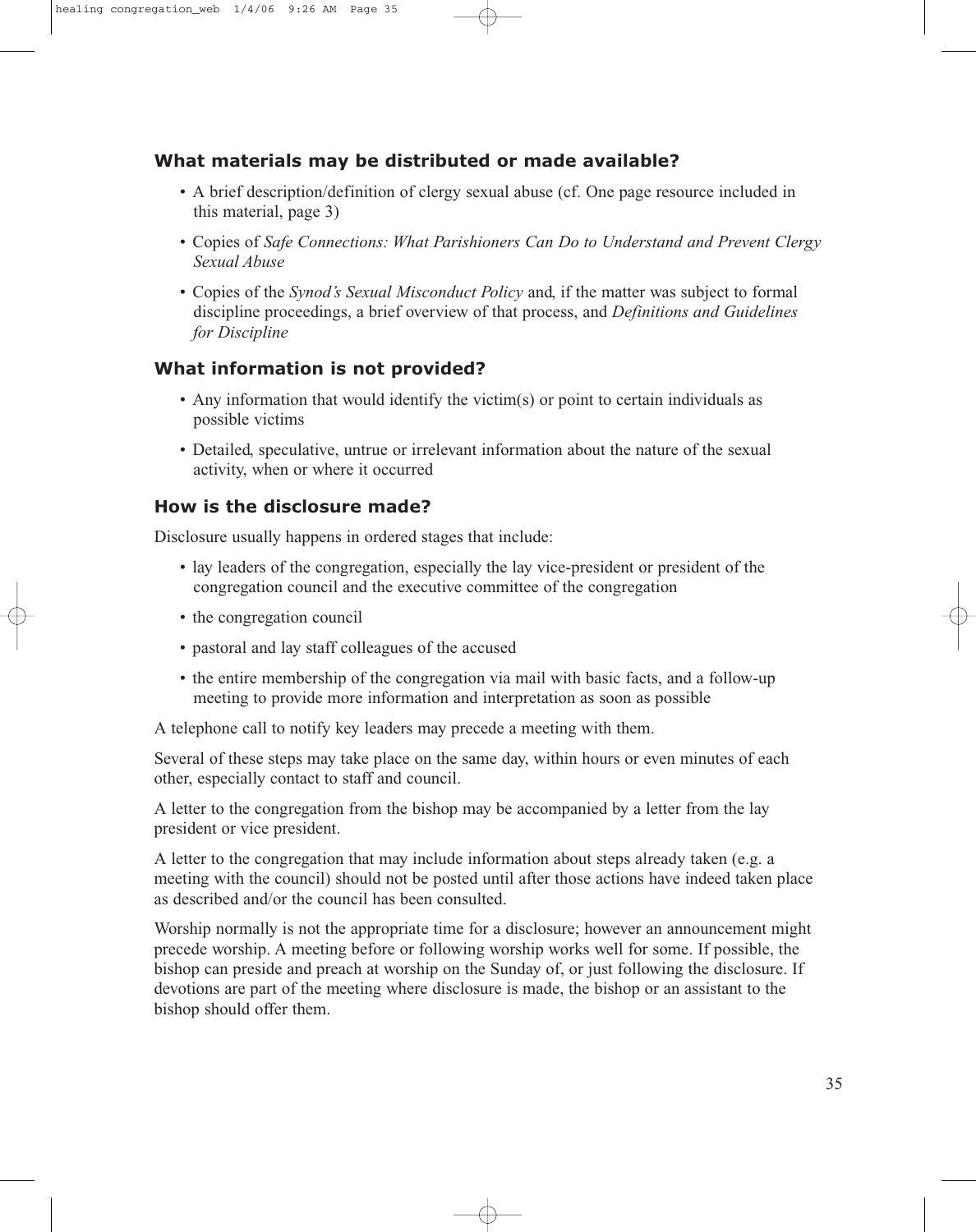## **When is information disclosed beyond the congregation?**

After leaders and staff of the congregation are informed, and depending upon the circumstances; at the same time as a letter is being sent to the entire membership of the congregation, a press statement may be given.

It is important for the trust and morale of the congregation, and for their ongoing relationship with the bishop's office, that letters to the congregation have had a good chance to arrive to all local addresses before issuing any press statement.

Depending upon the circumstances, the Conference Deans can be notified at the time members are receiving their letters.

It is helpful to the morale of neighboring pastors and other rostered leaders in the area if the bishop sends a letter to them with the same basic information as provided to congregation members as soon as possible.

If the press call and request information before you are prepared to provide it, do not deny the facts if they have them. You can explain that your office is responding carefully and will have a statement for them shortly. You may explain that it is important for the church to receive the information from the bishop, for the sake of that pastoral relationship, first, and then you will provide it for the wider public. Do not say "no comment." Don't count on your remarks being "off the record."

If the situation is an especially volatile or high-profile one, you may want to have a press statement ready to go as soon as it is clear that the pastor has either resigned or been removed.

Designate a spokesperson from the bishop's office and direct all requests to that person. Encourage the congregation also to designate one person, an elected lay leader is strongly preferable, (not a staff person) and inform the members to direct all press inquiries to that person.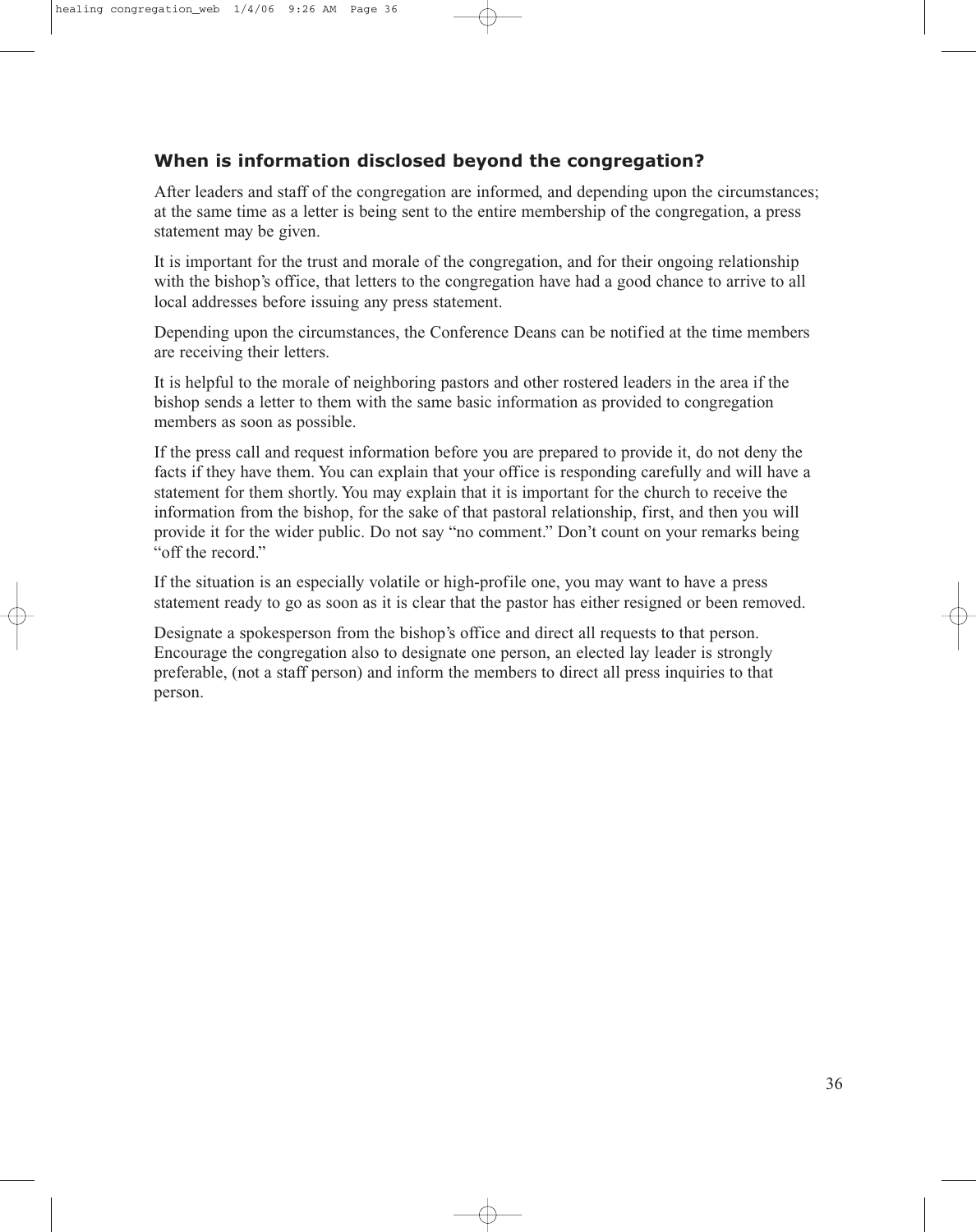# **CHAPTER 6 MAKING DISCLOSURE TO THE WIDER PUBLIC**

### **Community Press Strategy**

Prepare a press statement as soon as you know what you plan to disclose to the congregation. However, do not sent it out.

Your press statement should include the facts of the matter, including:

- the name and job title of the pastor
- the nature of the allegations (cf. What is disclosed, pp 33-34)
- the action taken by the bishop and/or by the pastor in response to the allegations (e.g. bishop brought charges, pastor resigned facing charges, admitted sexual misconduct, pastor was removed, suspended...)
- if pastor denies allegations, that is stated
- the number of complainants
- the synod has a policy; the synod used their policy
- the allegations were investigated (if they were)
- what will happen next/commitment to healing

## **What additional information can be provided?**

It is very helpful for the sake of the church's mission in the community for your press statement to include:

- a statement about the church's commitment to the integrity of ministry and to safety for all individuals who come seeking care, concern about abuse of power and betrayal of trust in the pastoral office
- a statement that briefly notes the church's serious concern about clergy sexual abuse, and the ways we have worked to be responsive and proactive (Some statements have listed resources such as *Safe Connections*..., and training for pastors as examples)
- a statement of concern for the victim(s) and their families, indicate they are receiving care
- a statement of concern for the congregation, and for others who may be especially concerned; indicate the synod's commitment to assist them in healing
- a statement of concern for the pastor/accused and his/her family, indicate they are receiving care
- a brief, factual summary of the pastor/accused's service in the church (Dates, places, job titles; no editorializing or comment praising the person or his/her ministry)
- what comes next for the congregation, e.g. immediate worship and pastoral care needs, crisis care, interim and a word about ELCA process and polity and calling a new pastor
- expression of confidence in those who will lead the congregation through the interim period 37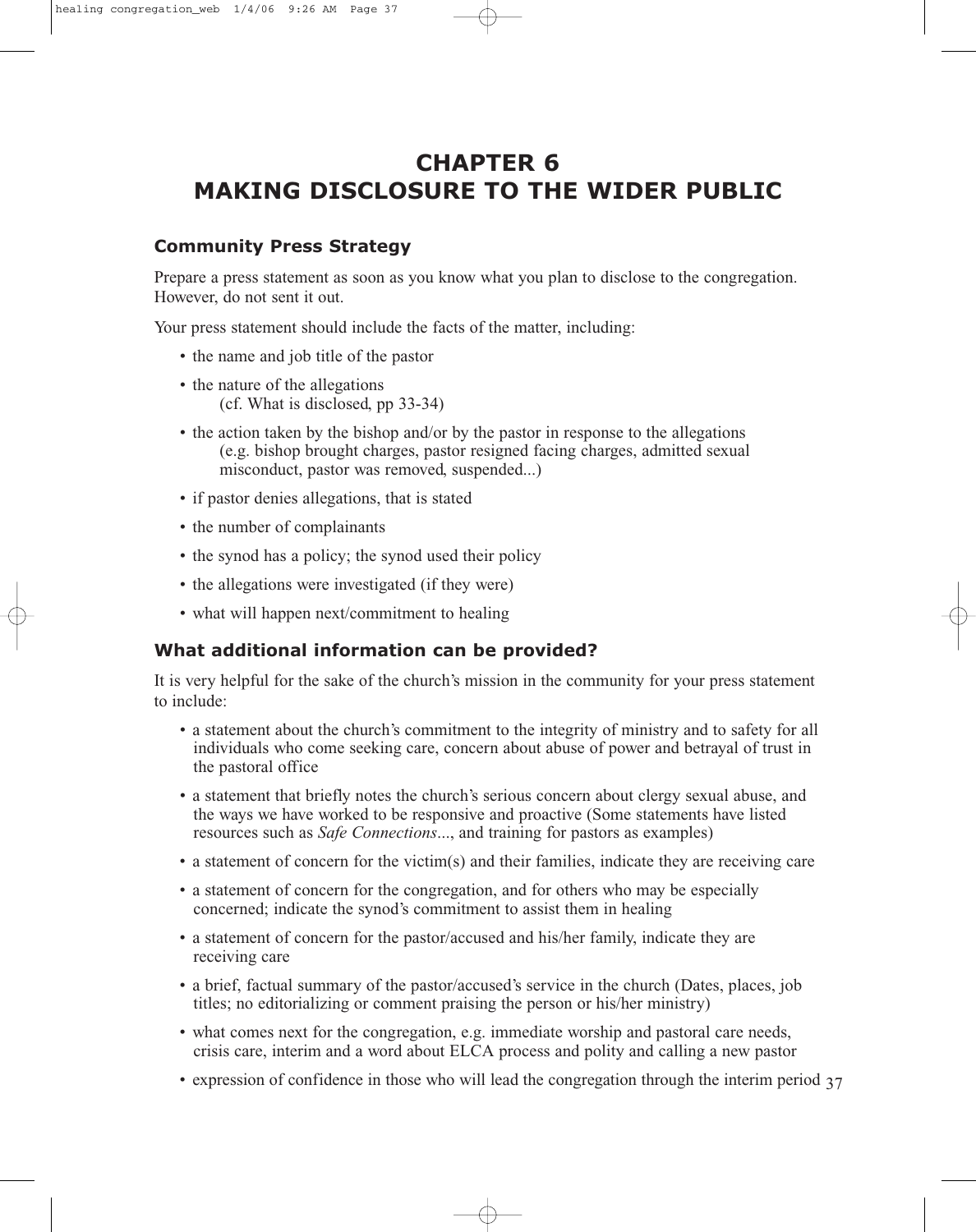## **What is not disclosed or provided in any way?**

- do not give information that identifies or points to the identity of the complainant(s). If, in an interview, you are pressed to do so, or to comment on particulars (e.g. the location and precise period of time of the behavior), you can reiterate that the church's primary concern is for the safety and the healing of the victim and you cannot provide any information that might compromise that.
- do not ever just say, "no comment," or "I can't comment about that." There is a reason we can't or won't say certain things and it is important to briefly explain that reason. Do say, "I can't comment because..." Better yet, find something else you can say Don't dodge the question, however. Do speak to it directly.
- do not speculate about why the behavior occurred (e.g. the pastor was going through a divorce) or comment on the character of the pastor/accused or the victim(s)
- do not praise the pastor/accused's ministry using language that is more expressive than simply, "a good pastor for many"
- do not praise or compliment the pastor's integrity or nobility in responding to the allegations (e.g. by resigning) unless you also praise and honor the complainant's courage and integrity in coming forward
- do not comment on the future plans of the pastor/accused (he/she can provide this information if it is requested)
- do not comment on the details of the investigation. You can say that you investigated carefully, followed due process and the synod's policies and procedures carefully, fairly, and completely
- do not become defensive if questioned about the accused's public reaction to the allegations; just reiterate your policy

## **What to do with the press statement?**

In most situations it is not necessary and not appropriate for the synod to issue a press release before it is solicited. But...

Have your plan and your information ready to provide as soon as it is requested. Reporters work on deadline and they will ask someone else if they can't get what they want from you.

Designate a spokesperson from the synod office and provide their phone number with your statement. Make sure that person is always available—at home, on weekends—while the story is "hot".

Have the spokesperson become familiar with everything in the press release, or press statement. Restating what is in the prepared statement in response to questions is the safest and most effective way to stick to your message and avoid getting entangled in other arguments or tangential issues.

Always remember that you can answer questions by restating what you just said, or what is written down. Do not speculate or get off into matters that are not facts.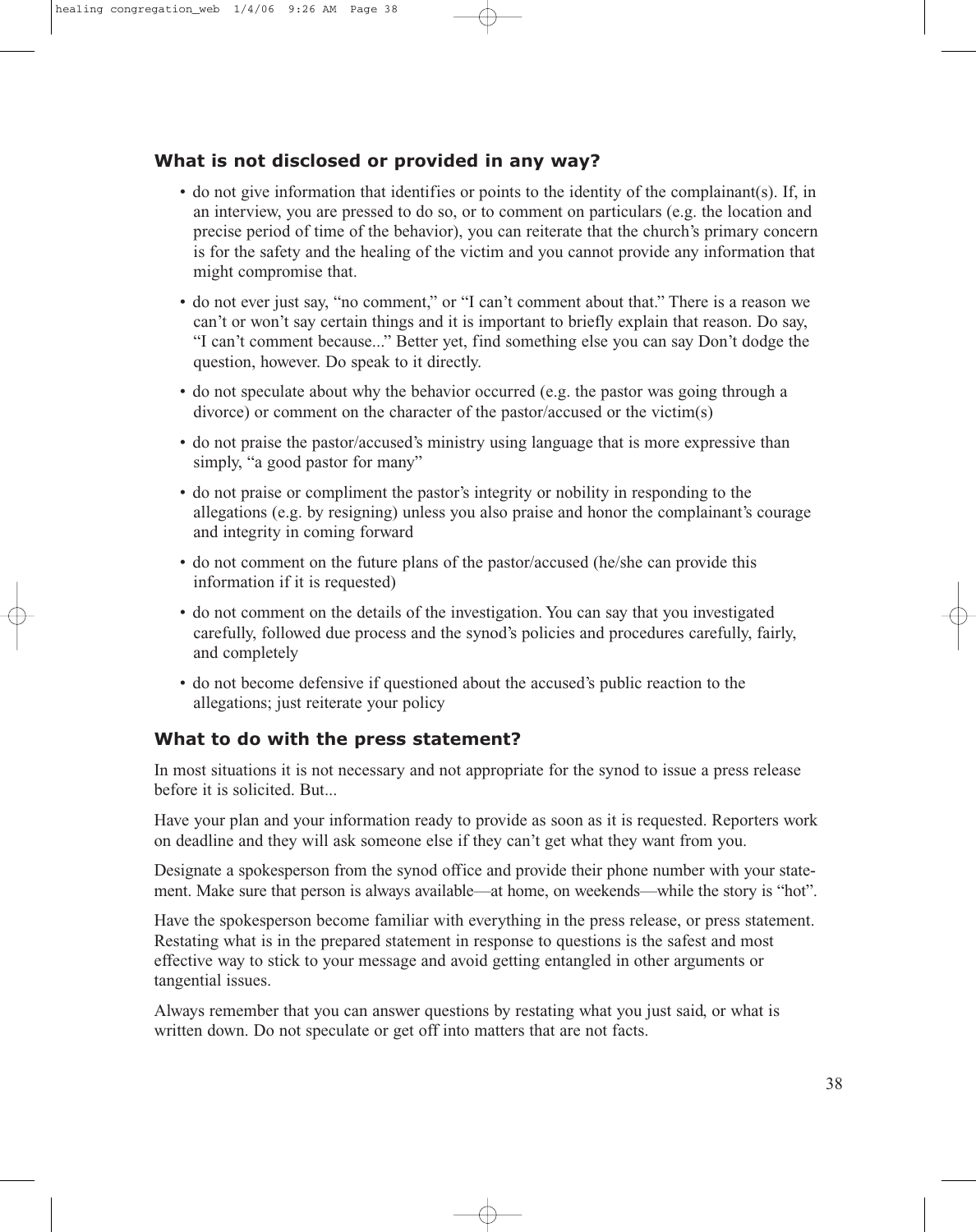Do not ever say "no comment." Do not ever believe that you can really say something "off the record" to a reporter.

Do not make suggestive comments, thinly veiled threats or stabs at identifying the complainant(s).

Do not speculate about the motivation for such behavior on anyone's part.

Do not deny knowing something that you know. If you know it, however, and cannot reveal it (like the identity of the complainant or the hometown or other revealing information), simply reiterate the part in your statement about concern for the safety of the victim(s) without commenting on their information.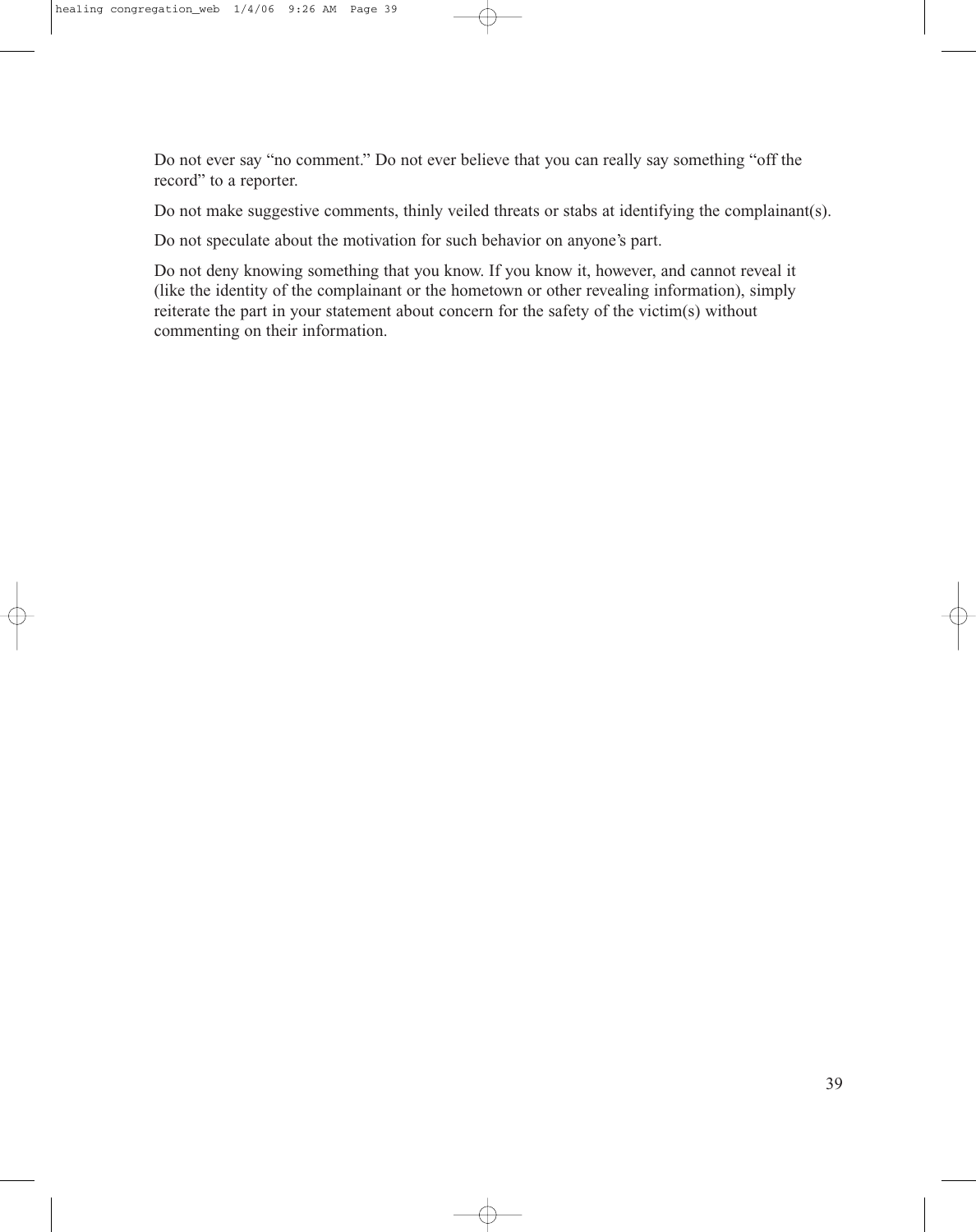# **CHAPTER 7 HOLDING A CONGREGATIONAL MEETING**

### **Living with the truth**

Disclosure is telling the truth about what has happened. The next step involves each person honestly acknowledging their reactions to this truth.

Each member of the congregation will need somehow to do this. It may come naturally in the context of a staff gathering, a council meeting, a regularly scheduled small group, Bible study, confirmation class or choir rehearsal. Some will need privacy and more time alone.

It is important for the sake of the congregation—for its unity and mission—as it experiences and responds to the impact of this trauma, that members cross these routine or natural lines and come together in a plenary session to listen, talk, and pray. Groups are often gathered around affinities and common perspectives; it is especially important in the wake of this crisis for people to hear other voices and to be heard by others, as well.

If the congregation continues to process the information only in private or only in the context of existing affinity groups and "camps" within the community, specific reactions may harden and create deeper rifts and serious conflicts in the future.

Do everything you can to encourage a broad-based congregational meeting as early as possible after disclosure.

## **Setting up the congregational meeting**

In small to medium-sized congregations, it is likely that a large cross-section of concerned members can gather all together in a parish hail.

In a larger congregation, it may work better to have two or more identical sessions that members can choose.

Or, depending upon space accommodations, two concurrent meetings might be held in different rooms, with some reporting back and forth at appropriate times.

All of these options are preferable to lots of small meetings that are likely to draw people primarily according to existing affinity lines.

Disclose

#### React

#### Respond

Plan

The congregational meeting might occur at the same time as, or immediately following, the disclosure. Some prefer this option; others believe it is probably better to provide a period of several days between the disclosure and this gathering.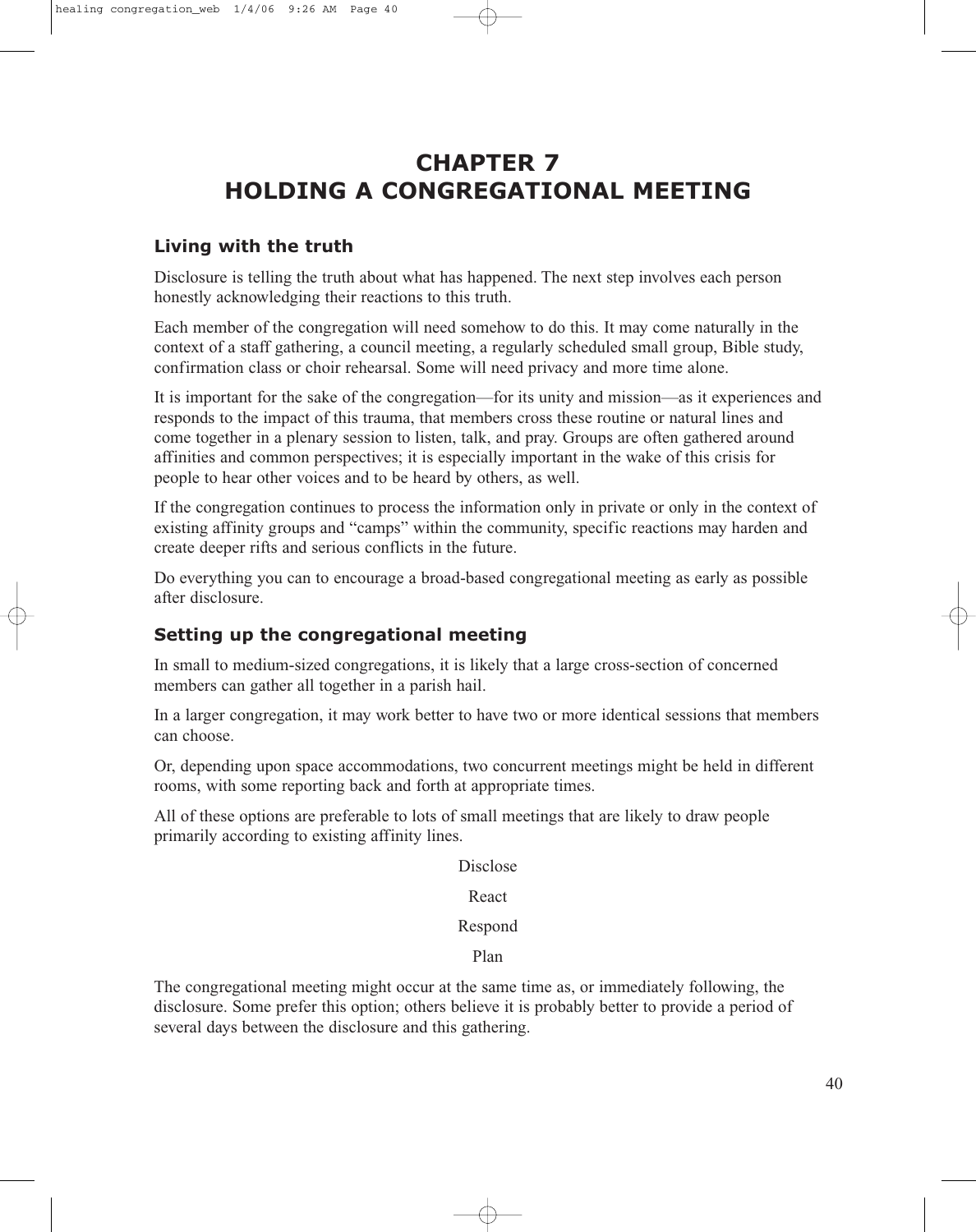## **Purpose of the congregational meeting**

The congregational meeting is designed carefully to allow members to:

- react honestly in expressing fears and concern
- shape their ongoing responses with integrity

The meeting is an opportunity to:

- ventilate feelings
- gather more information
- receive support
- hear the perspectives of others
- ask "what if" questions
- experience some of the stages of grief
- set the offending behavior in the context of pastoral ministry, as a betrayal of trust, abuse of power, breach of the integrity and purpose of the pastoral office
- grow as a community through a common experience
- begin to think constructively about the future

#### **Participation in the meeting**

If all members of the congregation are unable or unlikely to attend, it is important to have participation from all strata and groups, constituencies and even "cliques" within the congregation.

No one will be expected to be a representative of anyone else; however, individuals may be encouraged to share what they learn at the meeting with those they are close to.

Do whatever is necessary to let every member know

when

where

how long

what is involved with this meeting.

An active communication strategy is essential. Information about this meeting might be included in the letter of disclosure sent to all members. If the congregation has an active constituency of "friends," and other stakeholders, you might include them now or at a future time.

Never assume people are not interested because they are relatively inactive, new, or marginal. They may be the ones who most need this event.

Those on the margins may have been victimized in some way, if not even sexually, by the pastor. If they choose to attend, it can be an important step in their healing and return to active participation.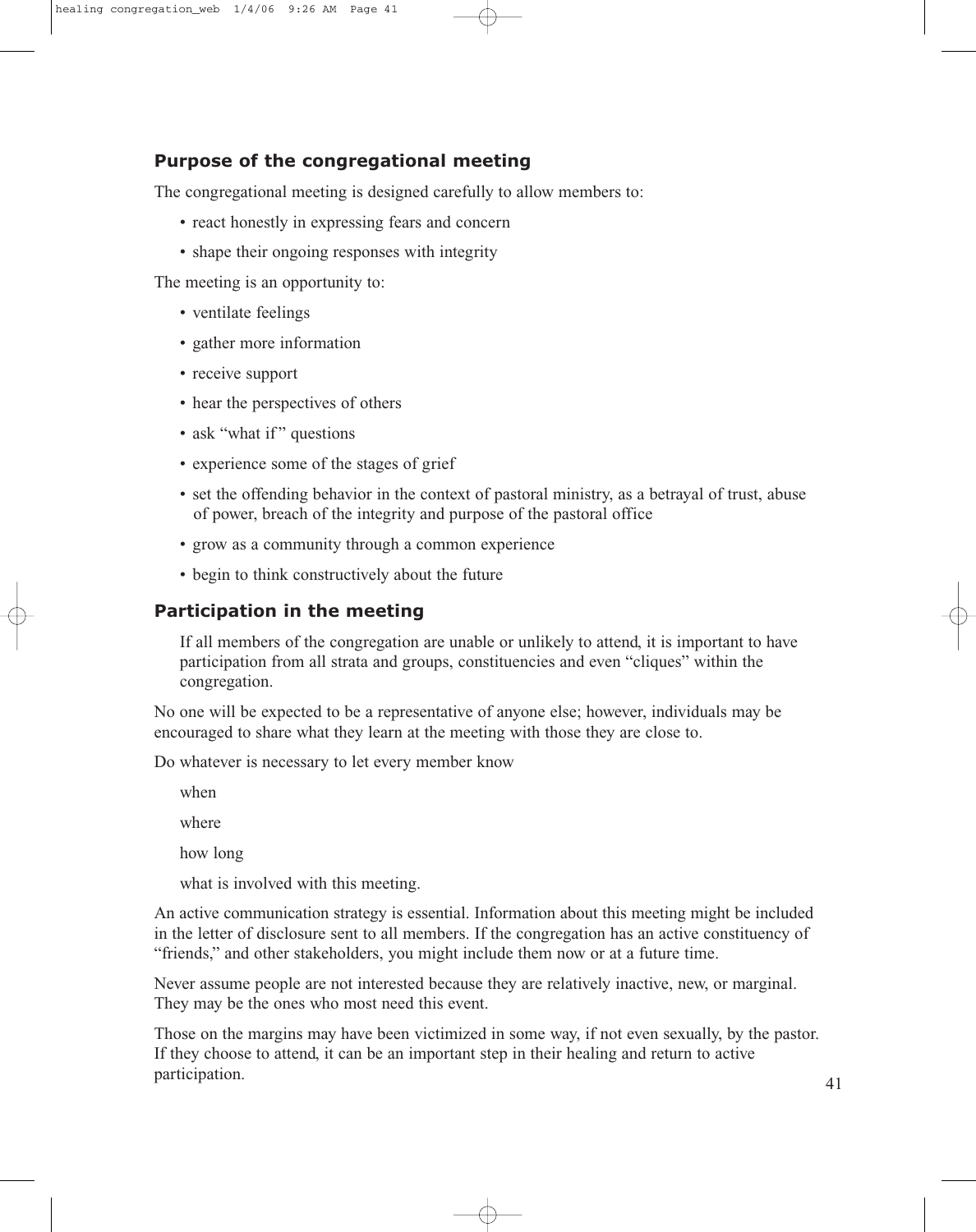## **Facilitators and small group leaders for the congregational meeting**

Each congregation has unique resources in and around it to assist in times of crisis, such as this. It is important for the congregation's lay leaders to take a key role in planning for the process of healing to begin.

Your synod may have identified people who can lead a congregational meeting, such as LSS staff, other consultants, a cadre of trained synodical volunteers, the conference dean, synodical staff, or local counselors. Staff members of the congregation should not serve in this way, or as small group leaders for the congregational meeting.

If a synodical "crisis intervention team" is available, those people can help lay leaders to identify individuals within the congregation who might serve as small group leaders for a congregational meeting. Otherwise, the council or other key group can recruit small group leaders (that may or may not include council members).

Small group leaders for the congregational meeting need to be good listeners, fair and openminded, not strongly identified with any faction or perspective related to the issue at hand, assertive and capable of keeping the group to its task, and compassionate.

Small group leaders for this congregational meeting do not themselves need to have expertise about clergy sexual abuse. Their job is not to teach but to make sure the conversation is fair and kind and open. If it is possible for them to read something about clergy sexual abuse in advance, it will be helpful. (e.g. *Safe Connections*) Some congregations have asked their Stephen Ministers to serve in this way. Or lay members with training as counselors, teachers, human resource and organizational development specialists. Or simply those who are wise, sympathetic, strong, and well-regarded by others.

If possible, it is a good idea for the small group leaders to meet, however briefly, with the overall meeting facilitator in advance. Some congregations invite their leaders to a small-scale version of the same kind of meeting of their own, in advance, to have a chance to process some of their own reactions and express their concerns before having to concentrate on facilitating the process for others. This is very helpful and a good investment of time and energy, for them and those they will serve!

### **Planning the congregational meeting**

Sunday afternoons work well in some settings. You may wish to schedule this meeting for midafternoon through supper, say from 2:30 until 7:00. Saturdays are good; an evening start is not ideal.

Plan on about four hours for this whole process to work best.

Encourage everyone to make the commitment for the entire time.

If you include a meal, make it very simple and, if at all possible, served by non-members, so everyone can fully participate in all of the parts of the meeting.

It is better to have the meeting in the parish hail, using tables or several circles of chairs. Meeting in the church's own building is important symbolically: "We tell the truth here and deal with difficult but important matters here." It is better not to meet in the sanctuary or another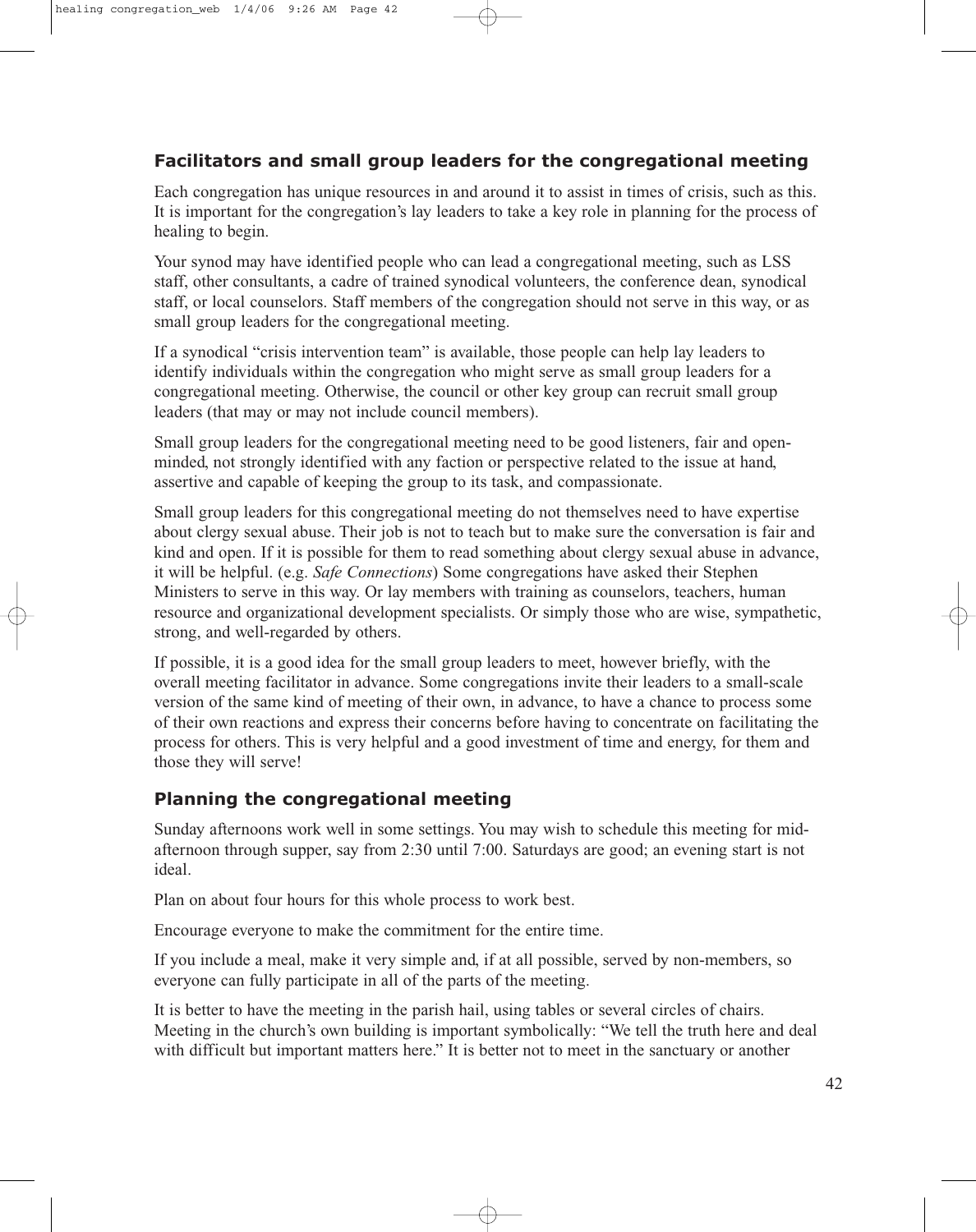formal setting that is not conducive to free conversation.

The meeting is planned cooperatively by the bishop or someone designated by the bishop (may be a synod staff member, crisis intervention team or appropriate committee member, or a consultant), lay leaders of the congregation and any outside consultants or counselors chosen by the council to participate.

Lay leaders may identify congregational members with gifts for facilitating small groups during the meeting. They will need to have a brief meeting for orientation prior to the congregational gathering.

Invite one or two local counselors or therapists to be present, not to provide leadership but simply to observe and to be available to any experiencing visible and significant distress.

Prepare a resource list to be provided to members at the meeting, including information about church-related, community, and other local mental health care providers. The number of a local hot-line for sexual abuse concerns is helpful information to some.

Take care with "creature comfort" issues: snacks, beverages, tissues, resource materials, enough markers, room temperature

Make sure all technical materials are in good order. Plan on using an easel or chalkboard, microphone, podium and head table, and, perhaps, a VCR or overhead projector. Identify in advance one or two quiet or private rooms where individuals may retreat.

Most of your heroic measures—having therapists on hand, the phone number of a crisis hot-line, private space—will not be needed. However, it is far better to be over-prepared and able to respond appropriately than to be distracted by the stress of a wrinkle unprepared for. On the occasions when such measures are used, they have been absolutely essential, not only for the individuals who needed them but for the sake of the whole group's process. They send a message, also, of serious concern for all.

Make sure the facilitator for the meeting is skilled at doing this kind of meeting, with this particular issue-abuse of power.

[To be sure, there are not many people around with special training to do this work, yet. However, as you study this resource, and become clear about the issues related to clergy sexual abuse, you are gaining skills to do this work. As you train and teach others in your synod, you prepare them to do it. Synod staff, group process leaders, conflict mediation specialists, and other consultants with skills in teaching and facilitating groups can become very helpful in this area. Most conflict mediation/management specialists traditionally have not trained especially to deal with abuse of power and betrayal of trust issues. As they add this essential, specific content to their basic training, they will be very useful in these cases.]

## **Is this an open meeting?**

It is essential for the healing process that all members of the congregation are aware of the meeting, with reasonable advance notice, and have a reasonably fair opportunity to attend.

This is not a secret meeting. It is not closed to certain circles of the church's membership.

Depending on the nature of the charges in question, parents and congregational leaders can use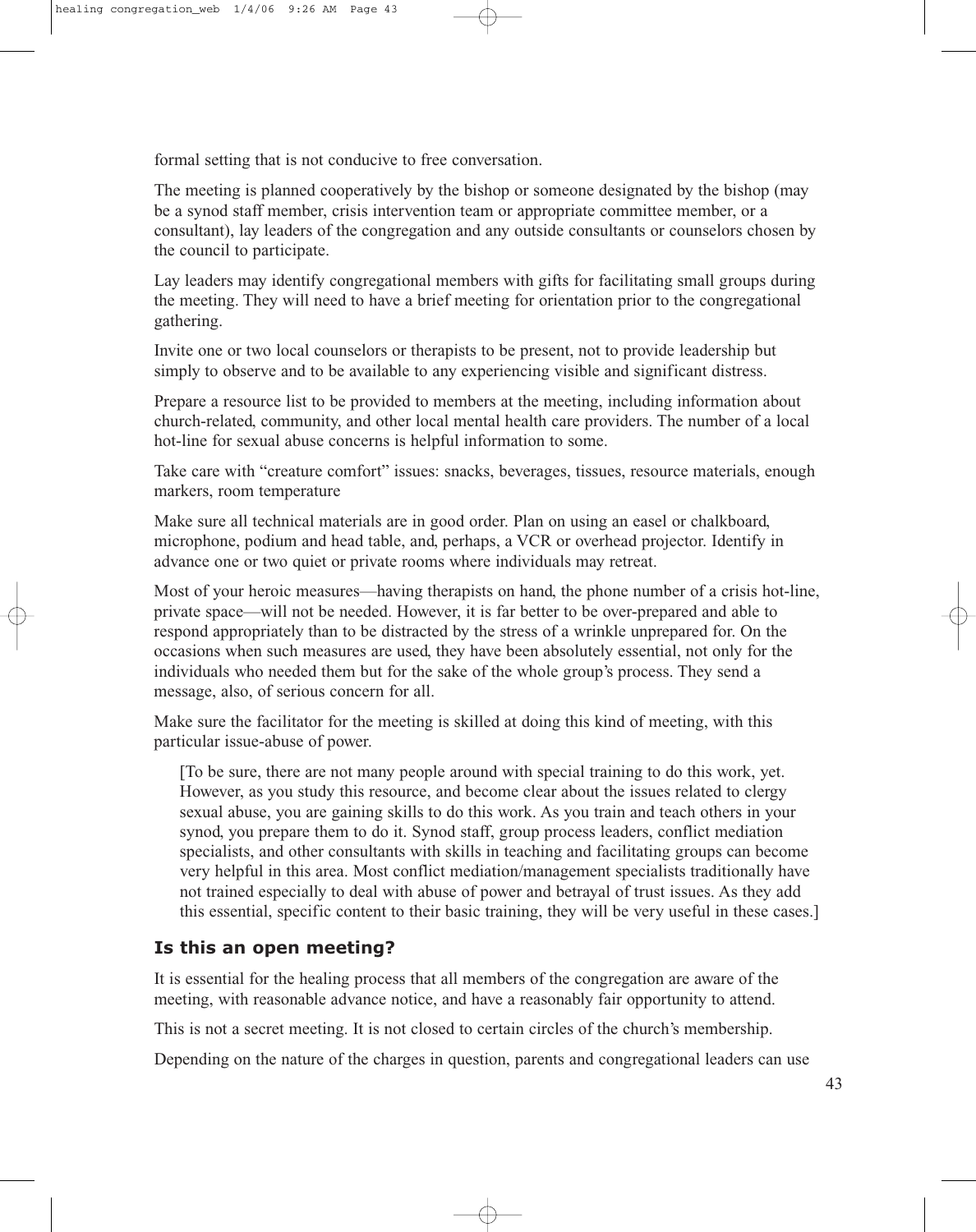discretion in deciding about the merits of having high school youth participate in this meeting. Young people are more savvy than we often know, not only about sexual matters but about interpersonal relationships, power dynamics, and matters of trust, betrayal, and integrity. It can be very helpful for their sake if they can participate, and their contributions are often valuable to the whole group.

Normally, it is not inappropriate for active "friends" of the congregation (e.g. those who attend and participate regularly but, for some reason, are not officially members) to be part of such a meeting.

However, this meeting is not open to the wider community.

Do not invite or inform the press of your meeting. If the press learn of it, explain that this is not a public meeting for the purposes of conducting business. Do explain its purpose in the healing process.

This is a gathering of the community to speak honestly and compassionately together about a difficult matter as it affects them.

Explain that, for the safety of church members and the sake of the community (the church congregation), the meeting is not open to the media. (If any members are also journalists, you may want to speak to them in advance about this concern. They are we/come to participate, but not to report out in any way, except to say it occurred.)

## **THE MEETING**

## **Disclosure/telling the truth**

The bishop, or someone designated by the bishop opens the meeting with very brief devotions.

A lay leader may introduce the bishop or designee, and/or the meeting facilitator.

[Congregational staff (rostered or lay) may be viewed (fairly or not) as having an "agenda," a stake in the outcome, or may be identified with the offending pastor or the victim(s). Therefore, it is best to not have another pastor of the congregation or any other staff member serve in a leadership role in this meeting, even as host. An elected lay leader at the highest level is best for this role.]

A summary of the disclosure is given. Basic facts are told and the truth is provided. [Cf. Chapter 5 for specifics.] It is not necessary to provide this information in written form.

If this is the first time a public disclosure is given, it is best if told by the bishop. If the bishop has provided a disclosure at a special meeting earlier, it is appropriate for the leader of the meeting, or for another synodical leader to make the disclosure statement.

If the bishop previously made a disclosure statement to the congregation, and is not available at this meeting, it is still best for congregational staff members to be released from this responsibility. An elected lay leader can make the disclosure statement at this time, provided the person can make such a report dispassionately. Care must be given to the objectivity of this report.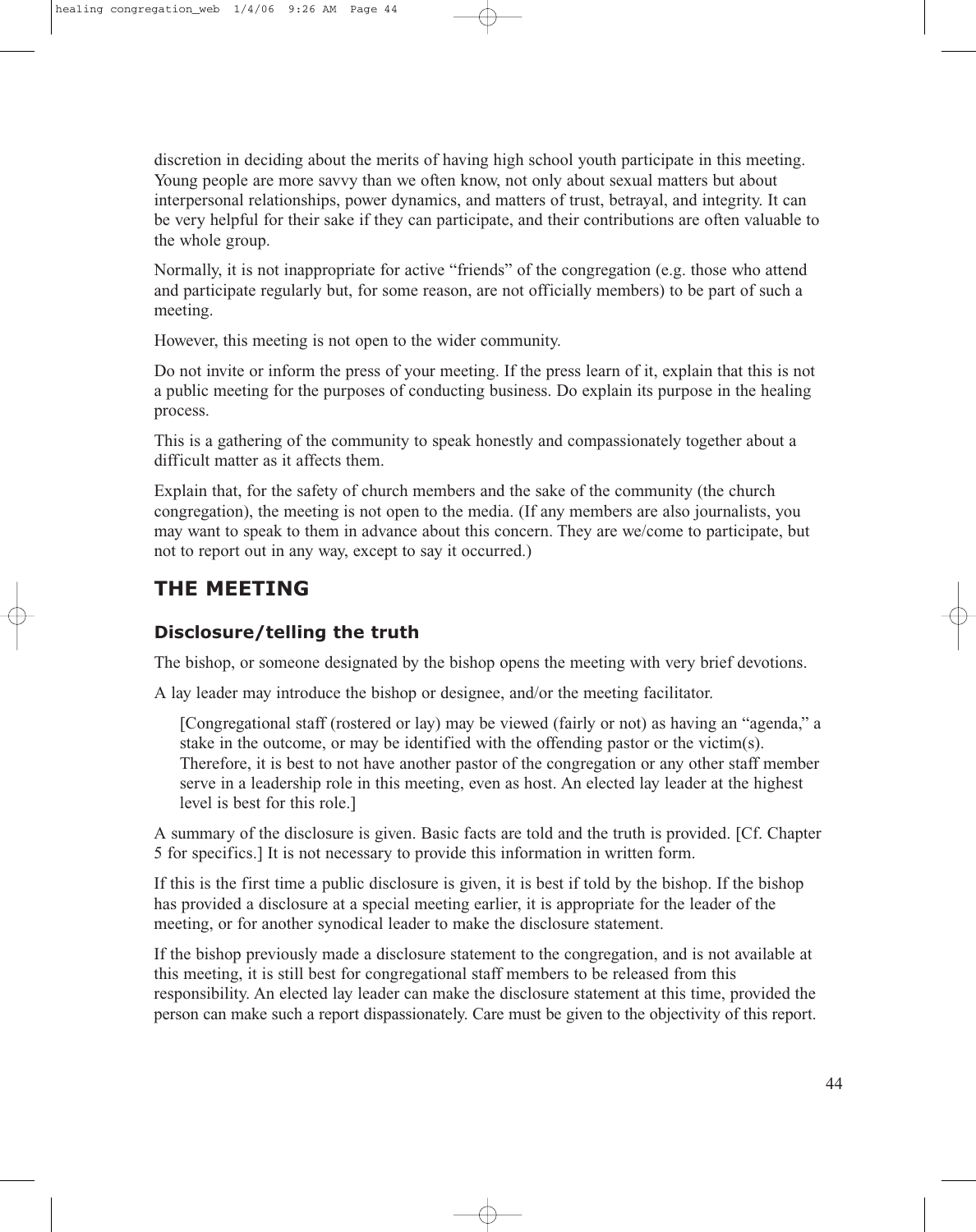If an outside facilitator makes the disclosure statement at this congregational meeting, after the bishop or other synodical official has made a disclosure at an earlier meeting, it will be important to the overall success of the process if it is nevertheless understood that this is the congregation's information now and is being provided for the congregation's benefit at the request of congregational leaders. It will not be helpful if it appears that the basic information being disclosed has not been heard by the leadership of the congregation; or that it is not their decision to make this basic disclosure to the congregation.

Questions for clarification are appropriate.

Answers to questions about the specific effect of the abuse on this complainant, and similar questions, are normally not provided, unless they are catastrophic and known to some.

If a question is asked for which an answer is known but not appropriate to disclose, even if several people seem to know, it is not necessary or appropriate to confirm it. It is possible to say, "for the sake of the safety of the complainant…" or whatever is specifically relevant. Try to explain why you won't answer such questions.

"No comment" is not helpful in this setting, either.

Rude and outrageous comments and outbursts are not uncommon. It is helpful for the leader(s) to refrain from feeding this reactivity by registering an angry or spirited response. Reflective, thoughtful responses—not passive acquiescence or vigorous denunciations—demonstrate respect for individuals and compassion for their underlying concerns without shaming them. Defensive, furious reactions to the anger that is out there will only feed the reactivity in the group and allow that reactive energy to control the agenda. The "non-anxious" presence is crucial at such times!

### **React**

The point of the meeting is not, finally, to convince everyone in the congregation to adopt a common view of what happened, what it means, and why the consequences are reasonable and fair. The point of this meeting is to provide a place to exchange views in a fair manner, to listen, to react, to express feelings, anxiety, and opinions in an open manner, and to signal the congregation that respectful openness in ongoing interaction is the healthiest way to get through this crisis.

Following the period of time set aside for disclosure-related presentation and questions, a skilled facilitator leads the group through the process of reacting and responding.

Several ground rules and expectations are stated:

- Respect for the person speaking; no interrupting
- Refrain from accusations, ridicule, or demeaning acts
- Agree about expectations of confidentiality (It is not realistic to impose too strict a standard, especially in the plenary setting)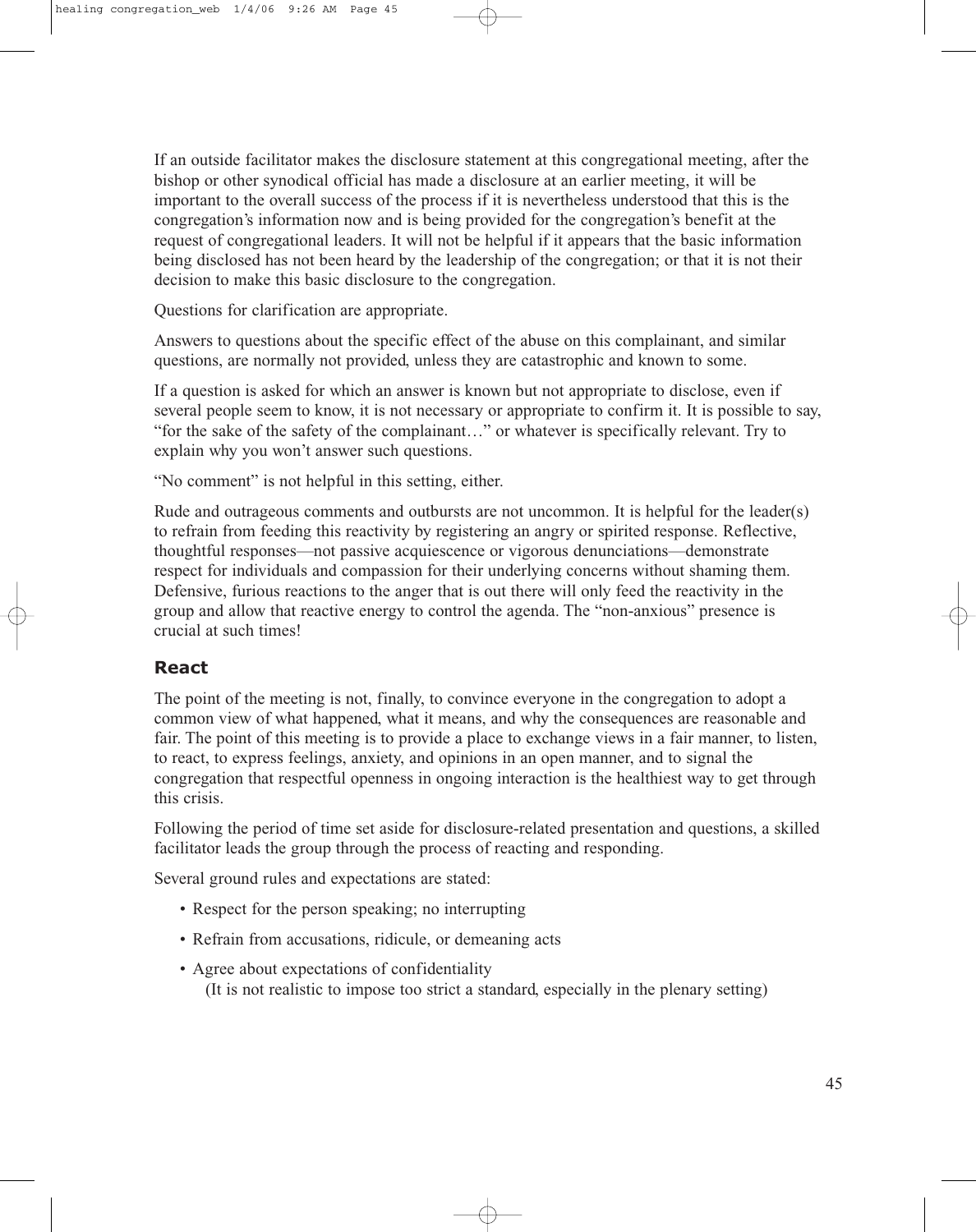Ground rules for small group or table conversation will be stated:

- Each person is free to speak or not speak
- Everyone who wishes to speak shall do so once before others speak again, or the group becomes focused on one particular point in response to an early speaker
- Confidentiality shall be maintained according to a standard the entire group agrees upon at the start of their conversation. (Be clear: does this mean you do or do not even tell your spouse?)

The overall process for the meeting is explained.

Schedule and other housekeeping matters are cared for at this time.

Beginning the conversation

Depending on the situation, (size and other dynamics of the group), it may work for participants to be invited to speak in the plenary setting about their initial feelings regarding the situation: regret, gratitude, worry, anger, denial of wrong-doing, fear for future ministry or for vulnerable individuals.

The well-known stages of grief are evident, plus others:

- denial,
- bargaining,
- ambivalence/distancing/disassociation
- shock and disbelief/numbness
- confusion
- shame
- pre-occupation with minutiae
- blaming/scapegoating anger
- cynicism
- depression and sadness about the situation
- desolation and fear about future relationships, betrayal righteous anger (more related to issues, the problem, systemic concerns)
- stoic determination
- acceptance and integration: let's make a plan!

It is important for the leader to affirm without judgment, positive or negative, these expressions as honest reactions to the news.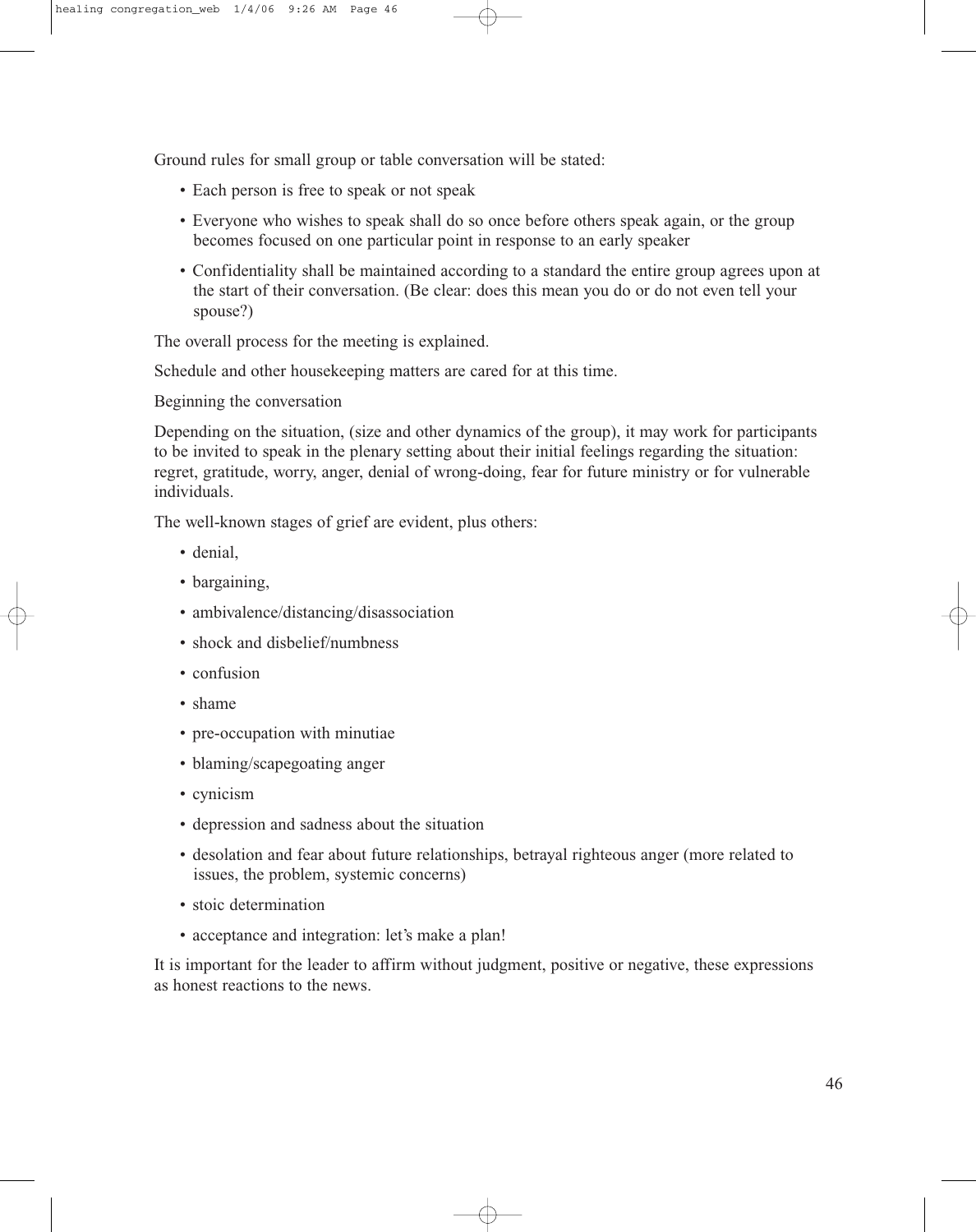## **Small group discussions**

Small groups are an essential part of this process.

Group leaders from within the congregation do not need special training about clergy sexual abuse, but it is helpful for them to have read resources such as *Safe Connections: What Parishioners Can Do to Understand and Prevent Clergy Sexual Abuse*.

Groups may divide naturally, or if possible, encourage participants to be part of a small group that will include some they know well and others they don't know, or who are not part of their usual circle.

Ideally, a mix of familiarity and the unknown—safety and risk—in this setting provides for the new and different perspectives we hope participants encounter, yet within a context of respect and comfort.

The groups may convene around tables in one large room or move into smaller rooms around the building. The second option is usually best unless the tables are fairly far apart. The quality of the discussion is strongly affected by the physical arrangements: crowded, noisy circles that are interrupted frequently and do not provide a sense of safety or confidentiality are not conducive to the kind of conversation you are working so hard to encourage.

The small groups begin with a reminder about the "ground rules" and expectations and a question to each participant about their willingness to keep them.

If the agreement about confidentiality seems unlikely to hold, it is better to be honest about this upfront than to set people up to be betrayed later on. Certain revelations may prove all but impossible to hold confidential. Be clear about this.

Most important: encourage a spirit of respect and openness, to believe that others can have different perspectives that grow out of their very different life experiences and these, too, are honest, honorable and useful. This is hard work!

A word here about dialogue and group process. Honest dialogue is almost impossible to accomplish. However, it is a rich resource that is always transformative for everyone involved, whenever it truly occurs. In a dialogue:

- no one is superior or inferior to others,
- no one is right or wrong,
- each contribution is valued as a part that helps to constitute the whole,
- each person has a piece of what is needed by all,
- each participant "owns his or her own stuff," and
- each participant uses "I" statements.

While the purpose of these small groups is not necessarily a transformative dialogue, but, rather, simply the honest exchange of important, vulnerable feelings, experiences, ideas, and hopes, it is true that the eventual integration and acceptance needed for healing, both individually and corporately, is certainly promoted by this quality of interaction.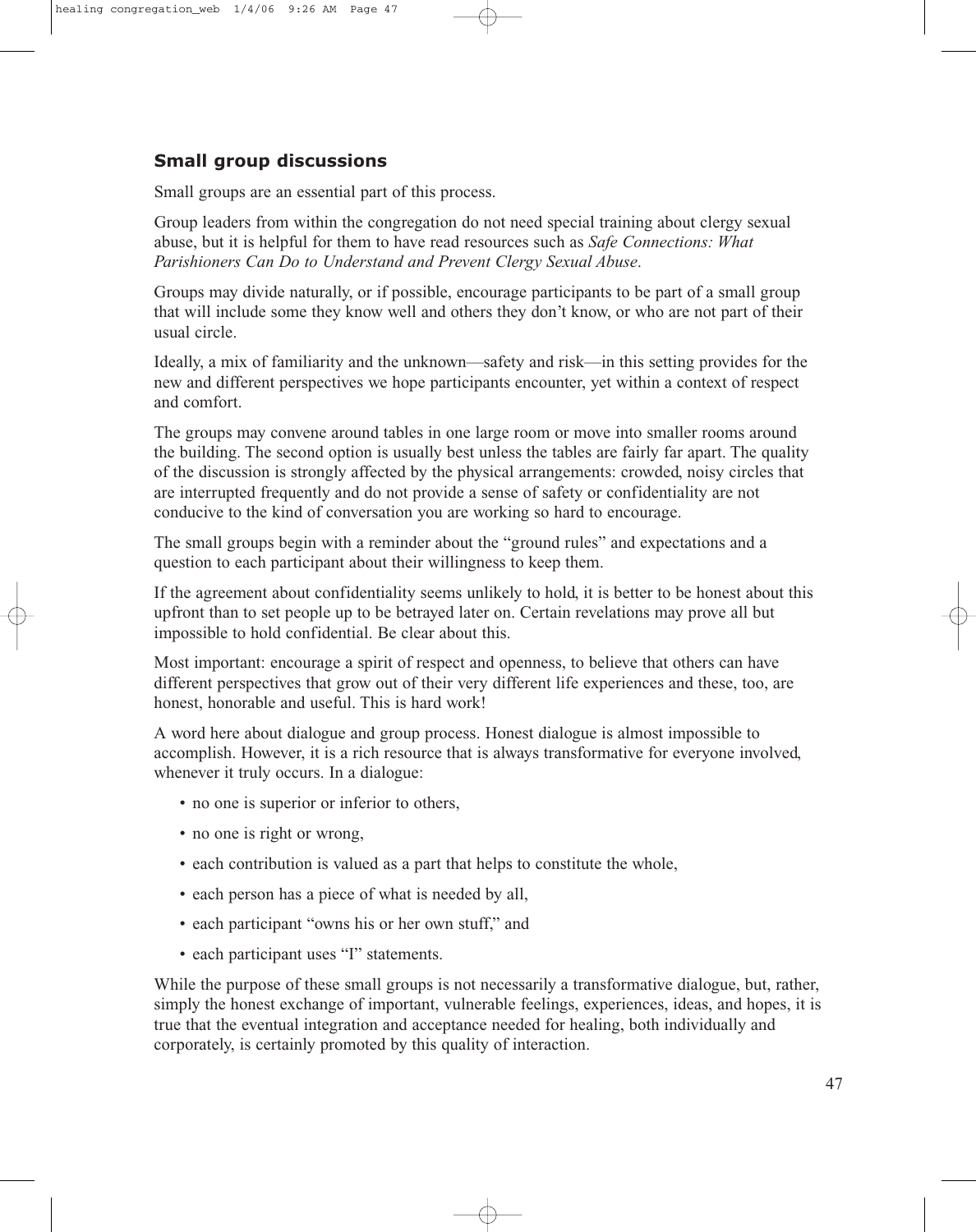In many congregations, this is the very first experience many people have of honest, disciplined conversation about such difficult matters. The added value of this process is creating a shared experience, and new insights, trust and respect that become the basis of new relationships and patterns in relationship, greater health in other decision-making, and deeper compassion throughout the congregation.

After clarifying these ground rules and expectations is time for the group leader to invite members to express their feelings in reaction to this news.

Expressions of shock, disbelief, denial, disgust, hurt, cynicism, acceptance, rage, betrayal, uncertainty, ambivalence, and many other emotions might surface.

Some may wonder if it is okay to share, or even to hold, positive personal memories of the pastor and his or her ministry.

Wistful remembrances and statements of confusion about "how can this be happening?" are common.

Some will be defiant in expressing gratitude for the pastor's ministry and complain about the injustice of these consequences.

"Why does it have to have such a result?" questions are common.

It is an important part of grieving to remember the good, the positive, the life-changing moments. Some will wonder if this taints the baptisms or weddings performed by the pastor. Some will express fury at having allowed this person to get close or to provide an intimate form of ministry such as a family funeral.

Others will focus on the questions related to process, justice for the pastor and will question the veracity of the complaint.

Some will express "what if" statements: what if he hadn't even come here, what if the call committee had done its job better, what if he or she…hadn't gotten that divorce…worked so hard…lost their child in that accident, etc.

Others will blame the bishop, the council, the call committee, the pastor's spouse, the victim(s).

It is common for church members who looked up to and even loved their pastor to express sentiments that include:

- mitigating
- minimizing
- rationalizing
- negotiating
- scapegoating
- obfuscating/splitting hairs about the nature of the offense

The group leader takes careful notes (without attributing names) and speaks only to give brief answers to questions of fact.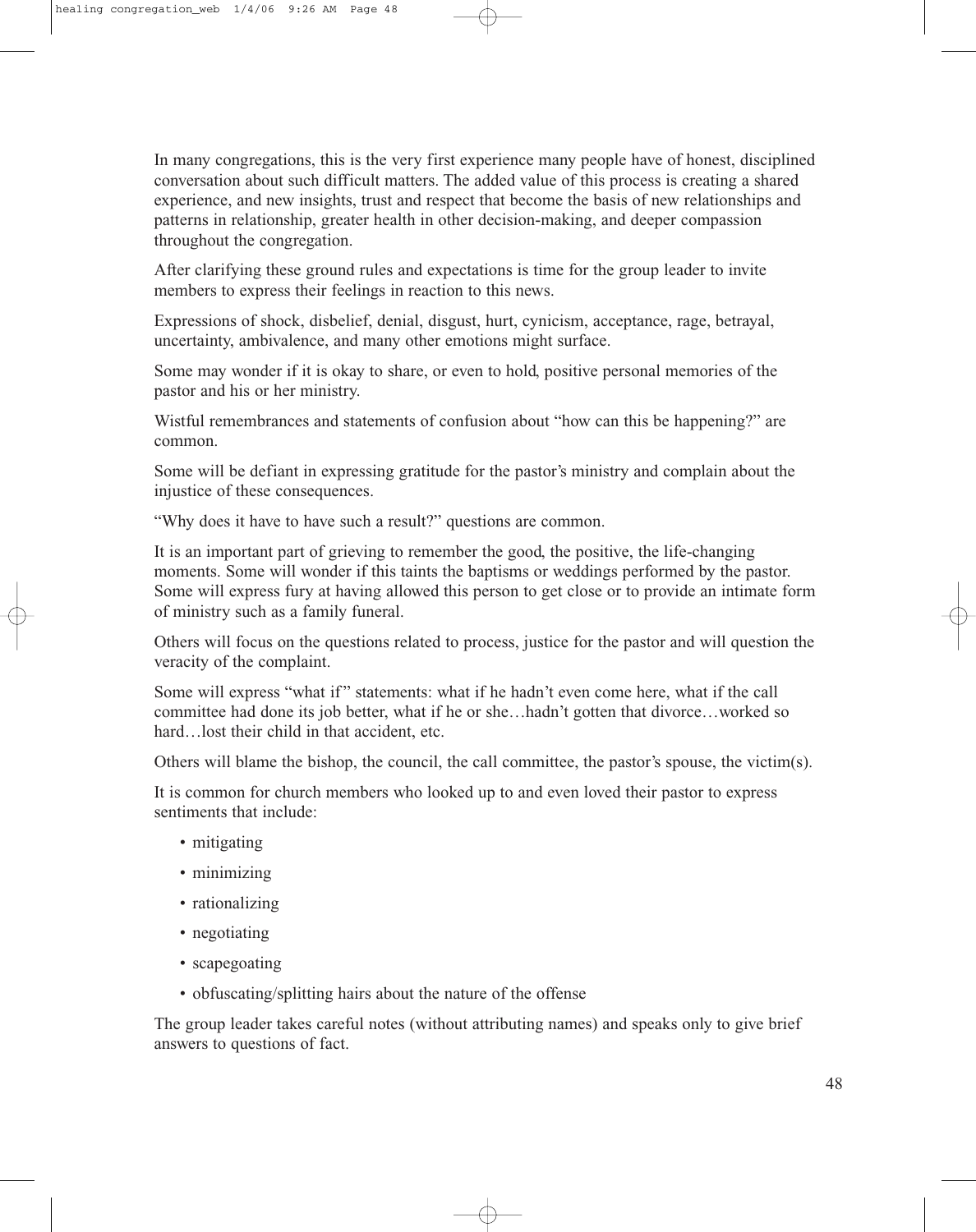When everyone has had a chance to speak, short responses to one another may be given, or questions asked for further consideration.

"I statements" are still preferred.

This is not the time to begin resolving issues.

The group leader concludes this session with an expression of thanks and respect to the participants for their willingness to share honestly and to listen respectfully and express care for one another, and a reminder about the commitment made to confidentiality.

## **Plenary presentation**

Plenary group time follows immediately. Members may comment about how their process felt, but not sum up the substance.

A brief presentation from the leader outlines the stages of grief and their relevance to this experience.

Emphasize importance of respect for the different places people are at with their grief at any given time, the ways we bounce back and forth, not necessarily progressing through the stages, but moving across them, in a circle rather than on a ladder. It is normal to feel first one way, then another. We learn from others and we are supported and challenged by others. There is no one right way to react to this.

Bishop Chilton Knudsen (Episcopal Diocese of Maine) has created "The Healing Wheel"—a helpful diagram, that illustrates the stages of grief in a circular, pie-cut (not a linear) image. We may enter the circle at any point, and any point is a "right" one to start with. We move around the circle, not down a fixed, progressive, relentless line toward healing. We move or skip across the wheel, not always in a progressive circle. We may have one foot in two different parts of the circle at once, or like the game of Twister, we may be wobbling on several different sectors of the circle at a time. All of us are together on the wheel.

Some of us will stay in one part of the circle, or grief process, for a long time, while others will practically skip right over it. Some of us will have huge slices of the circle that are for one aspect of the grief process, like denial or depression, and tiny slices for other aspects. And we will all experience it differently.

This helps to emphasize the reality that there is no one right place for everyone to be at the same time except that everyone is somewhere on that wheel. That is the basis for our empathy.

A copy of the healing wheel may be requested from this author at the address on the front page of this resource. All synods of the ELCA received a copy of the healing wheel from this office in an earlier collection of materials.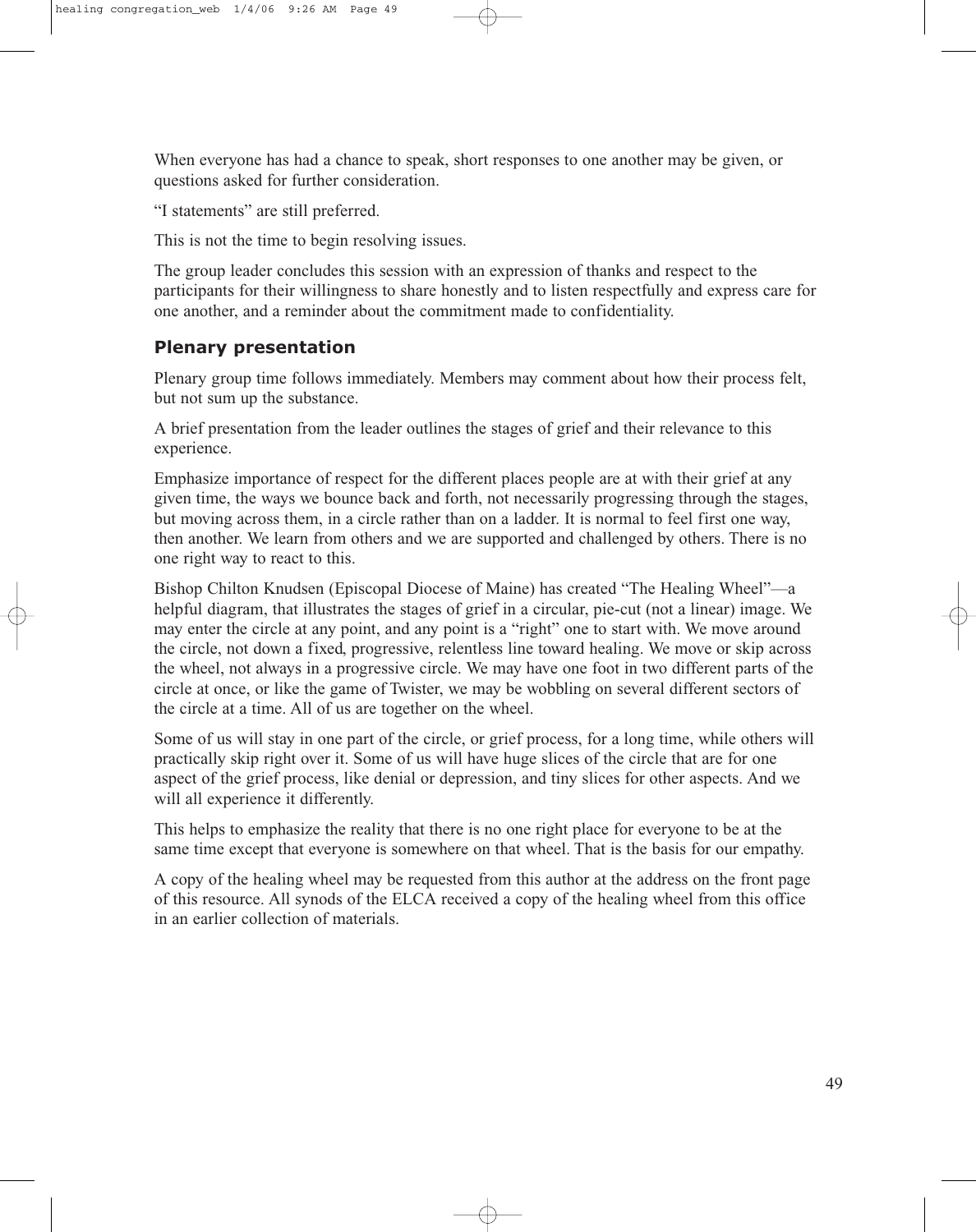## **Take a break!**

It is important to schedule time for breaks in this meeting. A few people will leave. Say a word about what is coming up next, before you adjourn, stressing the importance of sticking with the whole process. Allow for about 20 minutes, possibly providing a snack.

(It is best not to have taken a long break earlier because it disrupts the connection between getting information and expressing feelings about that information. Reacting to the disclosure information is key, and reacting to it in the context of the small groups, rather than in selfselected circles, is most helpful. And then, providing some immediate interpretation of the kinds of feelings and reactions expressed in the group affirms the variety of expressions and reactions in the group.)

Quiet, taped music is a helpful background for this time, and offers not only a chance for relaxation but for participants to use other parts of their intelligence. It can prompt creativity and reduce stress.

## **Response**

Plenary presentation follows this break. The leader provides a context for understanding about clergy sexual abuse. This is not the four-hour workshop; this is the fifteen to thirty minute synopsis.

A brief paper, What is clergy sexual abuse? may be summarized and distributed.

Pages from Safe Connections can be distributed, or over-head transparencies can be made from specific pages and shown. (e.g. pages 27-30, 31-34, 36-37, 49-52)

The key issues to identify include:

- Betrayal and misuse of the purpose of the pastoral office
- Abuse of power and the resources of the pastoral office
- Betrayal of trust in a pastoral relationship
- Betrayal of the congregation's trust
- How is this "not just an affair?"
- How is the pastor always in charge of the pastoral relationship even when he or she loses control over the projections, expectations, provocations and other behavior of the parishioner?
- What are this church's expectations of pastors?
- What is the purpose of church discipline?
- How are discipline and forgiveness mutually inclusive, not mutually exclusive? Why do we need both?

A promise to provide more information, including other opportunities for discussion, is usually welcome.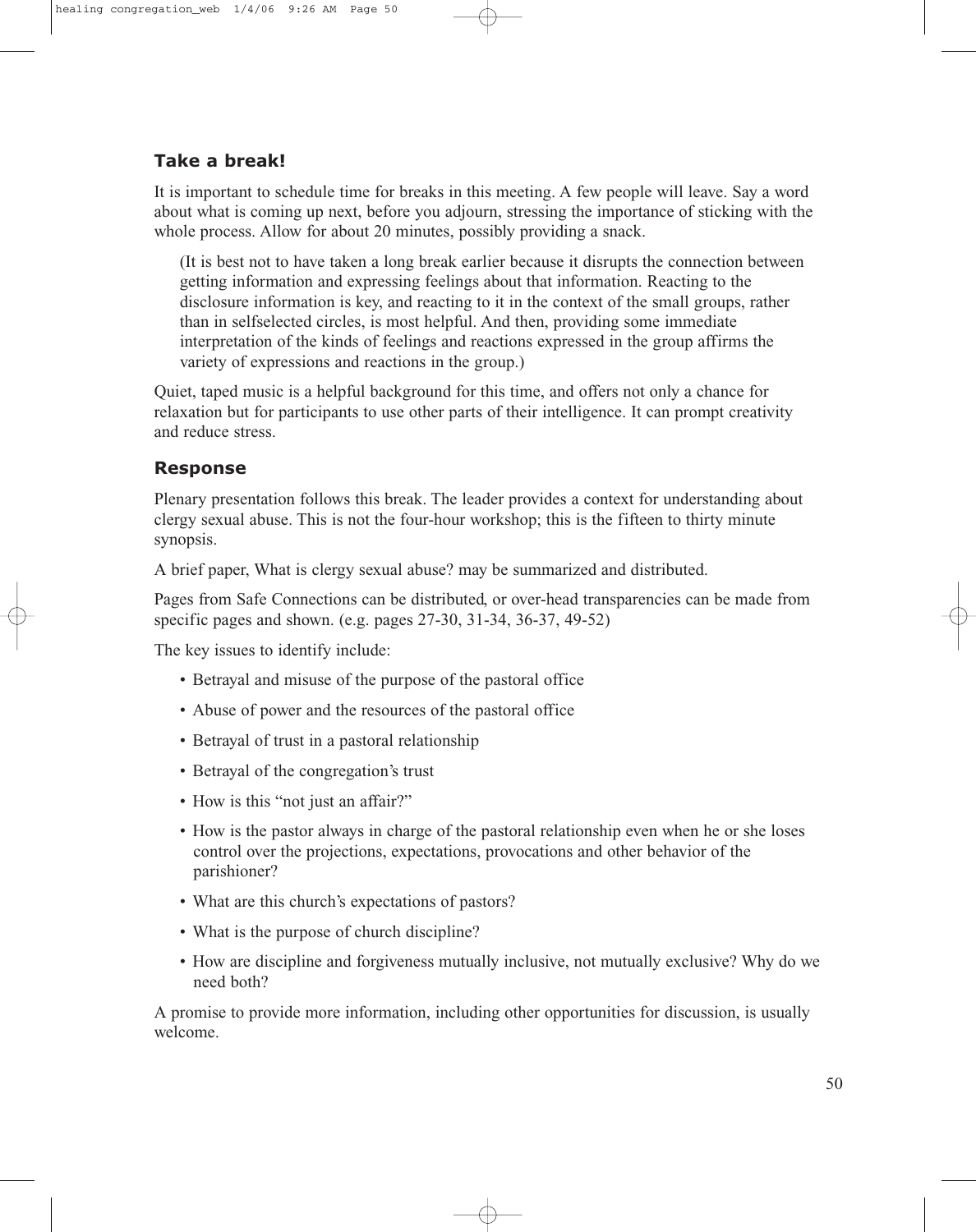*Safe Connections: What Parishioners Can Do to Understand and Prevent Clergy Sexual Abuse* is published by the ELCA for precisely this purpose. It is available as described at the start of this resource, or perhaps from your synod office. Congregations often make several copies available at this meeting for members to take. Pages may be copied and distributed or used as overhead illustrations.

Specific cases involving pedophilia, criminal sexual assault or other violence, severe mental breakdown or suicide will require interpretive comment specific to the circumstance. It is very important to clarify differences between pedophilia, ephebophilia and homosexuality. If it is known that the complainant was an intern or staff colleague of the supervising pastor, these unique power dynamics must be interpreted, probably by someone expert in a relevant professional discipline.

This educational material will not result in a magical resolution of grief or misunderstandings. It is an essential context and it is important for these things to be said out loud and in the hearing of a significant number of the people.

Naming reality is part of the cathartic healing process and it is a building block for justice, too.

Some questions for clarification or development are in order but it is not advised to enter into lengthy discussion or to over-develop any one of the points at this time. Agree to follow-up later.

It is tempting for some people to use their heads instead of their emotions and seek to engage in arcane discussion of psycho¬dynamics or biblical views on sexuality or such matters. If serious questions and concerns are evident, they may become the subject of a subsequent meeting or adult forum.

## **Shift gears**

It is time, then, to move from this more didactic material back to matters of feeling. The size and dynamics of the group will dictate the choice of plenary or small groups for this. Invite reflections on what has happened, by asking questions such as,

- Why does this sort of thing happen?
- How do gifted leaders fall into such behaviors?
- What does it mean for the ministry here?

What other questions come to people's minds?

What are they wondering about?

Worried about? Confused? Disappointed? Hurt? Angry?

You are looking for responses, personal reflections, not answers.

Use the same dialogical process and ground rules as before. You may find that people are moving in and out of different stages, (or perhaps better to call them expressions of grief.) You may want to note this briefly.

The purpose is to provide a time to set this experience in some context, to hear and learn from the reflections of others. It is not to make sure everyone understands clergy sexual abuse, power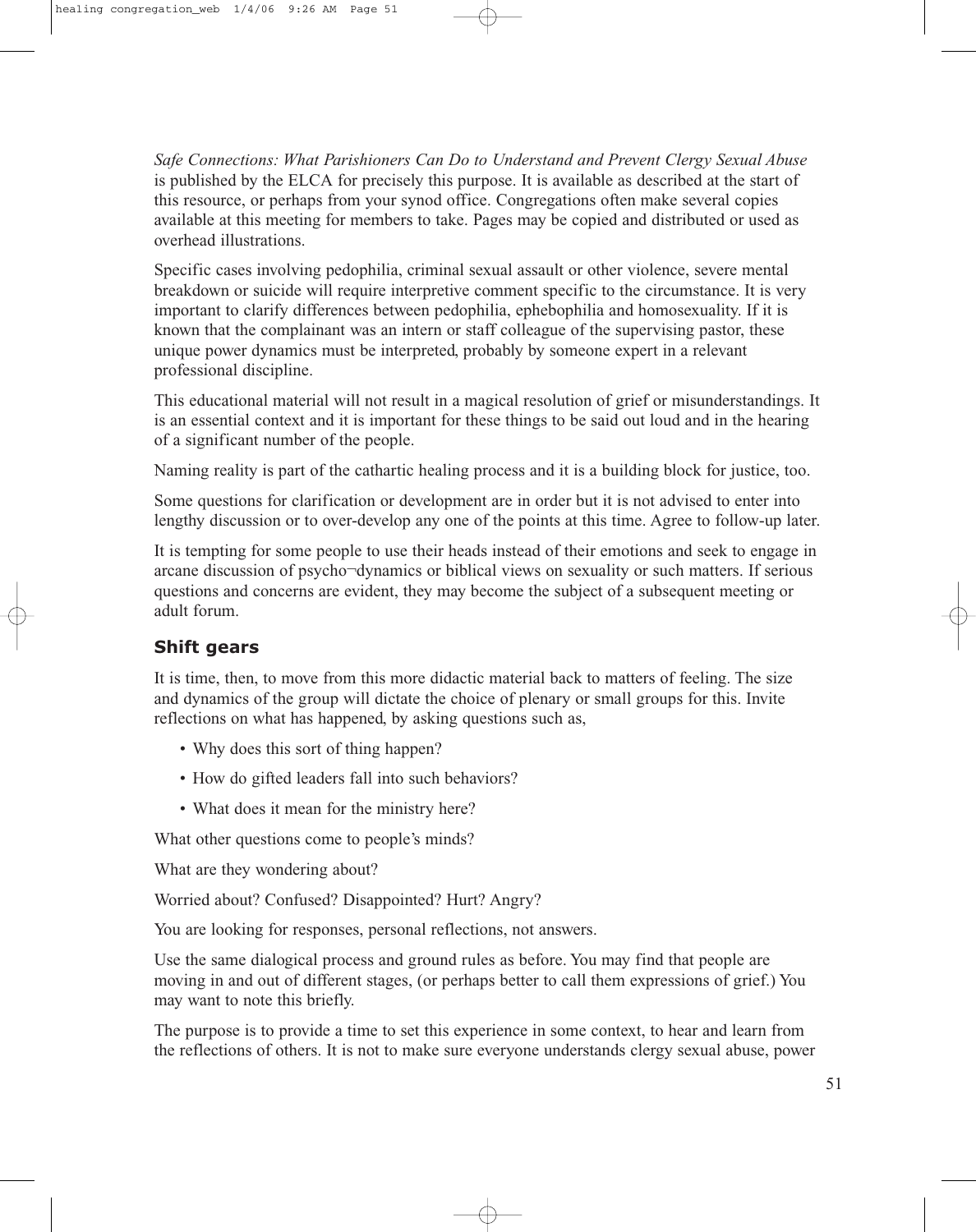differentials or mental illness. However, conversation is allowed, after all have spoken that want to, and the group is welcome to respond to questions raised by others, to offer their own ideas and to make suggestions, respectfully. Group leaders can help keep this from becoming too didactic. Keep people saying, "I feel…" "I think…"

From this, move into reflections about the spiritual impact of this experience, or the spiritual resources they bring to it.

- Where is God in all this?
- Has it affected their faith?

This may be the place where questions of forgiveness come up, if they haven't already.

What is the most important theological—or faith—question in all this?

What is the most important theological—faith—issue in this?

What of the meaning of community in Christ?

- trustworthiness
- faithfulness
- grace
- forgiveness
- discipline

What about the distinction between being a member of the community and a privileged leader, with unique resources, in it?

What does grace mean for them now? The cross? Resurrection? The ministry of the Holy Spirit?

Is anyone thinking about the victim? Their struggle, their need for compassion and solidarity?

What does this mean for outreach?

A bit of guidance is appropriate if the group is speechless; silence, of course, is good, too, for a period of reflection.

### **Make Plans**

Looking ahead is the last step for this meeting. This may be done after another break. It may be done over the meal, or just after a short break. This is not the time for long range planning but for identifying issues, questions, concerns that will require attention.

- What is the impact of this on our congregation?
- What is likely to happen as a consequence?
- What are some needs that require immediate response, either related to the crisis or in the absence of this pastor?
- What do people fear will happen?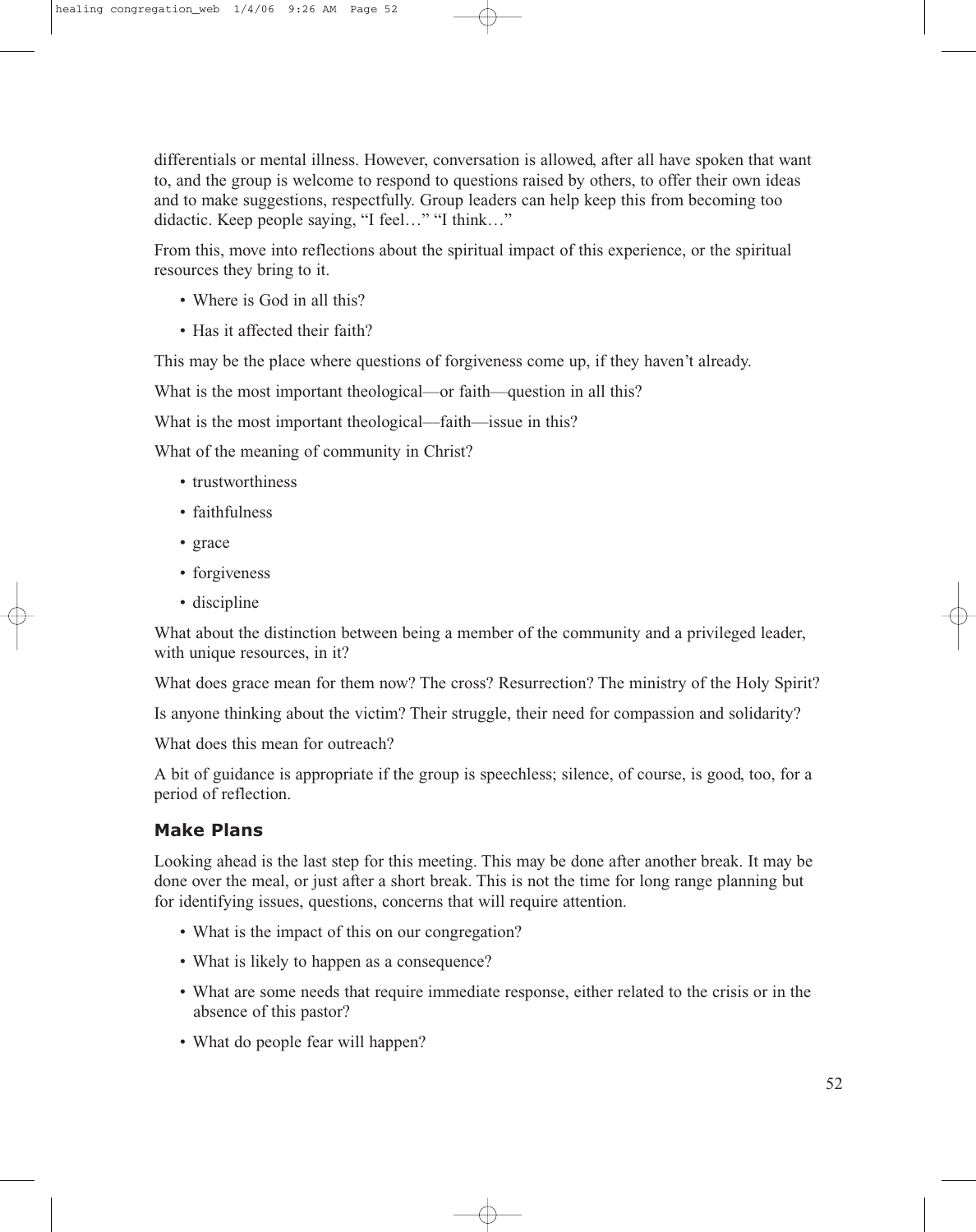- Who needs reaching out to? Who can do what?
- After the earthquake, the group may assess damage:
- Is anyone still buried in the debris?
- Who will find and care for them?
- What walls have tumbled or cracked?
- What bricks are missing?
- Is the power still out or surging out into a vacuum?
- Are lines of communication ruptured?
- Where are the fractures in relationships?
- What gaping holes are there to be fallen into?
- What is waiting to trip us up?
- Is the structure basically sound?
- Who ran away in fear?
- Can we help them come back?

These and other questions may occupy the group in plenary, or at tables. It will be important to record and report out these findings and recommendations.

The group can then decide who is taking responsibility for the next steps: the council? a special task force? Not the staff on their own! Will a consultant be engaged?

## **Wrapping it up**

Topics and/or resources for future meetings might be proposed.

Some congregations invite a victim from another situation, one who now considers herself or himself a survivor of clergy sexual abuse, to provide that perspective and to help the congregation identify ways to care for the victims in their midst.

Other issues might include:

- boundary setting,
- re-establishing trust,
- realistic expectations of pastors,
- healthy partnerships, and
- vulnerability.

Many congregations will come to conclude, at some point, that they want to look at making sure they provide a safer environment throughout the congregation, not only in the pastor/parishioner relationship. This is a fine idea. Some will seek guidance about establishing policies and procedures regarding lay volunteer contact, especially with children and youth. Some will seek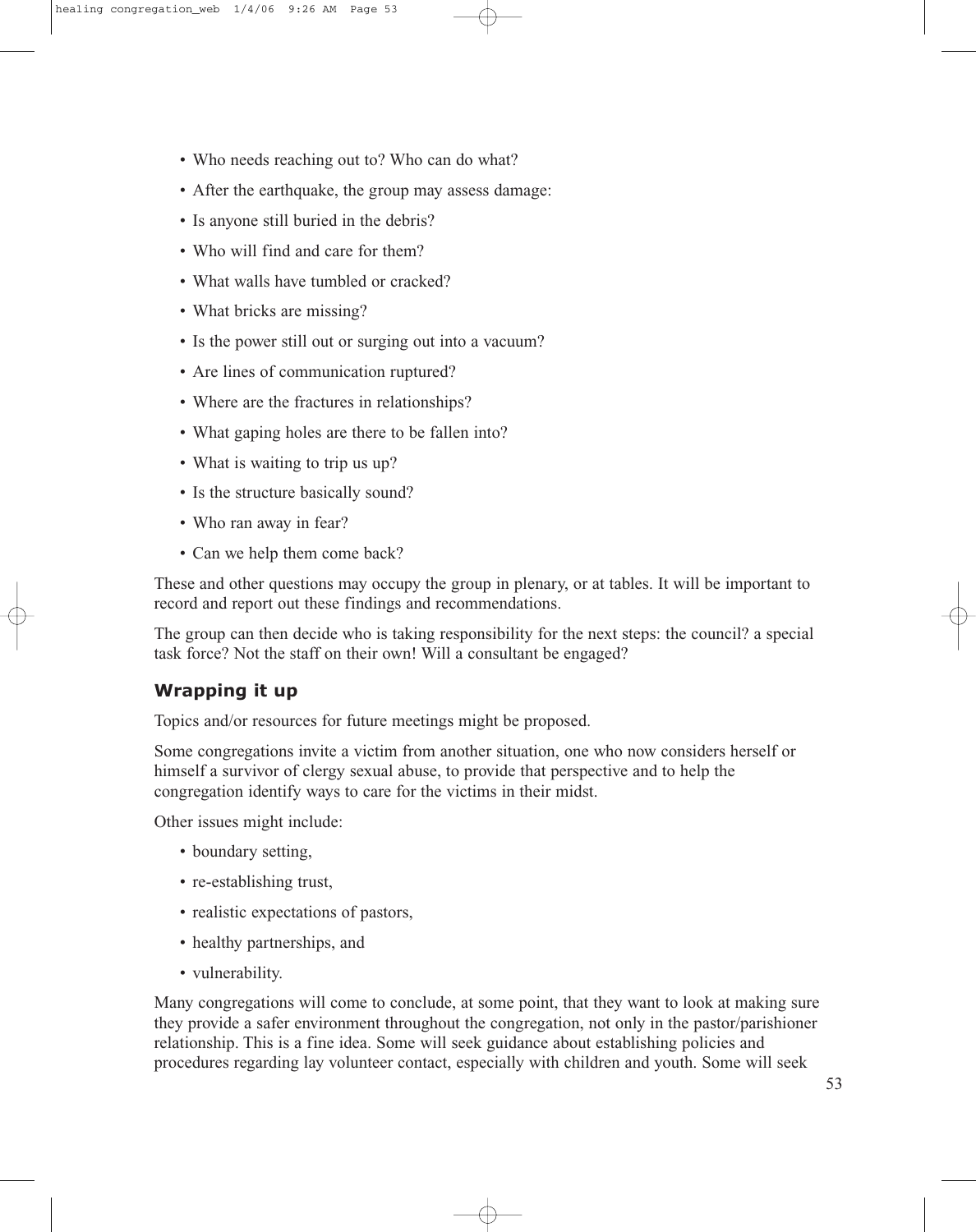to create guidelines or codes of ethics regarding relationships between lay members about such concerns as confidentiality, gossip, fulfilling pledges and promises. All of these are appropriate directions to go. However, sometimes a congregation will move off in one of these directions so quickly as to create distance and distraction from having to deal with unfinished sorrow and anger, confusion and concern regarding clergy sexual abuse. It is good to be aware of these potential dynamics and to encourage attention, first of all, to matters related to the integrity of the pastor/parishioner relationship. All else can follow from that in due time.

## **A prayerful conclusion**

It is especially important for this gathering to be concluded with prayer, thanking God for the gifts of those present, their time and commitment, for the firm foundation of our faith, for courage and faithfulness, for new life, for grace and hope, for the promises of forgiveness and peace, for healing and for the gift of making witness to the gospel in community with God's people, and for our unity in Christ.

Scripture texts may be used as a blessing and dismissal.

(cf. Romans 15:5-6 1 Corinthians 15:58; 16:13 Colossians 3:12-17)

Thank the people for coming, for what they have given to the church, for what they gave at this event, and for their commitment to the future. Thank those who gave leadership and assistance. Thank the bishop and the synodical staff, and others in the synod who have given assistance.

Say a word about expectations:

- keeping faith with the process and the agreements made
- about the next steps—what will happen now?

Encourage them to keep one another, the victims, the pastor and their families, the bishop and staff, and all else concerned and involved, in their prayers.

- Go in peace!
- Love and serve the Lord!

### **A few final comments…**

It is important to not include prayers that give praise and gratitude for the ministry of the pastor without also remembering to give prayers of thanks for the courage and faith of the victims, and to ask God to continue to heal and care for them, and for their families.

Victims usually choose not to attend these meetings. If they do, they may be invisible, or silent. If they are present, and you know who they are, keep a watch to assure they are not being assailed. If they ask if they should come or not, it may be best to recommend they save their participation for another time, unless their own healing journey is well-underway. Even so, this kind of conversation is likely to be very painful. While respecting the victims and their families, it is important for members of the congregation to have their own opportunity to interact honestly with this crisis. Victims who choose to attend will need to agree to the same ground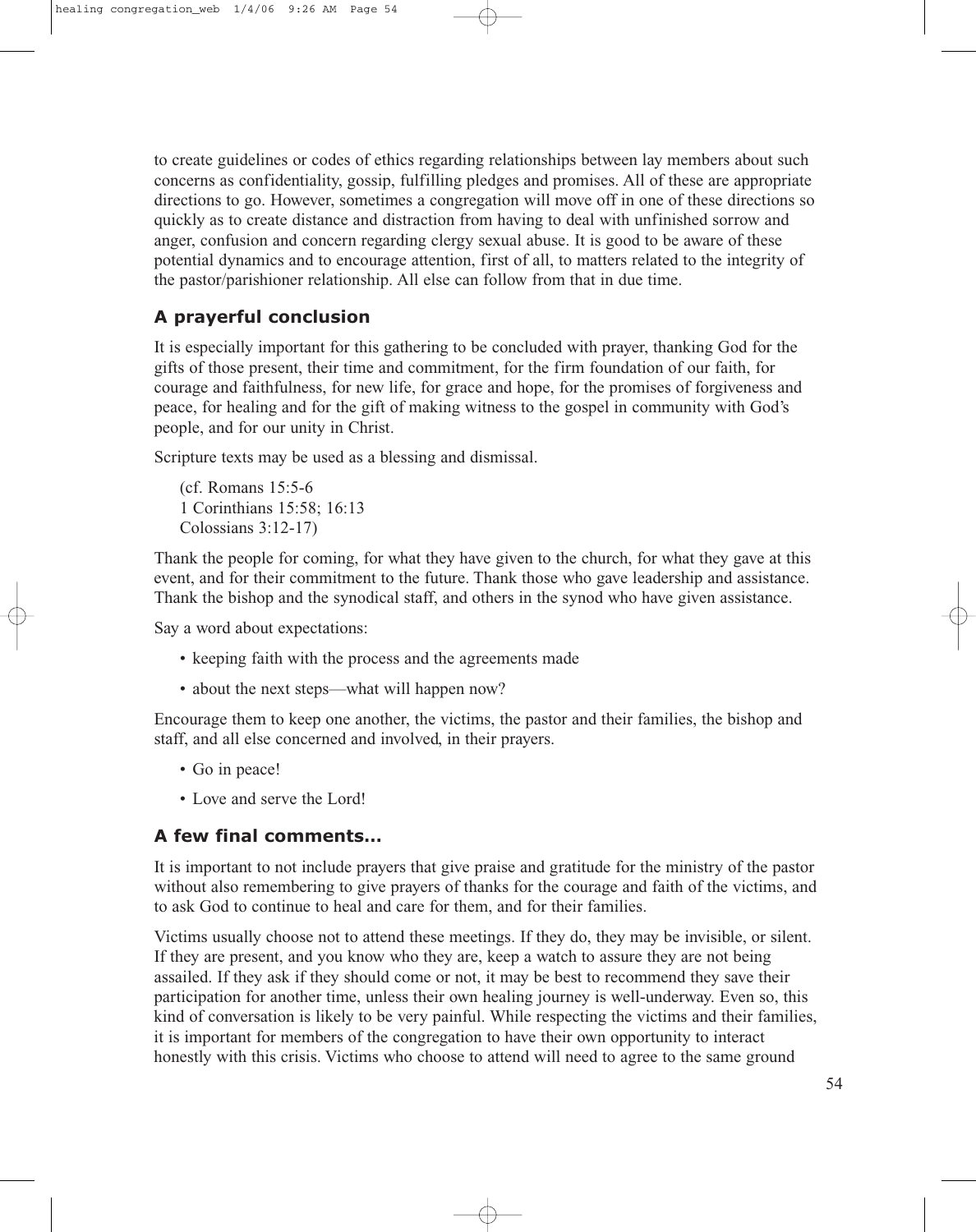rules of respect, even for those who are at points in their own process that might prompt them to make statements that are very hurtful for the victim to hear, e.g. about what a loss this is or how wonderful the pastor was. For that reason, victims often choose not to attend this kind of meeting at this time. Ideally, at some point down the road, they will all be able to sit down together, grieve honestly and openly together, and be reconciled. These same dynamics apply to the family of the offending pastor.

If the synod has chosen to use a crisis response team, it is ideal if this meeting can occur during their ministry. They can be group facilitators, or recorders as others lead. They will be very helpful to lay leaders who debrief the gathering and plan their next steps.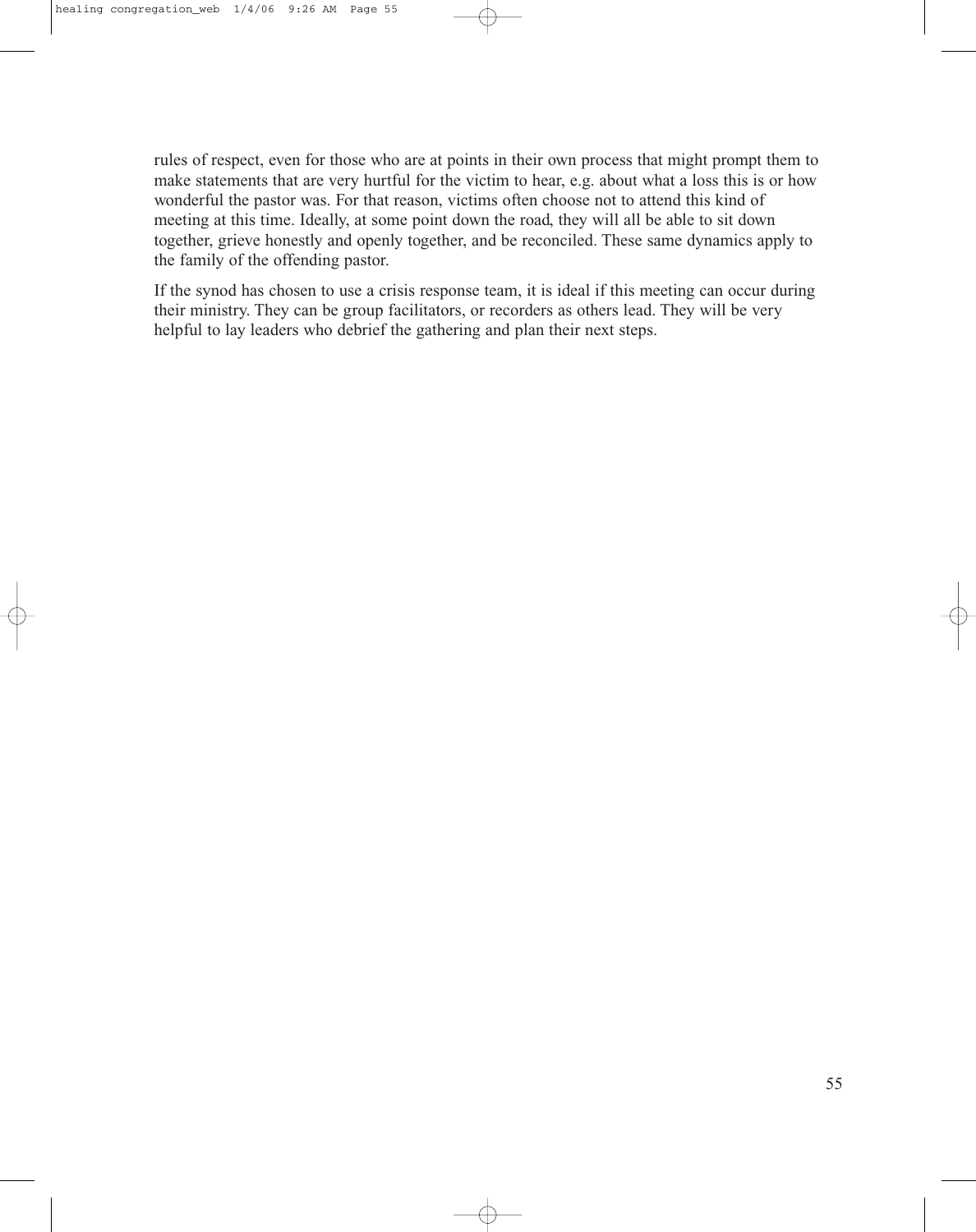# **CHAPTER 8 ADDRESSING PASTORAL CARE ISSUES: SOME INTRODUCTORY COMMENTS**

## **Impact on individuals**

Each person in the congregation will experience the aftermath of the clergy sexual abuse and the departure of the pastor in their own way. While it may be difficult for those who provide pastoral leadership in the aftermath of this "earthquake" to meet the needs of each one personally, it is very important to provide opportunities for each person to express their concerns and to be heard.

In the same way that clergy sexual abuse will have very different consequences in a variety of different congregations, because of factors in those congregations such as history of abuse or betrayal, history of health or conflict, emotional strength and capacity to withstand difficult challenges, strong leadership skills, external resources, and other variables, so it goes with individuals within those congregations.

Likewise, inasmuch as the same events can cause different trauma in different places simply because that's the way the ground shook, so it is with individuals. It is impossible to predict with precision, and it is inappropriate to judge, the different ways different people react and respond to crisis.

It is impossible for us to know for sure who it is, in any given community, who is suffering the most. We may assume it is the person who looks most upset, while we miss knowing about the silent agony of one who cannot speak up. We may assume we know who is most vulnerable, and many times we are right. But, we might not know that another is secretly suffering in exactly the same way.

Therefore, it behooves us to be tender and careful of all individuals who have been affected by news of clergy sexual abuse in their congregation or community. We just don't know who is reliving old wounds, or whose deep scars have been torn open again.

Some individuals will appear to be strong at first, and highly skilled at treating the wounds of others, only to collapse later. Some will have strong, emotional reactions at first, but then find and draw upon their deep inner resources. Some who appear unscathed are, in fact, numb. Or they are so cynical as to seem disinterested.

It is not uncommon, when someone we know experiences a particular kind of crisis, for others who have had a similar experience to come forward for the first time and tell of how they faced this problem. It is often healing for both parties to this conversation to share their stories and to draw strength from one another. However, in the case of a sexual trauma, it is still unlikely for individuals who have had similar experiences to feel safe and free to come forward in this same way. The intimate nature of their suffering, and the stigma and judgment we impose on them is often intimidating enough to reinforce their silence.

When individuals who have experienced abuse and betrayal in their life come face to face with information about clergy sexual abuse, it stirs up all of their old pain. We need to know that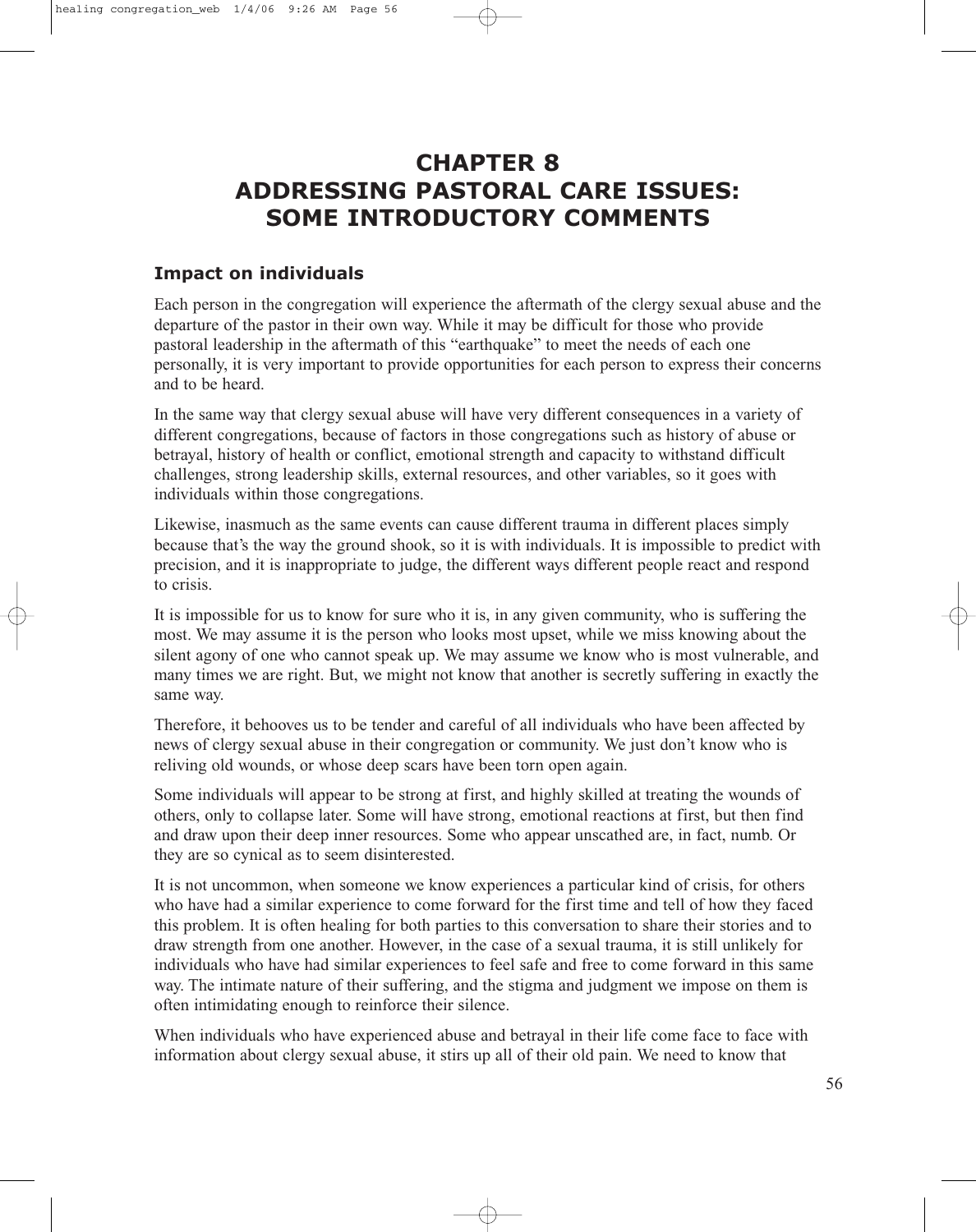such individuals will always be part of the communities we serve and seek to reach with these ministries of healing. We cannot expect that they will feel safe in coming forward with their stories, yet we must always know they are there.

As we work in congregations in the aftermath of clergy sexual abuse, we can be persistent in suggesting that pastoral care is available, that referrals to counseling are available, and that healing is possible!

Issues about trustworthiness, wariness of power, concerns over faithfulness in commitments, worry about confidentiality, consistency, boundaries (too close or too loose), and matters related to integrity are common for individuals who have been abused in some way. These issues will become reactive for them now, again, even if they were not a primary victim of this abuse. It will have an affect on their relationship to the community, but we can also express concern for the impact it will have in other aspects of their lives.

So far, this resource has been primarily about the needs of the whole congregation, the system, the community. Beyond our interest in the way that individual reactions to the abuse do have an impact on the congregation as a whole, we want to honor our common conviction that the healing love of God is extended in unique ways to specific people with their own particular needs.

Thus, while not intending to provide an extensive brief on pastoral care and counseling, we want to say something about the particular pastoral care needs of different individuals, and groups of people, within the congregation. We especially recommend other resources, including those listed in the extensive bibliography at the end of *Safe Connections: What Parishioners Can Do to Understand and Prevent Clergy Sexual Abuse*.

Individuals who were directly involved in a sexual relationship with the pastor, and are still part of the congregation, may be hidden in the mass of sorrow and confusion. One or more of them may be known to the bishop; others may still be hidden. If the sexual abuse that occasioned the pastor's departure occurred in a prior ministry setting, victims in the current congregation may be reeling in silent and invisible grief and utter disbelief. If the reported sexual abuse occurred in this setting, it is not unlikely that other victims are yet to come forward.

These individuals and their families are top priority for pastoral care. Care can be extended to them in a number of ways, even before or without ever knowing of their identity.

Family members of the offending pastor often are still In the congregation. While the object of great sympathy, people often feel conflicted about how best to reach out to them and, consequently, these good intentions are left unrealized.

Congregational staff members, rostered and lay, full and part-time, feel a flood of confusing and often conflicting emotions. At the same time, they are called upon to provide extra measures of leadership, support, and work volume. These caregivers are often left to fend for themselves.

Lay leaders of the congregation bring a variety of reactions, including guilt, anger, denial, fear, burn-out, and worry. Those who served on the call committee that brought the offending pastor into the congregation may be feeling overly responsible (and may have been blamed for the problem by others). Mutual ministry committee and council members may feel they let everyone else down.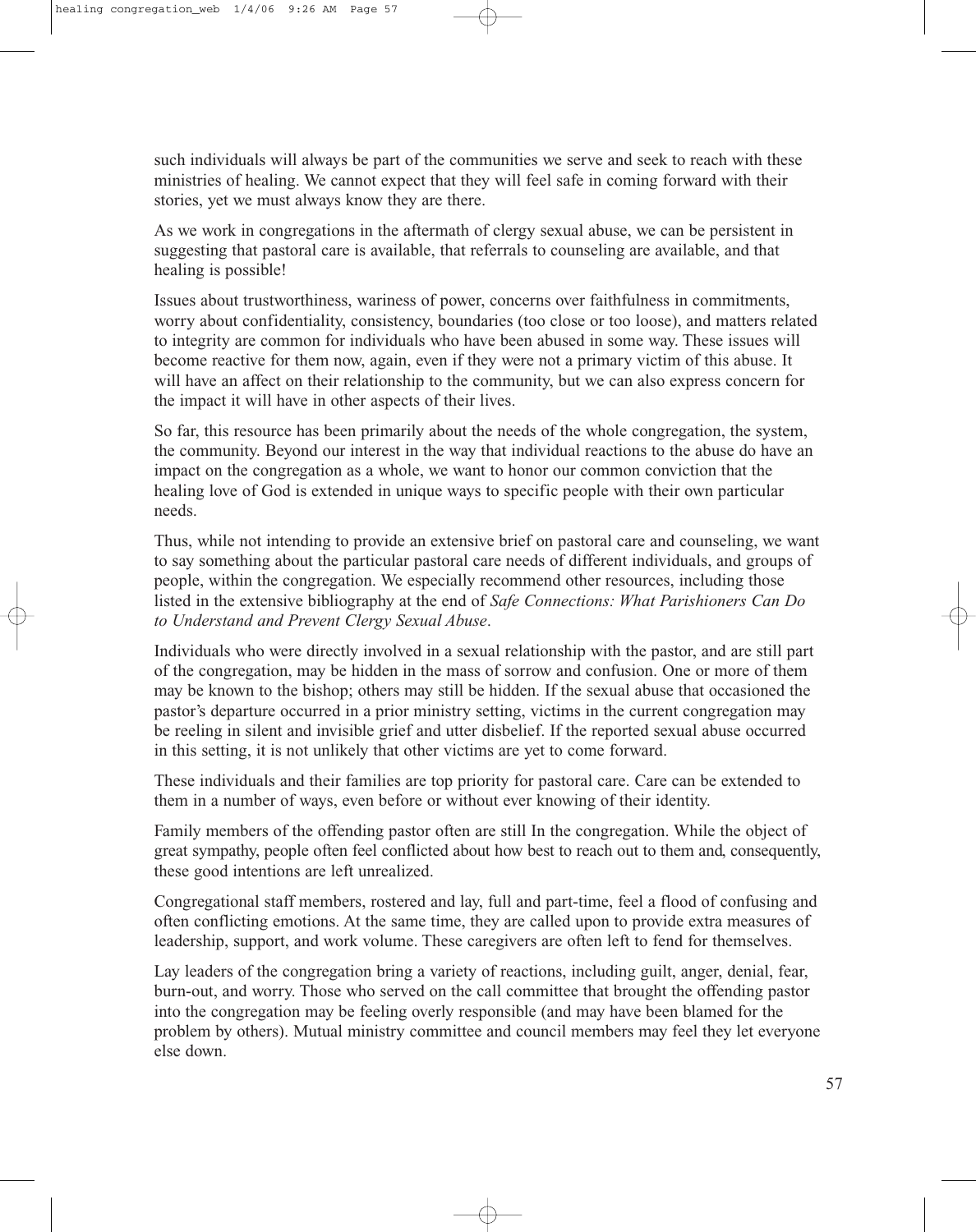Listening carefully and responding with compassion, openness, and honest concern to these people is the most important aspect of pastoral care. Some may be invited to meet in small groups with others who have similar concerns and experiences. It is helpful for them to see how they can continue to be there for support of one another through the months to come. Guidance in these initial conversations, modeling of a non-judgmental, accepting, and respectful atmosphere, and giving clarity about expectations for these ongoing conversations will provide tools to the congregation to assist in their healing.

In the first days and weeks after the departure of the offending pastor, pastoral care may be extended by the bishop's office in several ways:

- A member of the bishop's staff may be available to meet with concerned individuals on a sign-up appointment basis.
- Members of the synod's crisis response team may meet with individuals and/or arrange for appropriate pastoral care for them.
- Neighboring pastors who have demonstrated skills in this ministry may be asked to provide this pastoral care to one or more individuals.
- Lutheran agencies and institutions with mental health services, ELCA pastors in the area who are CPE supervisors, pastoral counselors, or trained chaplains may be requested to be available for groups or individuals.

It is our strong recommendation that all who enter the congregation to provide this pastoral care be versed in the dynamics of clergy sexual abuse, besides other kinds of congregational conflict and organizational dynamics.

The issues involved when a pastor has violated the boundaries of trust and expectation, and has abused the power of the pastoral office are not exactly the same as other types of congregational conflict.

Many congregations have discovered that these unique dynamics and concerns are not addressed when a traditional conflict mediation or family systems approach to conflict resolution is engaged without a particular sensitivity to the unique issues that are part of the problem of clergy sexual abuse.

This same recommendation applies with respect to any consultants or counselors engaged to assist the entire congregation in its healing work as a whole.

It is also recommended that close personal friends and colleagues of the offending pastor not be among those who bring this ministry; indeed they will need to receive ministry at this very point. Those who come to provide pastoral care are most effective if they feel free to hear all points of view without feeling defensive for the offending pastor, the profession, or the church. Their role is not to judge, correct, or reprove, but to listen, receive, support, and guide.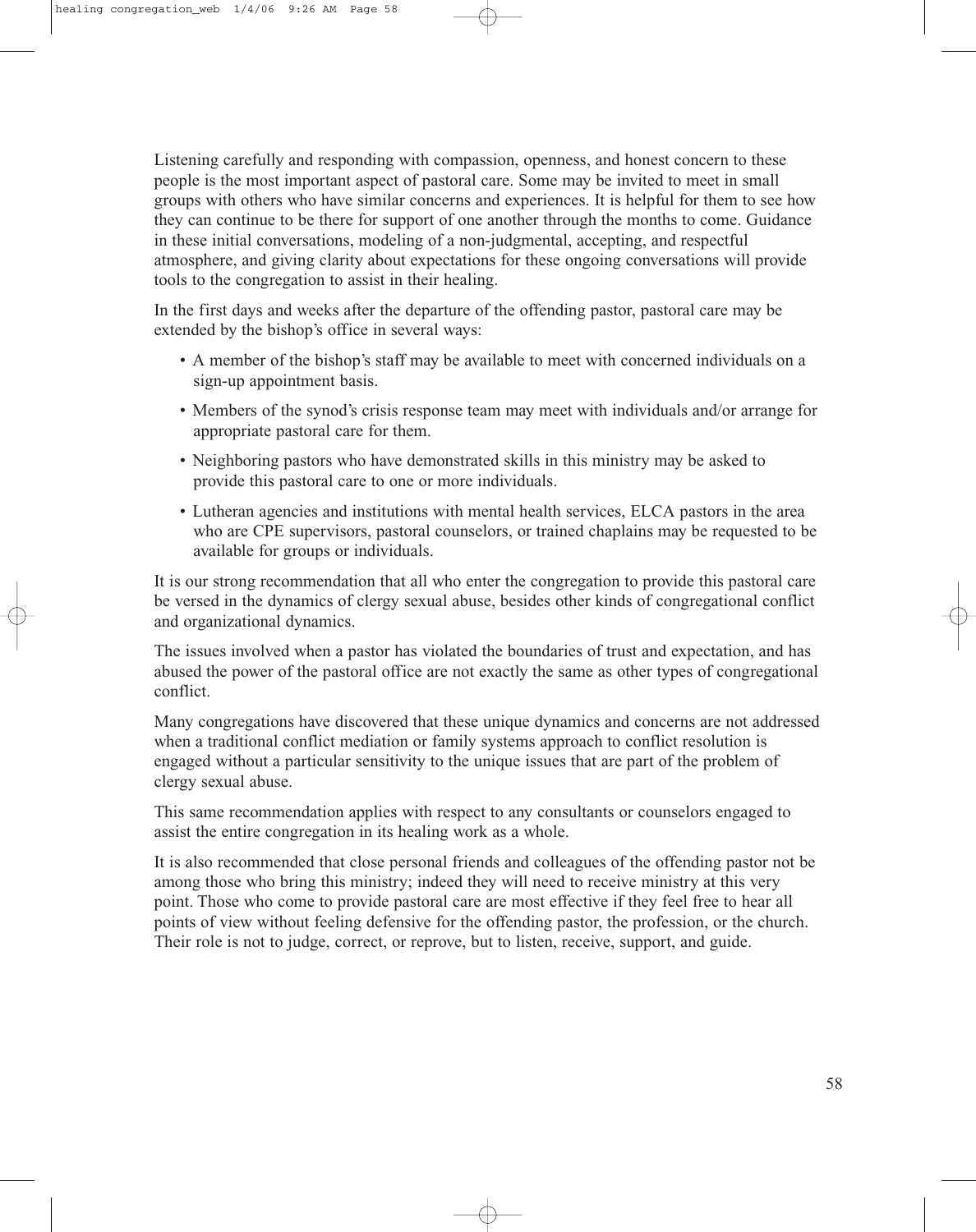## **Pastoral care for the offending pastor**

Pastoral care for the pastor who has engaged in clergy sexual abuse is a serious and important ministry.

We do not include a special section about it in this resource for two primary reasons:

- care for pastors who have committed clergy sexual abuse is a complex matter. It often involves difficult, psychodynamic issues that are integrally related to traditional, apparent spiritual and pastoral care issues. This matter requires its own careful treatment. In fact, such treatments are in existing literature. Replicating that work and offering our own treatment is beyond the scope of this effort.
- this resource is specifically about healing within congregations where abuse has occurred. Healing for pastors is a matter distinct from the focus of this material, which is the congregation itself and those who continue its life and ministry. We do treat the subject of clergy families because they often remain, all of them or some part of the family, at least for a time, within the congregation and have an impact on its healing process. It is sadly true that the families of abusing pastors are generally neglected in most other treatments of this general subject.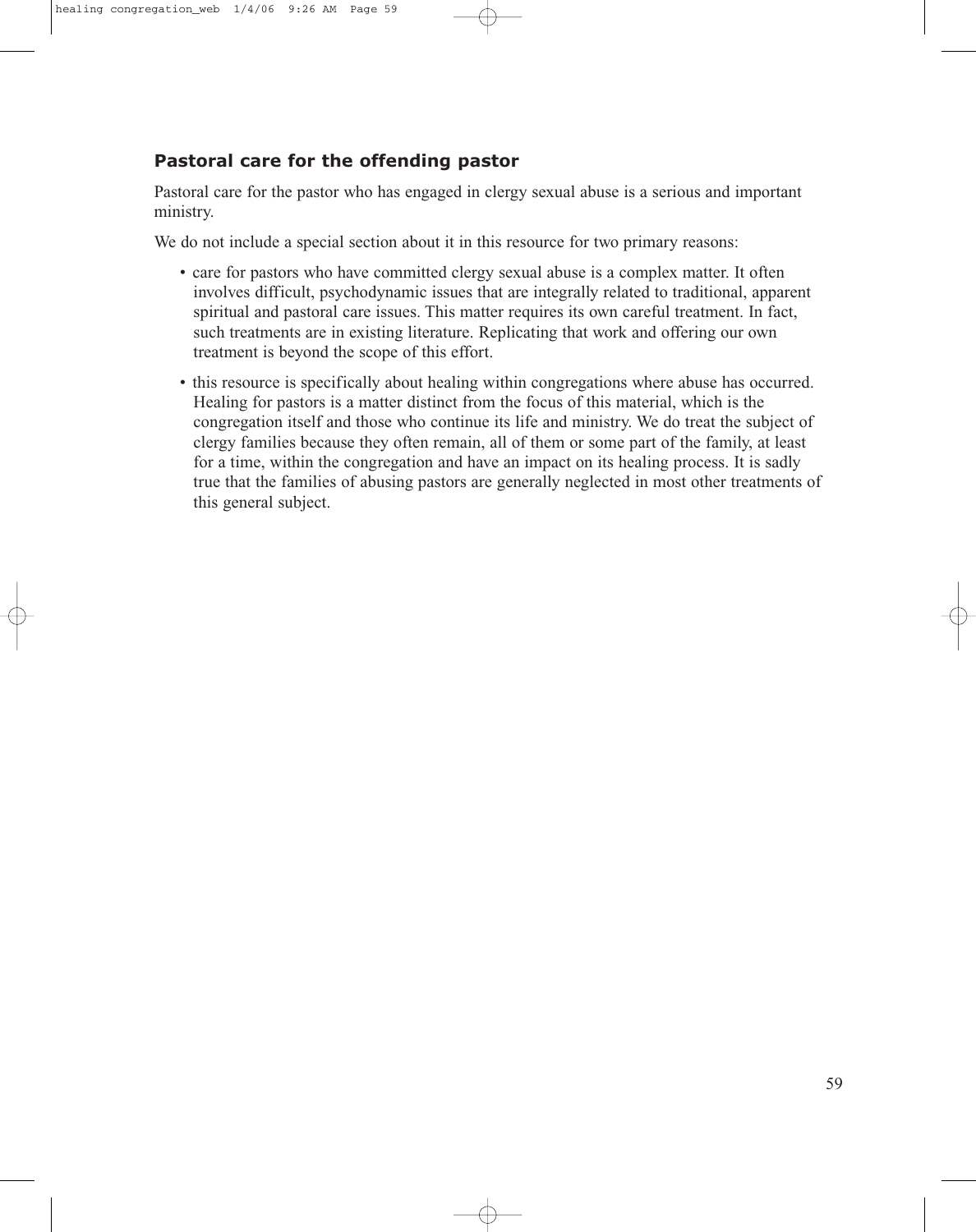# **CHAPTER 9 ADDRESSING PASTORAL CARE ISSUES: FOR PRIMARY VICTIMS OF CLERGY SEXUAL ABUSE**

It is helpful for the primary victims of clergy sexual abuse to meet directly with the bishop at some point. Many bishops see this as a meeting to establish the veracity of the complaint and to clarify matters related to the charge against the pastor. And so it is.

At the same time, this meeting is an occasion for the bishop, as a representative of the church, to express deep pastoral concern for the victim. The victim may or may not feel comfortable talking in detail with the bishop about his or her intimate relationship with the pastor. If others have heard this story, it is not necessary for the bishop to hear it again. It is a sign of pastoral concern for the victim to not require a recital of painful information one more time.

Many victims, rather than tell about the intimate details of the abusive relationship, would like to tell the bishop about the pain this abuse has caused in their life, and that of their loved ones. This is an important moment for pastoral care! Listening, hearing, receiving, and responding in tenderness and respect is vital. Trust is fragile. Yet, victims of abuse often come forward because they need to know that the church will take steps appropriate to keep others from being hurt. As we listen graciously to their stories, or to their concerns, we are encouraging them in their faith.

The bishop is not, however, the primary provider of pastoral care for the victim. The bishop can encourage the victim to find a trusted source of pastoral care, or perhaps can make some suggestions. It is important for the victim to make this decision personally, to not feel coerced or compromised in this decision in any way. This is an important part of the healing process.

Pastoral care is not the same thing and does not take the place of counseling or psychotherapy, where indicated. If counseling is desired, the victim will want and need to make this decision personally, and to choose licensed, trained professionals with special skills for psychotherapy.

Pastoral care is for the purpose of connecting the life of the victim to God's provision of grace and mercy, healing and justice. Pastoral care shines the spotlight of God's love on the particular wounds and needs of the individual. It seeks to remind and assure the victim of the promises of God and of the way these promises are relevant to the specific needs she or he is experiencing.

This pastoral care connects the person in need to the larger church in the sense that pastoral care is offered and extended by one caring minister, on behalf of the larger community. At a time when victims feel terribly isolated and are cut off, a caring minister can serve as a bridge, or a messenger, between the victim and the larger church.

Pastoral care is for the purpose of addressing spiritual questions and concerns and for emphasizing the church's ongoing compassion and acceptance of those who have experienced hurt and grief.

The following comments are relevant to situations where the abusive behavior has happened quite recently, and in situations where the abuse occurred some time ago and is now being addressed.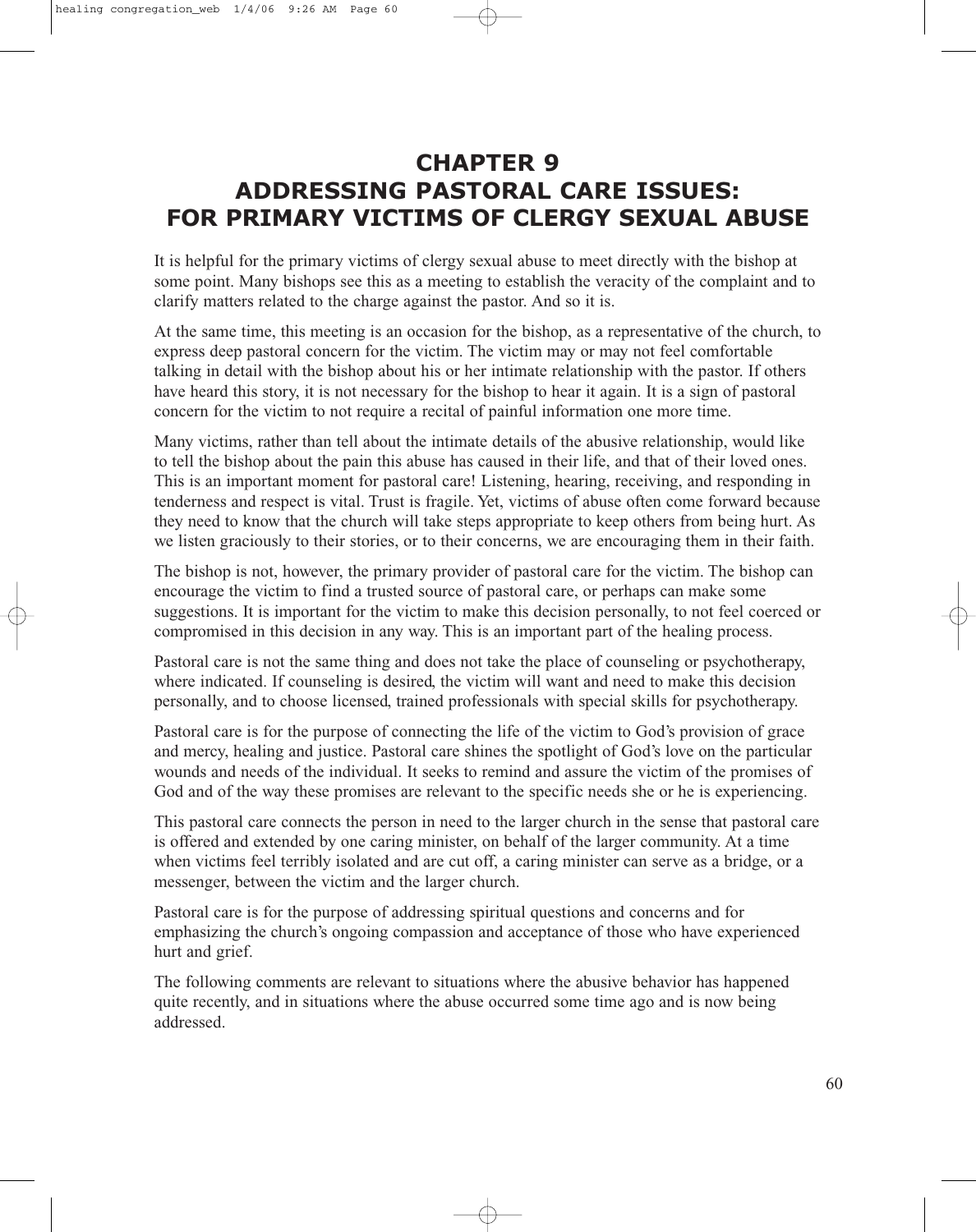## **Caring for deeper emotional distress**

Issues of personal and family history, deep emotional distress or disease, personality and character disorders, and other mental health issues are most appropriately referred to trained mental health care workers. This trauma may have exacerbated certain underlying conditions and long-term problems.

Most likely, there is both a cause and effect relationship between the clergy sexual abuse and other emotional issues in the person's life. However, it is not appropriate for those who are bystanders to speculate about these relationships. They are likely to be far more complex, and different, from what we may tend to assume.

While it is not inappropriate for the synod to express its concern for the well-being of these individuals by recommending psychotherapy, it is not the responsibility of the synod or the church to provide for a comprehensive course of therapy to continue into the indefinite future.

Some synods express their tangible concern for victims of clergy sexual abuse by offering to reimburse the expense of a reasonable period of psychotherapy intended to deal directly with the matter of the clergy sexual abuse. Such offers are made freely by the synod, as it is able to do so, and need not be subject to formal agreements between the synod and the recipients of such care.

It is not the responsibility of the synod to provide recommendations or referrals to psychotherapy or counseling. In fact, it is important for each person to feel free to make decisions about the best provider of care for his or her needs. Synods may, however, offer suggestions if they are requested, providing several ideas for the potential client of the service to pursue. In the event of a crisis, the synod may be called upon for recommendations and specific information about particular providers. In all such cases, the potential client, and/or members of their family, are free to make a personal choice.

In some situations, it is best for the victim to not receive care through an agency or institution of the Lutheran church. In some cases, it may feel like a conflict of interest—that the institution where hurt was experienced is now seeking to provide care to heal that hurt. Some victims fear that their therapists may have a reporting relationship (direct or indirect) to church officials, or that the church stands to profit financially from fees generated by this service. In such cases, it is probably better for the individual to choose a provider with no ties of any kind to the Lutheran church.

Others, however, find that it is precisely the connection of this healing enterprise to the church where they found offense that is instrumental to their recovery process.

The most important criteria for consideration will include:

- the level of trust and personal rapport,
- the provider's understanding of the dynamics of clergy sexual abuse, and
- the provider's understanding of any specific mental health issues of the potential client.

It is helpful for the provider to have basic understanding about how the church is organized, the faith of the church, and its importance to the client.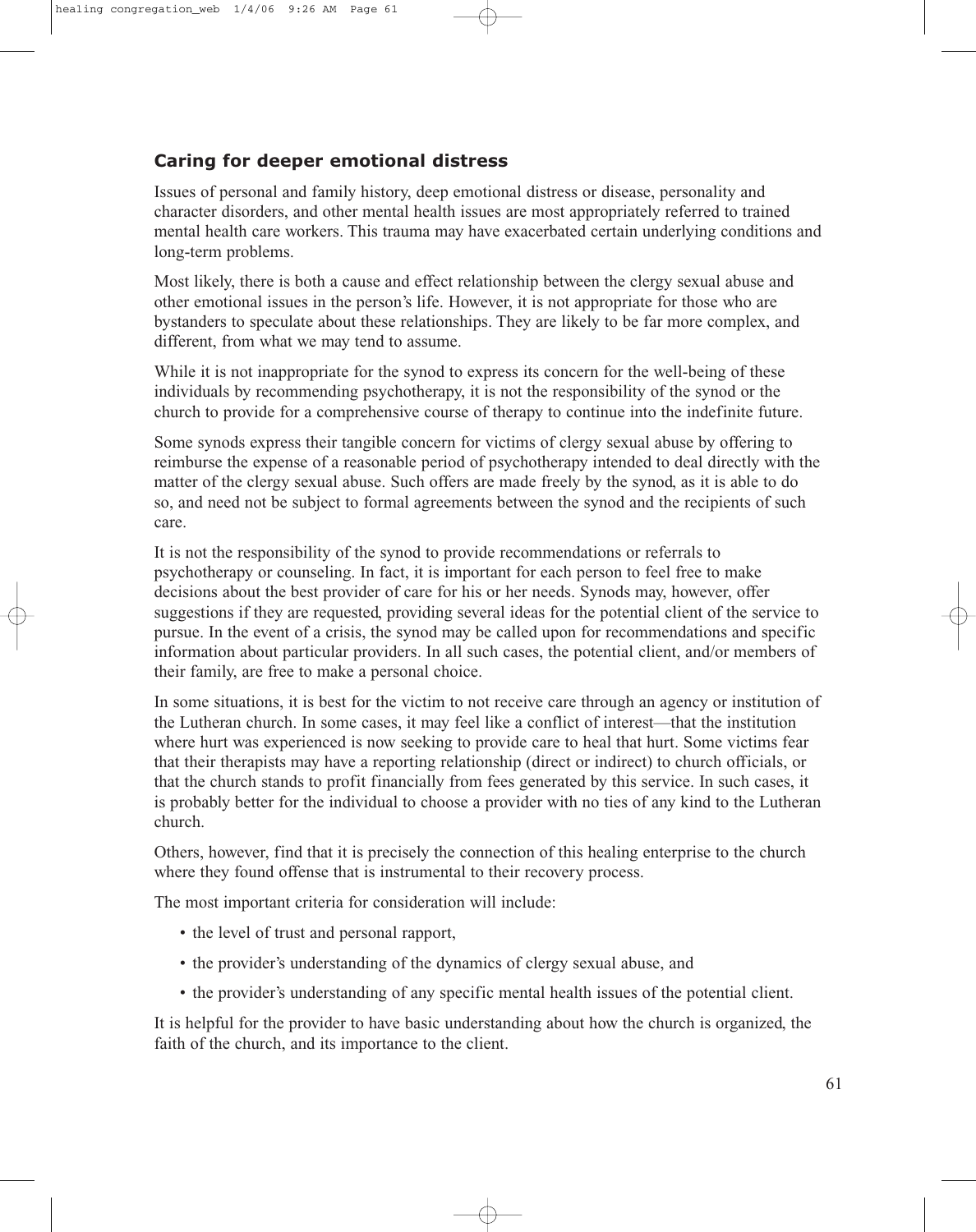## **Pastoral issues for victims of clergy sexual abuse**

Victims of clergy sexual abuse may remain in the congregation after the offender has left and the abuse has been disclosed. Such individuals will be on tenuous ground indeed. The bishop, staff, crisis intervention team and/or continuing pastoral staff may consult to determine the best way to meet the pastoral care needs of victims.

"Hidden victims"

If it is suspected that additional victims have yet to come forward, a strategy may be devised to send appropriate "signals" to them, about how their experience will be heard and what will be the response.

It often works well to simply indicate the availability of the bishop, an assistant or synodical response team member or other caregiver who is prepared to receive information about experiences members have had with the pastor.

It is usually not helpful to the victim for someone to come along asking about possible involvement with the pastor.

Victims are feeling a sense of shame and powerlessness about their relationship, even if clergy sexual abuse has been publicly described as being the responsibility of the pastor, as manipulative and deceptive. Even so, they feel shame and guilt about their involvement. It will take them some time to decide to trust pastoral leaders, especially those with significant authority, with their information.

Because they feel powerless it is very important to not reinforce this feeling by taking away their power to speak only when they are ready to speak and to whom they trust will understand and respond carefully.

If you are aware of a victim and if the victim has not come forward to the bishop, you may help him or her learn how the synod will respond to the information and to her or him as a person. You may alert the bishop's office that some additional information may be forthcoming but not provide the name or other identifying information at this time. You may ask how the synod will respond to the complainant.

The synod's policy and procedures for responding to complaints of clergy sexual abuse guide the process of their response.

Victims of clergy sexual abuse feel extremely vulnerable, fragile, and often experience a bottoming out of their self-esteem. Whomever they choose to trust with information about their experience needs to receive it with respect, tenderness and focus on the needs of the victim

"What do you need?" is the primary question of the initial conversation.

Judgments are withheld; expectations or demands for the victim to feel or behave in one way or another are not appropriate.

"I am so sorry this has happened to you," is a statement that every victim appreciates hearing. It is especially important for them to hear it from someone in the church, someone with some authority in the church. It does not imply that the church is responsible for what has happened, but that the church is aware of the damage done by such relationships and that it was wrong. It is a critically important step toward trust-building and healing.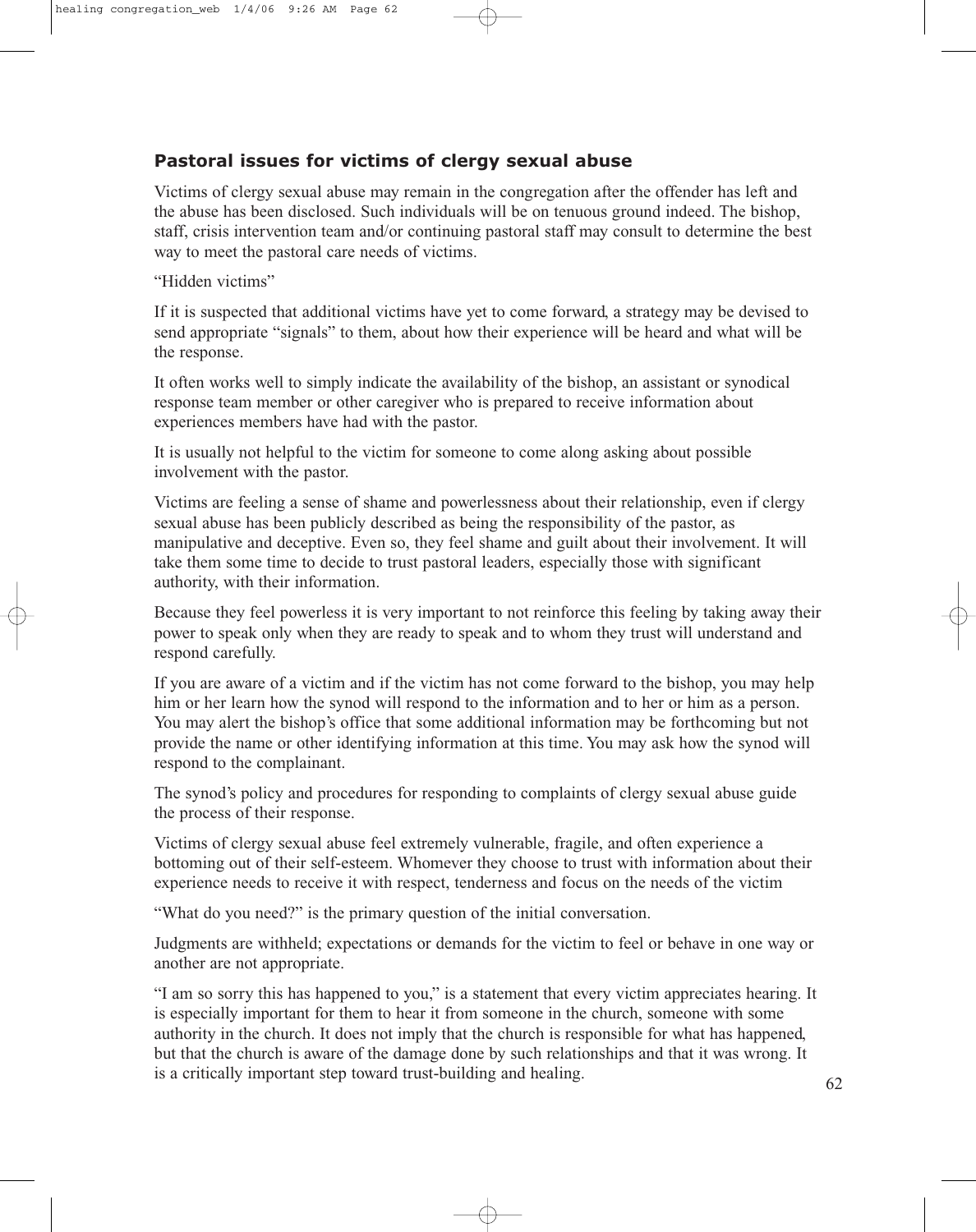Many victims need counseling or psychotherapy in addition to pastoral care in the congregation.

Indeed, it is a further experience of betrayal for individuals who are not qualified to care for the deeper emotional distress to represent themselves as adequate to meet these needs. Helpful suggestions of counselors, or the telephone number of area mental health referral services are appropriate and should not terminate pastoral contact with the victim.

Victims of clergy sexual abuse often feel extremely isolated, even in the context of active involvement in congregational and community life.

It is so important for them, then, to not feel abandonment or rejection by pastoral care providers. Weekly telephone calls, regular, monthly conversations in a safe place (it may not be the pastor's office or the church building if sexual contact occurred there) are important ways to reinforce a sense of care.

The victim will benefit from efforts by the bishop, interim pastor and others to guard their dignity and privacy, and will be empowered in their healing as the church continues to interpret the clergy sexual abuse as a violation of the victim and of the office of ministry.

While strongly urging members of the congregation to refrain from gossip or speculation about victims of the abuse, it is simply realistic to tell the victim that it is impossible for the church to guarantee that his or her name will always be kept private. It is very difficult to maintain strict confidentiality in human communities.

Prayers for those who are exploited, violated and betrayed will be noted and are very helpful. Sermons that deal with relevant issues, without violating the confidentiality of the victim's story, are important for healing.

As the church receives and respects the victim's story, and even tells it on his or her behalf, that victim will gather courage and strength to move forward.

Many victims find that telling their story is a form of experiencing it all over again. We often refer to this as "re-victimization." It is important, then, that victims not be asked to retell their own story, especially in any detail, more than absolutely necessary. And it is important for them to decide how much to tell in any given conversation. The trauma of going over and over it is a form of re-victimization and is to be avoided. Victims need to feel safety in relationship to those whom they tell, and to know their story will be protected from revelation or gross misunderstanding.

Betrayal of trust and violation of emotional safety are devastating effects of clergy sexual abuse. A victim of clergy sexual abuse has experienced the manipulation and redirection of a relationship he or she had reason to believe was directed to their good, for their benefit, toward an end that instead was intended to serve the personal needs of the pastor.

Trust in authority, trust in the community, trust in the church, and even trust in God are thrown into question. Self-doubt also threatens to overwhelm even the most stable of individuals; "how could I have misjudged this? How could I let myself get used in this way? I thought I was a good judge of character, of behavior, of motives—where did I go blind?"

The shame of being used, deceived and manipulated is enormously damaging. Victims of clergy sexual abuse are the most likely people in the congregation to pour out their anger at what has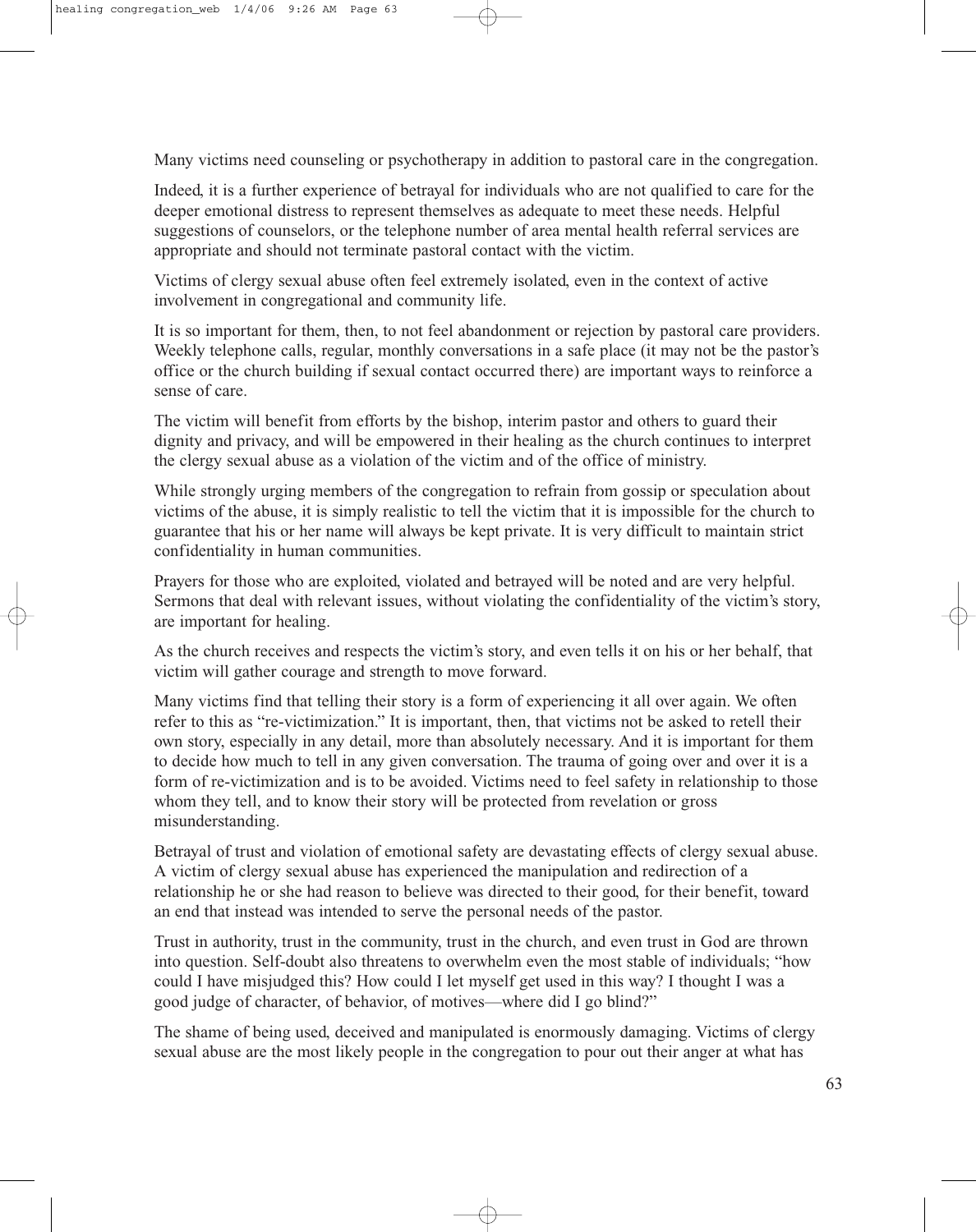happened to them in self-directed, self-destructive ways. That is why it is so very important for those who respond to them to not collaborate in this shaming exercise. They were deceived, manipulated, used. It is important for them, and for us all, to be angry about that.

Self-loathing, self-recrimination, self-hatred are all common reactions. The cognizance of personal vulnerability is terrifying. Proximity to danger sends even the hardiest person into reverberations of shock and horror.

Short of trying to provide psychological counseling or psychotherapy, pastoral care providers can acknowledge the reality of these reactions, can help the person to name and perceive them and to feel their impact. And then, can offer respect, compassion, and honesty in both listening and pointing to deeper truth.

Helping the victim to name the experience as clergy sexual abuse is a powerful step toward healing.

Acknowledging that it happens as a result of the offender's skill and determination to succeed in directing the relationship in this way, and not because the victim was absolutely stupid, blind, and immoral, is also very important.

Most victims will find, at some point on their road to recovery, an appropriate recognition of their measure of personal responsibility for the behavior. It is not more or less responsibility than is truly their own.

However, this painful, even shameful, acknowledgement will be part of their journey of healing, and if it is to be truly helpful, it will come out of their own processing of the events, not at the imposition of judgment by anyone else. Some victims will come to understand that, because of age and any number of other dynamics in the relationship, they were totally powerless to stop the abuse. Other victims may come to see that they had more power in the relationship than they knew how to use at the time and will accept a measure of responsibility for what occurred.

But in every case, that determination will come in its own good time, as part of the healing process. At the start, it is important for the victim to be free to perceive what was done to her or him and to acknowledge it as a violation.

At this same time, the pastoral care giver can reassure the victim that God never intends God's people to suffer violation and betrayal. What happened is not God's desire. This is especially important news to those who were seduced into a relationship that was described explicitly to them as "God's will."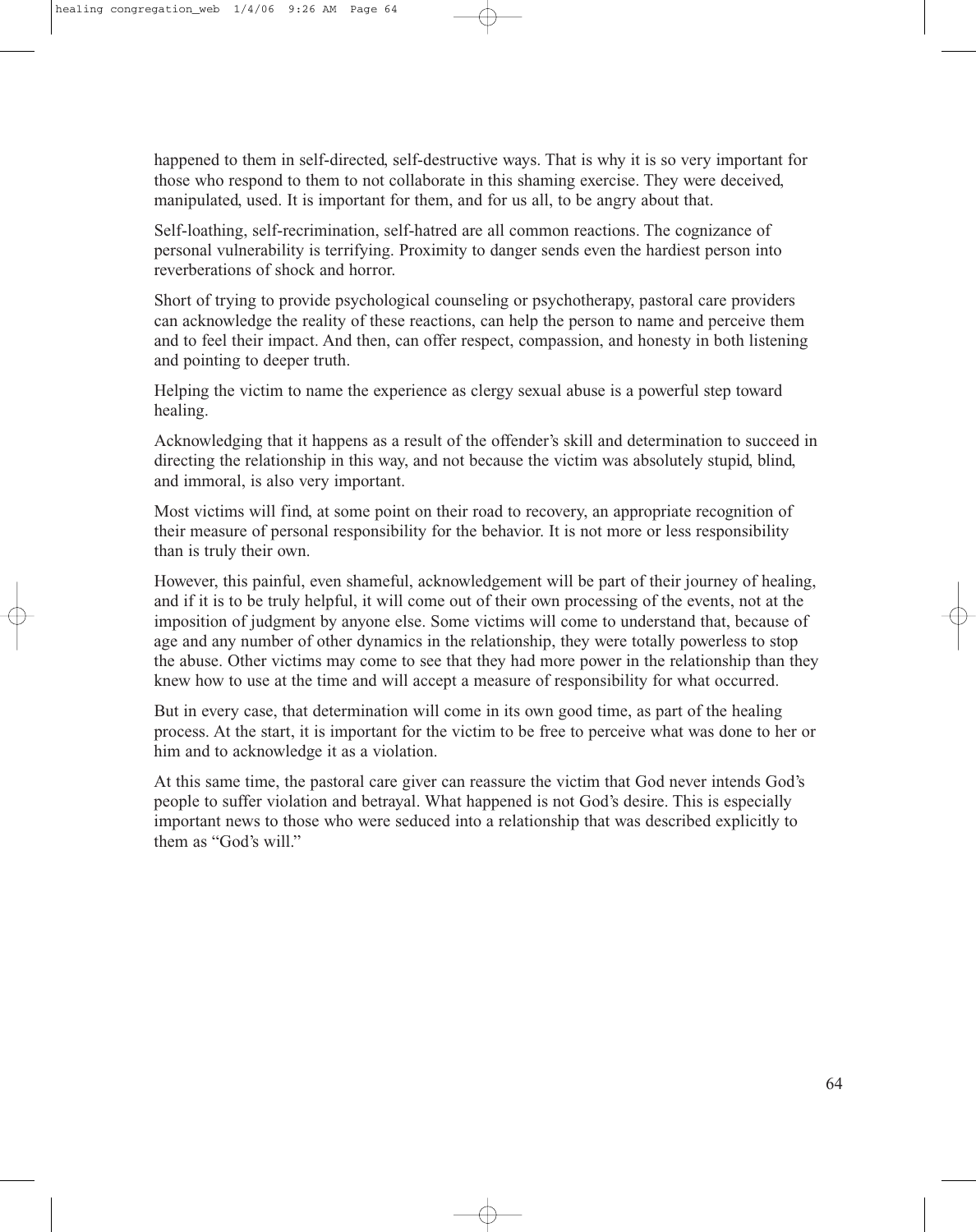## **Spiritual concerns for victims of clergy sexual abuse**

The spiritual concerns at stake for victims are several, including:

- trust in God's goodness and power
- guilt
- shame and self-loathing
- loss of faith community and support
- trust in church teaching and authority
- trust in the power of the Gospel to overcome sin

Pastoral care for victims of clergy sexual abuse can address these spiritual issues at the same time psychotherapy and other forms of counseling are engaged to address deeper personality or other issues.

There is no magical or surefire formula for providing this pastoral care. The most important thing, however, is to make a commitment to doing it and then to find the most appropriate way to keep faith with that commitment.

Extensive bibliography regarding this topic is found in the back of *Safe Connections: What Parishioners Can Do to Understand and Prevent Clergy Sexual Abuse*, or at the end of this resource.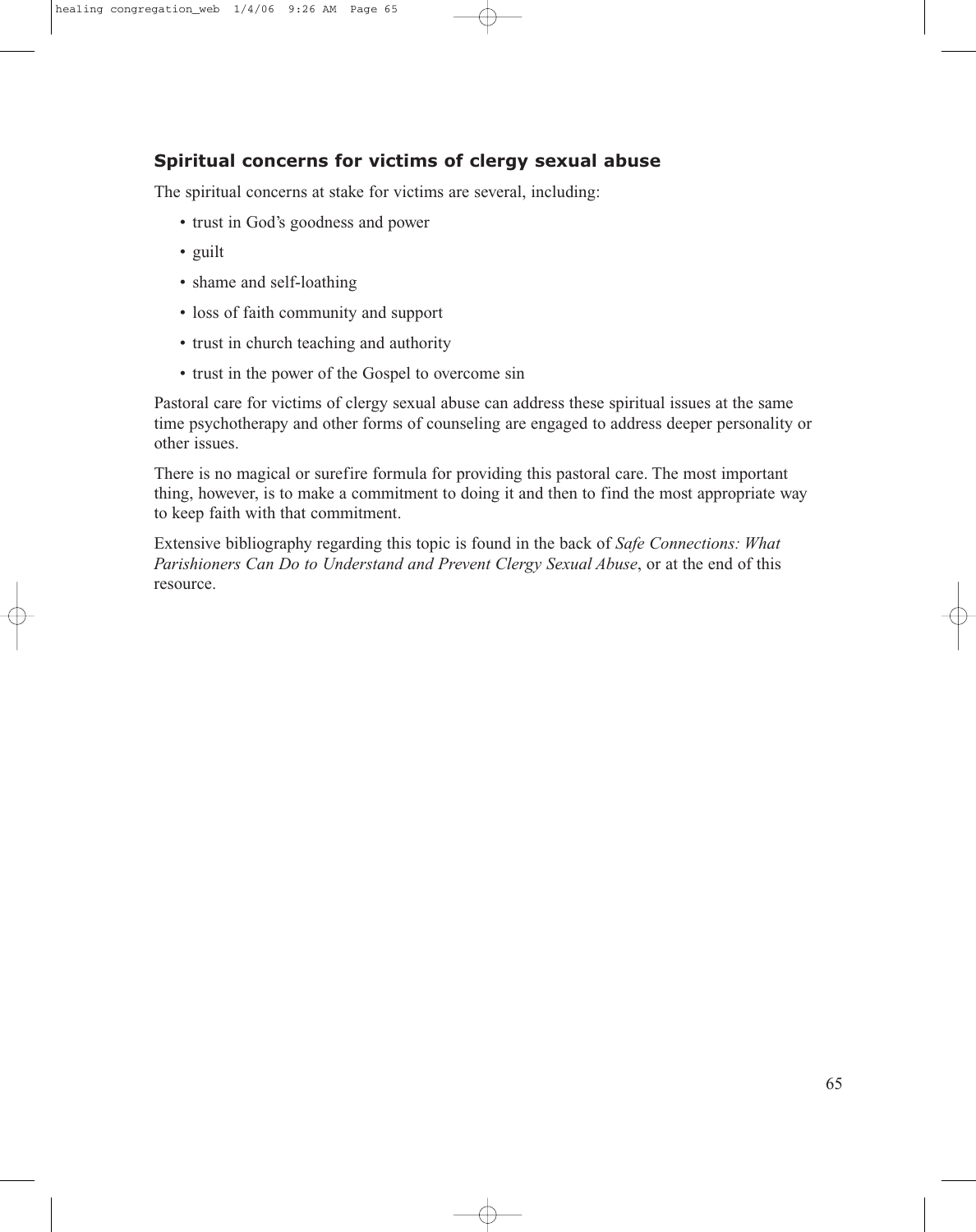# **CHAPTER 10 ADDRESSING PASTORAL CARE ISSUES: FOR FAMILY MEMBERS OF VICTIMS AND OFFENDERS**

## **Caring for family members**

Pastoral care for family members of the primary victims and the offender of clergy sexual abuse is an intentional act of compassion, understanding, and respect.

These lives are in serious crisis and things are made worse because of the public nature of their suffering.

Many of the same issues that affect victims also affect their own families. Many of the same issues that affect victims also affect the families of the offender.

Many of the same pastoral needs expressed, or experienced (whether or not they are expressed) by the offending pastor are also the needs of their family members.

It may be helpful to meet separately with them, as well as together. Family members may appreciate suggestions for psychotherapy.

Again, there is no one magical way to respond to these deeply wounded individuals. The temptation often is to do nothing, for fear of not doing the right thing or for fear of becoming overwhelmed by the enormity of their need.

Family members are sometimes hard to reach. Our access to them, and their access to the pastoral care of the church is often filtered, or guarded, or even rebuffed by their loved one. The victim's bitterness toward the church may discourage his or her family from reaching out or accepting care from the church.

Family members of the offender may feel especially bitter and betrayed. Our concern for them may be misrepresented, hidden or refused on their behalf by their loved one.

Once the matter is out in the open, it is helpful to them if the bishop, or someone asked to do so on behalf of the bishop, will make a direct contact with members of these families with an expression of pastoral concern.

We sometimes shirk from reaching out either to the family of the offending pastor or to the family of the victim out of our own sense of disloyalty to the one if we express care for the other, or out of fear that it may seem so to them or to others. We know it does not actually make sense to feel this way, but we are intimidated by these feelings just the same. Other factors also are at work.

We also may be worried about fairness with respect to the extent of what we are able and willing to do; we ask, "how can I provide this to the one family if I know we cannot provide this level of care to the other family involved?"

Family members of the accused feel profoundly neglected. They may be dealing for the first time with the allegations or knowledge of infidelity, the shame of public disgrace, the loss of home, privilege, community, income, security and their planned future. They may be feeling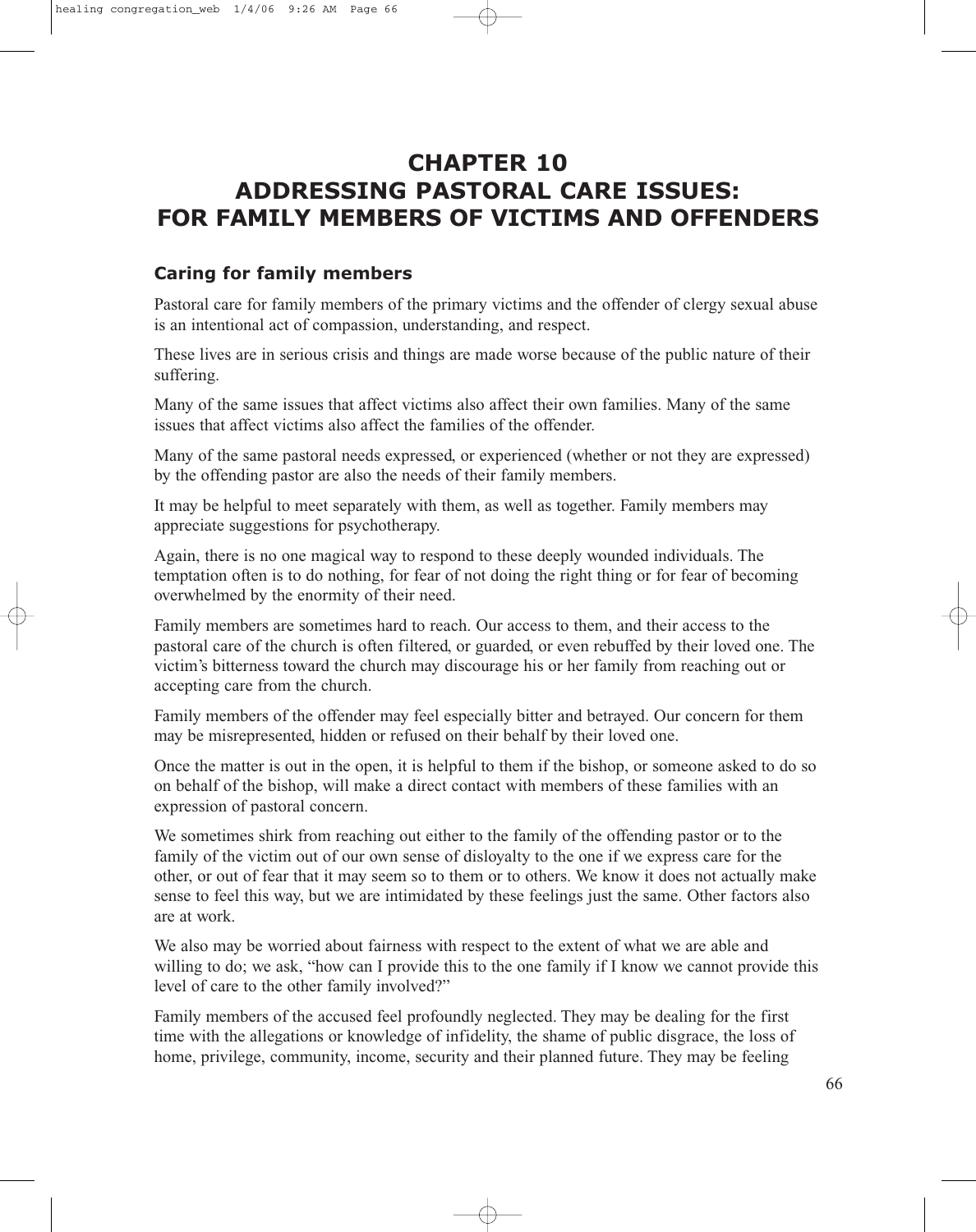anger that they dare not direct toward their spouse, because it would seem that the two of them are now alone against the world. It is entirely common for the spouse of the accused to express far more anger at the church because of this surprise intervention than at their spouse for the offending behavior. They may be more defensive, or in greater denial about the behavior—either that it occurred or that it was abusive, or both—than the pastor himself or herself.

They, too, are victims of betrayal and deceit but there is no public mechanism of justice to help satisfy their need, short of divorce. And this step often feels too huge just yet, if ever, and is entirely unimaginable at this point.

They may experience many of the same spiritual crises that the primary victims and their families feel. But they are not able to acknowledge them, even to themselves, and not able to reach out and seek help. It is likely that their experience of betrayal and deception will continue on for some time, at least until the acute crisis is over.

It is not possible for the bishop or the synodical staff, the interim pastor or the crisis intervention team to meet all of the pastoral care needs of this family. It is essential, then, that additional people be identified and offered to them as providers of care. They, too, must have the freedom to choose whom they will confide in.

Some synods have an Employee Assistance Program which may be accessed on their behalf. Others may need help negotiating about insurance coverage for mental health care.

It is worth taking some time to encourage them to seek and accept a pastoral relationship with someone specially prepared to deal with such situations.

This is one example of a time when our ecumenical partners can be very helpful to us and to members of our church. It may seem completely unimaginable to family members of the offending pastor to ask for and to receive pastoral care, and thus to expose intimate family information, to another ELCA pastor—a colleague, friend or supervisor of the pastor. Many pastors and their families can receive essential care in such crisis times from pastors of other denominations.

Too often, pastoral concern is quickly extended to the offending pastor and his or her family by a sympathetic colleague, neighboring pastor or friend who aids them in denying the reality of what has occurred and otherwise misrepresents the situation. They need, instead, honesty and clarity along with compassion and respect as they face an unexpected future.

A newsletter from the Spokane Council of Ecumenical Ministries and its program of ministry to clergy families in crisis may be helpful. *Connection: Clergy Families in Crisis* is designed to share insights and resources for clergy families facing misconduct, divorce, abuse and everyday trials of family living. It is available at 245 E. 13th Avenue, Spokane, WA 99202.

Anger and shame may send many family members racing headlong away from the church. Tenacity and imagination are crucial to continuing to provide care for them.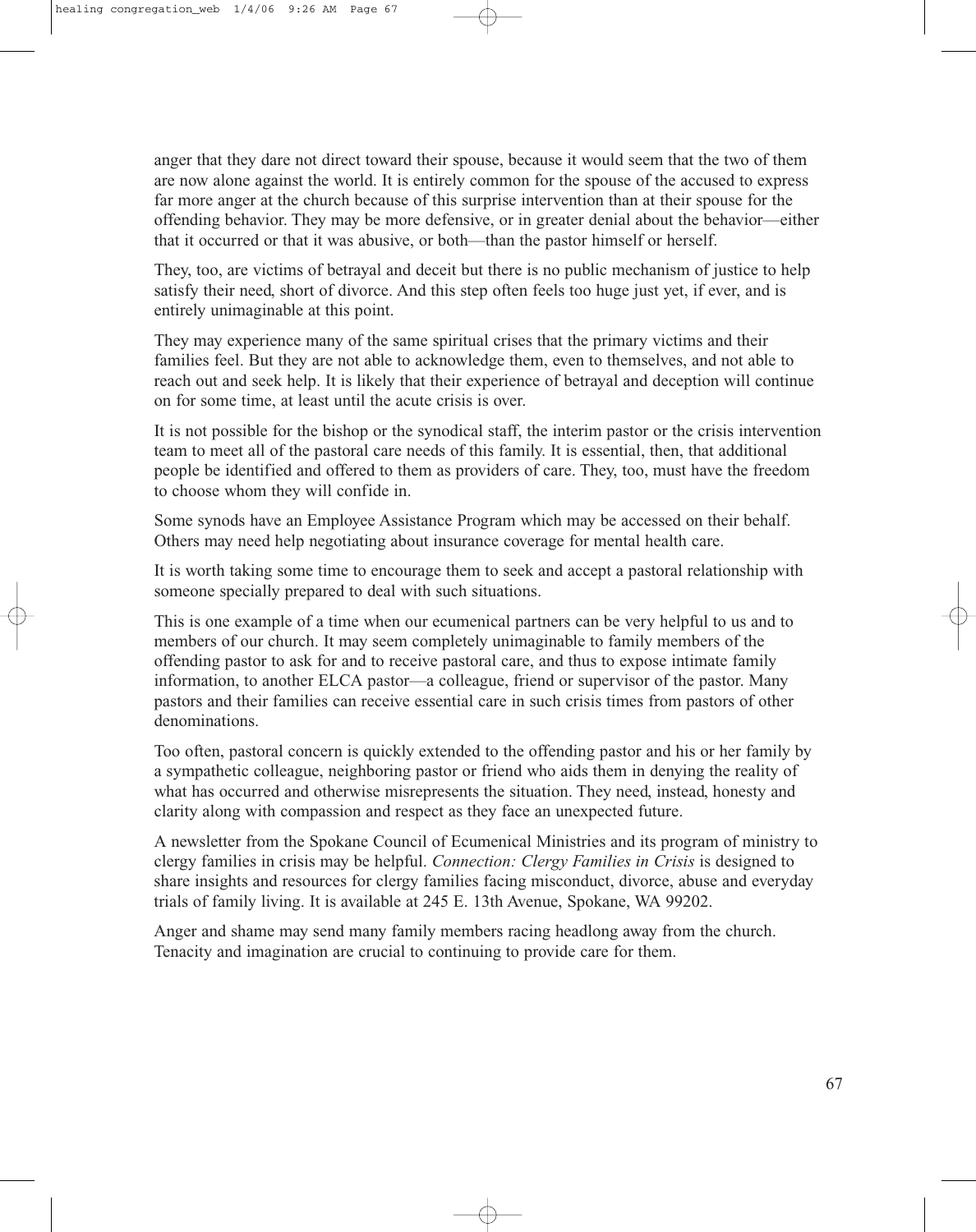### **Shame sends family members of victims underground**

Family members of victims also feel anger and shame, and many of them either leave the church altogether or go underground. Their reactions may be as intense as those of the primary victim. Their needs for support are not readily met by a congregation that may be wary of their family and angry at what has happened. Or their needs may be entirely invisible to the congregation.

They, too, may be blamed for the relationship of their spouse, parent or child with the pastor. They are not likely to have affinity groups to turn to. Other pastors in the area may be reluctant to reach out to them. They are isolated.

While the pastor/offender's family often pulls together through the initial crisis, in a defensive posture, the victim's family often pulls and breaks apart. Trust, faith, and forgiveness are sorely tested.

Pastoral care for this family is essential.

This may be the first time they hear about infidelity to the marriage covenant or the sexual activity of their young adult child. They feel angry at their partner or parent or child, even as they feel angry about what was done to their loved one.

This relationship, or the revelation of it, may exacerbate other tensions in the family, in their intimate relationship with the victim, and/or stir up their own issues related to betrayal and abuse. They may have secrets of their own that are now threatened by this information.

They experience the stress of not wanting to blame the victim yet feeling the momentum of their anger nudging them in that direction. They often express even stronger feelings of anger, then, at the offender than does the primary victim. It is safer for them to express raging anger at the offender than to admit and express any anger at all toward their loved one. And it is less likely for them to have other, conflicted feelings about the offender (they did not fall in love, for instance, or think they had, with the offender, for example). They also may have sensed from their partner, the primary victim, that the victim needs his or her partner to carry and express enough anger for the both of them for the time being.

Primary victims, as the center of many people's attention for the moment, may actually experience healing in advance of their family members. It is important to remember that we are, in fact, caring for a family system. If we truly intend to be effective in bringing healing to the primary victim, it is important to express care and encourage healing for the entire family.

Parents of both victim and offender are frequently overlooked in all of our concern. As likely as not, they are faithful Christians, regular church-goers, and more perplexed and anxious than anyone else. It is an important part of this process to consider an appropriate way of reaching out to them.

It is always the prerogative of the primary victim to give information about the relationship to other members of his or her own family. It is helpful for that to happen in such a way that the family members' pastors, or other supportive people, are quickly available to bring support and comfort to them, if desired. It is most appropriately the victim's decision about whether and when to bring in such people, and to inform them of the situation.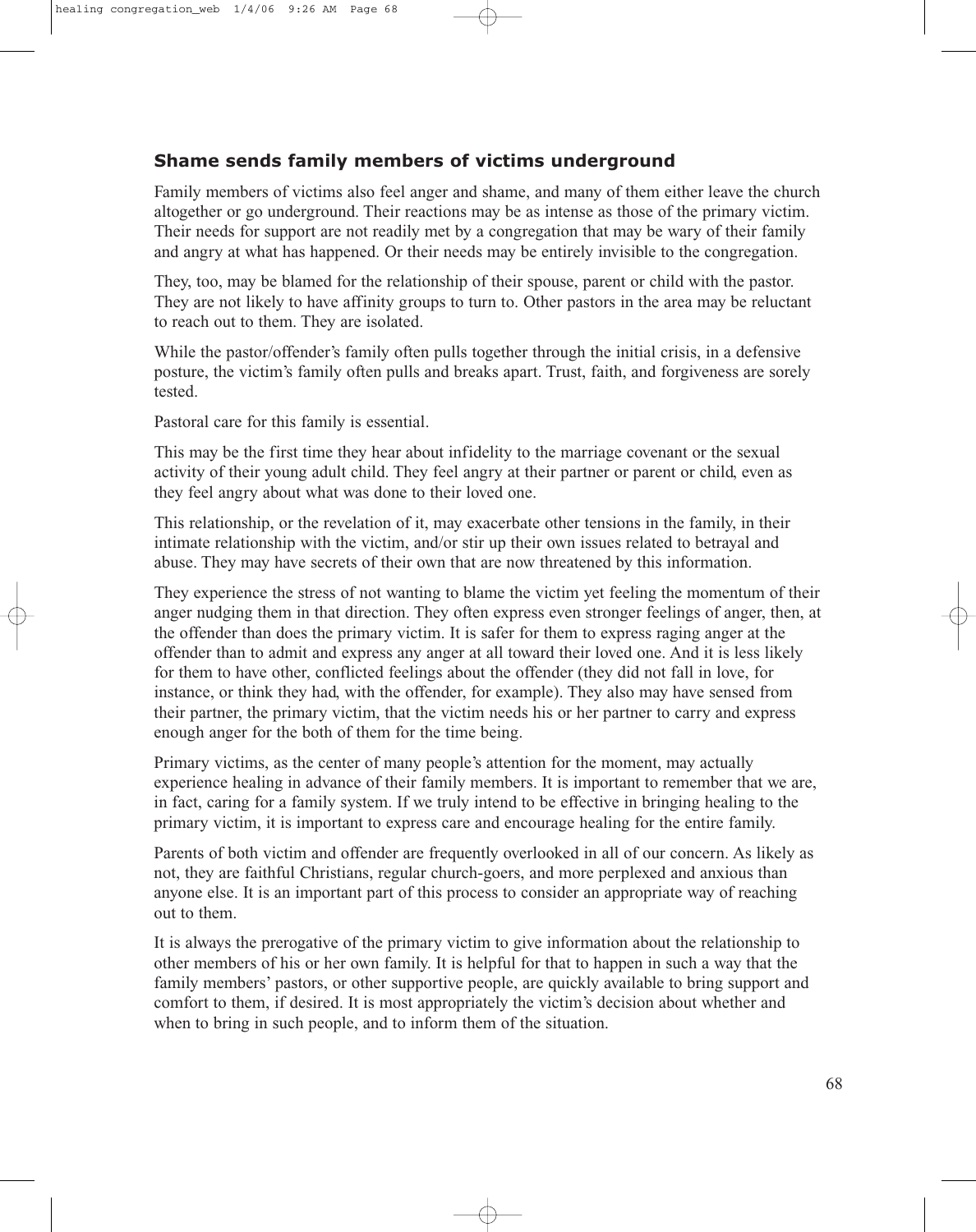Family members often feel the additional frustration of not being in control of anything. It is their spouse, mother, daughter, son who is directly in the center of the synod's concern, and who may be invited to make requests and suggestions about appropriate responses. Often, the family is frustrated by their supporting role and lack of decision-making power. Sensitivity to this is helpful.

In considering the pastoral and other concerns of family members, of both victims and offenders, we may be mindful that the spiritual concerns identified for primary victims are relevant for family members as well.

These spiritual concerns include:

- trust in God's goodness and power
- guilt
- shame and self-loathing
- loss of faith community and support
- trust in church teaching and authority
- trust in the power of the gospel to overcome sin

The pastoral issues of offenders are likely to be important concerns of their family members, also.

At the very same time many victims, we hope, are finding the church's leaders to be a source of support, as they come forward with the complaint of clergy sexual abuse, the family members of the accused may feel like this very same group of people have pulled the rug out from under them. It is so difficult to believe this awful truth about their loved one, they blame not only the victim for coming forward, and for the behavior itself, or for making up this terrible story they hope is untrue, they also blame the bishop for believing it and for "overreacting" to the information.

The discipline process is commonly viewed by family members of the accused as especially punitive. And it is not hard to understand why they might think so. They experience the consequences—they lose a great deal. It is, however, not their own behavior that has been judged and deemed inappropriate to trust with pastoral authority. Their own souls do not have to wrestle in the same way with these consequences and the weight of guilty conscience. They don't need the discipline in order to ensure they behave in safe and appropriate ways. They only experience the harsh reality of a lost income, lost home, lost status, lost community, and, worst, the threat to their marriage.

They, too, must struggle with the question: can I trust this man or woman—not as pastor but as spouse? Or parent? Or child?

But they do not have an easy way of resolving or answering their questions and concerns. Their world has turned upside-down in a few short minutes or hours and nothing is for sure, any more. When the person you normally turn to in a crisis is the person whose behavior has now precipitated the crisis, things feel as though they will never get better.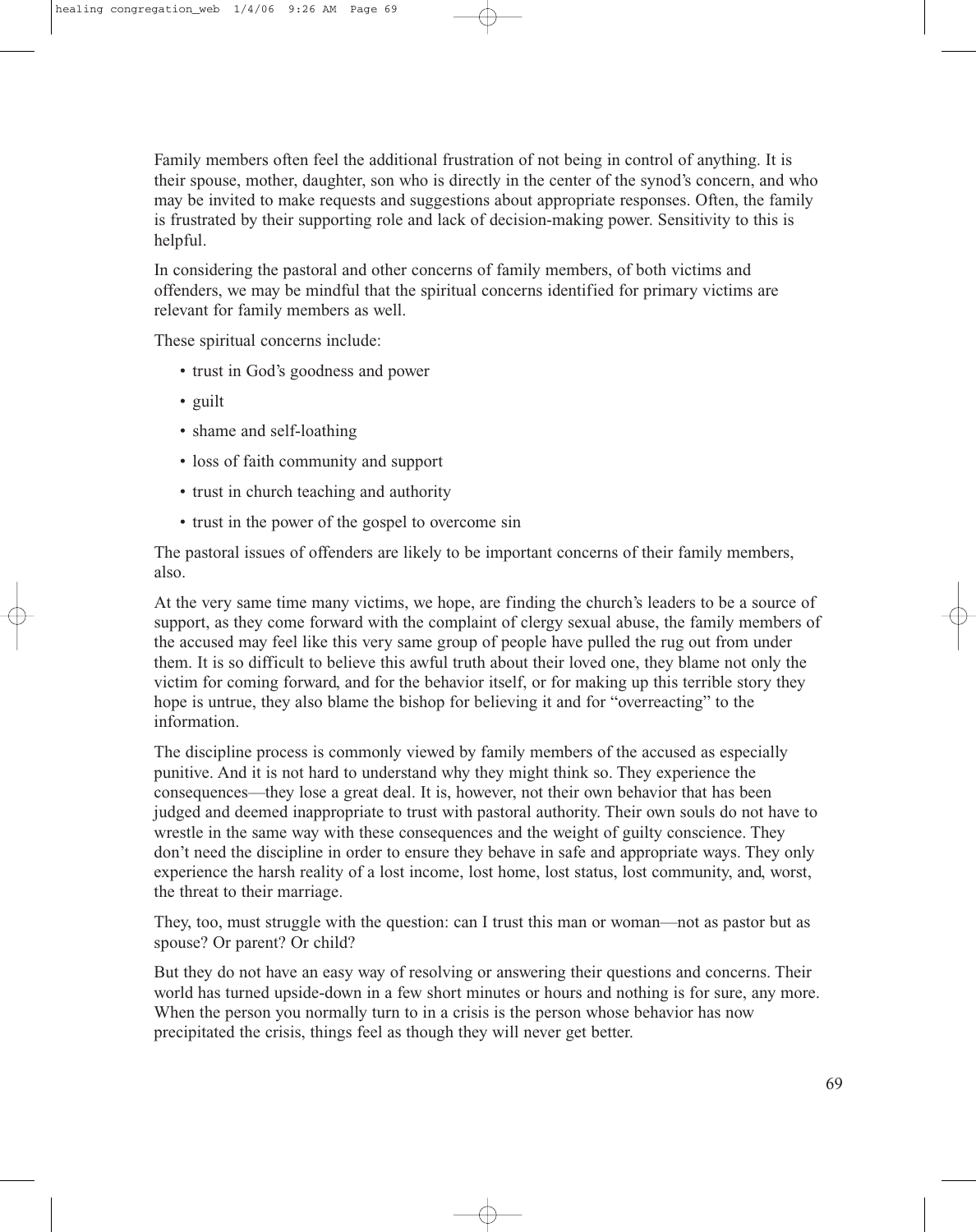Much of what these family members hear about the church's view of this problem, of the bishop's conversation with the accused and the resulting action, and of other practical matters, such as recommendations for care and counseling, insurance options, etc., is filtered through the interpretation provided them by the accused. They feel the stress of wondering if this information is true and worthy of their trust and, at the same time, feeling as if they must trust their partner's interpretation because it now seems to be all they have left. They are in a terrible bind.

As this church continues to respond with greater sensitivity to all those who have had their lives affected by clergy sexual abuse, we may choose to become even more intentional about finding ways to extend the healing love of the gospel to these deeply wounded individuals and families.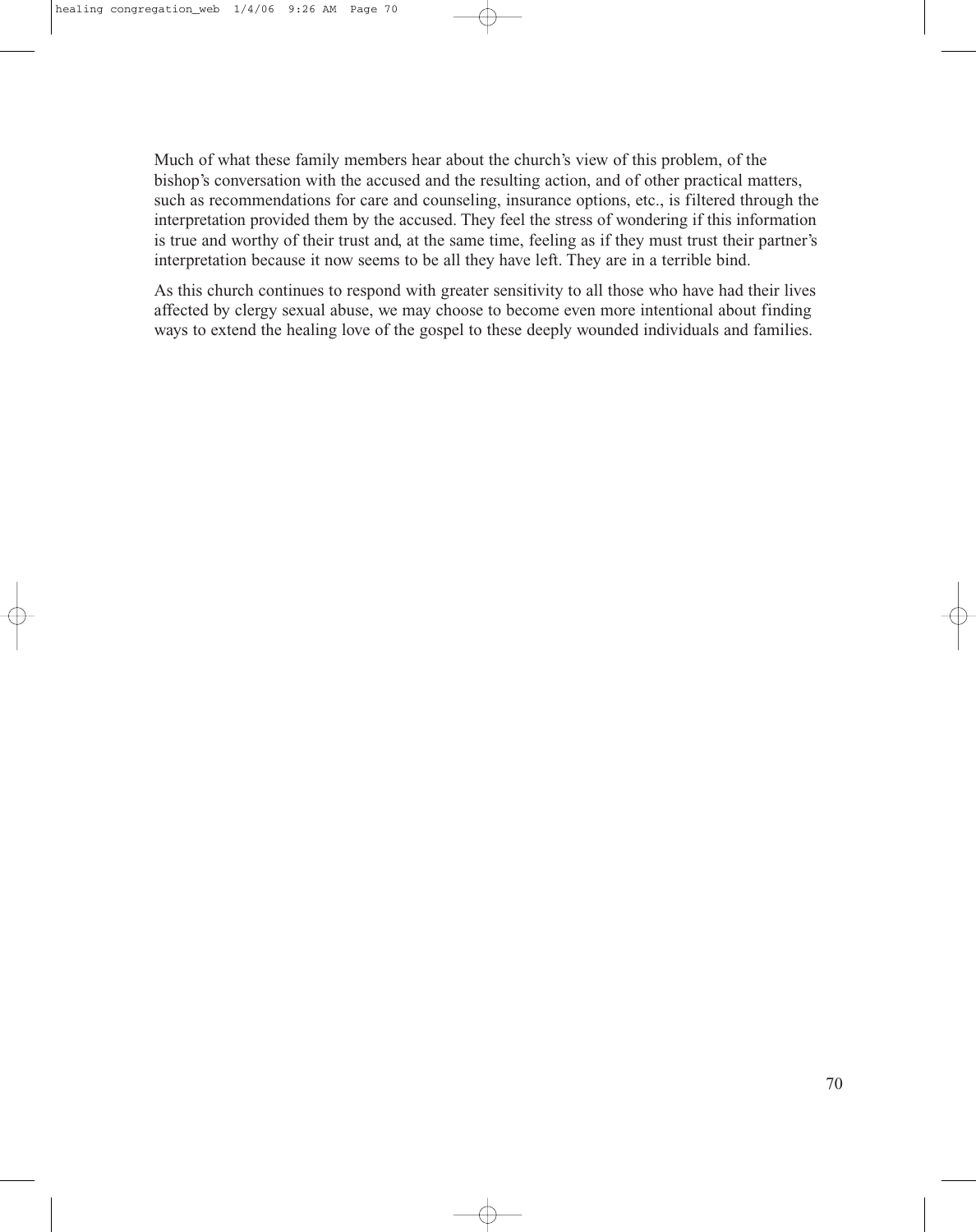# **CHAPTER 11 ADDRESSING THE PASTORAL ISSUES: OF CONGREGATIONAL STAFF MEMBERS**

#### **Caring for staff members**

Staff members in the congregation are deeply stressed by the departure of a pastor after clergy sexual abuse. They are pressed upon to provide leadership and pastoral care at the same time they are feeling deep personal needs for support and guidance.

They feel betrayal and anger, confusion, perhaps guilt, fear for their future employment in the congregation and worry about the welfare of all individuals involved.

They may feel especially conflicted loyalties, to the departed pastor, to the pastor's family, and at the same time, perhaps, to victims within the congregation who are known to them. They use words such as "sorrow, despair, paralysis, and anger" to describe their situation and their feelings, and they wonder how to enter this new period of time with integrity and wisdom.

More comments about caring for staff are found in the sections of this resource, "Synodical leaders caring for staff" and "Using crisis intervention teams."

It is a temptation for synodical and congregational leadership to forget or to downplay the importance of caring for this cadre of people. There are so many others who seem so clearly more vulnerable and more wounded. Perhaps we hope the staff members are strong enough to take care of themselves.

Indeed, they may wave us off, at first, urging us to join them in taking care of others. The benefit of our attention to their needs, however, is seen not only in the healing that occurs in their own lives, personally, but in the quality of their leadership to the congregation in the short-term and over the long haul.

They will be caught in a number of difficult binds over the next several months. It is not uncommon for them to be scapegoated for the misbehavior of the pastor, if not directly, then by a curious meandering logic that cites their weaknesses or their inattention as one cause of the offending pastor's misconduct.

It is especially difficult for them to balance the concerns for primary victims and the concerns of the larger congregation, as the congregation tends to blame the victims, and by extension, all those who care for them.

Church secretaries are in a particularly difficult place. Often without other professional support groups or networks, and on the very frontlines of communication in the congregation, they feel the brunt of much anger, raw curiosity and misunderstanding. They may have been among the first to discern a pattern of deceit or inattention to duty or questionable behavior by the pastor. They may have been enlisted in an effort to cover-up what they were told was an appropriate relationship or appropriate behavior pattern. They may even have been threatened by the pastor. They may feel guilty for not speaking up, or ashamed for not "catching" what was happening, or have a vague sense of anger about having been betrayed by the pastor whom they trusted to be about the appropriate business. They may worry that others suspect them of complicity in the abuse, or that they, too, were inappropriately involved in sexual contact with the pastor.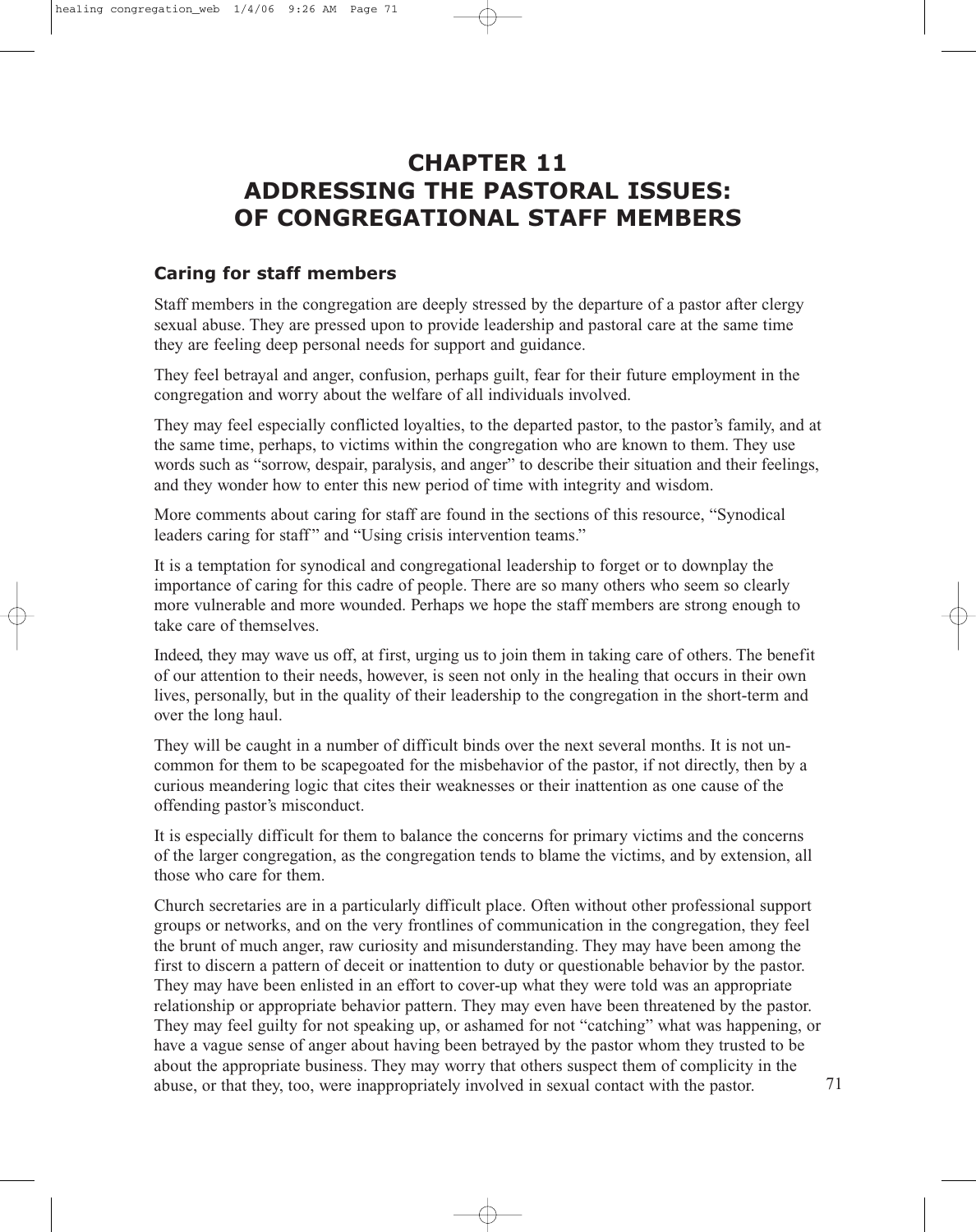Secretaries and other staff feel used and manipulated. At the same time, after the disclosure, they may feet professional pressure to maintain a dispassionate attitude, to listen without comment or judgment to the concerns expressed by others. They may experience blame or backlash, and they may feel wary of trusting any one who has authority over them in the congregation. They may be drawn into various groups, or camps within the congregation.

Pastors on staff, who continue to serve in the congregation, may get the full brunt of the misplaced anger or anxiety from members, the withholding of trust and respect, and the imposition of unreasonable and unexplained new standards or restrictions.

They always face greater work loads as they seek to pick up the uncompleted assignments of the departed pastor along with new assignments related to the healing process.

They will be called upon to interpret the events, often cast in a mediating rote between the synod and the congregational members.

Pastoral care and support, attention to work and work loads, advocacy for appropriate time off and away, education and assistance for their work to interpret the crisis to the congregation, and generous measures of respect and concern are very important to help these key leaders remain healthy and able to provide strong ministry.

The bishop may meet with them on occasion, or assign this work to a staff member. Pastoral counselors from the LSS or a similar system, neighboring pastors or area spiritual directors may be helpful. Some communities have access to the skills of trained congregational consultants who might provide support to this staff.

Again, it is important for such individuals to have appreciation for the special dynamics at work in cases of clergy sexual abuse, beyond basic skills in conflict and organizational management.

Some synods have developed groups of pastors serving after clergy sexual abuse who meet regularly for education and support. They may have structured, educational workshops, use casestudies, or simply spend time telling their stories and sharing ideas.

When the congregation projects significant anger onto the remaining staff members, the synod can provide helpful support and guidance by arranging to meet with council and other leaders, and recommending additional healing work for the congregation to do.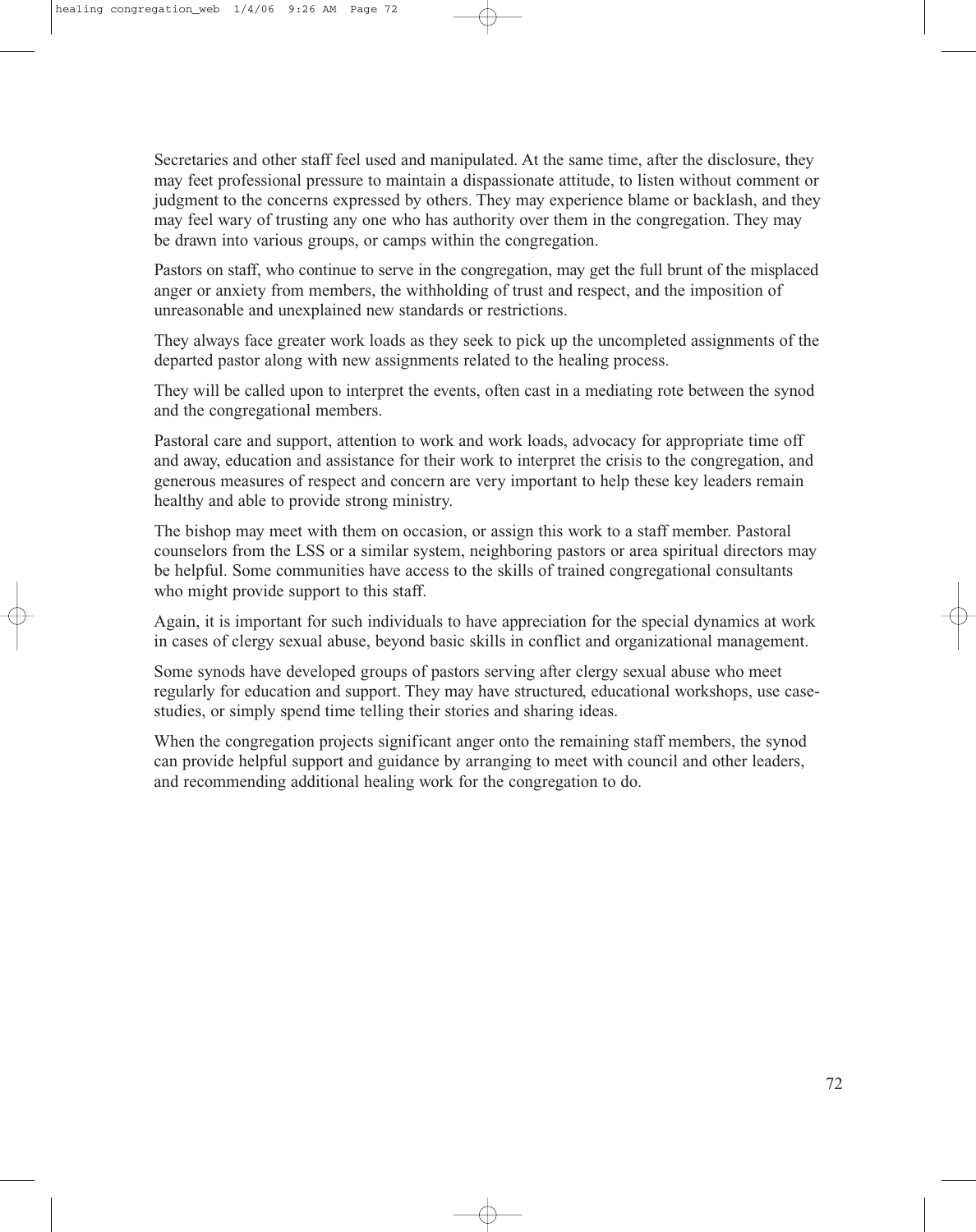# **CHAPTER 12 ADDRESSING THE PASTORAL CARE ISSUES: OF CONGREGATIONAL LAY LEADERS, MEMBERS, AND THE WIDER COMMUNITY**

### **Caring for congregational leaders**

Issues of guilt, anger, self-recrimination ("I should've seen this coming"), and betrayal have a serious impact on many congregational lay leaders. Their spiritual issues are not unlike those of the primary victims and the families involved, and may be almost as profound.

Many former church members will confess that the sexual abuse of a former pastor, perpetrated not on them but while they were serving on a congregation council or in other leadership roles, created such dissonance and cynicism that they left the church. Bitterness, powerlessness, cynical mistrust of authority, faithlessness and generalized sadness or depression often characterize such persons.

Church leaders need opportunities to express the full range of their feeling: sadness, confusion, anger, fear, worry, and the rest. Spontaneous conversations in the course of other business, over lunch or in appointments are helpful ways to engage their reactions and concerns. Respect and compassion, again, are key.

A tone is set for this kind of engagement by pastoral leadership, both in the first days of the crisis and in the ongoing ministry, by prayers and preaching that express honest reactions to confusion, betrayal, abuse of power, and fear. Providing biblical and theological framework for their spiritual work is essential.

Pastoral care to congregational leaders may be provided during the interim period by a neighboring pastor, dean, synod bishop or staff member, or to groups of leaders by qualified counselors and/or consultants. If the synod has a crisis team, these people can assess the needs and identify a plan for leaders to continue to express their concerns. Education about clergy sexual abuse is a part of the pastoral care plan. It helps to identify and sort out the issues and clarify who is responsible for what behavior.

Forgiveness and discipline often become confused. Laity may have difficulty with the dire consequences faced by the pastor, knowing their own shortcomings and seemingly less severe consequences.

Many congregations become preoccupied with sexual matters during this period. Their own sexual sins or areas of ambivalent concern often shade their responses to the pastor's misconduct. Some people act out sexually, as if in defiance of rules they feel are puritanical; others become puritanical and very rigid about all boundaries related to physical expression. Some leaders experiences the pangs of conscious and feel distress within their own intimate relationships. Others find that this experience stirs up old memories of abuse, betrayal, sexual violence or indiscretion. It is a very live, reactive, or charged time in the congregation.

Many pastors who perpetrate clergy sexual abuse are, in fact, winsome and popular leaders.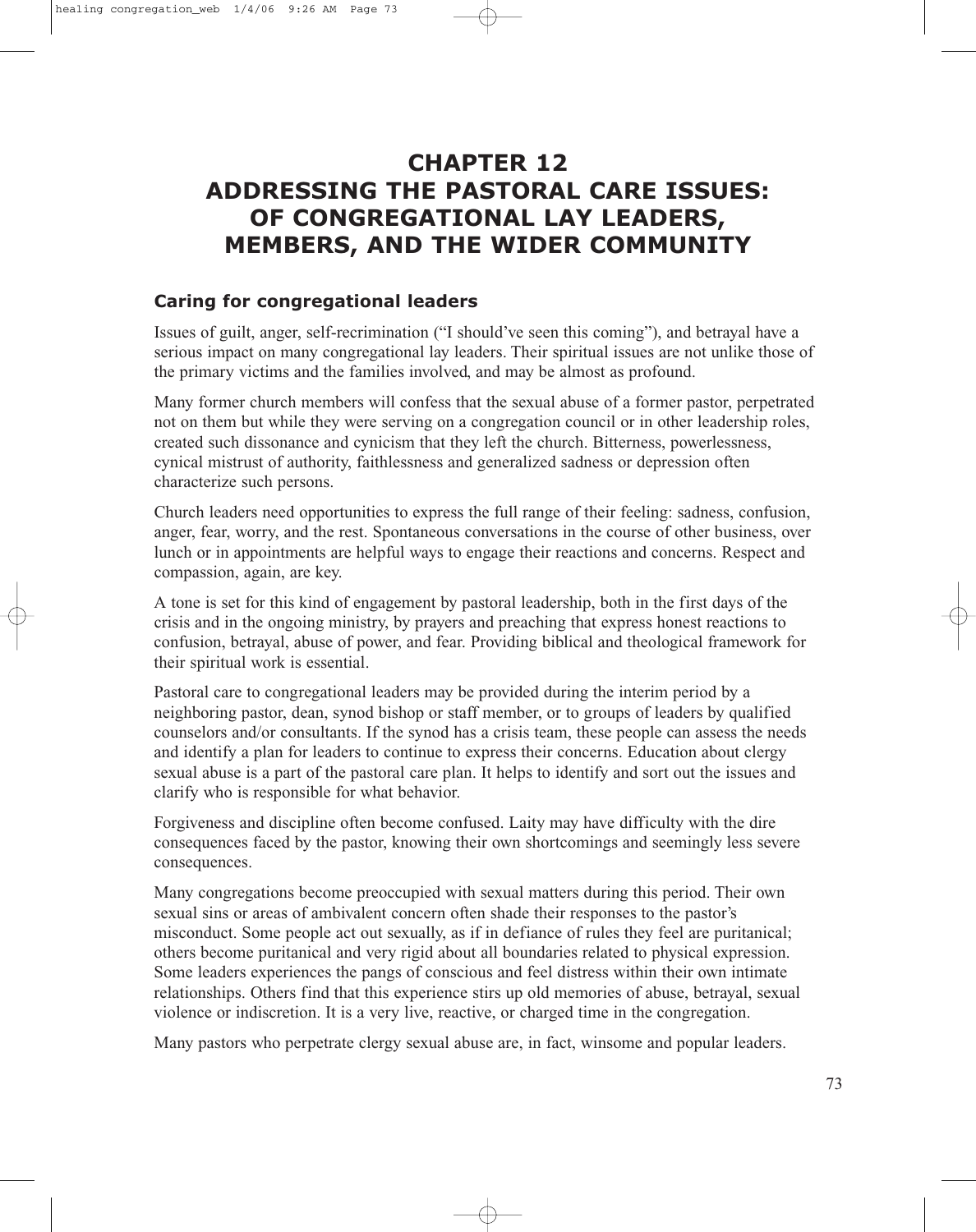They are hard for congregations to feel angry at. The anger, then, finds its focus in a million other things: one's own intimate personal relationships, congregational minutiae (everything from hymns to the schedule for Easter worship to the strength of coffee to color of choir robes!), other members, continuing staff, the synod, and, most painfully, anger at God.

Pastoral care of congregational leaders will involve a process of helping them to understand that, while their pastor did many things well, and they can continue to feel affection and gratitude for that, their pastor also engaged in behavior that they have good reason to feel anger at. The key to their healing will involve providing support and safety for them in their journey toward anger at the pastor's abuse.

#### **Caring for congregation members and the surrounding community**

Congregational members will experience the clergy sexual abuse and the departure in very different ways. Some will be relatively unaffected. Some, even those rather distant from the center of things, instinctively will have seen it coming and will be quickly at peace about it. Others, also at a distance from the center of activity, will be devastated.

Many members will stop coming to worship. They will experience a confusing complex of reactions that, in part, lead them to question the validity of worship when, after this pastor's meaningful leadership, it all seems so uncompelling to the pastor himself or herself. Was the preaching really true? Was the sacrament even valid?

Cynicism and hostility toward the church and the faith can result. The altar or table around which the pastor led the people in thanksgiving for the body and blood of Christ is now tainted with deceit and mistrust. The stains of the pastor's own behavior are spoiling the experience of community and sincere prayer. Some members feel that the pastor's sin is somehow their sin as well.

Much of this is unconscious and needs careful interpretation. Providing trustworthy care is a critical part of this healing process. Helping members to understand what has happened, and how it has and has not affected the quality of the ministry, is crucial. Honesty, reliability and faithfulness are essential.

Over-reactivity is a common consequence in congregations after the departure of a pastor for clergy sexual abuse. Heightened sensitivity about decision-making, even for small matters, such as moving furniture or changing the newsletter format, creates rigid, unrealistic and often unexplainable requirements, like litmus tests of loyalty and wisdom. Some members may generate harassing letters or telephone calls to council members, staff or the synod office. Some make threats and even disrupt meetings and worship. The insidious effects of gossip and bitter, derisive conversation may be worst of all. It is as if the infra-structure of the congregation is being corroded, eaten away by toxic acid.

Through pastoral preaching and leadership, the congregation can be helped to understand that the object of their anger is the clergy sexual abuse. This is not to vilify the pastor but to provide a true focus for the feelings of betrayal and hurt, confusion and disappointment.

Pastoral care in this case will involve learning about the dynamics involved when power is abused, when clergy are invested with divine-like characteristics, when manipulation and deceit are exposed, and when whole communities are caught up in feelings of betrayal and confusion.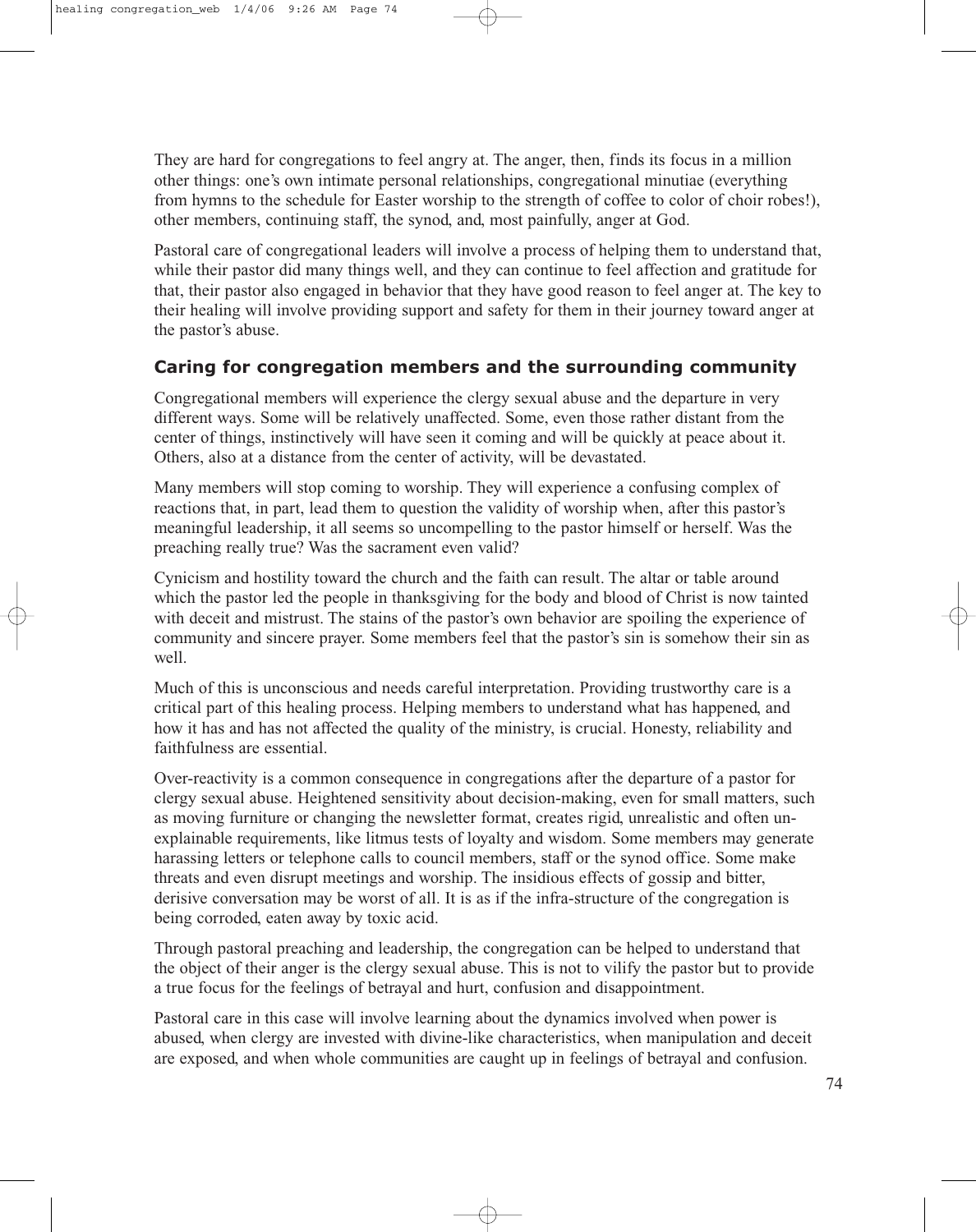It may also involve setting guidelines for conversations and discussion that include basic rules of fair communication and respect for others, throughout the congregation.

The pastoral leaders can model this process by their own commitment to honesty, carefulness in talk, compassion, refraining from gossip and speculation, and being willing to work at deeper understanding and clarity of issues.

Pastoral prayers in worship after the departure of a pastor for clergy sexual abuse have typically concentrated the community's attention on the offender and his or her family. It is appropriate and important to pray for them. However, it is also important to pray for the victims, for their families and then for the whole congregation. It is important to acknowledge prayerfully the impact of this experience on the whole congregation. "Help us to understand, to grow, to keep our faith in You...."

Often, prayers about the community will focus on their need to forgive the offender. This may be saved until a later time when the congregation has a clearer notion of what is to be forgiven. Prayers for healing for the offender, and certainly for the victims and the congregation are most appropriate at this time.

Some congregations seek a rush to reconciliation with the offending pastor. This is premature until the pastor has acknowledged the offense, has accepted full responsibility for his or her behavior, has acknowledged the damage done to the victims and expressed remorse for that, and has acknowledged that the offense was a grievous harm to individuals and also to the integrity of the pastoral office.

Many offenders mitigate their apologies with excuses and often veil their expressions of regret in recitals of personal problems. Certainly, the church can feel empathy and compassion for their concerns; however, the clergy sexual abuse is behavior that is always beyond the bounds of appropriate use of the pastoral office and the pastor is always responsible for maintaining that boundary. If the pastor cannot acknowledge that responsibility, and the harm done when that responsibility is breached, it is not likely the pastor is ready to be reconciled. Likewise, the congregation will be revictimized by the incomplete process. Many will perceive it for what it is: an attempt, however unconscious or well-intentioned, to manipulate the church's drive toward forgiveness and reconciliation and create a de facto exoneration of the pastor's misconduct.

If the church truly believes in the power of God's forgiveness and the possibility of human forgiveness, then it can extend this gift to one who is actually guilty. We cheapen our confession of faith in the gospel if we assume that those we forgive must, after all, be found without fault. The power of forgiveness can truly transform us when, after accepting full and unmitigated responsibility for our sins, we are forgiven!

Pastoral leadership and teaching about forgiveness and reconciliation in these situations can provide occasions for congregation members to seek forgiveness and release, and offer this same gift, in the context of their own family, social, public and other important relationships, past and present.

In many congregations, there is need for forgiveness and reconciliation among members. This occasion may provide a good opportunity for that process to begin.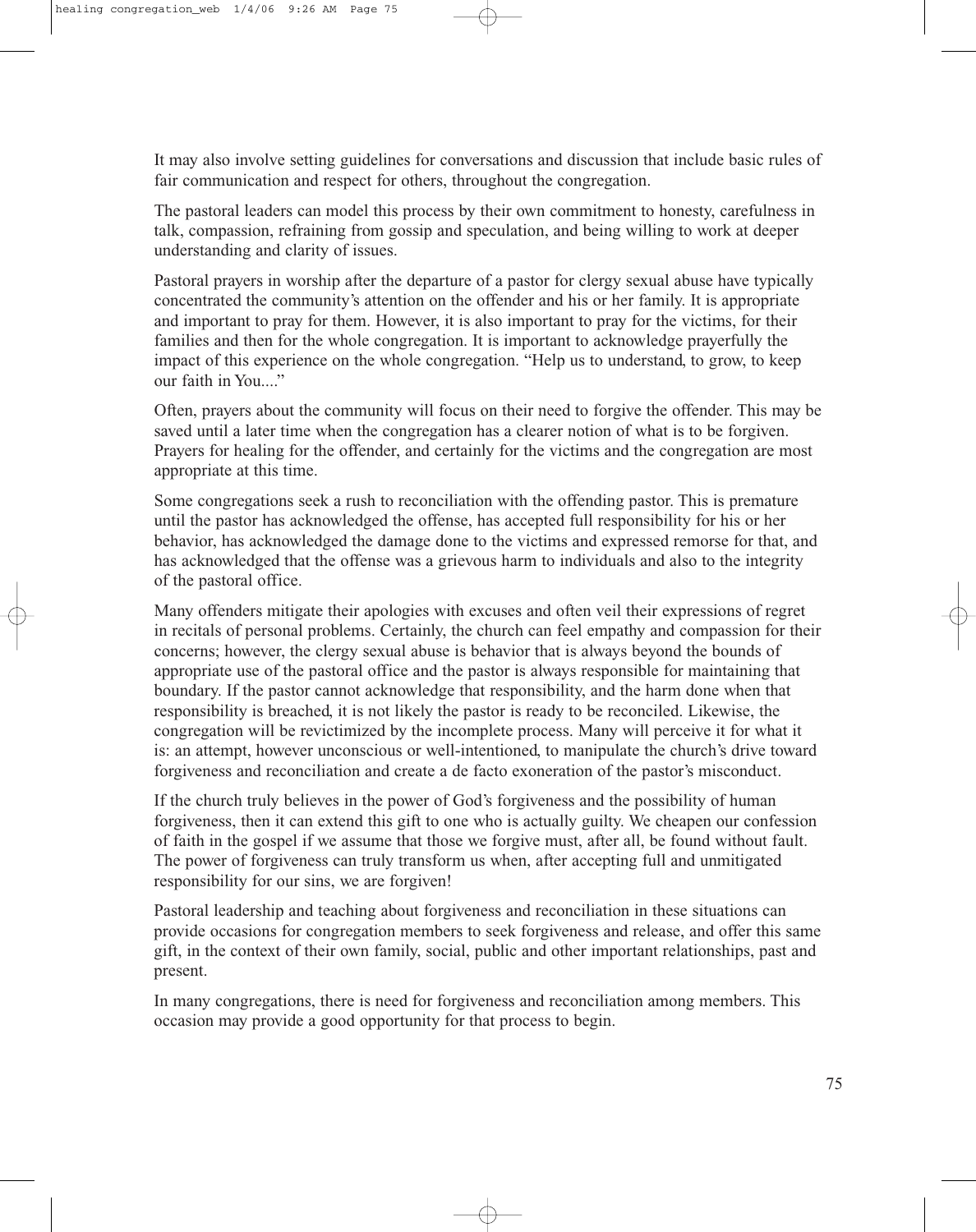### **Pastoral care as public witness**

Clergy sexual abuse shines a spotlight on the local congregation that it most certainly does not want. News coverage of the charges, the departure of the pastor, related conflicts and the synod's response are embarrassing to congregation members.

Honest, forthright responses to the situation, however, provide an excellent opportunity for the church to demonstrate what we are really about: integrity, honesty, compassion, justice. The story of a community pulling together to face an uncomfortable truth, speaking the truth in love, reaching out with compassion to victims of betrayal and injustice, caring for those who have offended, moving with courage and faith into an uncertain future—these are compelling stories of witness to the gospel. From the first moment of the crisis, the church's response will impact how the community gets the news and what that news is.

As much as the media loves a juicy story of deceit and corruption, conflict and fighting, it also loves the story of courage and determination, honesty and commitment. Most churches flounder in the aftermath of this crisis. Create a true story of a congregation that beats those odds, and tell it.

People are attracted to integrity, to communities that hang in there, that overcome adversity.

This situation can provide a teaching moment for the community, to learn about what is and what is not the purpose of ministry, what is and what is not the prevailing culture of the church (to close ranks around the powerful or to seek truth and justice?) What is and what is not the message of the Gospel itself?

Without exploiting the crisis and those most deeply hurt by it, the church can send a message of healing and hope into the community through careful press statements. A later invitation to come and prepare a feature story about the church's response to this crisis is a good witness. Follow-up stories, news releases at the time of a new pastor's installation and stories about the ministries of the congregation can send a message of hope.

Pastoral leadership within the congregation and to the larger community by interim pastors, synodical leaders and others can signal the church's commitment to the ministry of the gospel in this place and can provide interpretation of the experience and the church's response.

Sometimes there are victims of the clergy sexual abuse out there, beyond the congregation, in the larger community. Members of neighboring congregations, unchurched community members, and even community leaders may have been victimized by the pastor. Honest, careful interpretation of the events in the public media will send a message that the church has compassion for all who are suffering and desires their healing.

As the healing process unfolds, individuals in the community who have suffered in the past from betrayal of trust and the misuse of power, who are victims of sexual violence or injustice, incest, or harassment may come to the congregation, seeking to draw upon its resources of ministry for their own healing.

Clergy sexual abuse is a betrayal of the trust placed in the pastor by the congregation. It deeply wounds the primary victims, those who have had sexual involvement with the pastor. It also is a wound that harms the congregation as a whole—or as a system—and creates a situation of confusion, hurt, disappointment, shock, anger, cynicism, and fear.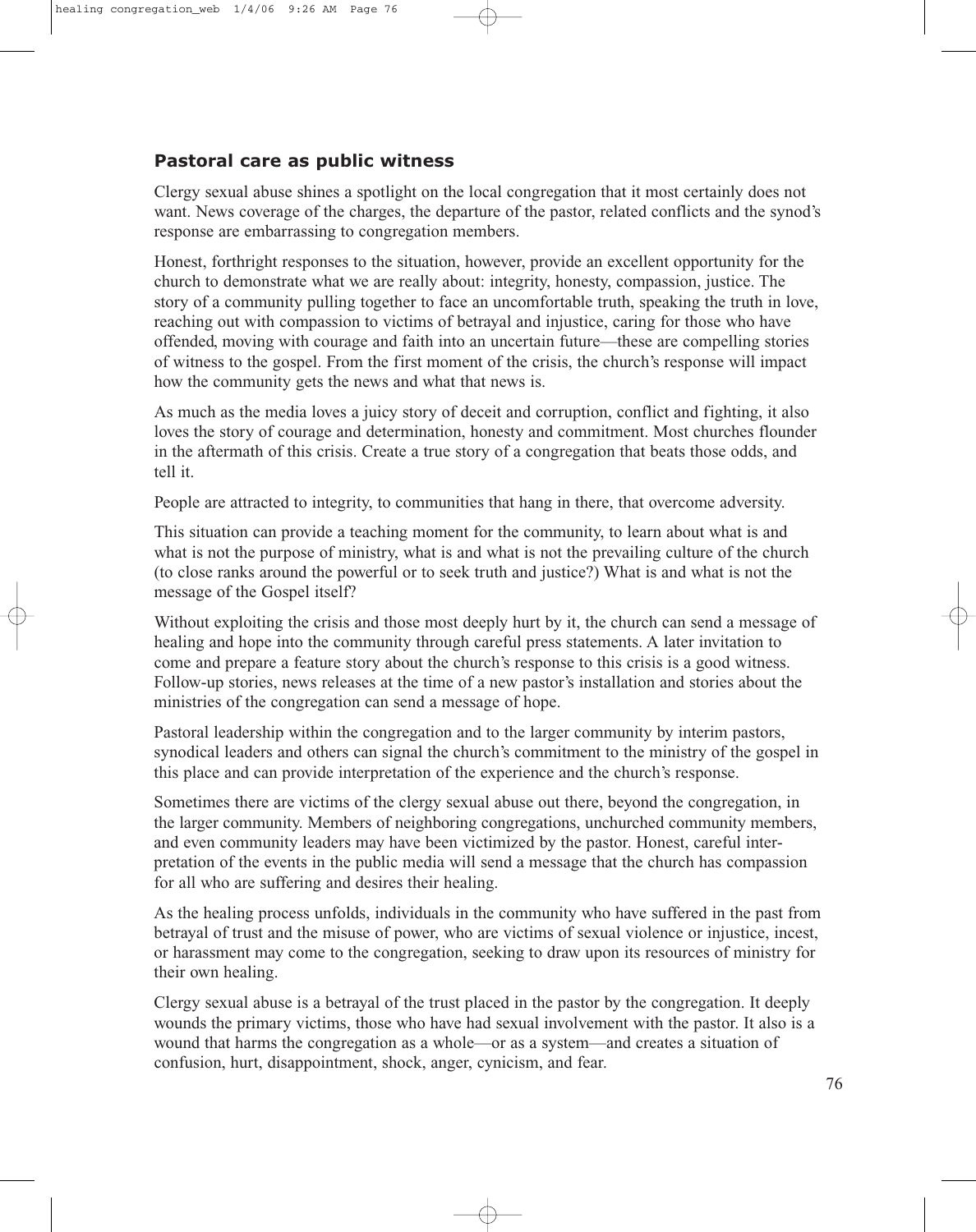The congregation's trust in their pastor to use the resources of the pastoral office only for the purposes of serving the gospel has been betrayed.

In congregational life, as in all human relationships, trust is essential. Someone has described trust in the church as "the skin on the body of Christ." It holds us and protects us. Betrayals of trust rip open this delicate, dynamic fabric of life.

As we know from our stewardship of the physical body, healing must happen from the inside out. A false covering, a quick fix, a clumsy graft over the wound will not heal the damage done to underlying tissue, muscles, and vessels.

So it is with the healing of trust. Trust must be rebuilt from the inside out.

Succumbing to the temptation to hide or quickly close up the wound of betrayal creates the possibility for it to fester, become infected and resistant to long-term healing. The wound must be cleansed first, and carefully tended. Creating a process of healing provides a complete cycle of recovery that may deal with underlying concerns and leave the congregation stronger than it was before.

Those who minister in congregations after incidence of clergy sexual abuse have learned through painful experience that some things are more helpful than others to this healing process. We benefit from their hard-won insights and wisdom.

These next few pages will help to identify issues and steps that may be helpful in restoring trust and healing the wounds of betrayal and abuse.

It is important for the healing process that congregation members come to some understanding about what clergy sexual abuse is. It is not, as is usually first assumed, "just an affair" with the pastor.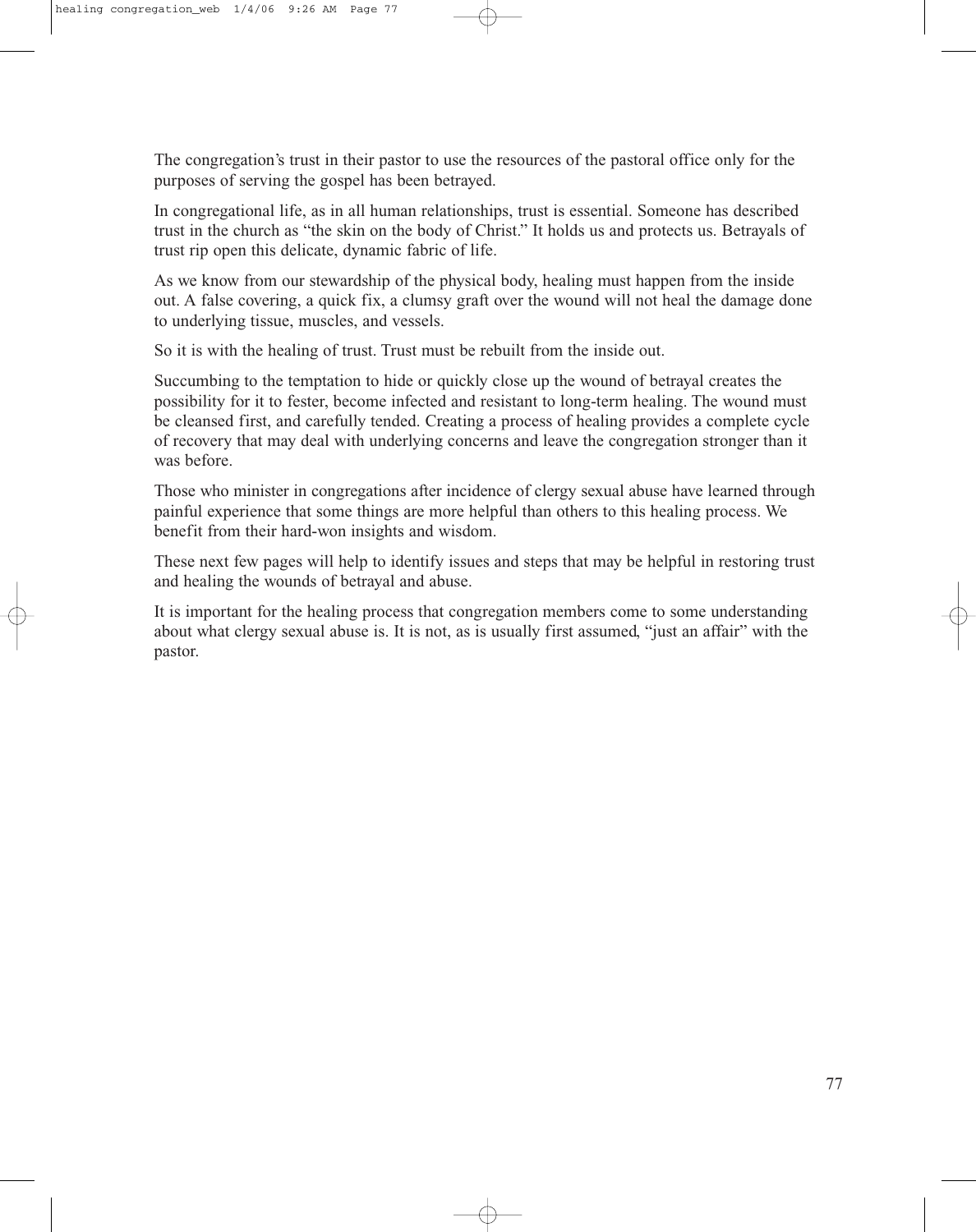# **CHAPTER 13 UNDERSTANDING CONGREGATIONAL DYNAMICS AFTER CLERGY SEXUAL ABUSE**

Clergy sexual abuse is a betrayal of the trust placed in the pastor by the congregation. It deeply wounds the primary victims, those who have had sexual involvement with the pastor. It also is a wound that harms the congregation as a whole—or as a system—and creates a situation of confusion, hurt, disappointment, shock, anger, cynicism, and fear.

The congregation's trust in their pastor to use the resources of the pastoral office only for the purposes of serving the gospel has been betrayed.

In congregational life, as in all human relationships, trust is essential. Someone has described trust in the church as "the skin on the body of Christ." It holds us and protects us. Betrayals of trust rip open this delicate, dynamic fabric of life.

As we know from our stewardship of the physical body, healing must happen from the inside out. A false covering, a quick fix, a clumsy graft over the wound will not heal the damage done to underlying tissue, muscles, and vessels.

So it is with the healing of trust. Trust must be rebuilt from the inside out.

Succumbing to the temptation to hide or quickly close up the wound of betrayal creates the possibility for it to fester, become infected and resistant to long-term healing. The wound must be cleansed first, and carefully tended. Creating a process of healing provides a complete cycle of recovery that may deal with underlying concerns and leave the congregation stronger than it was before.

Those who minister in congregations after incidence of clergy sexual abuse have learned through painful experience that some things are more helpful than others to this healing process. We benefit from their hard-won insights and wisdom.

These next few pages will help to identify issues and steps that may be helpful in restoring trust and healing the wounds of betrayal and abuse.

It is important for the healing process that congregation members come to some understanding about what clergy sexual abuse is. It is not, as is usually first assumed, "just an affair" with the pastor.

Clergy sexual abuse is abuse because it is the misuse of power and resources given to the pastor by the church, both implicitly and explicitly, for one purpose: to make Jesus known. It is abuse because it is a violation of the boundary that has been set around that position of power, for the sake of the gospel—for the integrity and safety of its witness to individuals by other individuals. It is sexual abuse because it somehow involves sexualized activity, contact, energy, interest, or intent. Sexual abuse is sexual activity that occurs in relationships that are not appropriately sexualized relationships.

Consult the two-page summary, "What is clergy sexual abuse?" found on page 3 of this resource, or *Safe Connections: What Parishioners Can Do to Understand and Prevent Clergy Sexual Abuse*, written specifically for use by laity as an interpretive guide to this problem. Order information is found in the front of this resource. 78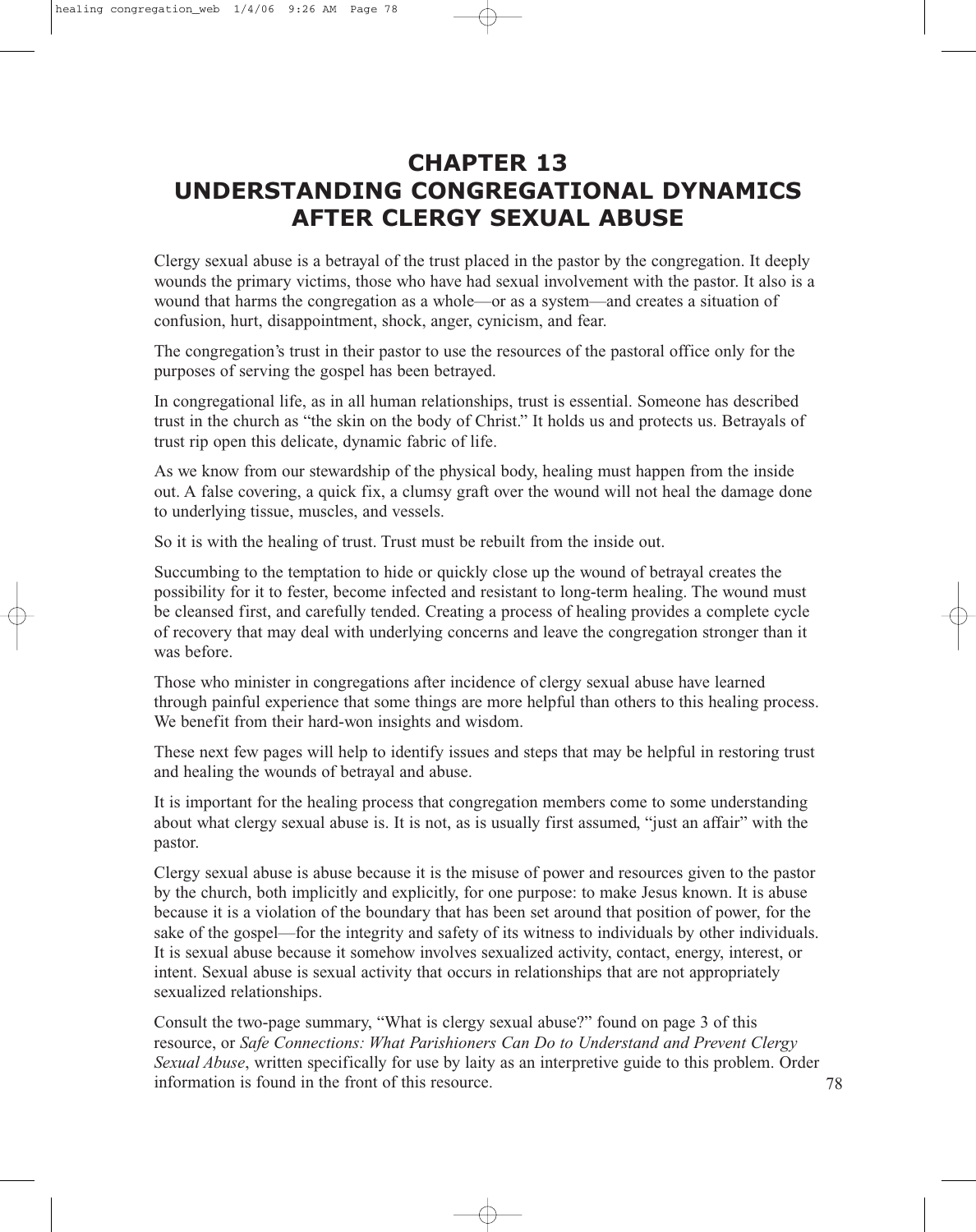#### **What does the wound of betrayal look like?**

When trust is betrayed, congregations may experience any or all of the following:

- wariness of those who have similar roles or authority as the offender had,
- wariness of those who have similar personality characteristics, or other attributes as the offender, such as:

behavior, mannerisms, character, style, hobbies, special interests even size, voice, or appearance

• feel uneasy and unsafe in the church building, for example:

in the pastor's office, in the sacristy, receiving communion, greeting a pastor after worship, in the confirmation classroom or council meeting room or even in a hallway

• have trouble concentrating during worship, listening to sermons and even looking at the pulpit;

have trouble making eye contact with other pastors

- development of rigid and unrealistic, odd and unreasonable, often arbitrary and even unnecessary boundaries, rules, procedures, and expectations, and over-reacting to any violations—way out of proportion to the apparent problem
- overreactivity to concerns seemingly unrelated to the offense,
	- e.g. schedules (office hours) appearances budget and the costs of personnel program ministry planning and related matters materials (curriculum, a new computer), program plans mission priorities
- obsessive micromanagement of issues such as: how furniture is arranged in the pastor's office, who is in the building with the interim or new pastor, whether or not the pastor's office door can ever be closed, the pastor's schedule, whether or not the pastor can call on members in their homes;
- the subsequent pastoral leaders feel as if dozens of people are always looking over their shoulder and secondguessing their work—and they probably are!
- excessive attention to and concern for the healthiness of the subsequent pastor's marriage and personal affairs; the congregation is often intrusive and anxious about the new (or continuing staff) pastor's personal life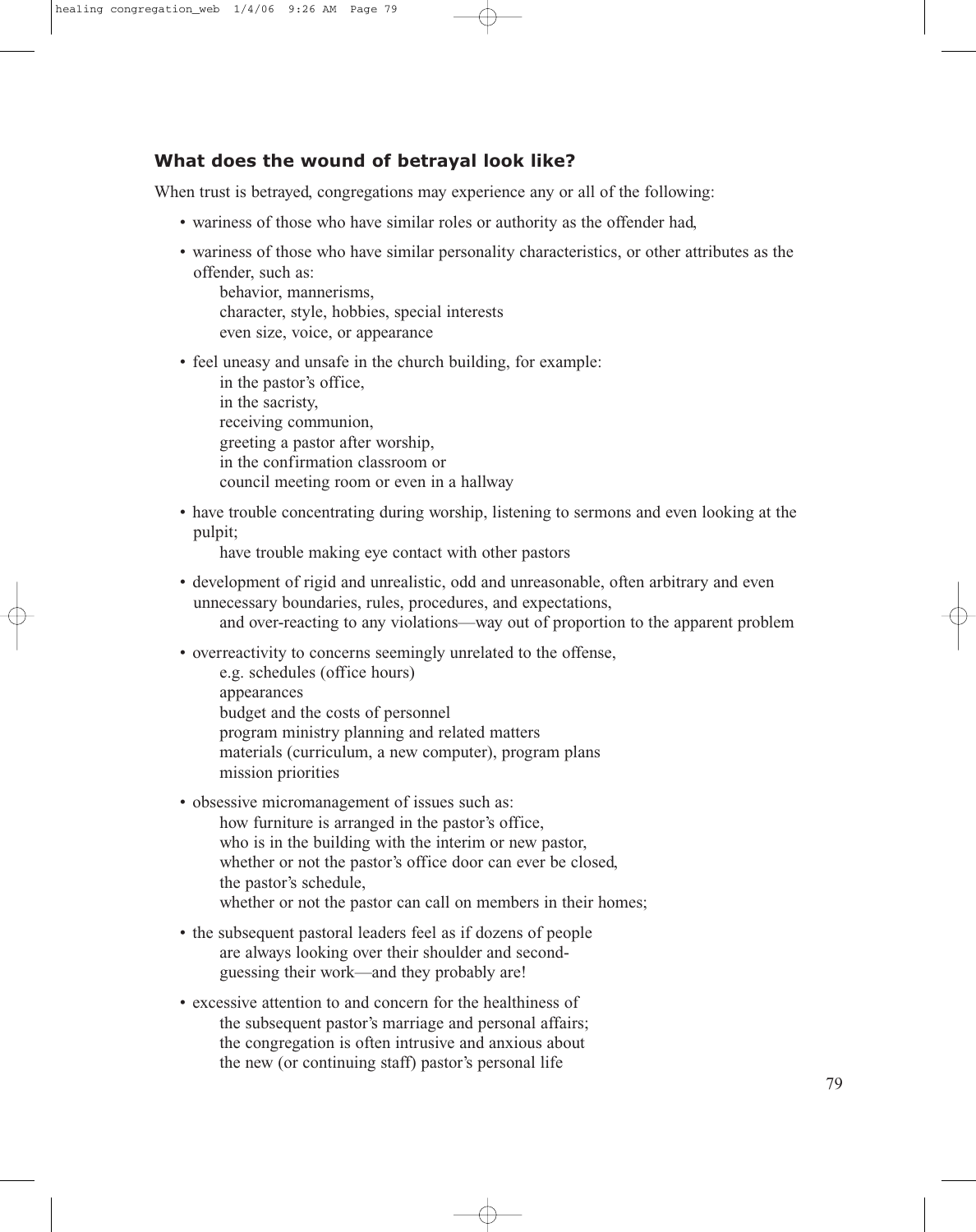- boundaries in the congregation, between members and pastor, and between members themselves, are either unusually loose and relaxed, violated frequently, or they are strict, tight, and rigidly maintained
- high reactivity throughout congregation; over-reactions and over-reaching
- overfunctioning in matters of basic routine ministry
	- altar guild frets excessively over details,
	- extravagant preparations for stewardship dinner

i.e. compensating for feeling out of control by exercising extreme control, way out of proportion to their general importance, over simple, basic matters

- projection of anger and other negative emotions on other people and other matters, e.g.:
	- victims,
	- the order of worship or hymns,
	- all women or the feminist movement,
	- the synod
- heightened sensitivity and overreactivity to behavior or concerns related to the betrayal (e.g. sexuality in general, or in the case of embezzlement, to all financial matters)
- failure of nerve to make important decisions for future ministry
- fall off in worship attendance, financial giving, participation in leadership (e.g. council, committees, teaching)
- conflict about mission priorities, program plans, and ministry activities;
- failure to commit to work through conflicts
- overreaction, with surprisingly harsh consequences for relatively minor infractions of community rules, expectations and procedures, many of which might be unspoken and unwritten
- blame of synodical or other church leaders; cuts in benevolence
- shame, that is manifest in many ways: congregational withdrawal from ecumenical activity, advertising, outreach, retrenching and retreating from ministry activities
- paralysis,

shock, inability to do anything; constant repetition of the same stories, recital of unbelievable facts, or statements of disbelief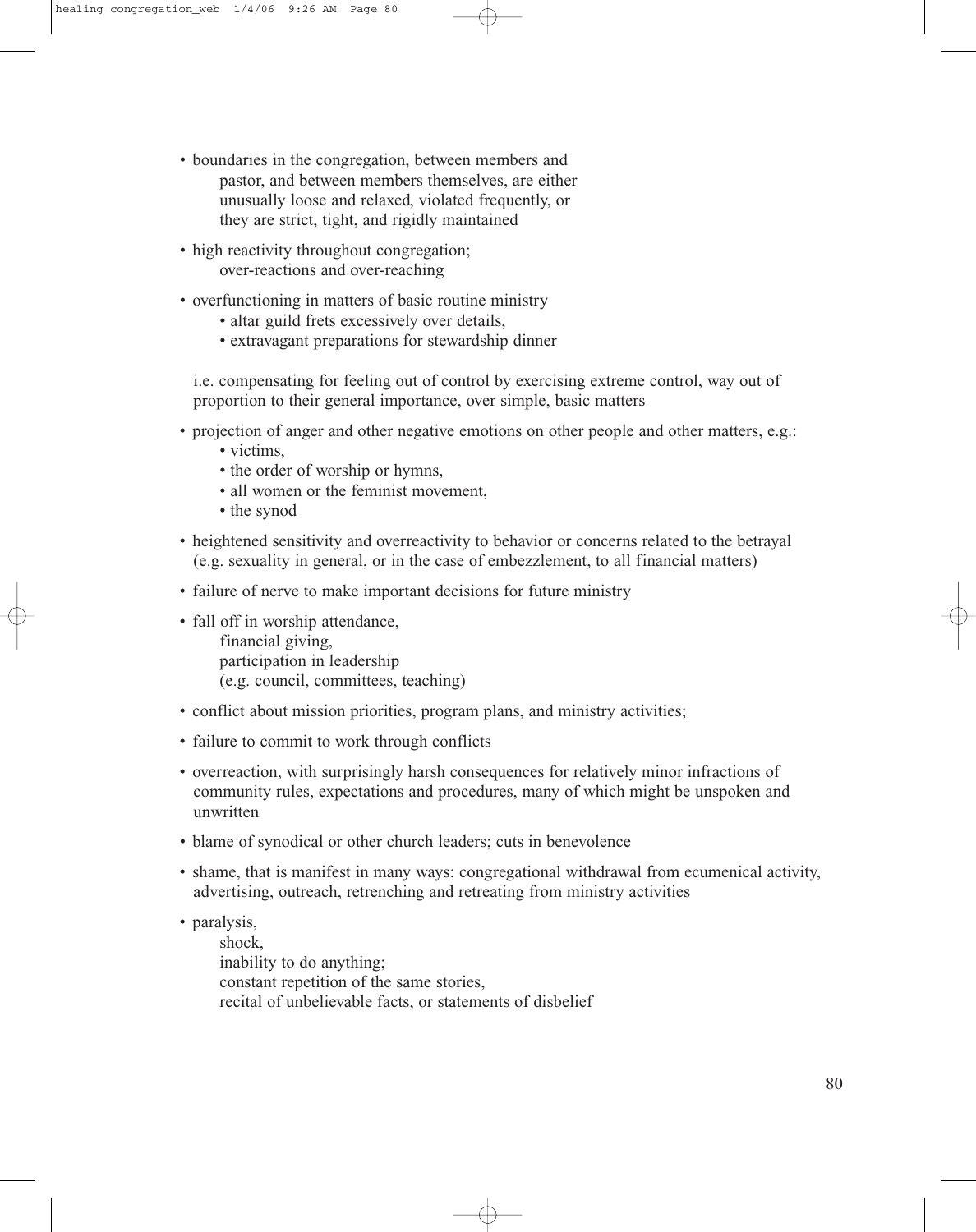- act out against others, repeating the cycle of betrayal even in the simplest of churchly activities and expectations:
	- "forget" to be thoughtful, leave people out, breach confidentiality gossip meanness
- failure to follow-through on assignments,
	- show up as promised, continue long-established patterns of service and commitment
- pastoral leader is shut out of key power relationships
- the informal meeting in the parking lot or on the telephone is where the real action is, where decisions are made
- gossip, bitterness, factionalism; cliques harden,
- truth becomes less important than rumors, speculation, supposition, and blaming
- friendships break down and community spirit of care fizzles out
- worship patterns may change, e.g.:
	- the passing of the peace is omitted,
	- intercessory prayers become perfunctory
	- public prayers omit names of people to pray for,
	- the common cup is "retired"
- people agree to do less and blame more; bickering over details
- obsessive focus on some one mission priority to the exclusion of attention to everything else, often something new and outside the congregation (e.g. missions abroad or an external community project) and usually involving old cliques of people rather than fluid and new configurations of participants
- obsessive focus on some theological issue or question of biblical interpretation that may or may not be directly related to the source of the betrayal and misconduct; often it is tangentially related and in some way targets victims, women, the larger church, or sexuality
- suspicion of new lay leadership,
	- replacing burned-out old leaders but withholding of authority from them, challenging and attacking their plans and proposals, undermining their decisions, and not cooperating or participating in their activities
- misplaced anger, wariness and non-cooperation with continuing church staff,
- setting new policies that reveal a lack of trust and respect, especially toward other pastoral staff and toward women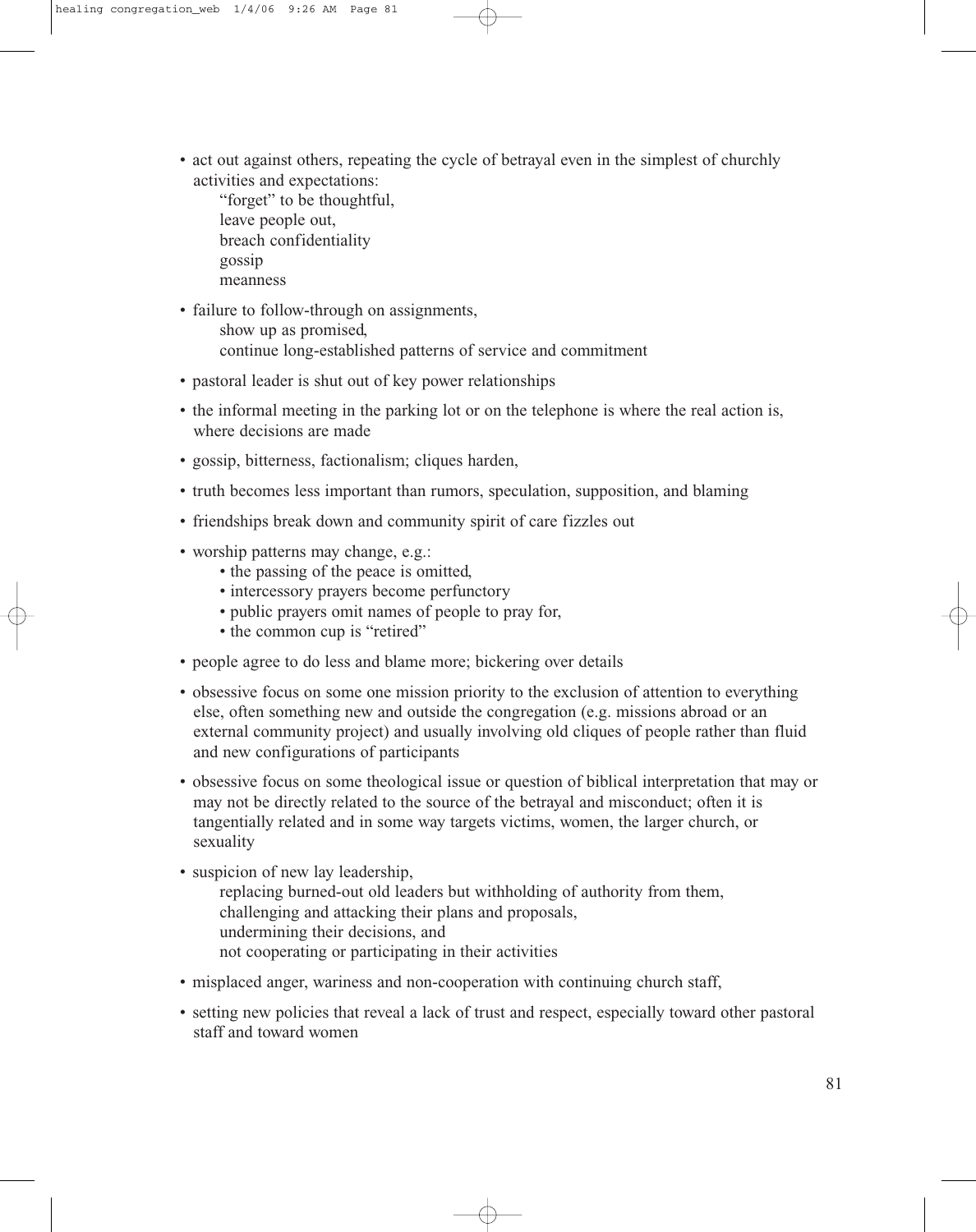- unrealistic expectations of continuing staff, e.g.:
	- giving up vacation time, days off, continuing education, withholding salary increases and other benefits;
	- denying requests for support to deal with the crisis withholding
	- support to carry out other ministry tasks
- hasty moves to circumvent normal call process and quickly call a new pastor; categorically reject the idea of an interim, "We need to get on with it!"
- idealizing the former pastor, or a pastor or a period from the more distant past; or idealizing an interim leader, latching onto the first healthy-appearing person to arrive on the scene
- drop in quantifiable and objective reporting (failing to file parochial reports)
- perplexing and unfocused outbursts of energy, may be productive or destructive, or both; manic behavior
- mean-spirited revelations of unethical or questionable behavior of laity; digging up and dishing out old dirt on others, also including staff; dredging up old business, old conflicts and grievances within the congregation
- attempts to triangle outside leaders, consultants, staff, new pastoral leaders, and other members in problem-analysis and problem-solving
- lots of secrets and pseudo-confidentiality ("I shouldn't tell you this but I think you need to  $know...")$
- irresponsible attitudes and behaviors, lackadaisical and indifferent attitudes toward fulfilling assignments;

hesitancy to accept new responsibilities

### **Congregations experience grief**

Congregations experience grief in ways not unlike individuals. The personality of the congregation, or its dominant style, may move through the stages or manifestations of grief (not necessarily in this order):

- shock/disbelief
- denial
- bargaining
- scapegoating/blaming
- depression/withdrawal/sadness/resignation
- anger at the actual problem
- acceptance/learning to live with what happened and looking to the future with openness and hope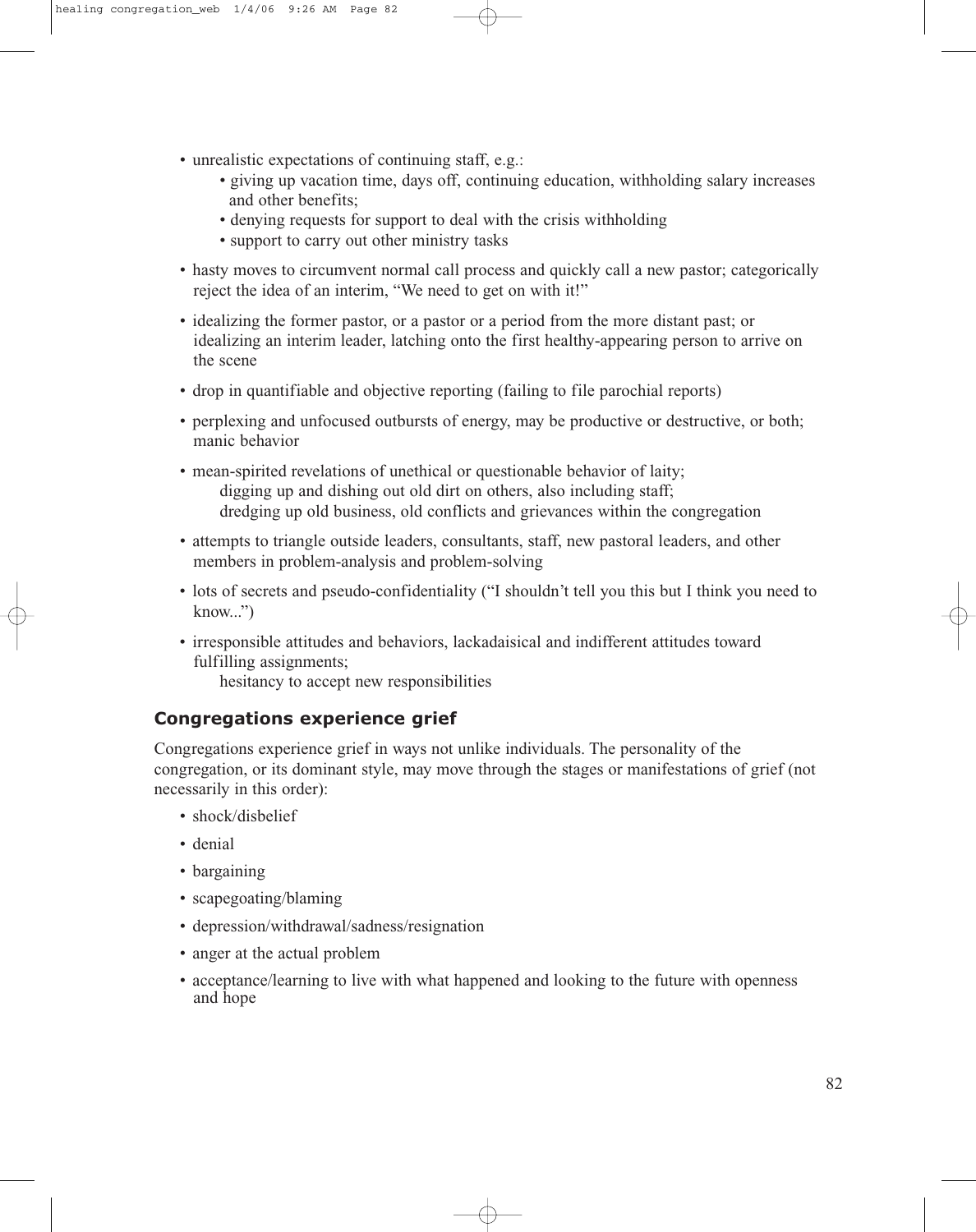## **Congregations in the aftermath of clergy sexual abuse**

The congregation might actually get "sick," and its individual members may experience more physical symptoms of disease and distress than normal.

Feelings—about everything, related to the abuse and totally unrelated, about things profound and things trivial—are right on the surface, raw and often unevaluated.

Some people will dwell on the crisis events and others will refuse to even think about them.

Some parishioners will treat the offending pastor as a martyred saint and others will act as if he or she never existed, speaking the name, if at all, in hushed tones.

The energy of the congregation will go underground, finding outlets either in subterfuge or in ministry that is unofficial, perhaps external to the life of the community itself.

Sometimes this is not intentional or even conscious behavior—it just happens and then becomes a pattern. It may go unnoticed for some time without outside intervention.

Members in many congregations where there has been a serious breach of trust often slide into unhealthy behaviors, even during the period preceding the disclosure of misconduct and departure of the pastor. Something unhealthy is happening beneath the surface and people are, unconsciously, beginning to react, adjust, and cope with it.

Strong, healthy individuals can be deeply affected by the betrayal and abuse of power and search out new ways of behaving in order to compensate for the feelings of chaos and confusion. Some may engage in truly dissociative behaviors and may be clueless as to the source of their distress.

Some congregations have had unhealthy patterns of functioning and communicating over a long period of time, prior to this incidence of clergy sexual abuse, prior to the tenure of this offending pastor.

Some congregations will recall instances of betrayal by former pastors. This may have been sexual misconduct, financial misconduct, or other kinds of abuse. Victims of that former misconduct may have been hidden in the congregation for decades and now find they feel edgy and distressed about it, as if it happened just yesterday.

Some congregations almost seem to be magnets for unhealthy pastors, and seem drawn to call individuals who are likely to violate appropriate boundaries of all kinds. Consequences of these past violations are likely to resurface during this period.

"Battle lines" of conflict may form in reaction to this crisis along the lines of old, forgotten alliances. People who have been working together in harmony during the recent period may find themselves inexplicably at odds again, drawn down into old patterns of mistrust and misunderstanding.

Those who feel depressed, deflated, and discouraged are likely to withdraw and, apparently, gratefully turn over the leadership to those who are less affected, or to those who cope with the crisis in a different way. Often, they turn to new members of the congregation with great enthusiasm at such a time and encourage them to new levels of participation and leadership.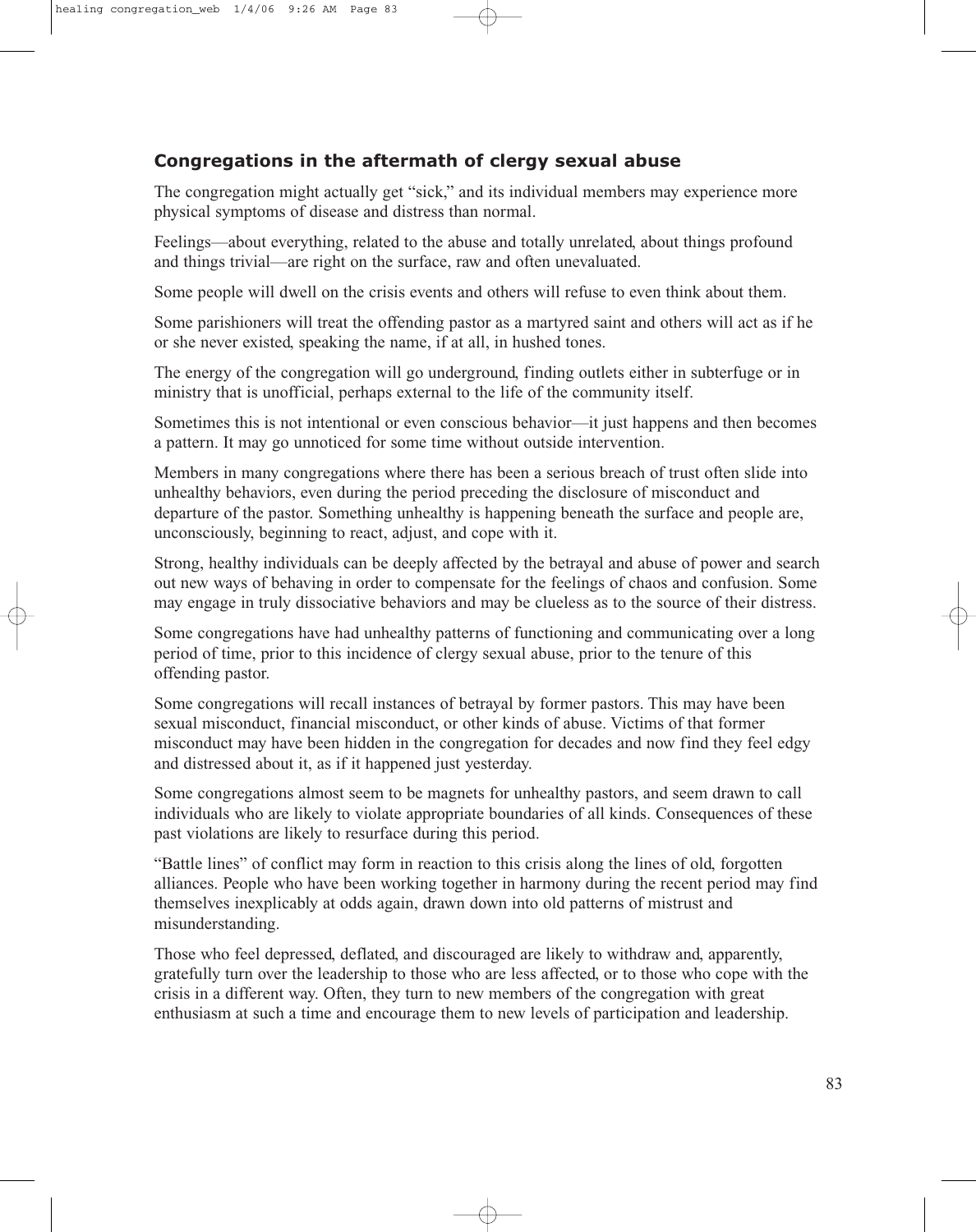At the same time, these "old" leaders may not truly invest their authority with this new leadership, thus thwarting and undermining their work. The new leaders may misunderstand this situation, and misunderstand even their own coping behaviors, and attempt to "fix" the new problem, not realizing it is still the consequence of the old problem—burn-out of former leaders and related issues—that is truly subverting their leadership. These new leaders may ignore the signs of distress still present in the congregation because their own attachments to the offending pastor were not as great and their sense of betrayal not as deep. Confusion and greater dissension result.

Some people will seek to exploit the crisis and re-emerge as insurgent leaders.

And some people just thrive on crises and look for ways to exert their energies. They may or may not be helpful!

## **Reactions/responses**

Members of the congregation are likely to respond to this crisis as they would to crises in their family, personal, or work life.

Some will rise to the occasion, some will drift off, some will dig in and get to work on it, some will get sick, some will blame others, some will stand around and watch, some will flail and flap their arms unproductively, some will intellectualize, instinctively reach for a stack of books to learn everything they can, some will shout, "Help!" some will cower, some will look for the most helpful way to care for others. "What…is...happening!?" "Oh no! I can't believe it! This is happening!" "This isn't happening. I know this isn't really happening." "What *is* happening?" "This should not be happening." "Make it stop happening NOW!" "Maybe we can stop this from happening." "Can you stop this from happening?" "I knew this would happen." "I told you this would happen." "I can't believe this happened." "This didn't happen."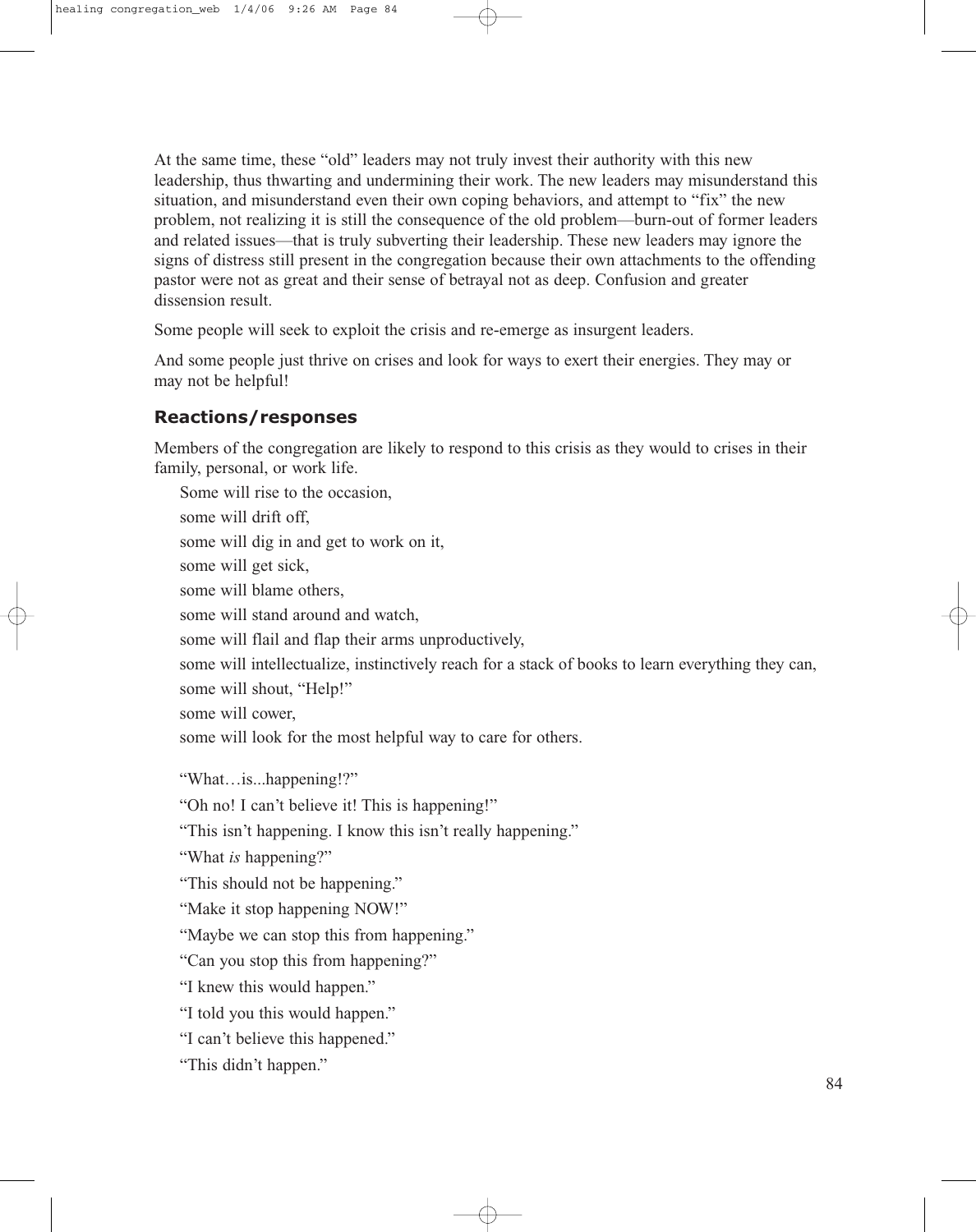"Its not our fault this happened." "This is all our/my fault that it happened." "How could they let this happen?" "Oh, this is terrible, this has happened." "It was inevitable, for this to happen." "It will happen again." "Oh, well, it happened" "Let's see how we can stop this from happening again." "Thank God it doesn't have to happen."

All of these statements are normal reactions to the experience of clergy sexual abuse and the departure of the pastor. They may be expressed at any given time by anyone in the congregation. One or more of them may come to express the dominant response of the congregation as a whole to the crisis. Individuals may be extremely intolerant of people who express different reactions, or who move through these stages in a different order or at a slower pace.

## **Cleansing the wound of betrayal**

Honest expression of feelings and thoughts in an environment that is safe and respectful has the effect of cleansing the wound of betrayal. The suggested plan for a congregational meeting (see the chapter 7, "Holding a Congregational Meeting") right after the disclosure, or as a part of it, only begins this process.

Many congregations assume that once this meeting has taken place, it is time to move on, to put the lid on this kind of expression. However, we don't work that way.

We each take time to move through our response to difficult situations, to process information, and to integrate it. And, again, we all do that differently.

Some congregations will choose to have several meetings specifically called to address this crisis, to express reactions and respond.

Some will choose to plan educational events that primarily provide parishioners a safe way of taking in new information (e.g. what is clergy sexual abuse, what is an appropriate boundary between pastor and parishioner, what is the purpose of the pastoral office?).

Some will reserve the prerogative of thoroughgoing evaluation and reaction to this process, to those on the council and/or committees.

Some will depend on existing small groups and networks for all of this work. (The drawbacks of this approach are discussed on page 40.)

Some will make careful plans and be explicit about their expectations for this process.

Other congregations will do nothing intentional but simply assume and hope it is happening.

Some congregations will integrate the healing process subtly into other agendas.

All of these approaches have some merit. Each congregation must choose the way that fits its style and needs most appropriately.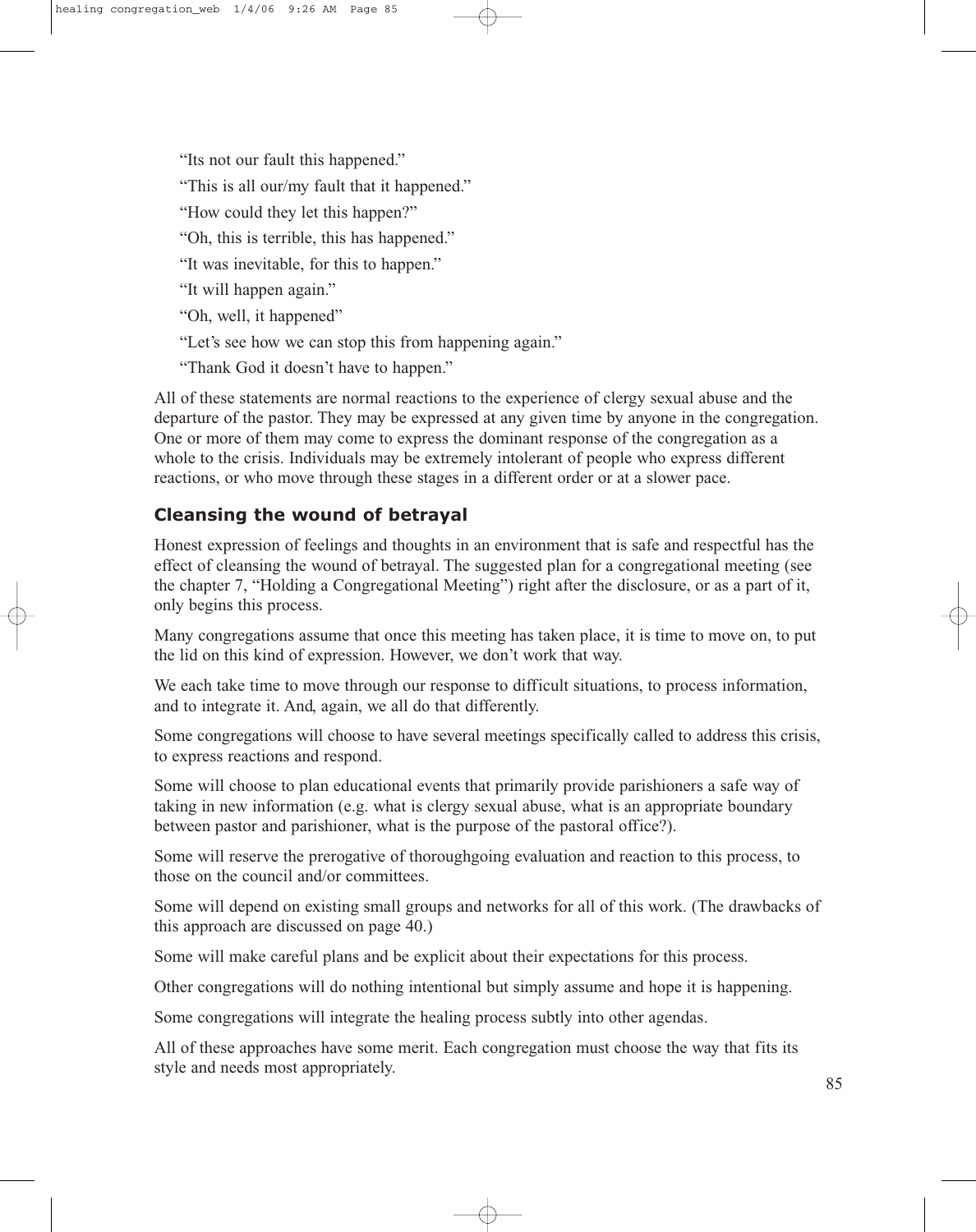This does not mean resorting to its most comfortable, but unhealthy patterns of behavior. The council can be encouraged to stretch, to exercise the option that pushes it realistically toward greater health.

If the congregation has always handled crises in one way, and feels dissatisfied with the results, this may be a good time to try another approach, or to offer complementary alternatives.

Cleansing the wound involves identifying the variety of reactions/responses to the crisis. Identifying them without blaming people for them is important. Blaming and shaming people about their responses stymies their recovery and that of the whole congregation.

Unhealthy patterns and behaviors can be questioned respectfully. It goes without saying that it is impossible for leaders to stop such behavior simply by declaring it off limits. Accusations and denunciations are not effective.

However, it is possible both to model appropriate responses and to identify why they are helpful. "Loving the sinner while judging the sin" is the aim in this process.

Whenever possible, encourage congregation members to make agreements about how they will receive and respond to each other.

Sometimes it is impossible for even a small group of leaders to agree to fair communication and respectful interaction. In these highly conflicted situations, where the damage is so severe, the pastoral leader on site may simply need to work for some period of time at restoring a minimum threshold of trust by providing faithful, compassionate, honest pastoral leadership in worship and in personal contact with key leaders, then move on.

#### **Promote healthy interaction**

After the initial congregational meeting, healing can occur whenever members are gathered at council meetings, Bible study, committee meetings, educational or social events, always beginning with prayer for God's Spirit to guide and enlighten the conversation.

Guidelines for communication at all such events might be encouraged as follows:

- sit in circles or around tables, not in rows
- encourage those present to make "I" statements, and to
- be specific, cite specific instances or examples, rather than make generalizations about problems
- avoid "cross talk," e.g. applause, interruptions
- check with previous speakers to make sure you heard correctly, especially if you are inclined to disagree
- encourage the telling of stories, sharing of experience not just about the pastor or the perception of abuse but about other life experiences that might promote understanding, empathy, growth
- suggest other means of expression, e.g. singing, art, dance, poetry where appropriate
- identify rumors, ask for rumors to be told, check them out, ask why they might be out there, what to do with them, how to respond to the elements of truth in them
- encourage accountability for information, both in keeping agreed upon confidences within groups and in bringing outside or other information to the group 86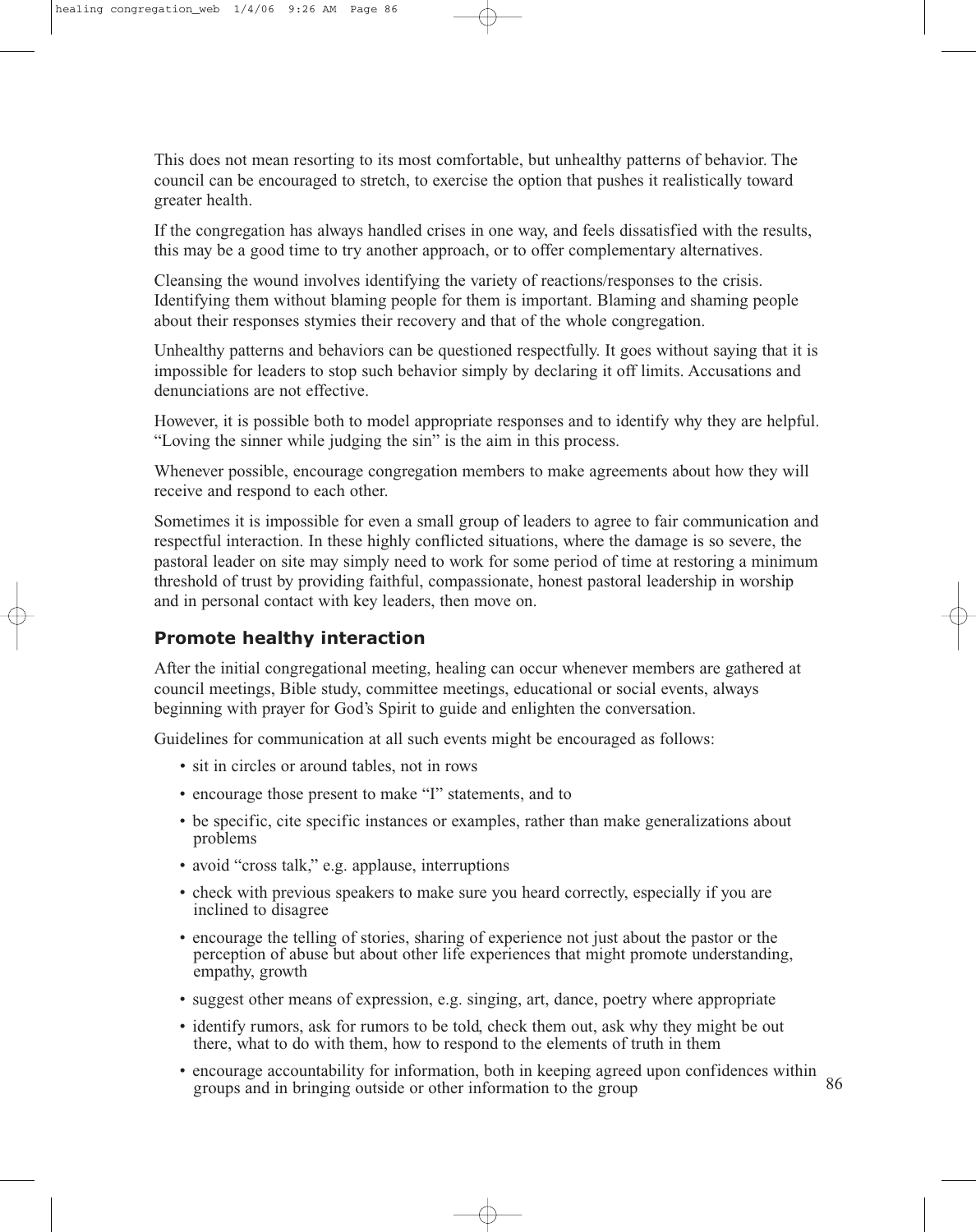### **Spiritual consequences of the betrayal**

In her pioneering work in our church, Pastor Mary Ann Moller-Gunderson identified several spiritual losses experienced by victims of clergy sexual abuse. These apply to personal victims and to the congregation as a victim. Pastor James Stein elaborated on these consequences in his Doctor of Ministry thesis, *Bridging the Gap: Restoring Trust After Sexual Misconduct*. These losses include:

• Loss of the church as a safe haven

The pastor's office, sacristy, choir loft or even the altar may have been the place where sexual abuse occurred.

Heightened sensitivity about these spaces, a sense of desecration and violation, danger, disgust and fear may keep members from feeling free to enter in trust and expectation that the church building itself is a sanctuary.

One of the changes needed in some congregations is a remodeling, repainting, rearranging these places, and even a rite that reclaims them for sacred purposes.

Portraits of the offending pastor may need to be removed or moved to a less prominent place, and other items in the church especially associated with him or her may have to go, at least for a time.

Locks, computer passwords, combinations and such may need to be changed, if only for the symbolic value of creating an extra measure of protection. In some cases there is actual danger in not making these changes an urgent priority.

• Loss of the congregation as a faith community

The sense of shame and responsibility that victims feel about what was done to them often seals that feeling inside and stops the flow of community and concern. Congregation members may feel these same reactions. Doubt and fear of blame and retribution compel silence.

The congregation ceases to share its common faith and, instead, silently shares only its common shame.

Words of faith and belief, hope and trust go unspoken. The community may, in fact, cease to be a community that truly has faith in God's gift of salvation.

Restoring the life of the community is critical. Creating safe and reasonable places for honest expression, for studying and sharing the promises of scripture and the tradition of faith, for worship and for ministry to others, for fun and for prayer help restore this faith community.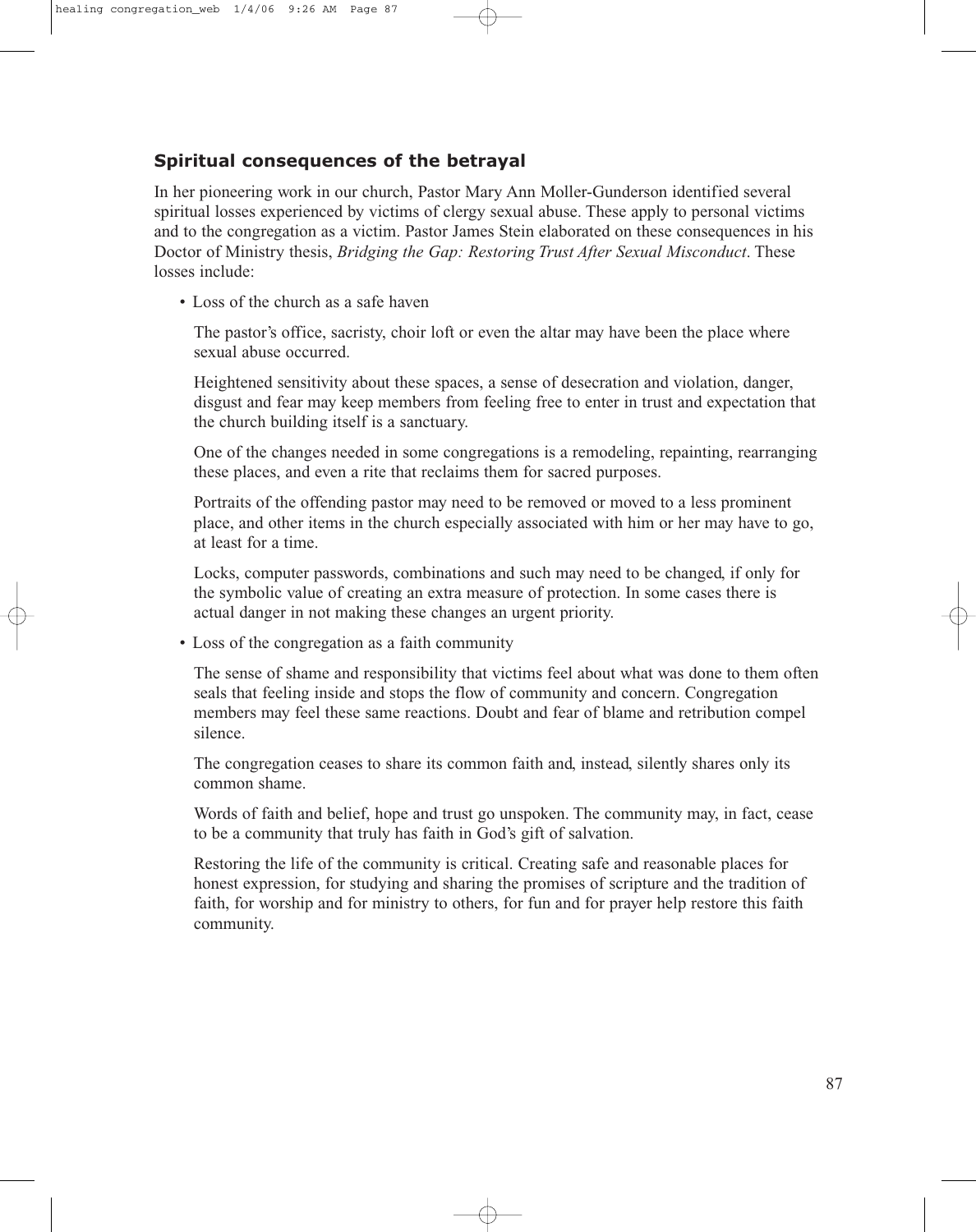• Loss of confidence in the teachings of the church

Can the church's tradition and its teaching be worthy of confidence if one charged to be a faithful steward of that message has caused so grievous a wound?

Confusion about matters such as forgiveness, repentance, ethical responsibility, and justice abounds.

Opportunities to learn about the church's concern for justice, to alleviate suffering, for healing and its bold and courageous ministry in the past help to counteract this lack of confidence.

Acknowledging failures in church practice, and lifting up the quietly faithful witness of the few (e.g. the Confessing Church in Nazi Germany) can help members to see the human dynamics at play in their current situation, and the importance of not giving up.

• Loss of faith in God

How can God allow this to happen? Many feel that the entire ministry of the offending pastor was a mockery, a sham, and that the God who was the subject of that ministry is, in fact, no God at all.

The wound of sexual abuse is traumatic because it is a wound that affects us at a place so intimate, so fundamental to who we are, yet so hidden and so confusing, it is as if we have been violated by One who knows us in that inmost being, God. Rejecting God or choosing to deny the possibility of such a God are options chosen by some congregation members.

Ministry through worship and pastoral care that shines the spotlight of God's saving mercy and creative love and unconditional grace on God's people can help people to regain their faith in God's power and work.

Scripture is full of stories about human failure and the way it tests the faith of those nearby. And scripture is full of stories about God's determination to not let evil and disobedience have the last word.

Healing, justice, wholeness, and community are God's unfailing desire for the human family.

These several losses may be experienced and expressed in a wide variety of ways, often by surprising people or groups in the church. Attention to these underlying concerns, rather than to the presenting issues or symptoms, will facilitate healing. Attending to the symptomatic concerns, however, is not necessarily frivolous or over-reactive.

Rules, directives, regulations, and control are commonly seen as necessary correctives to the violation of clergy sexual abuse. However, more than rules and regulations, it is the process of reflection and trust-building that will restore confidence and health.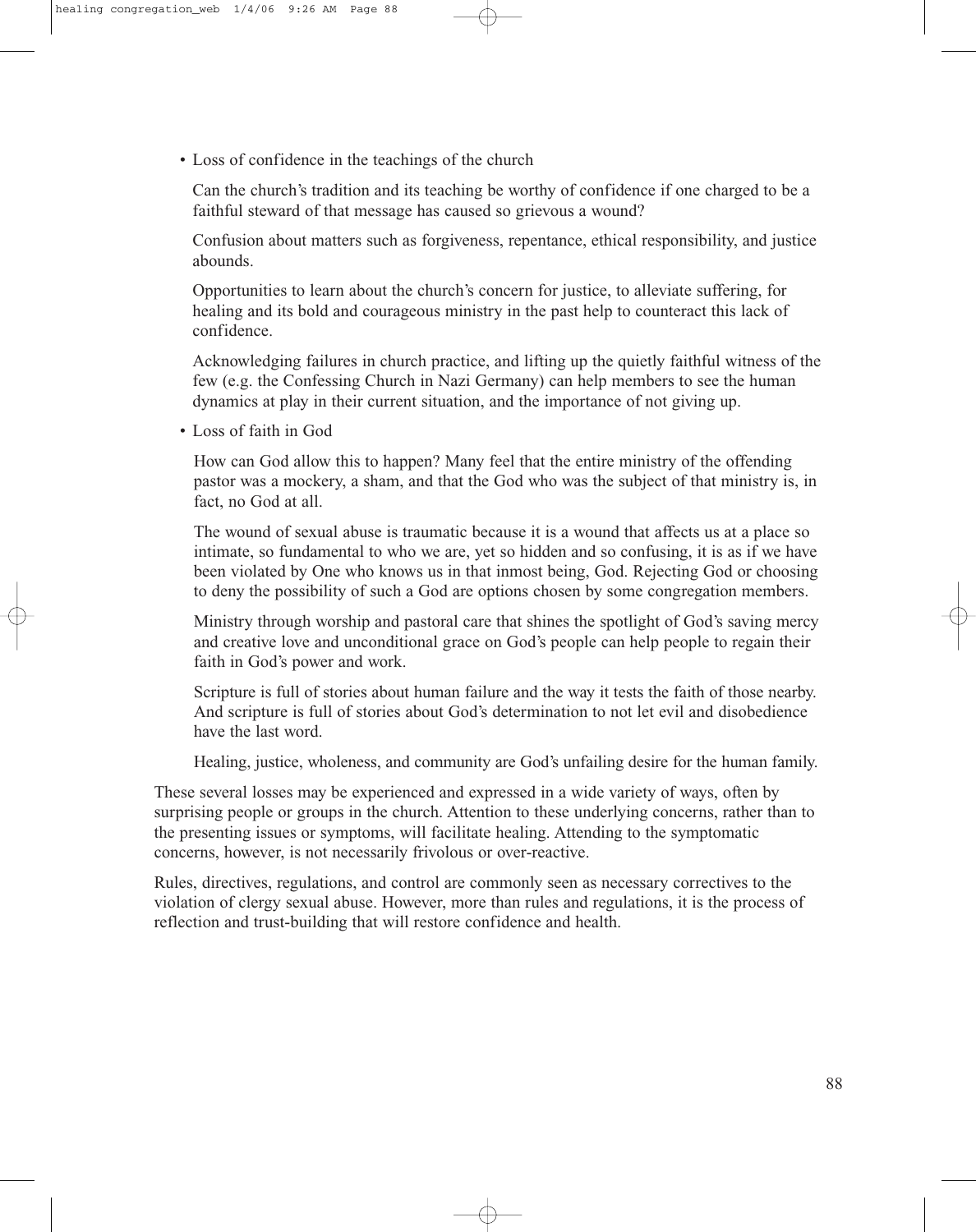There are some practical responses that help, too, and these might include the following:

Painting the offices or the whole building,

changing the order of worship,

getting a new chalice, new stoles or chasubles,

removing doors, adding doors, changing locks, getting more lights,

starting a Bible study,

having an adult forum series on church history or Lutheran identity,

starting small groups and/or a coffee hour,

making sure to always include a brief order for confession and forgiveness, using words of absolution,

include the passing of the peace,

quietly moving to weekly or mid weekly Eucharist at one service,

reaching out to victims of other kinds of violence and exploitation,

changing the gender balance on the congregation council

all of these may be among the legitimate responses to the underlying feelings of loss and betrayal.

Naming what is going on, honest conversation is essential!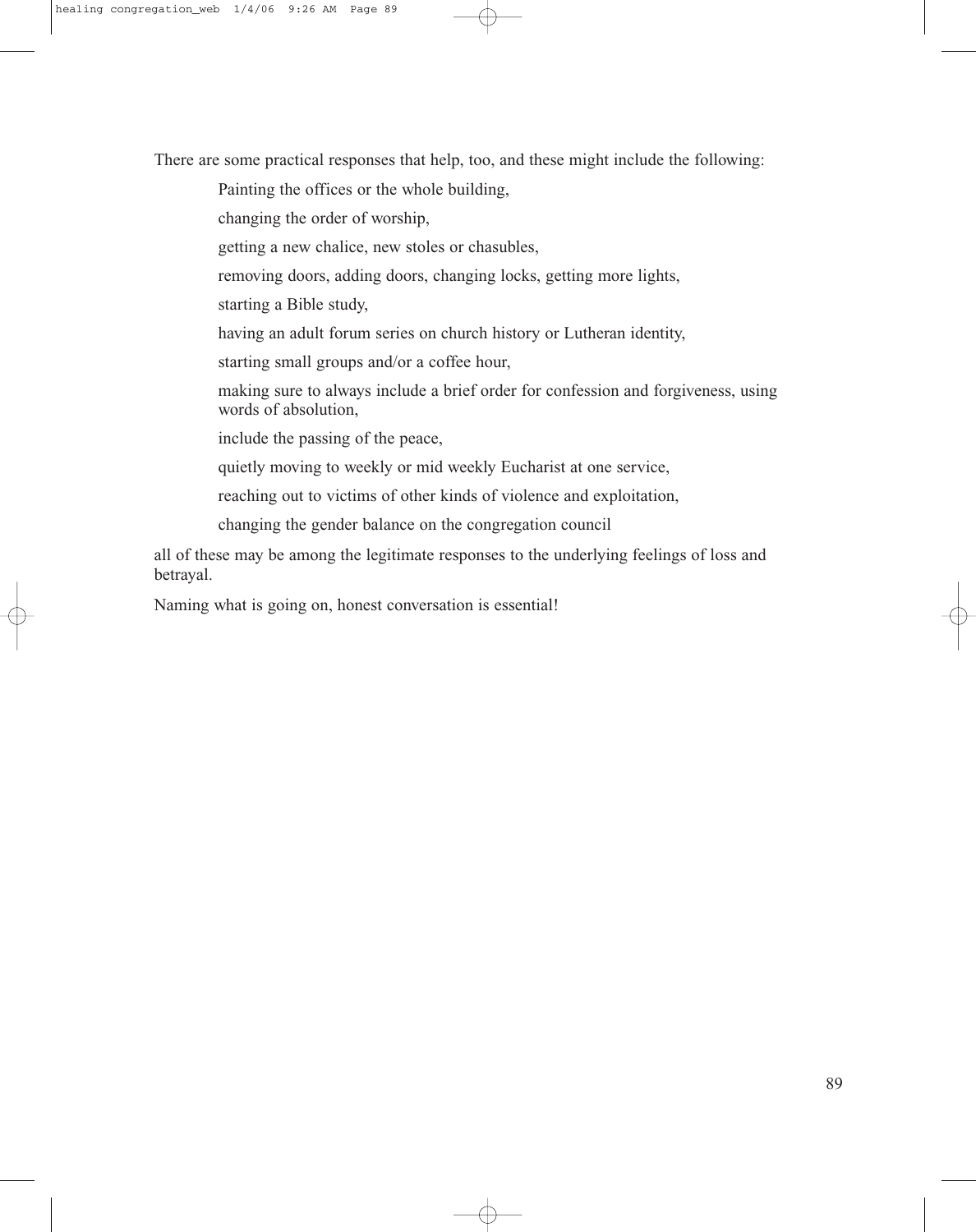# **CHAPTER 14 OFFERING PASTORAL LEADERSHIP IN CONGREGATIONS AFTER CLERGY SEXUAL ABUSE**

Pastoral leaders who are prepared to enter a congregation following clergy sexual abuse can do a great deal to help that congregation to heal. Whether for a very short period or a longer period of several months, skilled leaders can facilitate the healing processes, including those described in this resource.

In some congregations a long-term interim with specific skills and preparation for this ministry is essential to guide a healthy process of recovery. A strong leader and/or leadership team can help the congregation attend to the necessary tasks of healing, and, at the same time, continue to conduct its ongoing ministry.

Rather than obsessing about these tasks, a skilled leader actually frees up energy for other ministry. This leader knows how to see the healing process "built in" to the day-to-day function of the congregation.

If a long-term trained interim is not available, it is well worth considering even a short, intensive interim period of ministry from such a person. That minister might then be on call to the pastor who follows, or to the lay leadership in the event of a long vacancy served part-time by a neighboring pastor and supply preachers.

Synods may consider training and developing a small cadre of individuals with these skills, including those On Leave From Call, individuals with calls to specialized ministry and others with the flexibility to provide this interim leadership. This group may or may not overlap the group of individuals trained to provide immediate crisis intervention ministry. Deans of synodical conferences may be asked to be part of any training and to play a part in the healing ministry.

### **Goals for pastoral leadership after clergy sexual abuse**

The primary goals of pastoral leadership in the aftermath of clergy sexual abuse include:

- establish trust
- establish a spirit of honesty and respect
- establish worship as safe space for all
- provide a "non-anxious presence" (competent/well trained, well-differentiated, grounded, not reactive, not anxious)
- claim the gospel resources that promise and promote healing
- listen attentively
- provide fair and open opportunities for communication
- avoid identification with factions and cliques, avoid triangling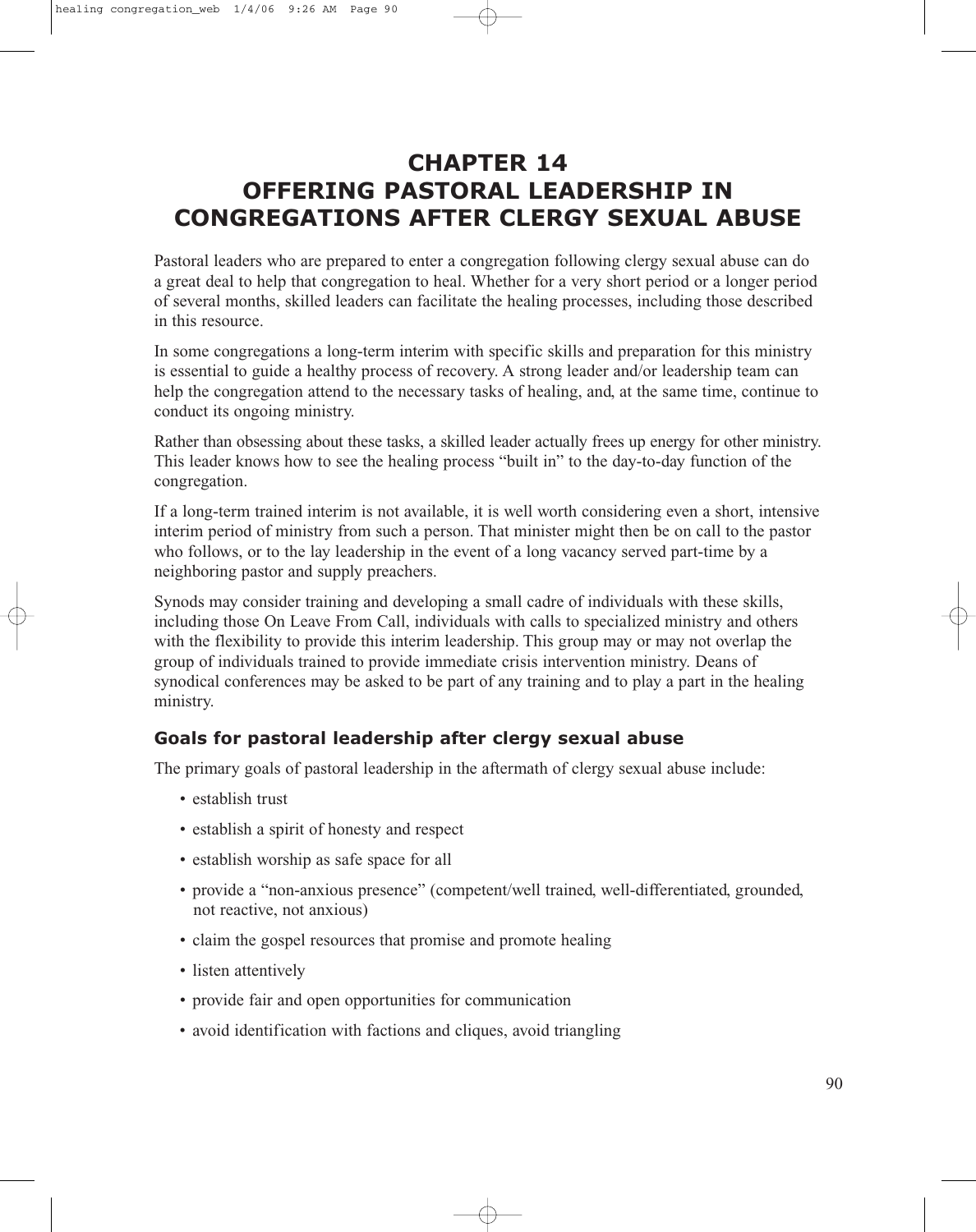- discourage secrets and withholding of important ideas and concerns
- empower victims and their families to move forward toward healing; avoid blaming the victim(s)
- avoid fixation on the previous pastor, living in the past and becoming trapped in either blaming or idealizing (two poles)
- avoid seeking to have one's personal needs met through the congregation

In her classic work, *Suffering*, theologian Dorothee Soelle identifies the movement of those who suffer from the depths of despair to healing. In her typology there are three distinct phases of suffering:

mute/silence lamenting changing

Individuals move through these three stages and so do communities.

#### **Mute/silence**

The congregation at first feels numb, speechless, powerless. Whatever responses do come tend either to be wailing, moaning, or explosive. There is a sense of isolation, brooding, turning inward on oneself. Ideas, issues, questions are disorganized and jumbled. The mood is one of passive, submissive reactivity, or flailing, concussive reactivity. The pain seems unendurable and unending.

Basic functions like thinking it through, sorting out the issues, beginning to talk about it, identifying what needs to be done, and seeking help are impossible as the congregation is overwhelmed by the trauma. It is like that dream we have sometimes of being endangered but rooted to the spot, paralyzed, our screams dying in our throats. In the dream we usually wake up at this point. In real life, we come unstuck when someone reaches us in this deep pain and gently takes a hand, offers a look and a word of compassion, and guides us slowly forward.

Giving language to the mute is one of the most important gifts of ministry to suffering people. One cannot put words in their mouths, but it can be helpful to be suggestive, to name feelings, problems, fears, concerns, sources of anxiety and anger. The other essential ministry at this point is holding out the hope that things can change, the suffering can be alleviated, and healing can occur. "It doesn't have to be this way. And I will help you move to a place where it is not like this anymore."

{When the movement from numb brooding or explosive reactivity is not facilitated in a positive way, the consequences are repression, neuroses, and, for some individuals, criminality. The suffering does not go away or resolve itself naturally over time in such a case, it simply goes underground. These are the congregations we know of that experienced clergy sexual abuse ten, twenty, fifty years ago but never disclosed or discussed it. Members and former members of these congregations tell us that they have never recovered, never returned to vital, healthy mission.}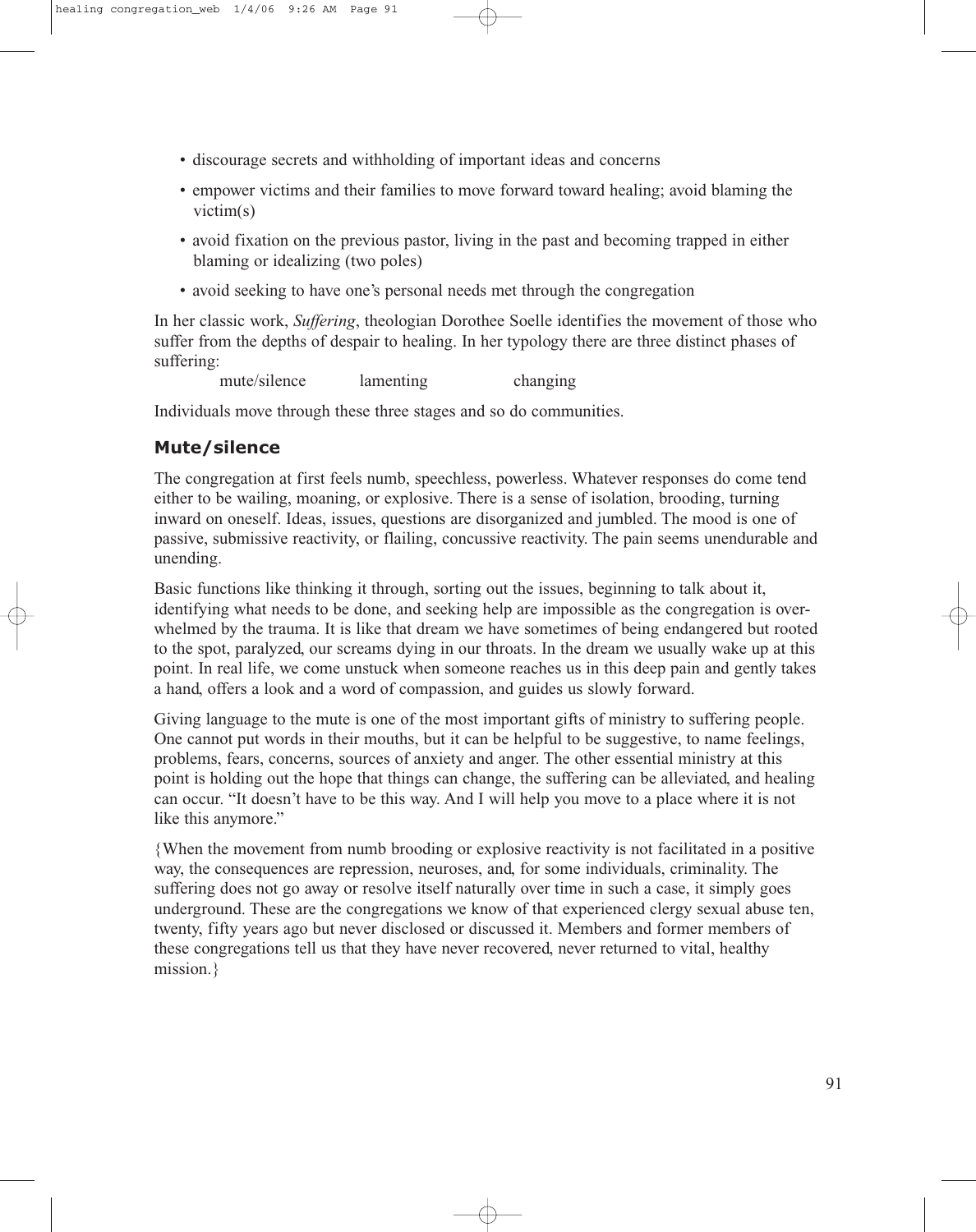## **Lamenting**

The second phase is that of lamenting, crying out in pain, crying about the pain, identifying the pain or the source of the suffering. It is also the cry for help.

It is emotional, also reactive, but now with focus and energy. "Do something!" This is the psalmic period and many of the psalms from scripture are poignant expressions of the pain and concern felt so keenly by individuals and whole communities who have suffered defeat, betrayal, abandonment. Using the psalms is a great comfort and a great gift, a step toward claiming the power of God to bring justice and healing into the situation.

Also involved in this phase is the learning/education activity, cognitive activities that help name and make sense of what has happened. This is the time for analysis, elucidation, clarification.

This phase is often skipped over in the rush toward action. However, this phase is essential if the action that follows is to have integrity, focus, and success.

The community needs this phase in order to claim the insights gained and then use them to make their own action plan, rather than accept one imposed on them, however well-meaning.

During this phase the expressions of hope will sound utopian, unrealistic. However, they express the deepest and most honest longing of the heart and they need to be honored. As more information is integrated into the analysis of reality and the prospects for the future, the expectations will naturally become more realistic.

Also during this period, the feelings of suffering will be intense. It is odd that our capacity to describe what is wrong also intensifies our experience of pain because of it. The veneer or, as Soelle describes it, the camouflage over the wound is taken off. Repressed feelings and ideas now have permission to affect us. And it may again, at first, seem overwhelming. It is tempting to retrench, and some do. This is a natural reaction. Continued tenderness and encouragement is important for the process to continue.

It is important for those who dare to express their suffering to know that they may do so safely. The pastoral leader can create environments of safety for the community and for its various individuals by modeling respect, trustworthiness, and by identifying limits and boundaries around how we treat the expressions of others.

It may also be necessary to create an environment that encourages a person to feel safe even from his or her own reactions to these unusual expressions of angst. Self-censorship is often more limiting than that imposed externally. Some individuals will seek out private opportunities for expressing their responses and, as much as possible, these desires should be honored.

Of course, we all differ in our preferred style of expressing pain. And we all have different pain thresholds. The pastoral leader can encourage healing of the whole community by naming these differences, honoring or respecting them, and providing for the appropriate and safe expression of these different styles.

Naming reality for another person is a tricky endeavor. It is always suggestive, tentative, never directive or definite. A range of reactions, feelings or responses may be identified. Options and possibilities are raised up. It is descriptive rather than prescriptive. It is exceedingly rare that we "know just how you are feeling." Better to say that "some people feel…and others feel…" and so forth. Then, listen patiently and see what comes. 92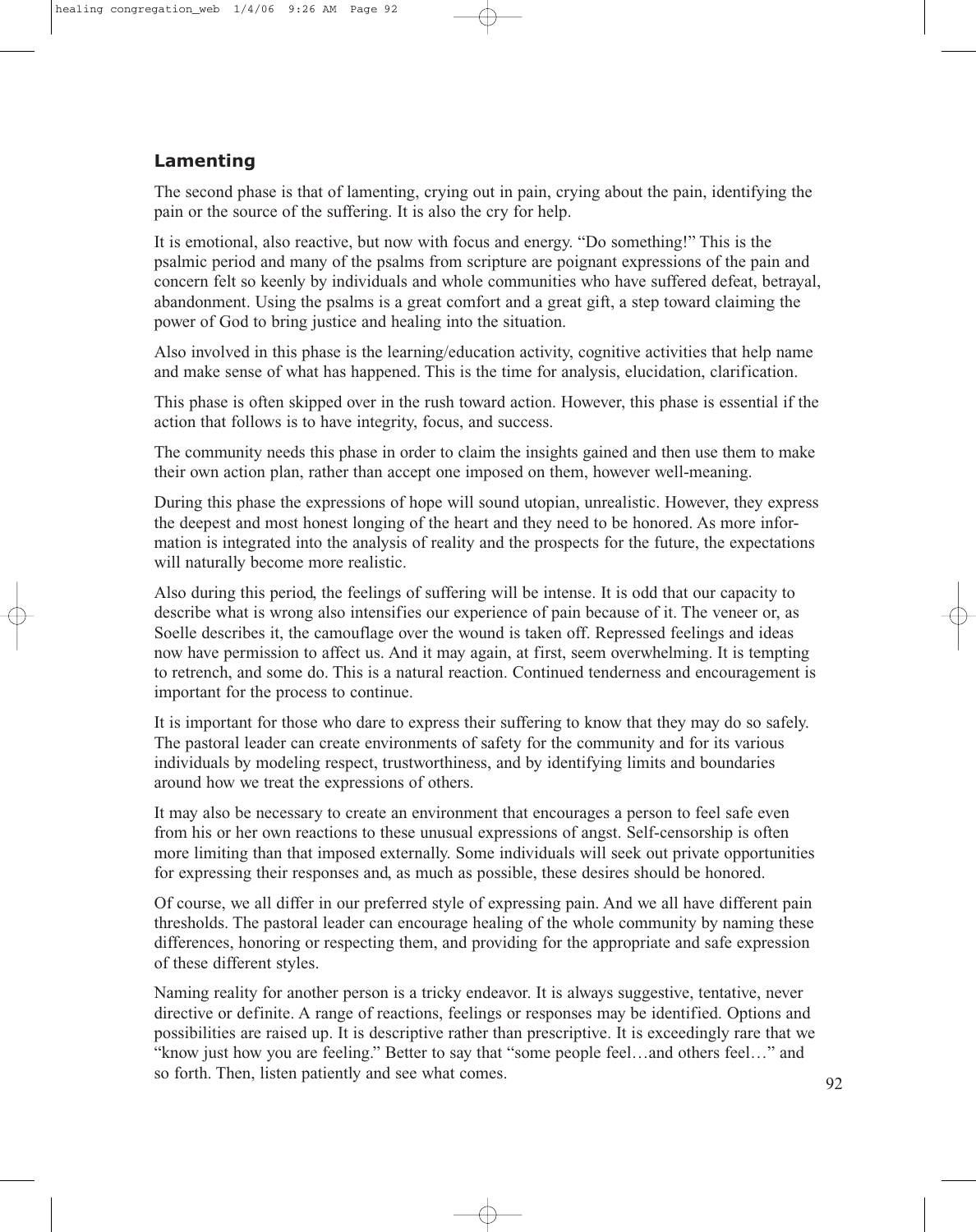Using the psalms and providing plenty of time for silence in worship during this period is helpful. You may identify several psalms for individuals to read and pray during their own devotions.

# **Changing**

The third phase in Soelle's typology is changing, action, organizing, movement. This usually occurs in community, rather than isolation. The first steps in this direction may be taken by individuals or in small groups. These groupings may reflect personality style, readiness to move forward, more so than traditional groups within the congregation.

All of the analysis moves toward action that first of all addresses and alleviates the immediate causes of the suffering, and then, often, looks to change the conditions that created the cause of the suffering. Thus, churches in this phase often include policy development and requests to the synod to do better screening and preparation of pastors.

Education to prevent future suffering and planning to deal more proactively with future problems often ensues.

Ideally, local congregations reach out with deeper compassion to the victims of the abuse, their families, perhaps also the family of the offending pastor, and the pastor himself or herself. At the end of this phase reconciliation may occur. [That will depend, in no small measure, on the healing and therapeutic work the offender has been doing and his or her readiness to accept responsibility for the abuse, repent, sometimes offer restitution to the victims, and to seek forgiveness.] In any case, one of the significant actions taken may be forgiving the offender, letting go both of the pastor and the pain, and moving forward in creative ministry.

Some tangible actions and changes—signs that healing is occurring are detailed in the chapter about *Signs of Healing*. These include a return of joy, humor and gratitude, increased socializing, resumption of important practices interrupted by the crisis, faithfulness and accountability in assuming responsibility for ministry tasks, and the ability to focus on mission and future mission planning.

Pastoral leadership can encourage these processes by noting them as they occur, acknowledging and affirming movement forward, and even celebrating certain milestones.

Patience and acceptance of these stages, as with the stages of grief, creates a climate of safety and expectation in the congregation. When the pastoral leader is nonplussed by expressions of sorrow or fear, or provides helpful and respectful interpretation of certain outbursts, members are encouraged to find ways to integrate this into their own processing of the events and to receive others with dignity and compassion.

Some congregations include expressions of these phases, such as psalms or prayers written by members, in newsletters or corporate worship. Some continue to have meetings where individuals can express both their concerns and their faith that healing is happening. Some congregations observe the anniversary of the former pastor's departure (or another significant date) with a prayerful vigil.

The pastoral leader can encourage and facilitate these steps forward with suggestions, example, helpful resources, and permission.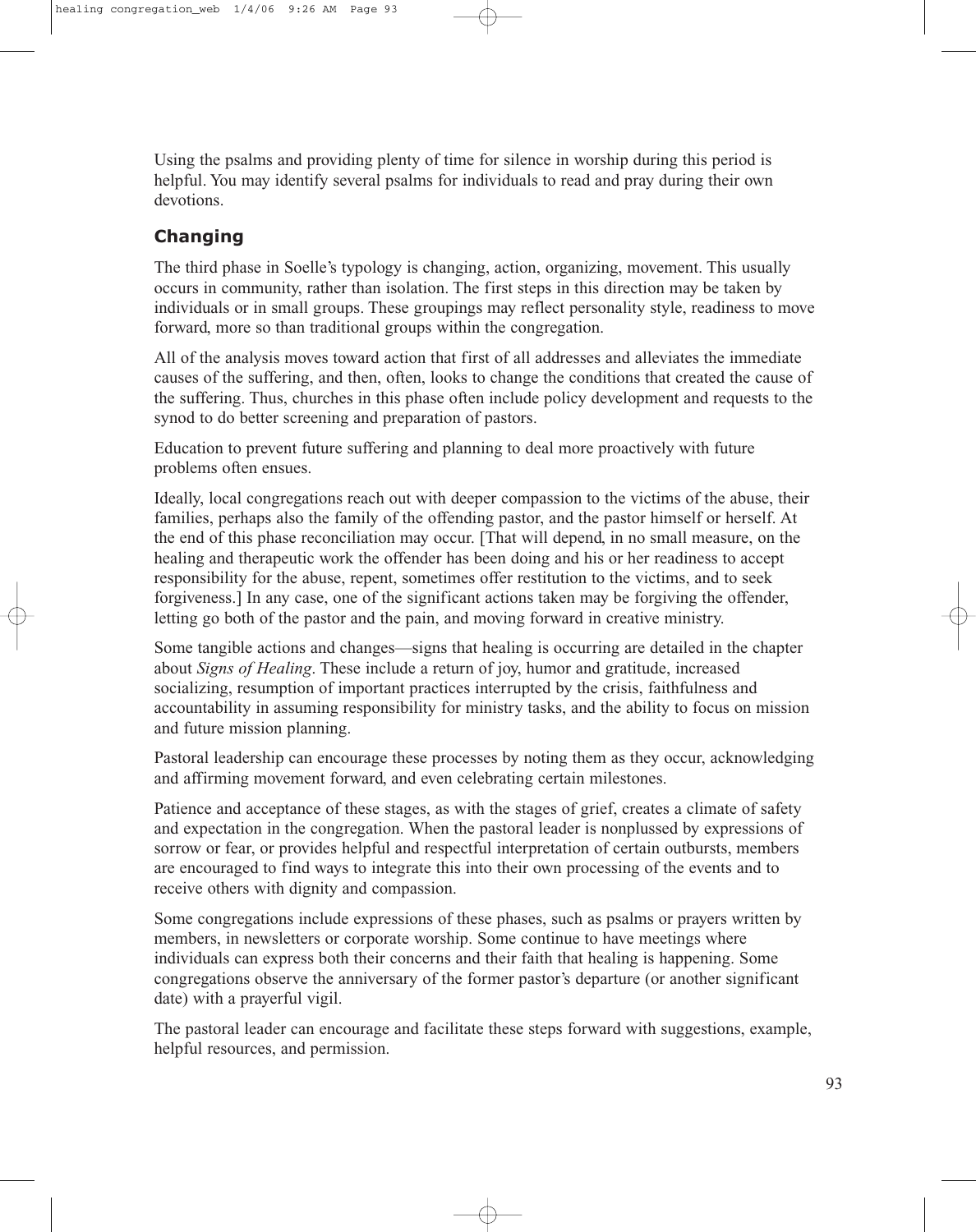The pastoral leader is a "midwife" of the new life that emerges through this process. Provide an environment that promotes health, offers resources (tangible and intangible) to assist others, and acknowledge the positive developments. Be prepared to respond to new crises, isolate and stop infections from spreading, and, in some cases, let go of those who will not participate in the movement forward, to new life.

Pastoral leaders promote healing in ways that include:

- don't make promises you can't keep
- identify appropriate boundaries, articulate them and keep them
- claim appropriate authority and relinquish inappropriate authority behaviors of the former pastor; do not abdicate appropriate authority or symbols of that authority
- bring in consultants, experts, and other pastors, counselors and teachers to teach and serve the congregation, not only about this problem but regarding other ministry areas, as appropriate
- do not represent having more competence or skills for specific kinds of ministry than are true; do not attempt to do everything
- create climate that identifies, then discourages passive/aggressive behavior
- create climate that is intolerant of gossip, rumors, secrets, innuendo, generalized criticism and meanness
- check out rumors, name them, "shine light" of truth on them, deal forthrightly with rumors, gossip and myths during council meetings, committee meetings, staff meetings and other settings [publish a "rumor of the month" feature in the newsletter, with true or helpful information to counter it or confirm it]
- set an "open meetings" policy and publish minutes/reports; letters from the lay leadership about decisions, deliberations and processes toward healing sent periodically to all members, reports during worship or coffee hours or special meetings are helpful
- maintain a "need to know" boundary around information that identifies victims, etc. rather than a "want to know" boundary
- explain the "why's" about decisions and policies and procedures, not just the end results
- be aware of the heightened sexual tension in the congregation and avoid externalizing your own sexuality
- avoid reactive, defensive behaviors when conflicts arise
- name, identify everything under the sun, both good and bad
- acknowledge the irony that crisis presents both danger and opportunity. (The Chinese word for crisis means both)
- distinguish between safety needs and comfort desires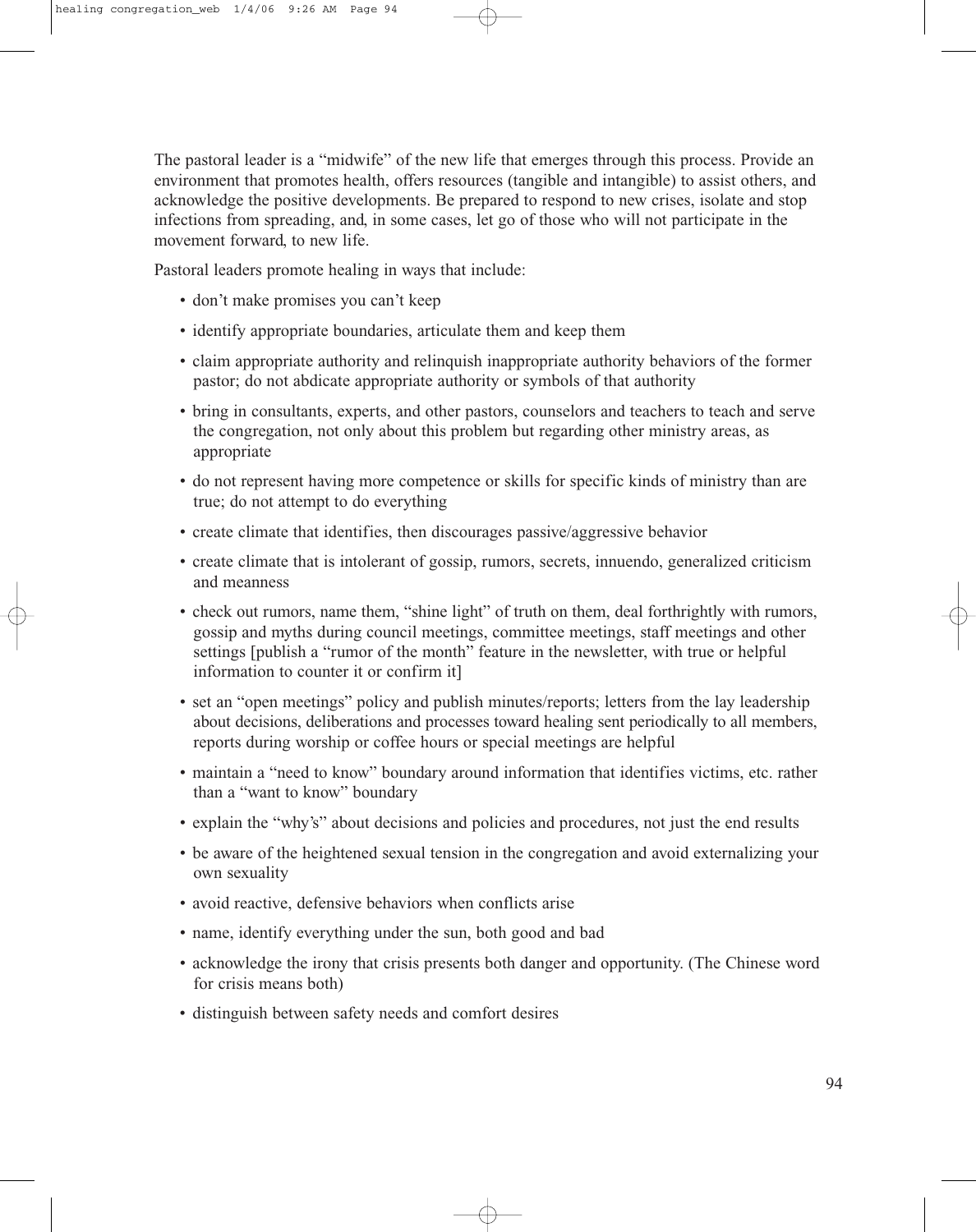- be mindful of the aura of clergy power, how we affect people, how you use and carry power, and what projections are set in motion, including the sexual quality and attraction of power for some people
- encourage people to tell you when you are hurting, invading, evading or overwhelming them, and to do the same with each other
- always be in charge of the boundary between you and all parishioners, especially when you sense a boundaryless zone—when someone invites or allows inappropriate intimacy or encourages or allows you to usurp their power or responsibility
- bring highly conflicted parties together in settings where each agrees to at least listen to the other speak their truth, describe the reality as they perceive it
- provide ample opportunities in preaching, worship, and Bible study to reflect and grow

Many pastoral leaders who serve in the aftermath of clergy sexual abuse are naturally drawn either to focus almost exclusively on the specific tasks related to healing, or to provide such exemplary leadership, the congregation will forget it ever happened. That pastor might seek to create for the congregation an entirely new way of envisioning and experiencing pastoral leadership. If the offending pastor was one sort of leader, the new leader will work to demonstrate an opposite style.

Or the pastoral leader may feel it necessary to talk constantly about the abuse, to be explicit on every occasion about the work of healing. Anxiety related to the crisis can manifest in obsessing about fixing it. This may pit the new pastoral leader against lay leaders, the bishop and others in the congregation. This can replace concern for the ongoing pastoral care needs of members and for essential ministry activities and plans.

The most important gift a pastoral leader can provide to a congregation in crisis is faithful, careful attention to the needs of its members and its mission. This includes the tasks of healing, of course, but does not exclude personal concerns and routine ministry requirements.

#### **Priorities for pastoral leaders in the aftermath of clergy sexual abuse**

focus on the basics—

preaching the gospel with clarity and sincerity,

offering the sacraments as often as possible (now is not the time to gear up for a big decision on increasing the frequency of communion in worship),

pray for the community and together with it,

not forgetting those who are homebound,

tending to pastoral care needs of members,

teaching,

administration and care for details.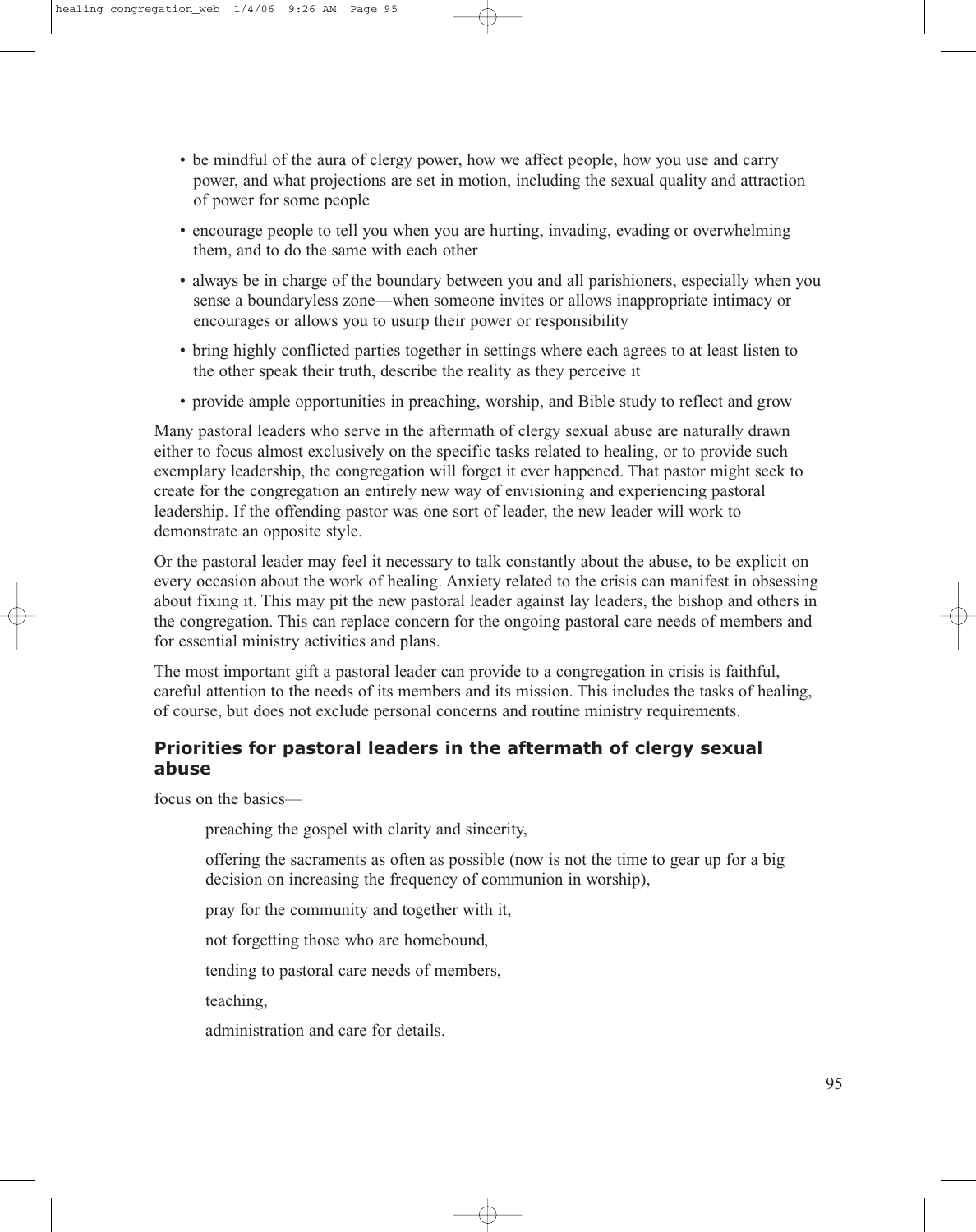Lectionary texts for every season provide rich material to work with in claiming God's compassion for those who suffer, God's desire for life and fullness, God's desire for justice, repentance, amendment of life and wholeness. The promise of God to bring life out of death is a powerful word of hope to people in this situation. Texts about deliverance, God's faithfulness, God's wisdom and guidance, and God's gifts of healing are very important. Jesus Christ, our salvation, is the foundation and is our deliverer. Claim this gift for the congregation and keep it ever before them.

Pastors and others who enter a congregation to provide leadership after the incidence of clergy sexual abuse will be "on trial" and, in many instances, guilty until proven innocent. Evidence of this attitude will show up in second-guessing, non-cooperation, checking-up, looking over shoulders, and anonymous notes. It is hurtful unless it is known that this is not about the current pastoral leader but about the betrayal.

The great temptation is to serve without fault, to provide ministry beyond reproach. We hate to be criticized, and we seek to avoid it by being perfect.

However, it is impossible to do everything perfectly or to conform to everyone's expectations. This is especially dangerous to attempt in a highly reactive atmosphere.

It is important not to be perfect or to even try to conform to the multitude of expectations. Modeling failure, and repentance—acknowledging limitations and failure, taking full responsibility for one's actions, accepting that behaviors can have an impact different than the one intended, acknowledging the consequences to others and expressing sorrow for them, without mitigating or excusing the behavior, and then asking forgiveness—this is an important gift to the congregation. It shows them what healthy relationships can be, and, frankly, it helps them to see the standard of accountability appropriate for their former pastor.

At the same time, the interim pastoral leader must model consistency and faithfulness. This leader must be healthy and able to withstand stormy days ahead.

Care to maintain appropriate boundaries, that protect the pastoral leader as well as the congregation, is important. This leader must know how to distinguish between and separate personal life from ministry. Constancy and clarity about boundaries regarding office hours, availability, job descriptions, space, confidentiality are crucial. A non-anxious presence means having clarity about the role, and strong personal identity, emotional health, and support systems in place.

There is a temptation to over-extension, over-availability, over-functioning. This is not helpful either. Taking over the ministry, making decisions that are properly the preserve of laity, taking on responsibility that properly or traditionally belongs to others, seeking to do all things for all people, cure all ills, bind up all wounds—these are the great temptations of the pastoral leader who serves in the wake of a great betrayal.

It is important to model and to observe for their own sake the boundaries of a day off, time away, sabbath for family and personal growth, scripture study and prayer, accepting fair and appropriate compensation, being accountable to someone (the bishop's office, the council, a "supervisor") for the ministry, and keeping to a schedule.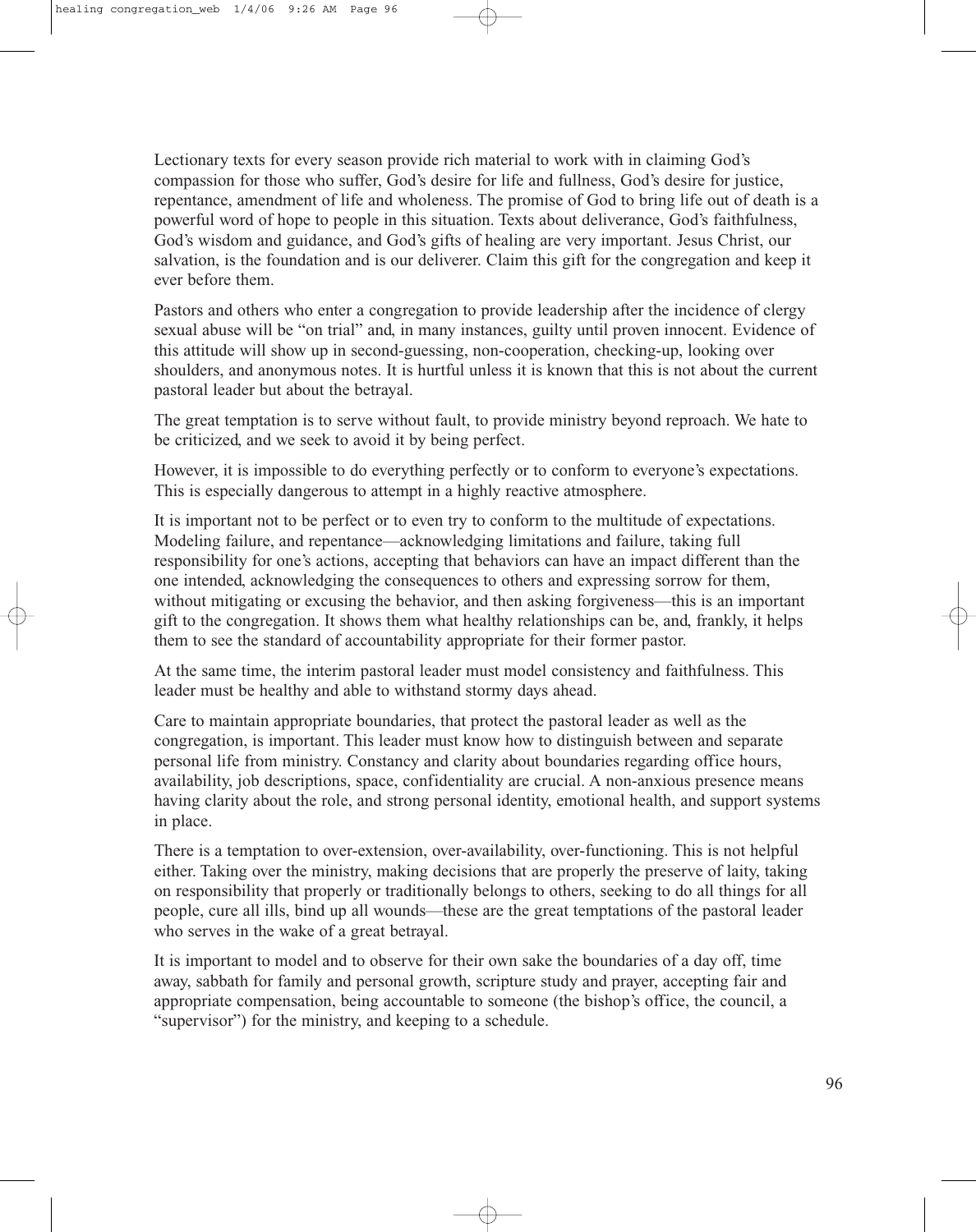The pastoral leader who serves after clergy sexual abuse must know that the primary agenda for that period of ministry is the healing from the betrayal. This is not the time to launch into other all-consuming, potentially conflictual or perplexing ministry objectives, however worthy.

This pastoral leader comes to listen, to provide a safe "container" or context to work through painful material, to help guide a healthy process and clarify boundaries, to teach, to mediate, to empower.

Whether this is a short crisis response intervention or a longer-term interim, the pastoral leader will be kept at arm's length, even by those who may appear to be welcoming and unwary. It is always possible that those who appear unaffected by the crisis simply have not gotten to the point of dealing with it yet.

Some congregations will reach out gregariously to an apparently healthy pastoral leader and seek to substitute this new affection for their grief and recovery work from the past hurt. It is important for the pastoral leader not to be seduced by this affection. The congregation can not heal if it fixates too quickly on a new outside leader, a messiah, a quick fix.

The interim leader needs to be content with a certain dispassionate distance from the congregation (which is not to say lack of concern or feeling). The interim leader must continually wean the eager congregation away from transferring their attention to him or her and back to the task at hand: dealing with the wounds of betrayal and recovery. A certain amount of transference of affection, however, may help the congregation to feel the pain of its loss and to move through the phases of suffering. The pastoral leader will need to be aware of this dynamic and not misuse it.

### **Healthy pastoral leaders needed**

It is worth thinking twice about sending as interim pastoral leaders into wounded congregations—whether for a few weeks, months, or a year or more—those individuals who currently have their own serious personal needs. It is difficult to choose not to utilize such pastors in these situations because they are often so readily available, On Leave From Call, and perhaps not available for a full-time, permanent call.

Each situation needs to be considered on its own merits, of course. But the needs of the congregation must come before the desire of the bishop to provide a ministry opportunity (and income) to any given pastoral leader. If a pastor cannot make reasonable promises of faithful reliability and concentrated attention to this ministry, and if there are reasons to believe the ministry would be impaired in some way, another choice is preferable.

We unconsciously tend to pair problems: difficult congregations with difficult (hard to place or needy) pastors. This doesn't always happen but it happens often enough for us to flag our attention to it. This is definitely NOT the time to make that mistake!

The last thing this congregation needs is to be let down, either by the synod (who recommends or sends the interim) or another pastor. The betrayal this time might not be sexual, but rather the quality of care, time, attention, or skill. The consequences, however, will compound the earlier damage.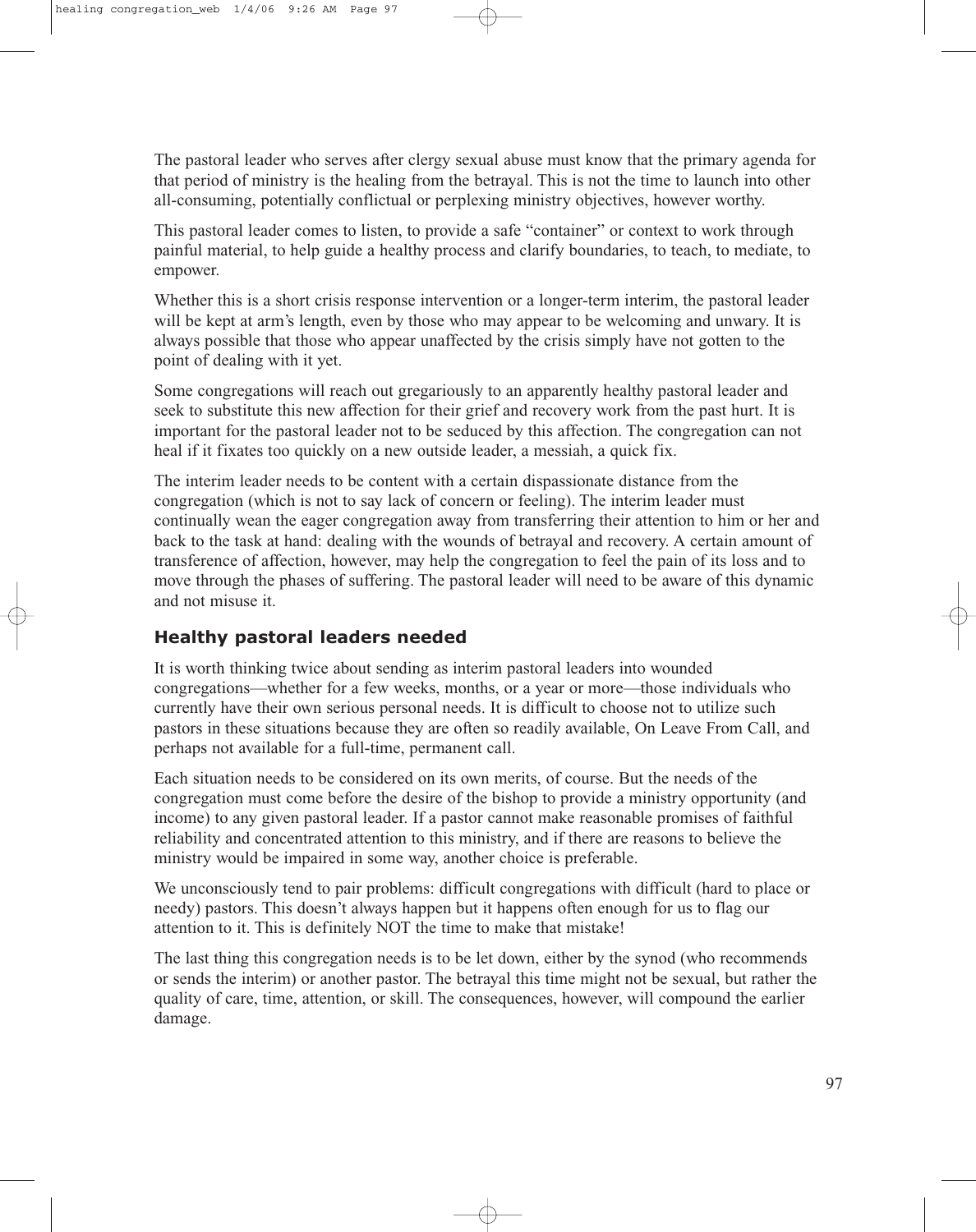A well-trained pastoral leader will enter a congregation after its experience of clergy sexual abuse with a strong commitment to:

- scrupulous respect for confidentiality
- refraining from all gossip, speculation, generalizations and blaming
- not listening to secrets, not colluding in triangulation
- keeping promises, and promising only what can be fulfilled
- respectful references to all people and conditions
- good humor that does not disparage anyone
- keeping office hours, appointments, and deadlines: On Time
- providing a non-anxious presence; non-reactive presence
- preaching and teaching the message of the gospel of God's love and salvation for all in Jesus Christ
- creating an environment of safety and dignity, of hope and possibility for all
- acknowledge his or her own shortcomings and failures and to ask forgiveness
- engage in active spiritual disciplines and trust the Holy Spirit for wisdom and courage to do what is right
- seek help and support without hesitation whenever the way is unclear or the road becomes too rocky
- not expect the congregation to meet personal needs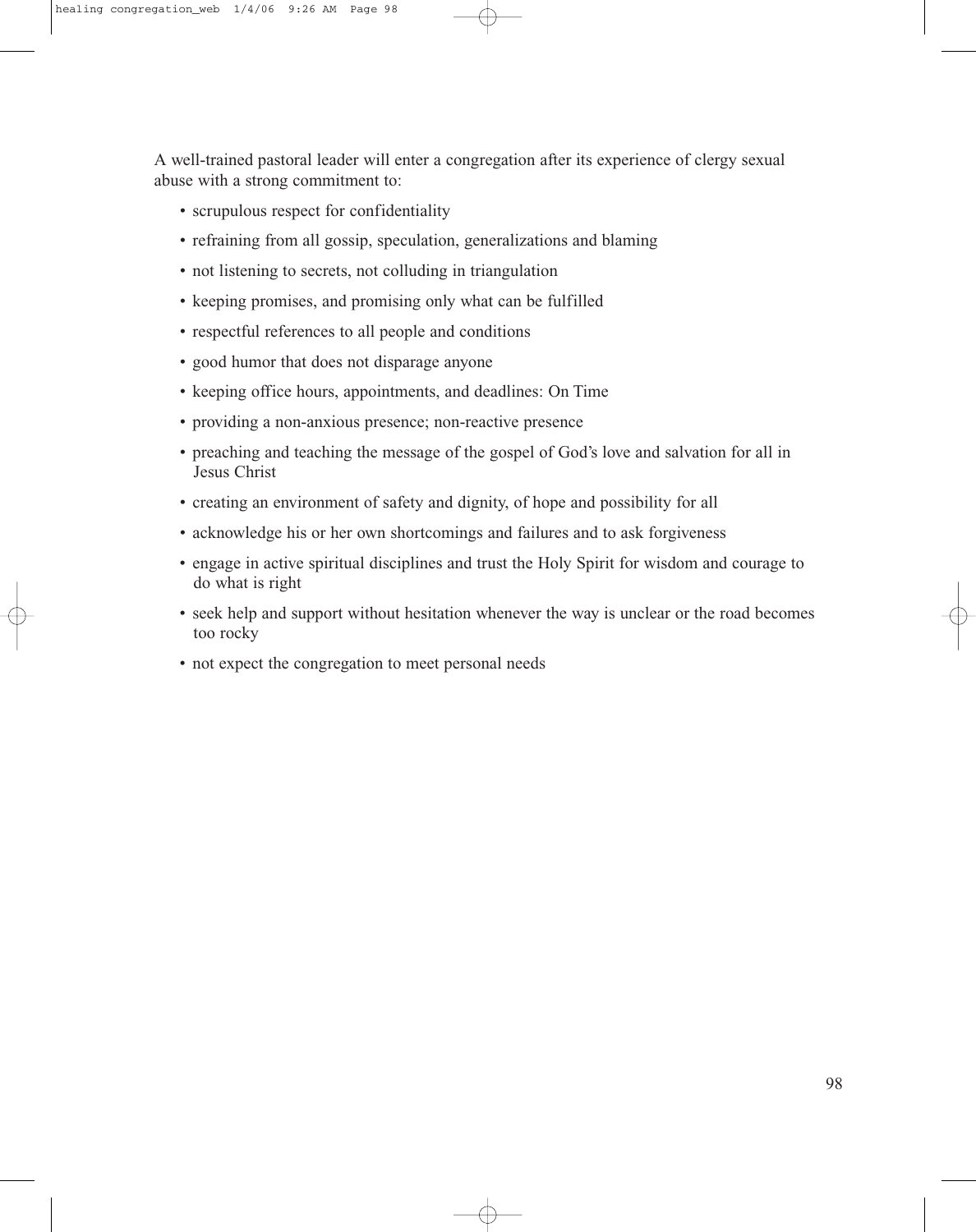# **CHAPTER 15 ACKNOWLEDGING THE SIGNS THAT HEALING IS HAPPENING**

### **Healing happens!**

Signs of healing are often as fragile and tentative as the tiny shoots poking out of the dirt in early Spring. Each one is worthy of note and perhaps even a celebration.

It is important to remember that some in the congregation, and some congregations overall, will experience healing more quickly and more deeply than others.

As we spoke at the start of this resource about how different congregations will experience this "earthquake" in different ways depending upon a variety of factors, so, too, they will heal in different ways and at a differing pace, depending on some of these same factors.

There was nothing anyone could do at the time of the earthquake itself to change any of the preexisting variables that affected the way the congregation was hit. If there had been prior experiences of betrayal, nothing could be done to change that. If the current lay leadership was relatively weak, nothing could be done to change that. And so forth.

The one variable we can affect is how we will choose to respond to the congregation, the level of support and care we will provide. And, in most of the situations we have observed, that one variable alone becomes uniquely significant in effecting a positive outcome.

It is always important to notice and to observe when the congregation has moved past a milestone, or has passed an anniversary related to their ministry, or to the ministry specifically of the former pastor.

Rites of passage in this process must not trample on the sensibilities of those still struggling, but they can serve as an encouraging marker along the way. Congregation members will pass significant anniversaries related to the abuse and departure of the pastor with varying dispositions. It is important to acknowledge these differences respectfully, including in the prayers of the church and on other public occasions.

It is also important to remember that dates on the calendar are just that; they have no magical power to guarantee that the congregation will have achieved any certain degree of closure and healing from this crisis. Arbitrary dates become deadlines in some cases.

The entire congregation may feel pressure to have moved beyond this problem by a certain date, or may impose those expectations on individuals within the congregation who are seen to be lagging behind. The fact is: we move at the pace we move.

Bishops and synodical staff also set up expectations of a time by which they expect that the congregation should be over this crisis. It is reasonable to believe that intentional activity toward a goal will accomplish that goal sooner rather than later, and it is not unreasonable to encourage the congregation to "move along." But, again, for a variety of reasons, it is simply impossible to guarantee that the healing process will be complete in any given period of time.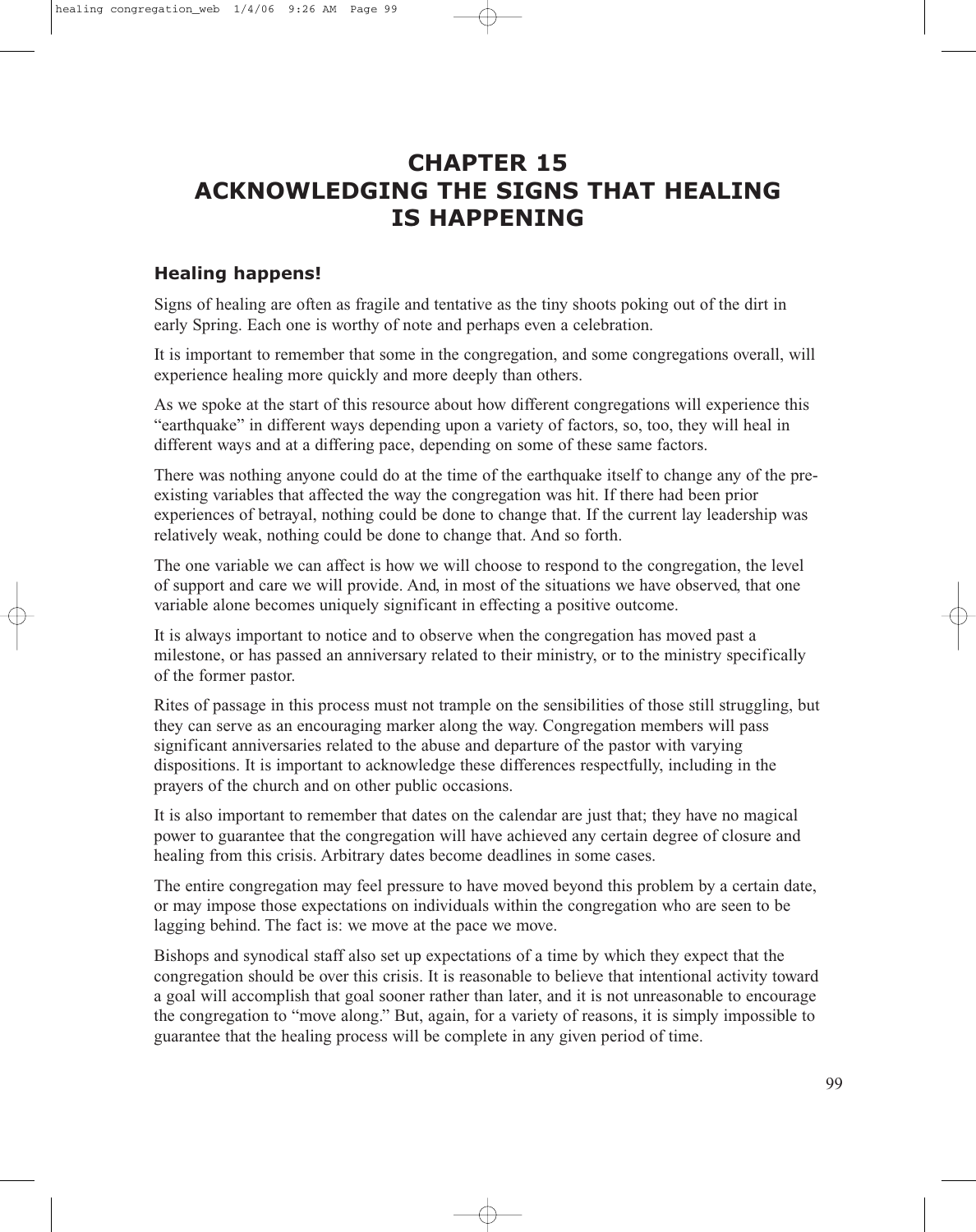It is important for synod staff to check in regularly with the interim or other new pastor, to see how things are going and what the congregation is prepared for as their next step. Be patient!

In conversations with many pastors and lay leaders in congregations where clergy sexual abuse occurred, the one thing each said without hesitation when we asked what they needed from synodical staff as time went on was this, "Please don't ask us, 'are you still dealing with this?' It takes time. We don't spend all our time and effort dwelling on this issue but the aftershocks and after-effects linger on for years, even when we're doing a good job."

The time it takes for a congregation to experience healing will depend in some measure on:

- the intentionality and care given over to that process,
- the training and skills provided for that purpose,
- the underlying strength of the congregation,
- the strength of the leadership—clergy and lay,
- encouragement from the larger church,
- and other factors that are unpredictable and uncontrollable.

#### **Healing happens!**

One of the best signs of healing is the change in the mood of the congregation and a sense of relaxation of tension.

The pastoral leader often feels it first in a positive sense of anticipation about worship, meetings, social events. People are laughing at the jokes in the sermon, waving at each other, reaching out with words and gestures of empathy and support about many different things, not just the betrayal.

Council meetings are less tense, terse, and conflicted. Intercessory prayers are more frequent and more risking. Folks smile when passing the peace.

Silence is golden, not the calm before the storm. Joy and generosity of spirit are the harbingers of good things to come.

A return to patterns of gracious hospitality is another important sign. Members who have been wary of inviting one another into their homes and private lives are reaching out again.

A culture of friendliness returns. People come to worship and other gatherings with a relaxed, easy spirit that translates into easy-going casual conversations, introductions, and openness.

The sense of isolation, individuality, intensity, and dogged determination, and the sense overall that church is a problem to be solved, something to be got through, even tolerated for the sake of a greater good, is gone.

The congregation regains its sense of itself as a community, not a collection of atomized souls who simply happen to be in the same place at the same time.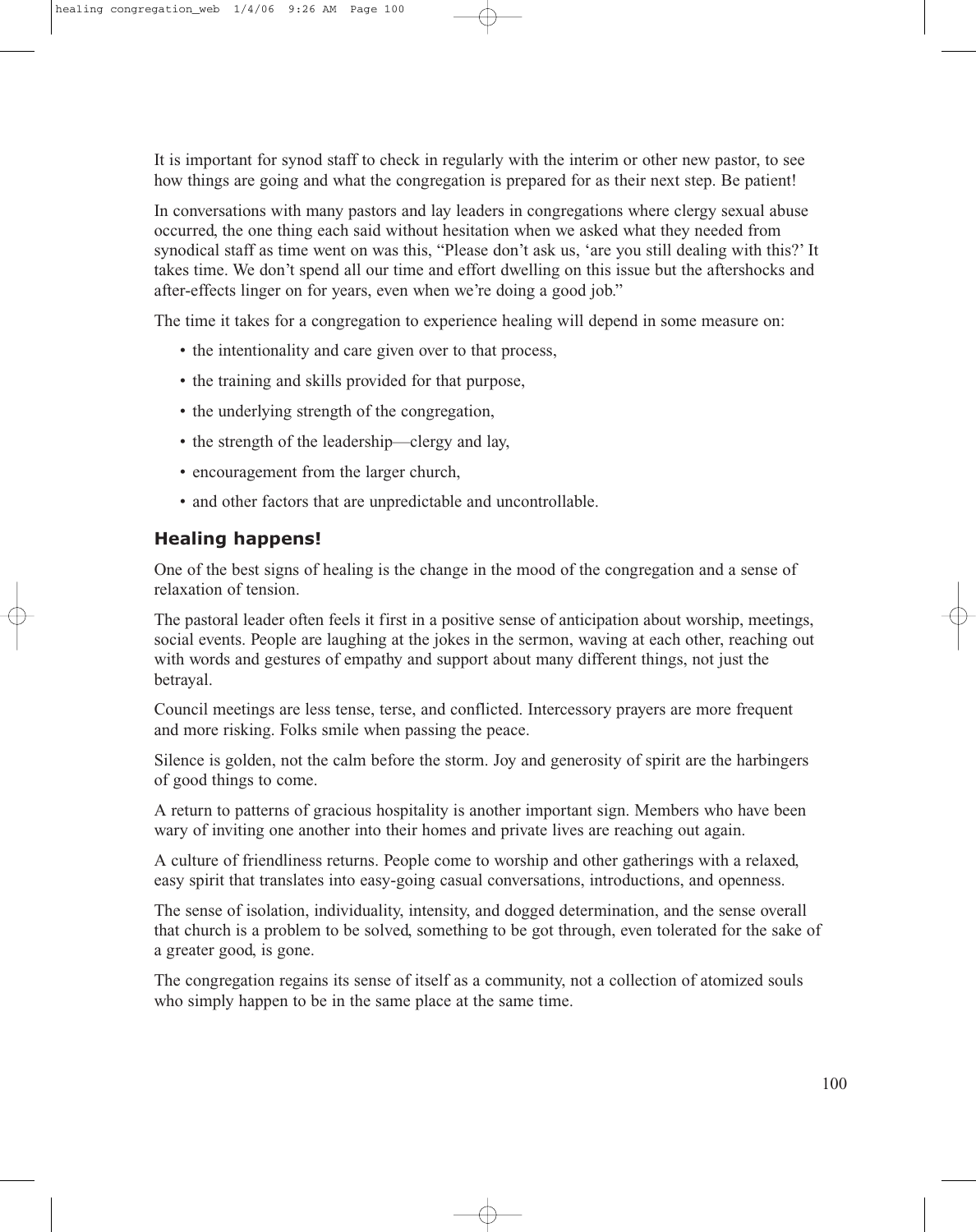Other tangible actions and changes—signs that healing is happening often include:

- giving is up, pledges are fulfilled, special gifts come in
- attendance is up, participation increases in worship (hymn singing perks up, people make eye contact, greet one another)
- laughing, good humor, and generosity of spirit return
- the overall mood shifts from crankiness, suspicion, cynicism, manic or depressive anger, hopelessness, and despair toward graciousness, kindness, openness, hopefulness, optimism, excitement, helpfulness, creative liveliness, and vitality
- the pastoral leader feels a sense of the burden lifting, a weightiness falls off; feelings of dread and anxiety, tension and fear are replaced by anticipation, confidence, calm, and happiness; dreams change, the body relaxes, physical symptoms of distress disappear, more smiling, whistling, and singing again
- people express a positive future orientation
- ability to focus on mission and on creative, generative projects that improve the quality of life within the congregation and its mission, and not only those that are entirely external to the congregation, (or vice versa, depending on which way the congregation had turned in its coping phase)
- risk-taking, daring, venturing ideas are given careful consideration and perhaps adopted (as distinct from manic, utopian, over reactive ideas and proposals)
- new members join and become involved
- children return to worship and to active involvement
- ability to make big decisions in healthy ways
- self-image improves; the congregation "dresses up" again, painting and other improvement projects completed, outreach and involvement in the larger community picks up
- socializing increases, new people are drawn into old circles
- a sense of mutuality and partnership is present
- empowerment is not a slogan but a reality: people effect the ideas and hopes they speak about
- women and men share leadership
- leadership positions filled by competent eager laity who follow through and fulfill their responsibilities
- ability to have a fact-based conversation about the crisis
- increased contact and cooperation between former antagonists; ancient alliances along real old "battle lines" become less important and disappear
- less stewing and dickering, more action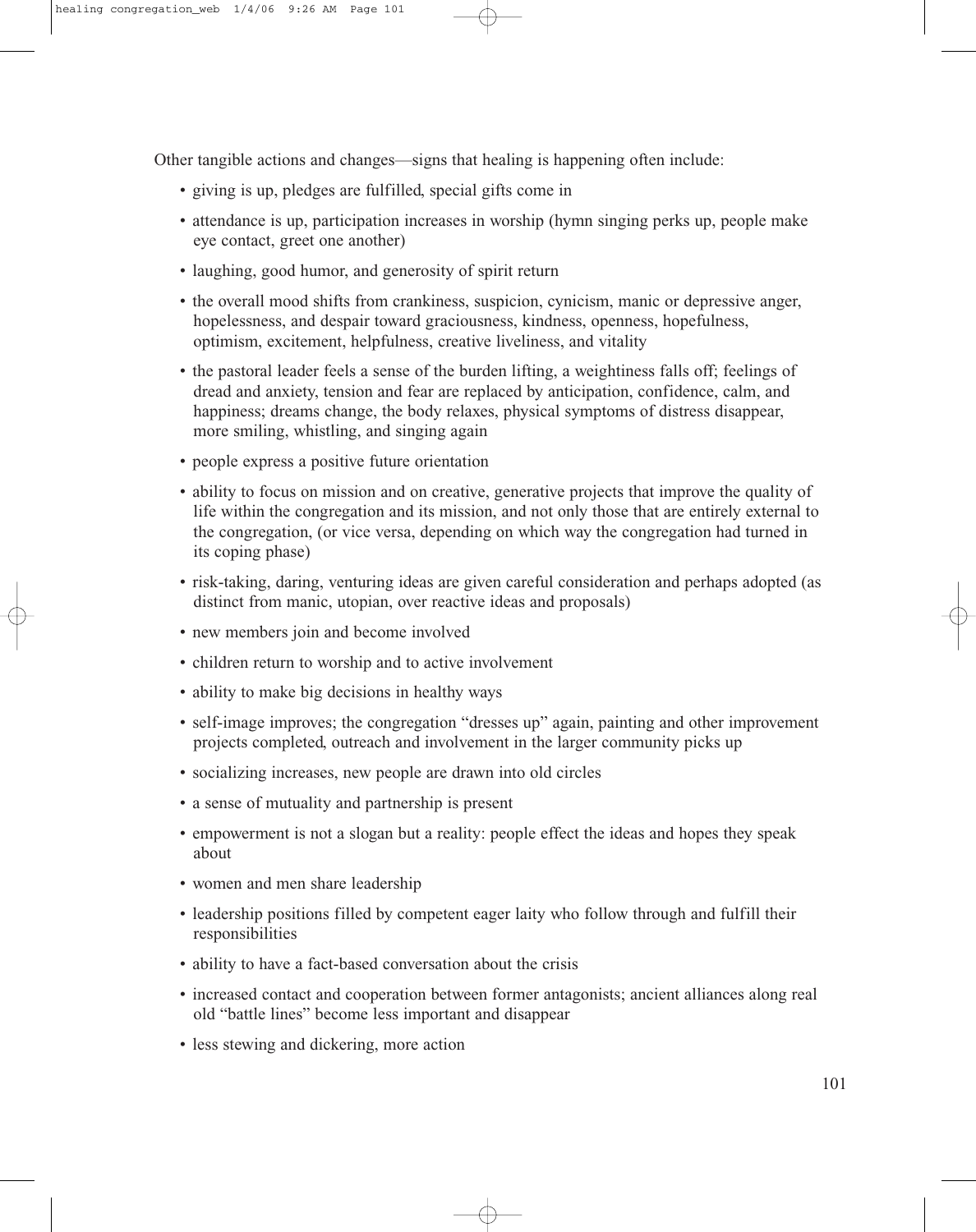- less conflict about relatively obscure, picky details
- fights are fair; people aren't afraid to disagree or to fight but fight above ground, not underground, and then agree to support the consensus, compromise, or majority decision
- pastoral leaders receive praise, appreciation, respect; less second-guessing, paranoid watchfulness, picky criticisms
- staff members receive tangible gestures of appreciation, even pay increases and other increases in benefits, days or time off; Christmas gifts to staff are accompanied by notes and public expressions of gratitude, admiration, appreciation
- ability to reach out to victims with genuine concern, empathy and compassion (and to their families and closest supporters)
- ability to feel concern for the former pastor (offender) but to let go of preoccupations about the person, his or her welfare, the sad feelings of tragedy and disappointment about what happened; not caught, hooked, able to go for long periods without thinking about him or her at all
- ability to do constructive theology, to see God in their midst, to situate their story in the biblical narrative and the sweep of salvation history
- celebrations and parties feel lively and fun again
- people go out of their way to surprise one another or the whole congregation with generous gifts of ministry and other tangible support; a sense of extravagance returns
- ability to theorize about the crisis in a healthy way, to evaluate and comprehend intellectually what happened and construct plans and procedures to prevent and/or cope with future occurrence
- admitting the need for help in the healing process; willingness to receive advice and assistance graciously, and to use it
- ability to stop blaming the victims
- ability to turn their gaze inward in an appropriately self-critical way (not depressive or over-reactive but constructive) and to seek solutions to larger, underlying problems (e.g. sexism, patterns of power distribution in the culture and the church, ambivalence about authority and hierarchy, projection of responsibility, violence and injustice, alienation).

### **Healing happens!**

Healing is evident when the congregation is no longer fixated on replacing their former pastor, with a new one just like the old one—minus the abusive behavior, of course!

When the congregation expresses openness to new leadership styles, different personality styles, or personal characteristics, it may be well on its way to healing.

Many pastors who engage in clergy sexual abuse have strong, compelling personalities. They are dynamic leaders, bold and creative, colorful and fun to be around. They take risks and may be responsible for leading the congregation through significant growth and change. (Or not.)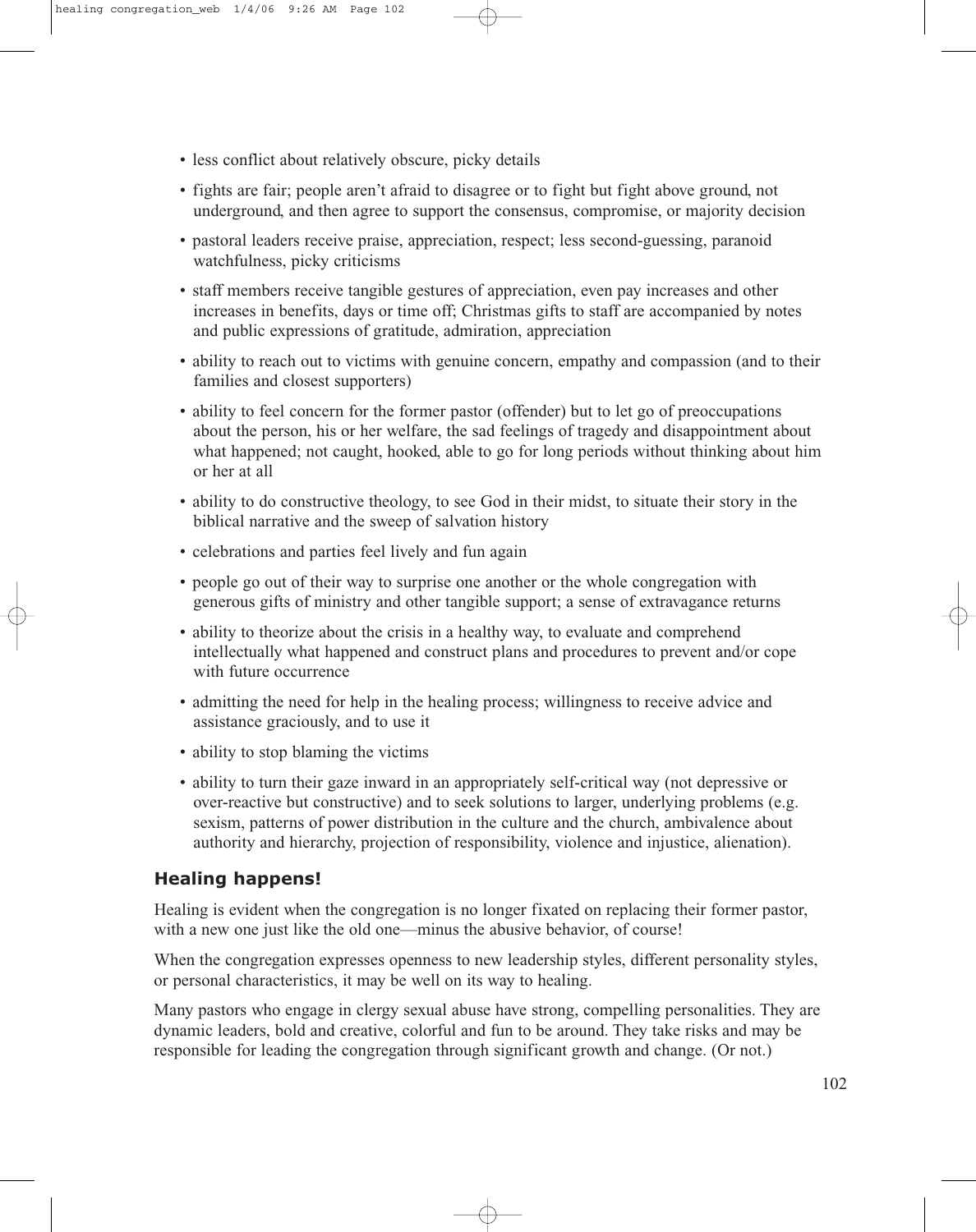At the same time, their deficiencies are well known and widely criticized. They may be poor at keeping on task, following through, caring for details. There may be lots of loose ends in the congregation. (Or not; it all depends.)

When a congregation is able to look for characteristics that differ from the particular strengths of their former pastor, to acknowledge the usefulness of other personality styles and leadership styles, and, at the same time, to not be completely unnerved by the recognition of some of the same weaknesses, (e.g. a messy office, or singing off key) that are not indications of the betrayal of trust or abuse of power—then, the congregation may be opening a new chapter!

They will continue to need support and encouragement; the process of "retrofitting" is almost but not perfectly complete.

New leaders will benefit from brief recitals of this painful history and the work the congregation has done to recover from it.

Attentiveness to maintaining healthy new patterns of relating and working together, throughout the congregation, will keep them strong, healthy and offering vital ministry to the gospel far into the future!

### **Afterword**

Each one of these pages is crammed full with the vivid, sometimes painful, and sometimes lively experiences of church members and their congregations. They have such hopes for their church! They have felt such sorrow in their church.

Their stories are very much their own personal grief. Nevertheless, everyone we spoke to in the course of completing this resource told us that, "If we can help others..."

A recent gathering of "after pastors" in one ELCA synod was a time for them to admit to each other the depths of their frustration and the confounding nature of this problem. Where to start?

One pastor said, "I feel like every day I am just waiting for the other shoe to drop."

Congregations that do not experience healing in the wake of clergy sexual abuse are set up to have it happen again. And, in the meantime, the congregation lives on pins and needles, waiting for another bombshell, another aftershock, or, "the other shoe to drop."

With this resource, the ELCA has taken a step to be intentional about urging congregations to take action to work toward healing. And, we have provided leaders some tools to assist these congregations.

The scope of this project did not give time or funding to continue to explore more carefully several related, additional topics.

If you have recommendations for additional chapters and topics, please contact the author of this resource at the number listed on the title page.

This work is not intended to be exhaustive, prescriptive, or directive. We do hope it provides a reasonable framework and a place to begin.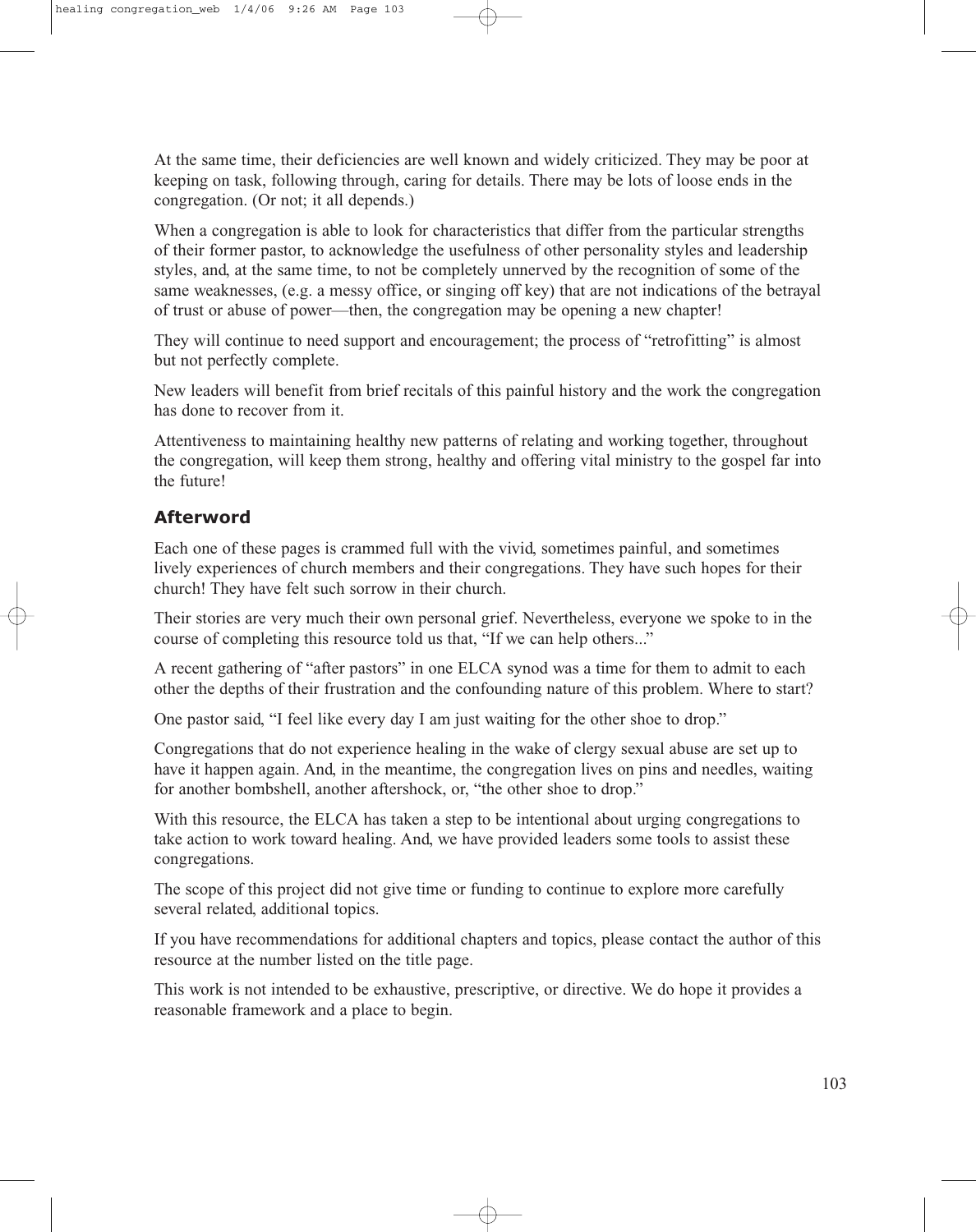We do especially encourage you to consult the resources noted on the pages of the bibliography. A particularly helpful book is *Restoring the Soul of a Church: Healing Congregations Wounded by Clergy Sexual Misconduct*. Nancy Myer Hopkins and Mark Laaser, editors. Alban Institute in association with the Interfaith Sexual Trauma Institute, Collegeville, Minnesota. 1995. \$19.95

One final comment for those who will serve in congregations in the aftermath of clergy sexual abuse—and those who support them. I'm sure you remember the pre-flight safety announcement on the airplane; remember they always say, put your own oxygen mask on first (and then help the person next to you, in the event of an emergency). Those of us who provide ministry in these very difficult, crisis settings must remember always and everywhere to nurture our own souls, to receive ministry from others, to be faithful in our spiritual disciplines, and to rely on the unfailing power and grace of God in Christ to sustain us and heal those to whom we are sent.

Peace be with you!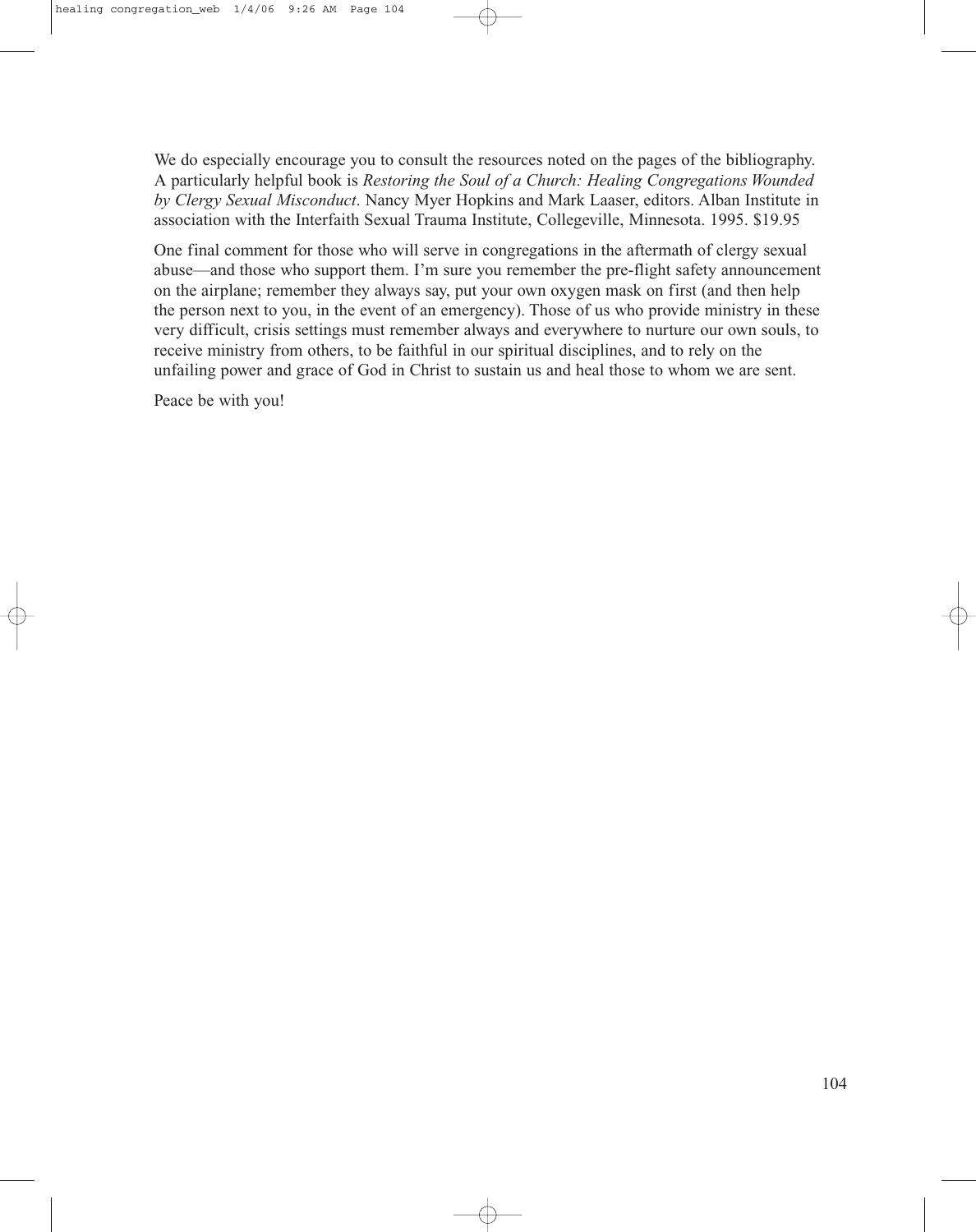# **ESTABLISHING A SAFE CONNECTION**

What You Can Do To Prevent Clergy Sexual Abuse

- 1. Education! For everybody—laity, clergy, church leaders, community
- 2. Clarify expectations: "zero tolerance policy" of sexual contact between pastor and parishioners
- 3. Prepare a policy and a plan for responding to complaints
- 4. Skip the "laundry list of don'ts" but establish a climate of openness, trust, awareness, carefulness, and respect
- 5. Encourage your pastor to take care of personal needs away and apart from the congregation
- 6. Make sure your pastor is taking appropriate time off
- 7. Provide adequate vacation time for pastors
- 8. Provide appropriate time and funds for continuing education for your pastor
- 9. Provide adequate and fair compensation for pastors
- 10. Discourage your pastor from being a lone ranger. Encourage accountability, appropriate supervision, and collegiality. Be alert to isolation.
- 11. Clarify expectations of single pastors and make them known widely
- 12. Encourage your pastor to "get a life!" Promote healthiness and wholeness
- 13. Honor and respect the pastor's family commitments and family life
- 14. Help establish and respect healthy boundaries throughout the congregation
- 15. Be clear about job descriptions, policies, schedules, and other guidelines for pastors, lay leaders, pastoral relationships, and lay volunteers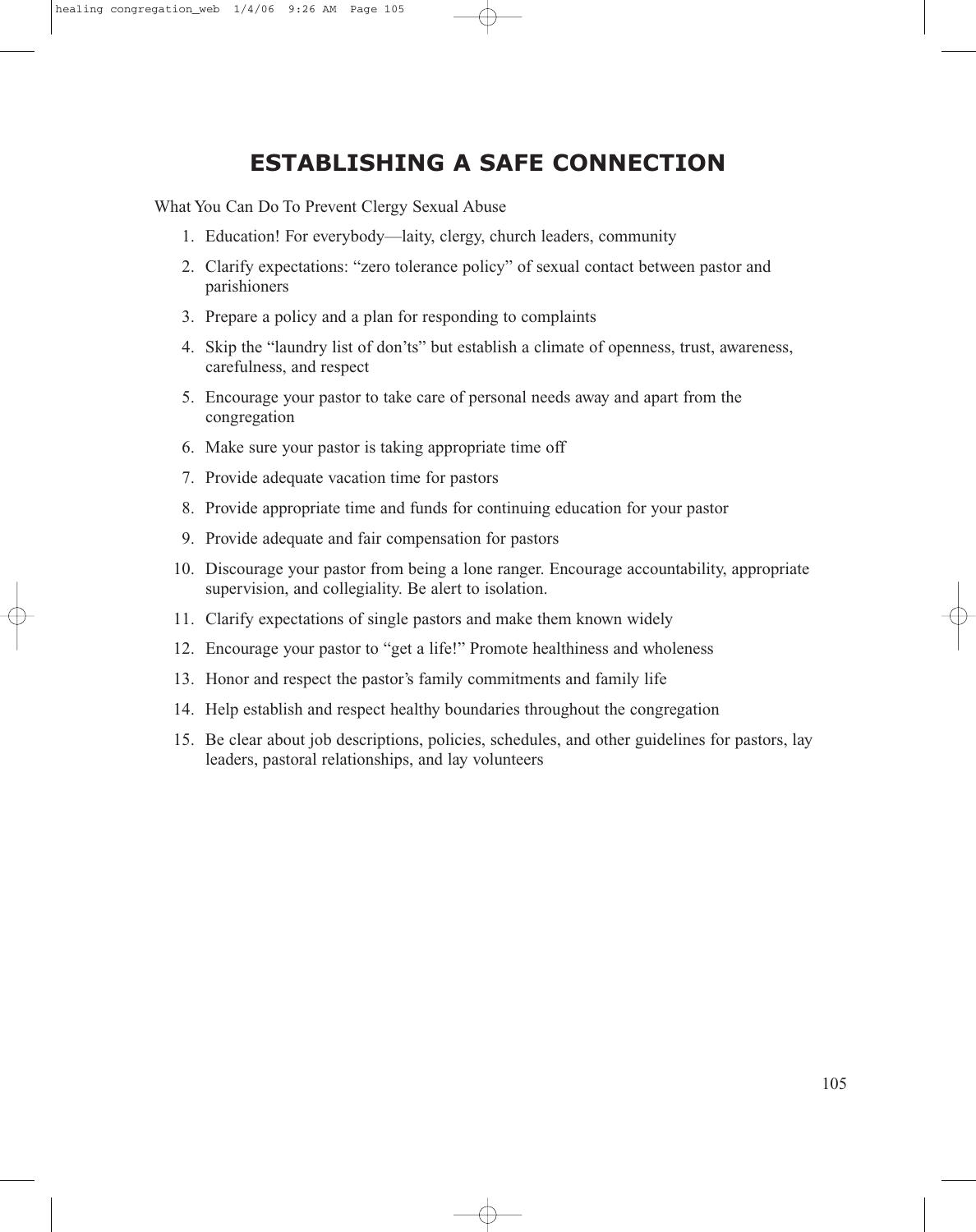# **SAFE CONNECTIONS**

# **UNDERSTANDING AND PREVENTING SEXUAL ABUSE IN THE CHURCH**

#### **Books and Videos**

*Sexual Abuse in Christian Homes and Churches*, by Carolyn Holderread Heggen, Herald Press, 1993, \$9.95 Very helpful, full of practical insights and ideas for congregations who hope to help victims become "survivors who are thriving, turning woundedness and pain into beauty and strength." Includes chapters on the distinction between forgiveness and restitution, prevention and congregational responses.

*Beyond the News Sexual Abuse*, by Mennonite Media Productions (800-999-3534), a 21 minute video with study guide for congregational and other group use. Introduction to dynamics and issues, including clergy sexual abuse, to provide helpful context for discussion. Compatible but not required for use with *Sexual Abuse in Christian Homes and Churches*. \$19.95 (available for preview or purchase).

*Is Nothing Sacred?*, by Marie M. Fortune, Harper Collins, 1989, \$10.00. 1990 Book of the Year Award from the Academy of Parish Clergy, this book is groundbreaking in its exploration of the problem of clergy sexual abuse. The story of one congregation's experience with an abusing pastor, and careful analysis of the issues. Fortune discusses the effect of clergy sexual abuse on individual victims, the entire congregation, and the denomination responsible for care of the congregation and of clergy on its roster.

*Not In My Church*, by the Center for the Prevention of Sexual and Domestic Violence, (206- 634-1903), or 936 N. 34th Street, #200, Seattle, WA 98103. 45 minute docudrama—the story of one church faced with betrayal of trust by its pastor. Excellent intro to the topic for all audiences. \$149 purchase, \$60 rental (one week), free one month preview. Both rental and preview must be secured with credit card and be reserved one month in advance. Also available: comprehensive training curriculum, includes 50-minute training video, "Once You Cross the Line." \$375 purchase, preview arrangements as above. The Center has other excellent resources about preventing child sexual abuse and domestic violence and abuse.

*Sex in the Forbidden Zone*, by Peter Rutter, Ballantine Books (Fawcett Crest), 1989, \$5.99. Written from the perspective of a professional therapist, about the dangers to everyone involved when professional caregivers, including clergy, become sexually involved with clients/ parishioners. Rich exploration of the factors leading to abusive sexual involvements and strategies to help prevent them.

*At Personal Risk Boundary Violations in Professional-Client Relationships*, by Marilyn R. Peterson, W.W. Norton, 1992, \$22.95 (cloth). An excellent, probing examination of the psychological and moral dynamics involved in professional sexual misconduct. Worth the price! Must-reading for clergy and other professionals who struggle to understand the landscape of their relationship with others, especially as regards the power of their role. Wise, hopeful and forward-looking insights.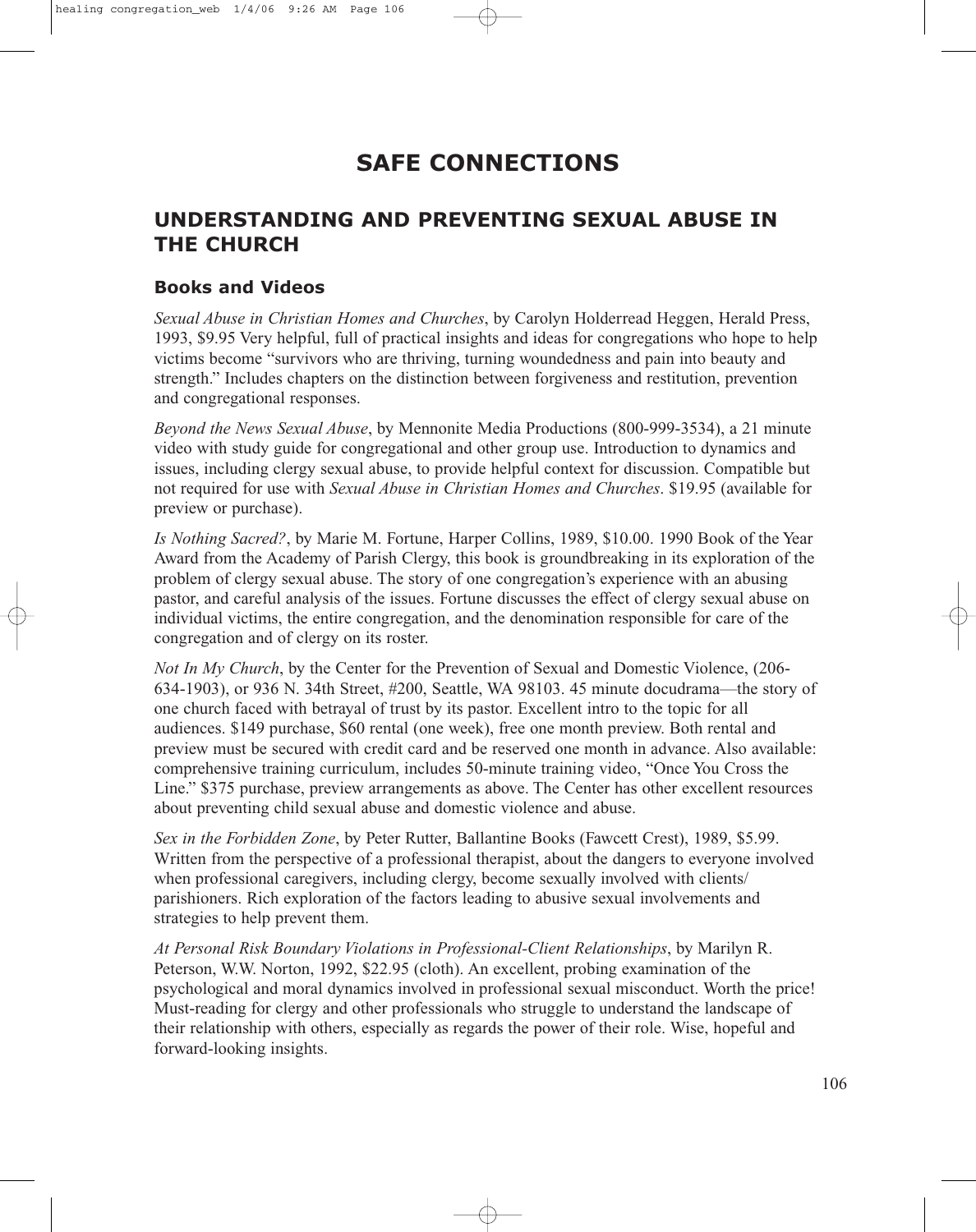## **Sexual Abuse Prevention Safe Connections**

*The Cry of Tamar: Violence Against Women and the Church's Response*, Pamela Cooper-White, Fortress Press, 1995. This brand new book begins with the Biblical story of the rape of Tamar, and proceeds to look with great care and insight at the terrible range of violence that is committed against women today. A specific chapter on clergy sexual abuse is rich with wisdom about why it happens, why it is abuse, why it is so harmful, why some women may be more vulnerable than others to become victims, why some pastors may be more at risk to commit this offense, and how we can work to prevent incidence of this problem. It is worth noting that this author takes a strong view, and explains it clearly, against single pastors dating members of the parish. Her words are well worth consideration.

*Sex in the Parish*, by Karen Lebacqz and Ronald Barton, Westminster/John Knox Press, 1991, \$14.95. A "realistic appraisal of the complex relationships between pastor and parishioners." Ethical analysis, detailed suggestions regarding policies and plans. Lays out an ethical framework for single pastors seeking to conduct a dating relationship with a parishioner. Provides special attention to women clergy, and gay and lesbian clergy relationships. Examines consequences of abuse while affirming sexuality as a gift.

*Healers—Harmed and Harmful*, Conrad W. Weiser, Fortress Press, 1994. \$14.00. This is, as the author states clearly, not a book about clergy sexual abuse. And it is not a simple, self-help, fixit-up book. After working for years as a psychologist and consultant with clergy and congregations, the author became convinced that something deeper than lack of skill or commitment was preventing some pastors from effective ministry. This book sets out the psychodynamic issues at work in the lives of some clergy, wreaking havoc in their personal affairs and in their ministry. It is useful for those concerned about clergy sexual abuse who are open to or already share his premise that the harmful and inappropriate actions of the adult pastor are the product of unrecovered damage from childhood.

*Ethics in Ministry: A Guide for the Professional*, Walter E. Wiest and Elwyn A. Smith, Fortress Press, 1990, \$15.00. Case studies and analysis are woven together to present a thoughtful presentation about ethics for clergy. It is not a book about clergy sexual abuse, although this ethical breach is discussed along with others. This study presents careful consideration of the basic issues involved in a range of ethical concerns, from lying and telling the truth to finances to dating to ego-gratification. It is useful and probing about the sexual boundary and the temptations to abuse power, and so it, too, is helpful for those seeking to prevent clergy sexual abuse, and to help others understand it.

Available for order from the ELCA Distribution Center (800-328-4648):

*If You Have Been Sexually Abused or Harassed A Guide to Getting Effective Help in the ELCA* #69-5115

*Visions and Expectations for Ordained Ministers in the ELCA* #69-9440

*An ELCA Strategy for Responding to Sexual Abuse in the Church* #69-3584

*Mutual Ministry Committeee: A Vision for Building Up the Body of Christ* #69-6735

Other resources and information available from the Rev. Jan Erickson-Pearson (800-638-3522 ELCA Sexual Abuse Prevention Strategy, Division for Ministry, 8765 W. Higgins Road, Chicago, IL 60631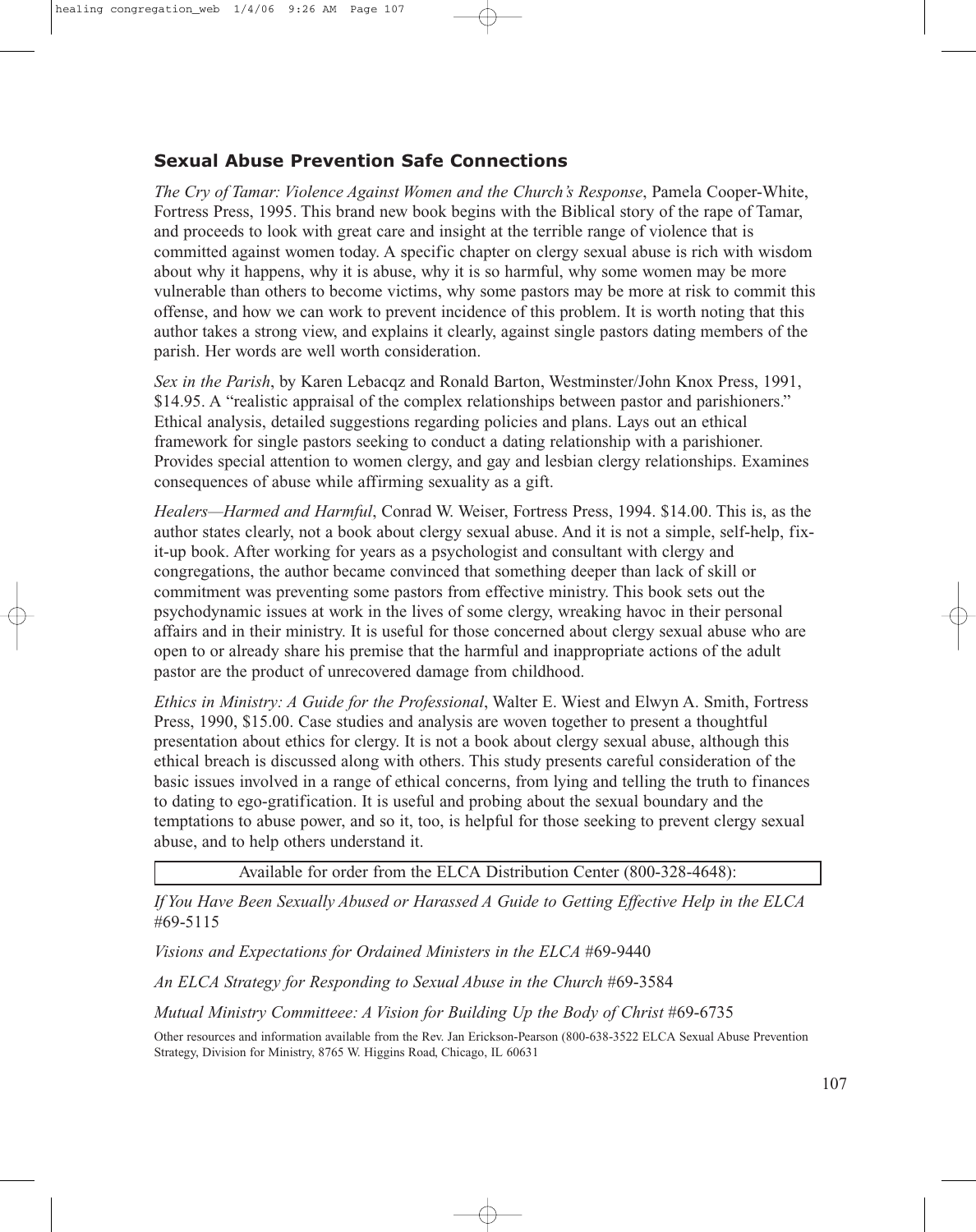Books available from Augsburg Fortress about clergy sexual abuse, ethics and pastoral role and related topics: (800-328-4648)

*Pastor Power* by Martha Stortz

*Breach of Trust Sexual Exploitation by Health Care Professionals and Clergy* edited by John C. Gonsiorek

*Trauma and Recovery* by Judith Herman

*The Abuse of Power* by James Poling

*Incest in the Organizational Family* by William White

*Sexual Violence: The Unmentionable Sin* by Marie Fortune

*Love Does No Harm: Sexual Ethics for the Rest of Us* by Marie Fortune

*The Depleted Self* by Donald Capps

*Generation to Generation* by Edwin Friedman

*Sexual Assault and Abuse: A Handbook for Clergy and Religious Professionals* edited by Mary Pellauer and Jane Boyajian (Out of print but available for loan from most synod offices and ELCA seminary libraries)

Alban Institute materials related to clergy sexual abuse: Alban Institute 4125 Nebraska Avenue N.W. Washington D.C 20016 (800-457-2674)

*The Congregation Is Also A Victim: Sexual Abuse and Violation of Pastoral Trust* by Nancy Myer Hopkins

*Clergy Sexual Misconduct: A Systems Perspective* by Nancy Myer Hopkins

*Considerations for Conducting an Investigation of Alleged Clergy Sexual Misconduct* by Anne Underwood

*An Attorney Looks at the Secular Foundation for Clergy Sexual Misconduct Policies* by Anne Underwood

*Clergy Self-Care: Finding A Balance for Effective Ministry* by Roy Oswald

*How to Build A Support System for Your Ministry* by Roy Oswald

*Sexual Paradox: Creative Tensions In Our Lives and in Our Congregations* by Celia Allison Hahn

*Being Clergy/Staying Human* by Dorothy McRae-McMahon

*Caring for the Caregiver: Growth Models for Professional Leaders and Congregations* by Gary Harbaugh

*Who Ministers to Ministers?* by Barbara Gilbert

*The Male/Female Church Staff: Celebrating the Gifts, Confronting the Challenges* by Celia Allison Hahn and Anne Marie Nuechterlein

*Healing the Congregation A Resource* by Denise D. Tracy (Brand new and unreviewed) 108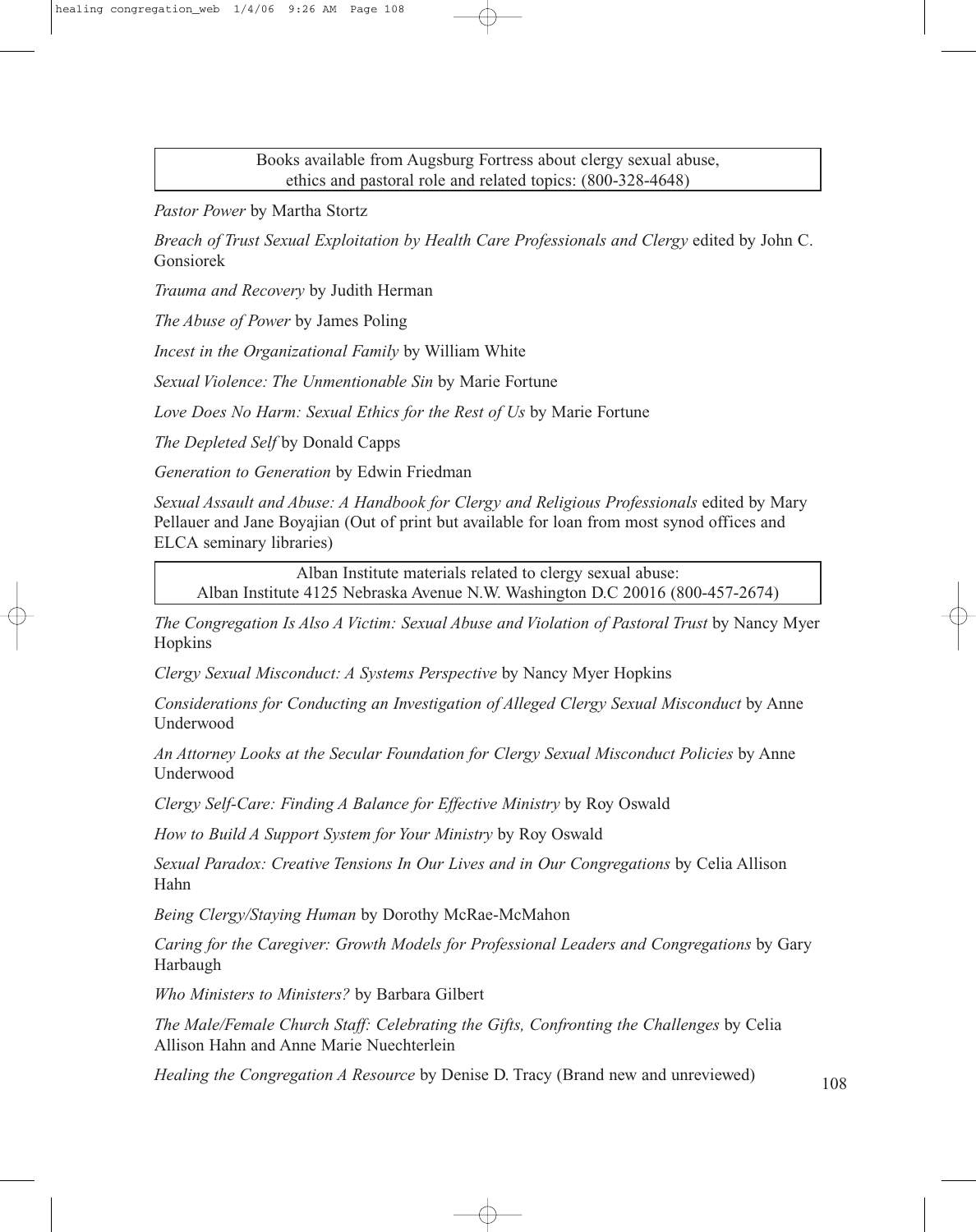### **Training materials and curriculum available for use with clergy and laity:**

*Not in My Church* 45 minute docudrama telling the story of one congregation faced with allegations of clergy sexual abuse. Accusations are brought against the beloved pastor by a former intern. We see flashbacks to her conversations with the accused, and his continuing pattern of abuse with current members of the congregation. What makes these relationships clergy sexual abuse? We learn along with the congregational committee convened to hear the initial complaint and with the regional church official responsible for discipline of pastors and care of congregations. An excellent introduction for all adults. May be used with senior high school students. One study guide is included with each video. Center for the Prevention of Sexual and Domestic Violence, \$149 purchase, \$60 rental, Free preview (with credit card guarantee). One month advance reservation required for rental and preview tapes. 936 N. 34th Street, #200, Seattle, WA 98103. (206-634-1903)

*Clergy Misconduct: Sexual Abuse in the Ministerial Relationship* Comprehensive curriculum designed to prepare a person to lead workshops in a variety of settings on the range of issues related to clergy sexual abuse. Intended for participants in a trainers' workshop led by staff of the Center for the Prevention of Sexual and Domestic Violence, the curriculum is sold separately. Materials cost does not include trainers' workshop tuition fee; call the Center for schedule of trainers' workshops. Includes excellent teaching video, divided up into several segments with extensive guide for discussion. Trainers' manual, one participant manual, and two videotapes (*Not in My Church* and *Once You Cross the Line*). Center for the Prevention of Sexual and Domestic Violence…Seattle. \$375. Free preview (see above).

*Sexual Ethics in Ministry* Eleven vignettes dramatize the dilemmas faced by clergy related to sexual ethics. Leaders'/discussion guide included. Extensive materials provide good introduction for a range of groups, including clergy, laity, denominational leaders and seminary faculty and students. Training for leaders may be available; contact the office below for details. University of Wisconsin at Madison, Health and Human Issues, Sexual Ethics in Ministry Project, Lowell Hall, Room, 324, 610 Langdon Street, Madison WI 53703. (800-442-4617 or 608-264-2195). \$249.

*Choosing the Light: Victims of Clergy Sexual Misconduct Share Their Stories* Study guide and video produced by the Greater Milwaukee Synod of the Evangelical Lutheran Church in America. Excellent introduction for congregational use. Greater Milwaukee Synod, 1212 5. Layton Boulevard, Milwaukee, WI 53215 (414-671-1212)

For the names and other information about individuals who are prepared to lead a training in your congregation, synod, region or other group, please contact the Rev. Jan Erickson-Pearson, ELCA Sexual Abuse Prevention Strategy, Division for Ministry, 8765 W. Higgins Road, Chicago, IL 60631 (800-638-3522)